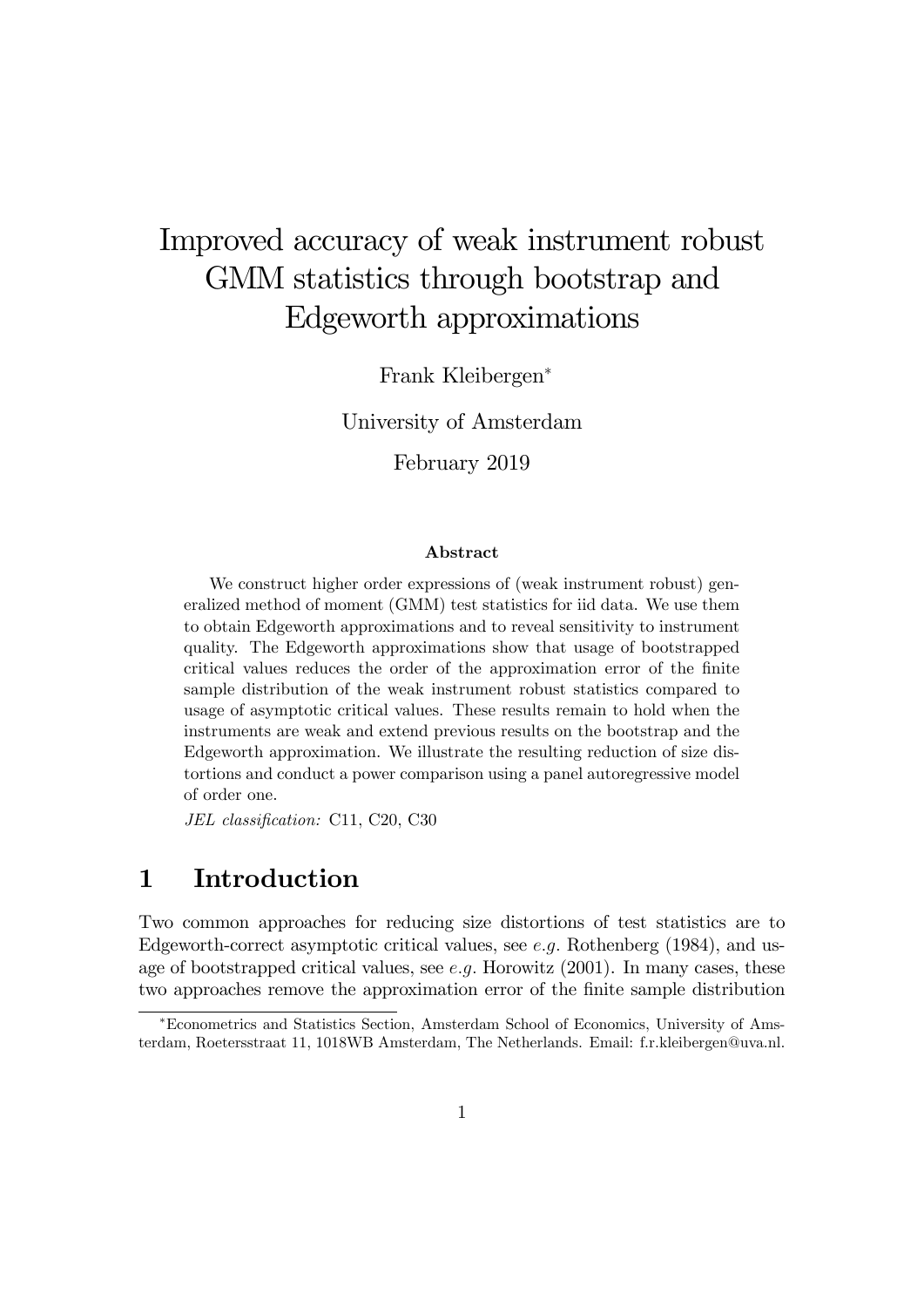of the statistics up to a higher order in the sample size than the limiting distribution. The size distortions that result when we use such critical values are then less than those that result from using the asymptotic ones. The regularity conditions under which the Edgeworth approximation and the bootstrap improve the approximation of the finite sample distribution request that the hypothesized parameters are well identified, see  $e.g.$  Bhattacharya and Ghosh (1978) and Horowitz (2001). Parameters that are estimated using the generalized method of moments (GMM) are not well identified when the instruments are weak, see e.g. Staiger and Stock (1997) and Stock and Wright (2000). This seems to indicate that the Edgeworth approximation and bootstrap do not improve the approximation of the finite sample distribution of statistics in GMM with weak instruments.

To overcome size distortions in GMM with weak instruments, statistics have been proposed whose limiting distributions are robust to the strength of the instruments, see  $e.g.$  Stock and Wright (2000), Kleibergen (2005) and Kleibergen and Mavroeidis (2009). The limiting distributions of these statistics apply under more general conditions than those of the traditional GMM statistics. They therefore lead to a better approximation of the finite sample distribution than the approximations that result from the limiting distribution for the traditional GMM statistics. We can further improve upon the approximation of the Önite sample distribution of the weak instrument robust GMM statistics by constructing Edgeworth-corrections of the asymptotic critical values or by using bootstrapped critical values. We show that usage of either the Edgeworth-corrected or bootstrapped critical values reduces the order of the approximation error of the finite sample distribution compared to using asymptotic critical values. These improvements remain to hold when the instruments are weak which shows that Edgeworth approximations can be constructed even when the parameters are weakly identified. This is a new result and provides an extension to Bhattacharya and Ghosh (1978).

In a related article Moreira *et. al.* (2009) show the validity of the bootstrap for the weak instrument robust Lagrange multiplier statistic in the linear instrumental variables regression model with one endogenous variable. The bootstrap that they employ resamples the residuals that result after estimating the model. Because of the dependence of these residuals on the involved estimator, the approximation of the finite sample distribution of the Lagrange multiplier statistic by the bootstrap is as accurate as the approximation by the limiting distribution. Hence, there are no higher order improvements that result from the bootstrap. The bootstrap that we employ just resamples the residuals under the null hypothesis so it differs from the one used by Moreira  $et.$  al. (2010). The higher order improvements that we obtain from our bootstrap do therefore not contradict the results obtained in Moreira *et. al.* (2010).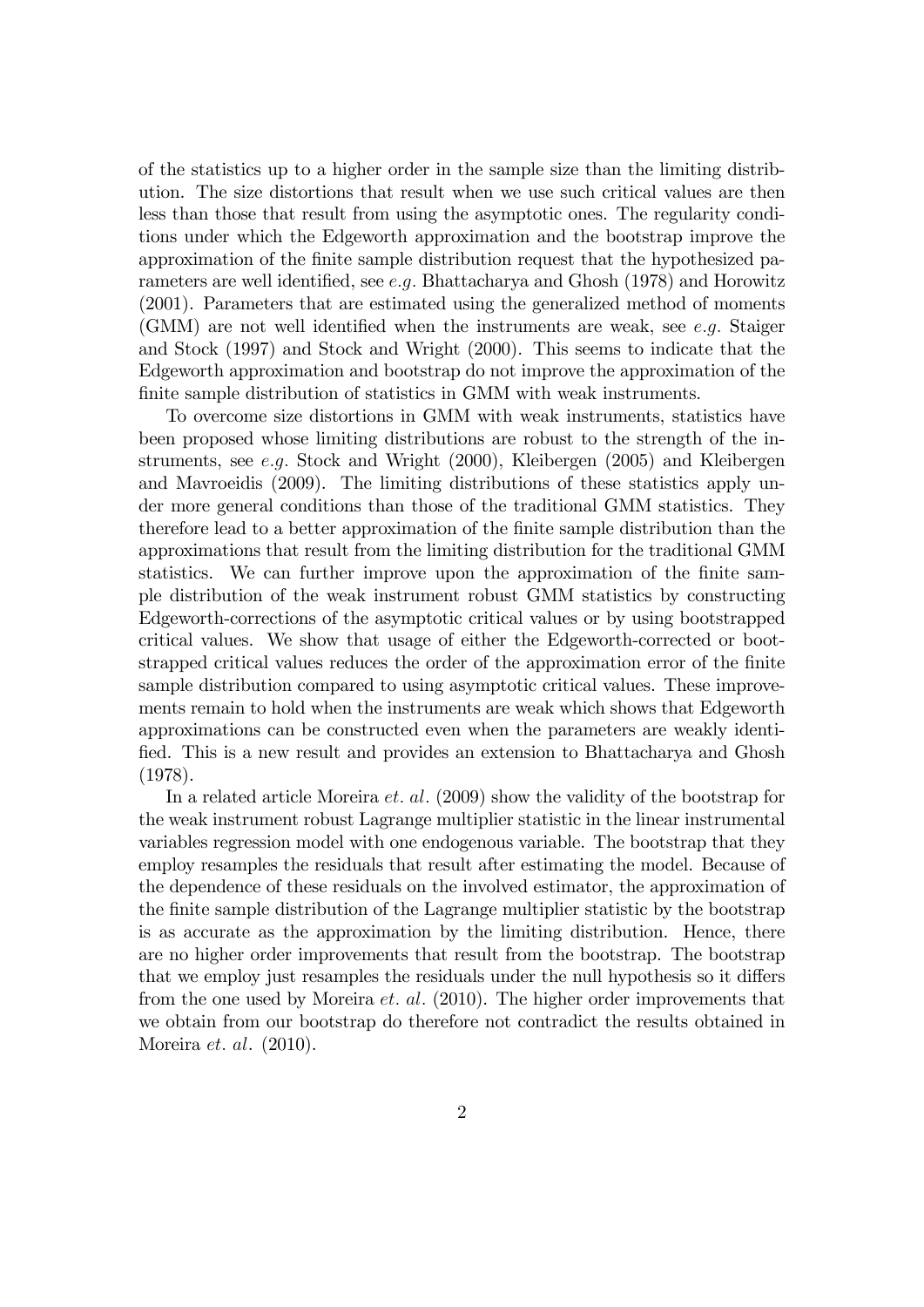The paper is organized as follows. In the second section, we introduce GMM and define our GMM statistics of interest: the GMM extension of the Anderson-Rubin statistic (GMM-AR) from Stock and Wright (2000), the GMM Lagrange multiplier (KLM) statistic of Kleibergen (2005), a GMM extension of Moreiraís (2003) conditional likelihood ratio (GMM-MLR) statistic and the GMM LM statistic of Newey and West (1987). The second section also states the assumptions under which we derive our results. In the third section, we decompose the statistics in several components that are of a different order in the sample size. The fourth section provides algorithms to bootstrap our statistics of interest and decomposes the bootstrapped statistics into several components that are of a different order in the bootstrap sample size. The Öfth section discusses Edgeworth approximations of the Önite sample distributions of the orginal statistics and their bootstrapped counterparts. The Edgeworth approximations show the higher order improvement that results from the bootstrap. The sixth section illustrates the theoretical results by conducting a simulation experiment using a panel autoregressive model of order one with Arellano and Bond (1991) moment conditions. It shows that usage of bootstrapped or Edgeworth-corrected critical values reduces size distortion compared to usage of critical values that stem from the limiting distribution. The sixth section also conducts a power comparison. The seventh section briefly discusses further extensions. The eighth section concludes.

Throughout the paper we use the notation:  $I_m$  is the  $m \times m$  identity matrix,  $P_A = A(A'A)^{-1}A'$  for a full rank  $n \times m$  matrix A and  $M_A = I_n - P_A$ . Furthermore, " $\rightarrow$ " stands for convergence in probability, " $\rightarrow$ " for convergence in distribution, E is the expectation operator and  $vec(A)$  is the column vectorization of the matrix A:

### 2 Generalized Method of Moments

We consider the estimation of a scalar parameter  $\theta$  whose parameter region is  $\mathbb R$ and for which the  $k \times 1$  dimensional moment equation

$$
E(f(\theta, Y_i)) = 0, \qquad i = 1, \dots, N,
$$
\n<sup>(1)</sup>

holds. We use a scalar parameter instead of a vector of parameters to simplify the analysis. We later show how the results extend to the multiple parameter case. The data vector  $Y_i$  is observed for individual/time *i*. The number of equations *k* exceeds or is equal to the number of parameters. The  $k \times 1$  dimensional vector function f of  $\theta$  is finite for finite values of  $\theta$ , continuous and twice continuous differentiable. The unique value of  $\theta$ , at which (1) holds, is equal to  $\theta_0$ . To estimate  $\theta$  in (1), we use Hansen's (1982) GMM.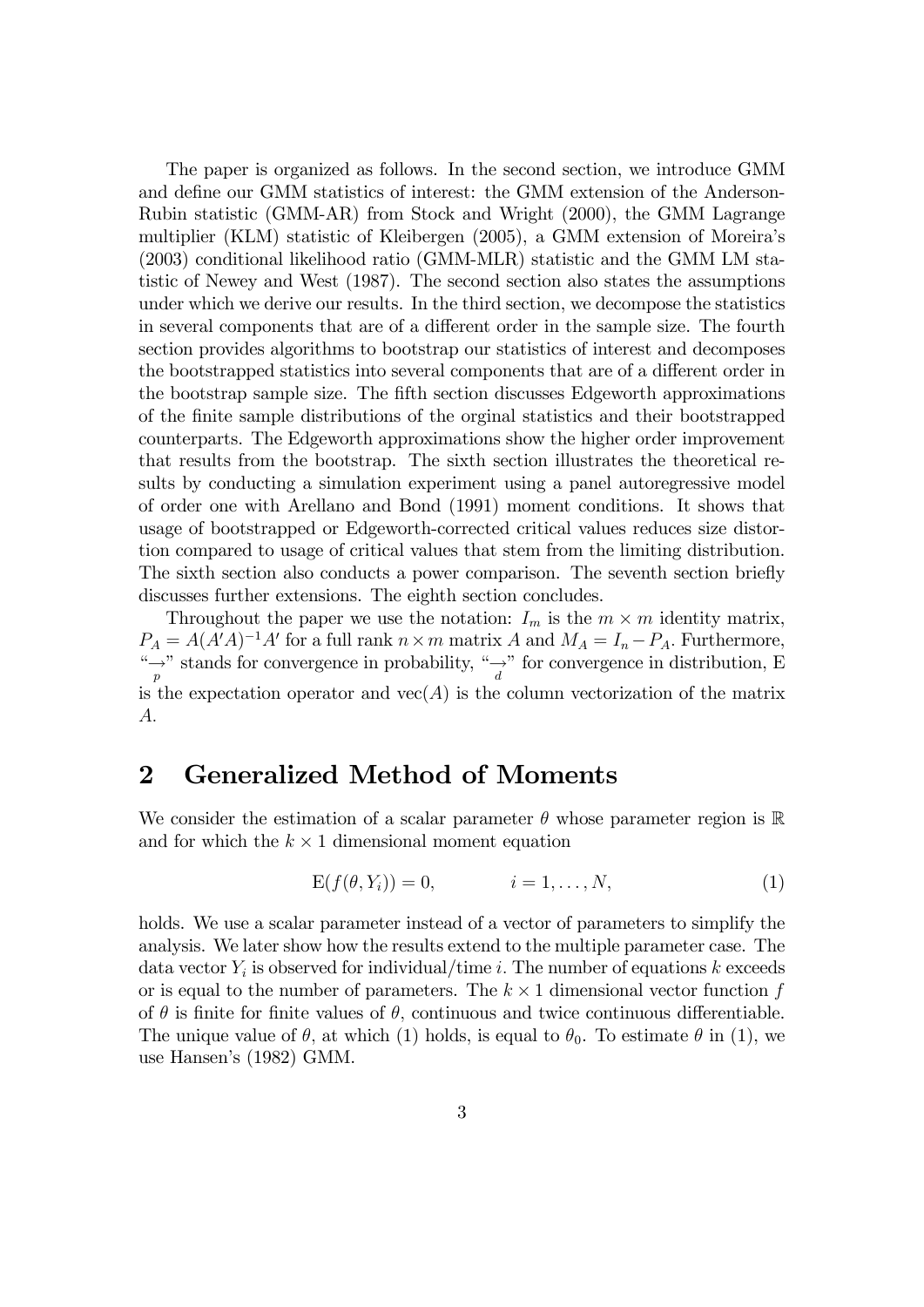For a sample of observations  $(Y_i, i = 1, \ldots, N)$ , the objective function for the continuous updating estimator (CUE) of Hansen  $et.$   $al.$  (1996) reads

$$
Q(\theta) = N f_N(\theta, Y)' \hat{V}_{ff}(\theta)^{-1} f_N(\theta, Y), \qquad (2)
$$

with  $f_N(\theta, Y) = \frac{1}{N} \sum_{i=1}^N f_i(\theta), f_i(\theta) = f(\theta, Y_i)$ . The covariance matrix estimator  $\hat{V}_{ff} (\theta)$  that we use in (2) is the Eicker-White covariance matrix estimator, see Eicker (1967) and White (1980). Usage of the Eicker-White covariance matrix estimator implies that we do not allow for dependence between the moments. This is done for expository purposes and we discuss how to deal with dependence between the moments later. We make extensive use of the derivative of the moment functions

$$
q_N(\theta, Y) = \frac{1}{N} \sum_{i=1}^N q_i(\theta), \qquad (3)
$$

with  $q_i(\theta) = \frac{\partial}{\partial \theta'} f_i(\theta)$ . We use the Eicker-White covariance matrix estimator as well to estimate the covariance between the moments and their derivatives. Thus we employ the covariance matrix estimators:

$$
\hat{V}_{ff}(\theta) = \frac{1}{N} \sum_{i=1}^{N} f_i(\theta) f_i(\theta)' - f_N(\theta, Y) f_N(\theta, Y)', \n\hat{V}_{gf}(\theta) = \frac{1}{N} \sum_{i=1}^{N} q_i(\theta) f_i(\theta)' - q_N(\theta, Y) f_N(\theta, Y)', \n\hat{V}_{qq}(\theta) = \frac{1}{N} \sum_{i=1}^{N} q_i(\theta) q_i(\theta)' - q_N(\theta, Y) q_N(\theta, Y)',
$$
\n(4)

of the covariance matrices  $V_{ff}(\theta) = \mathbb{E}(\bar{f}_i(\theta)\bar{f}_i(\theta)'), V_{qf}(\theta) = \mathbb{E}(\bar{q}_i(\theta)\bar{f}_i(\theta)')$  and  $V_{qq}(\theta)$  $=$ E $(\bar{q}_i(\theta)\bar{q}_i(\theta)')$ , where  $\bar{f}_i(\theta) = f_i(\theta) - f_N(\theta, Y)$  and  $\bar{q}_i(\theta) = q_i(\theta) - q_N(\theta, Y)$ .

We determine the validity of the bootstrap and whether it leads to higher order improvements for four different GMM statistics not all of which are robust to weak instruments.

**Definition 1.** Four different statistics that test  $H_0$ :  $\theta = \theta_0$  are:

1. The GMM-AR statistic, see Stock and Wright (2000), which is the generalization of the Anderson-Rubin statistic, see Anderson and Rubin (1949), towards GMM,

GMM-AR
$$
(\theta_0)
$$
 =  $Nf_N(\theta_0, Y)'\hat{V}_{ff}(\theta_0)^{-1}f_N(\theta_0, Y).$  (5)

2. The KLM-statistic which is a GMM-Lagrange multiplier (LM) statistic based on the CUE, see Kleibergen (2005):

$$
\text{KLM}(\theta_0) = N f_N(\theta_0, Y)' \hat{V}_{ff}(\theta_0)^{-1} \hat{D}_N(\theta_0, Y) \n\left[ \hat{D}_N(\theta_0, Y)' \hat{V}_{ff}(\theta_0)^{-1} \hat{D}_N(\theta_0, Y) \right]^{-1} \hat{D}_N(\theta_0, Y)' \hat{V}_{ff}(\theta_0)^{-1} f_N(\theta_0, Y),
$$
\n
$$
\text{(6)}
$$
\n
$$
\text{Hilb } \hat{D}_N(\theta_0, Y) = g_N(\theta, Y) - \hat{V}_{st}(\theta) \hat{V}_{st}(\theta)^{-1} f_N(\theta_0, Y).
$$

with  $\hat{D}_N (\theta_0, Y) = q_N (\theta, Y) - \hat{V}_{qf} (\theta) \hat{V}_{ff} (\theta)^{-1} f_N (\theta_0, Y)$ .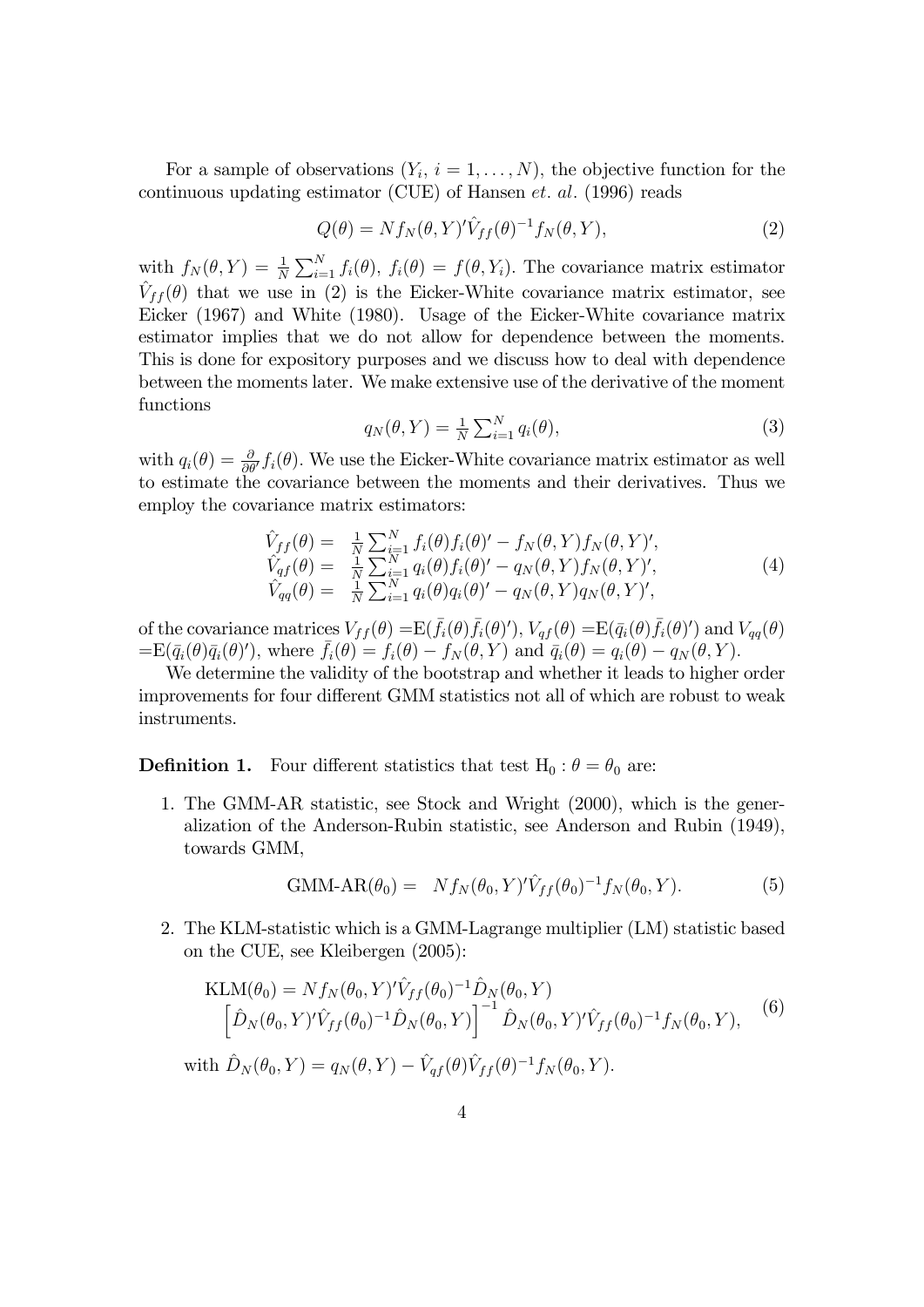3. The GMM-MLR statistic which is Moreiraís (2003) conditional likelihood ratio (LR) statistic applied in a GMM-setting, see Kleibergen (2005):

GMM-MLR
$$
(\theta_0)
$$
 =  $\frac{1}{2}$  [GMM-AR $(\theta_0)$  -  $r(\theta_0)$ +  
\n
$$
\sqrt{(GMM-AR(\theta_0) + r(\theta_0))^2 - 4 [GMM-AR(\theta_0) - KLM(\theta_0)] r(\theta_0))}
$$
,  
\nwith  $r(\theta_0) = N\hat{D}_N(\theta_0, Y)'\left[\hat{V}_{qq}(\theta_0) - \hat{V}_{qf}(\theta_0)\hat{V}_{ff}(\theta_0)^{-1}\hat{V}_{fq}(\theta_0)\right]^{-1}\hat{D}_N(\theta_0, Y).$  (7)

4. The GMM-LM statistic, see Newey and West (1987):

$$
LM(\theta_0) = Nf_N(\theta_0, Y)' \hat{V}_{ff}(\theta_0)^{-1} q_N(\theta_0, Y) \left[ q_N(\theta_0, Y)' \hat{V}_{ff}(\theta_0)^{-1} q_N(\theta_0, Y) \right]^{-1}
$$
  
\n
$$
q_N(\theta_0, Y)' \hat{V}_{ff}(\theta_0)^{-1} f_N(\theta_0, Y).
$$
\n(8)

The above four statistics are used to test the parameters in models that are estimated by GMM. The GMM-LM statistic is the only one of the above four statistics whose limiting distribution is not robust to weak instruments. We use it to show the issues involved with GMM statistics that are not robust to weak instruments. Since these issues are identical for all non-robust statistics, we just discuss them for the one for which they are the most straightforward to obtain. This explains why we use the GMM-LM statistic instead of the more commonly used Wald statistic.

The limiting distributions of the statistics in Definition 1 result after an assumption on the moment vector and its derivative.

**Assumption 1.** Under  $H_0: \theta = \theta_0$ , the following assumptions hold jointly:

- **a.** The vectors of moments and derivatives  $(f_i(\theta_0)' : q_i(\theta_0)')'$  are independent across individuals/time.
- **b.** The eighth order moments of  $f_i(\theta_0)$  and  $q_i(\theta_0)$  are finite.

Assumption 1a has been mentioned before and justifies usage of the Eicker-White covariance matrix estimator. Assumption 1b implies that the fourth order moment estimator of  $f_i(\theta)$  satisfies a central limit theorem. It is somewhat overly restrictive when we just want to use the limiting distributions of the statistics in Definition 1 but we need it for their higher order expansions that we construct lateron.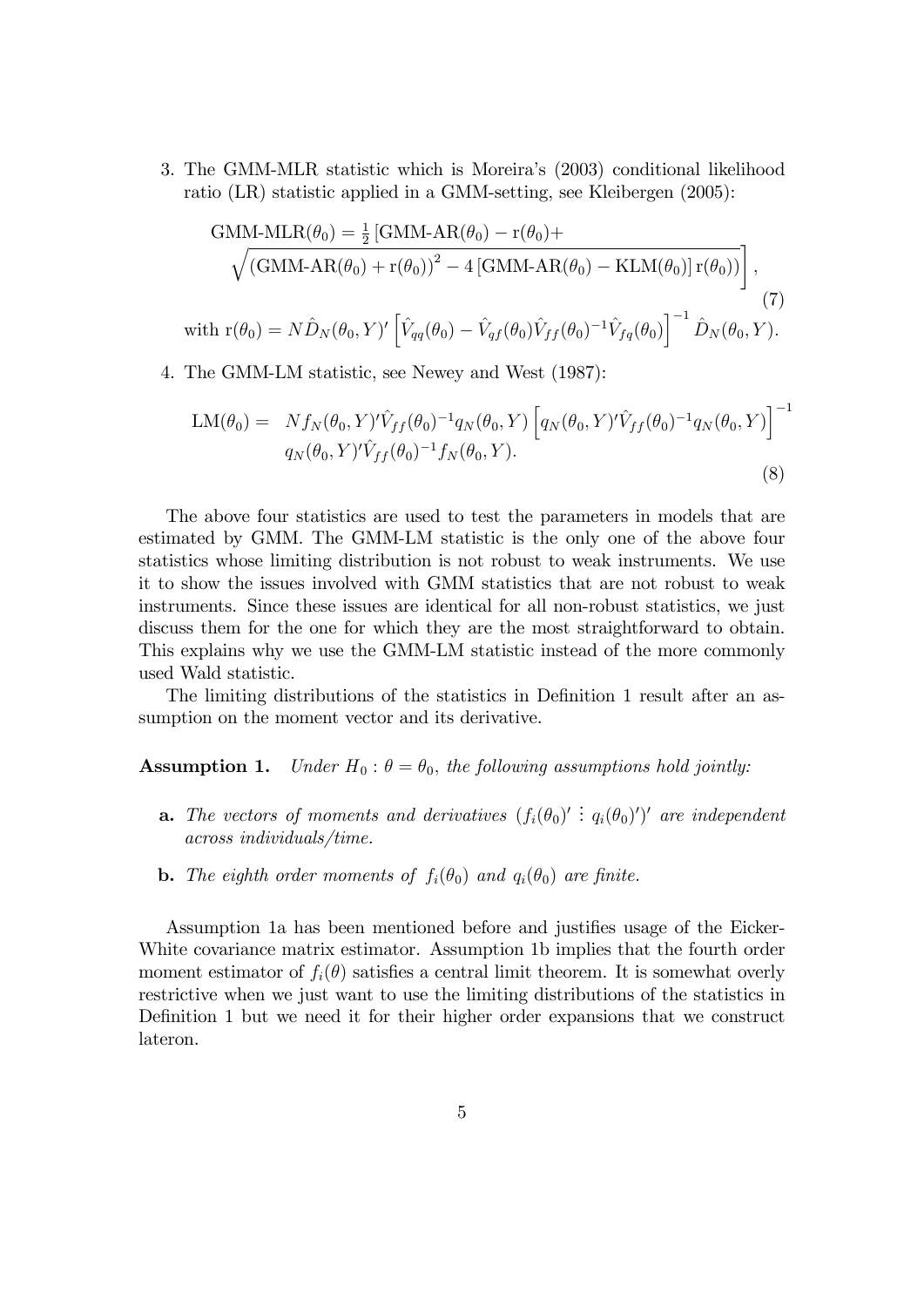**Corollary 1.** For  $D_N(\theta_0, Y) = \frac{1}{N} \sum_{i=1}^N d_i(\theta_0), d_i(\theta_0) : d_i(\theta_0) = q_i(\theta_0) - V_{qf}(\theta_0)$  $V_{ff} (\theta_0)^{-1} f_i(\theta_0)$ , it holds that under  $H_0 : \theta = \theta_0$  and Assumption 1,  $\sqrt{N} f_N(\theta_0, Y)$ and  $\sqrt{N}$   $[D_N(\theta_0, Y) - J_\theta(\theta_0)]$ , with  $J_\theta(\theta_0) = E[q_i(\theta_0)]$ , have independent normal limiting distributions.

**Proof.** Results directly from Assumption 1 and  $E(f_i(\theta_0)d_i(\theta_0)')=0$ .

Corollary 1 shows that  $D_N(\theta, Y)$ , which is an (infeasible) estimator of the derivative of the average moment vector with respect to  $\theta$ , is independent of the average moment vector in large samples.

**Corollary 2.** Under  $H_0$ :  $\theta = \theta_0$  and Assumption 1, it holds in large samples that

$$
(i.) \tE\left[\frac{1}{N}\sum_{i=1}^{N}f_i(\theta_0)f_i(\theta_0)'|D_N(\theta_0,Y) = D\right] = V_{ff}(\theta_0) + O(\frac{1}{\sqrt{N}})
$$
  
\n
$$
(ii.) \tE\left[\frac{1}{N}\sum_{i=1}^{N}\left[(f_i(\theta_0)f_i(\theta_0)'\otimes f_i(\theta_0)f_i(\theta_0)'\right]|D_N(\theta_0,Y) = D\right]
$$
  
\n
$$
= E\left[f_i(\theta_0)f_i(\theta_0)'\otimes f_i(\theta_0)f_i(\theta_0)'\right] + O(\frac{1}{\sqrt{N}}),
$$
\n(9)

where  $O(\frac{1}{\sqrt{2}})$  $\frac{1}{N}$ ) indicates that the (non-stochastic) remainder term is of order  $\frac{1}{\sqrt{N}}$  $\frac{1}{N}$  .

**Proof.** Because of Assumption 1,  $D_N(\theta_0, Y)$ ,  $\hat{V}_{ff}(\theta_0)$  and the fourth order moment estimator of  $f_i(\theta_0)$  have a joint normal limiting distribution with a convergence rate proportional to  $\sqrt{N}$ . Hence, the order of covariance between these estimators is proportional to  $\frac{1}{\sqrt{2}}$  $\frac{1}{N}$ . The conditional expectations of them given one another are then equal to the unconditional expectations plus a term of order  $\frac{1}{\sqrt{2}}$  $\frac{1}{N}$ .

П

Corollary 2 implies that there is no zero-th order bias in the KLM and GMM-MLR statistics so their (conditional) limiting distributions are valid. We need the expressions of the conditional expectations given  $D_N(\theta_0, Y)$  for the conditional higher order expansions given  $D_N(\theta_0, Y)$  that we construct lateron. Corollary 2 obviously holds as well when the conditional expectations of  $f_i(\theta_0) f_i(\theta_0)'$  and  $(f_i(\theta_0)f_i(\theta_0)'\otimes f_i(\theta_0)f_i(\theta_0)')$  given  $d_i(\theta)$  are equal to the unconditional expectations but Corollary 2 provides the same result under less restrictive assumptions.  $1$ 

Corollary 1 shows that  $D_N(\theta_0, Y)$  is an infeasible estimator of  $J_\theta(\theta_0)$  which is in large samples independent of the average moment vector  $f_N(\theta_0, Y)$ . The KLM and GMM-MLR statistics in Definition 1 therefore use the feasible estimator of  $D_N(\theta, Y)$ ,  $D_N(\theta, Y)$ , that results in their (conditional) limiting distributions not being affected by weak instruments.

<sup>&</sup>lt;sup>1</sup>Since  $f_i(\theta)$  and  $d_i(\theta)$  are uncorrelated, this conditional moment assumption is actually less restrictive then perceived at first sight.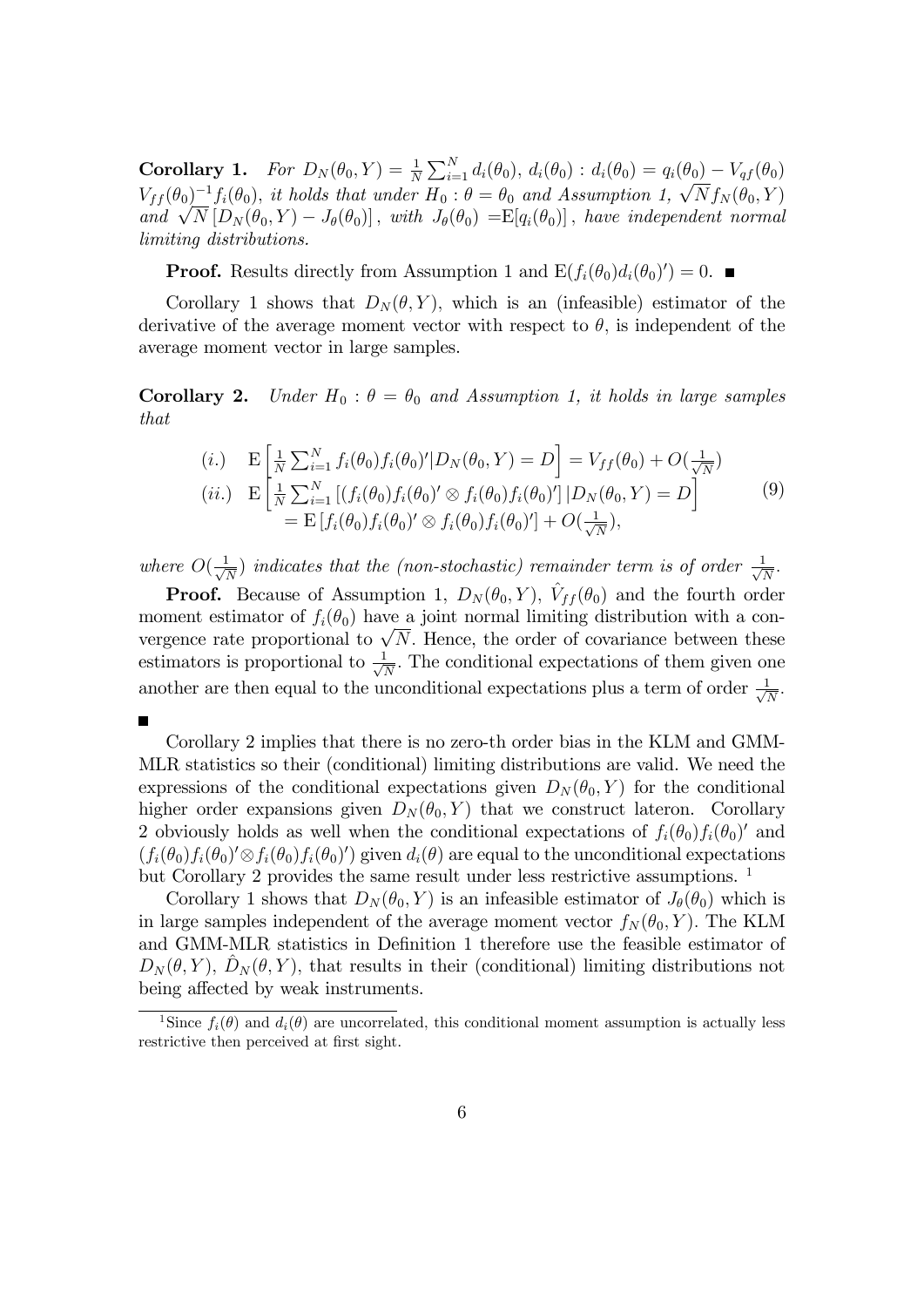**Corollary 3.** Under  $H_0: \theta = \theta_0$  and Assumption 1, the limiting distributions of the statistics in Definition 1 are characterized by:

$$
\text{GMM-AR}(\theta_0) \stackrel{d}{\rightarrow} \psi_1 + \psi_{k-1}
$$
\n
$$
\text{KLM}(\theta_0) \stackrel{d}{\rightarrow} \psi_1
$$
\n
$$
\text{GMM-MLR}(\theta_0)|r(\theta_0) = r) \stackrel{d}{\rightarrow} \frac{1}{2} \left[ \psi_1 + \psi_{k-1} - r \right] + \sqrt{\left( \psi_1 + \psi_{k-1} + r \right)^2 - 4\psi_{k-1}r} \bigg]
$$
\n
$$
\text{GMM-LM}(\theta_0) \stackrel{d}{\rightarrow} \psi_1, \text{ when } J_{\theta}(\theta_0) \text{ does not equal zero},
$$
\n
$$
(10)
$$

with  $\psi_1$  and  $\psi_{k-1}$  independent  $\chi^2(1)$  and  $\chi^2(k-1)$  distributed random variables.

Proof. see Newey and West (1987), Stock and Wright (2000) and Kleibergen  $(2005)$ .

Corollary 3 shows that the (conditional) limiting distributions of the GMM-AR, KLM and GMM-MLR statistics do not depend on nuisance parameters. The bootstrap then typically provides a more accurate approximation of the finite sample distribution than the limiting distribution, see e.g. Horowitz  $(2001)$ . This holds since the bootstrap removes some of the higher order approximation errors of the Edgeworth approximation of the Önite sample distribution.

Alongside their usefullness for improving approximations of finite sample distributions of estimators, see e:g: Sargan (1976), Edgeworth approximations are used to approximate the finite sample distribution of Wald statistics. They then result from a Taylor approximation of the Wald statistic around the true or expected values of its different elements, see e.g. Bhattacharya and Ghosh (1978), Sargan (1980) and Phillips and Park (1988). To construct such a Taylor approximation, the derivatives of the statistic at these values have to be well defined. When we construct such a Taylor approximation for the KLM statistic, which is a function of  $f_N (\theta_0, Y)$  and  $D_N (\theta_0, Y)$ , the Taylor approximation uses its derivatives with respect to  $f_N(\theta_0, Y)$  and  $D_N(\theta_0, Y)$  evaluated at their expected values, zero and  $J_{\theta}(\theta_0)$  resp.. The derivative of the KLM statistic with respect to  $\hat{D}_N (\theta_0, Y)$  is, however, not well-defined for zero values of  $D_N (\theta_0, Y)$  so we can not allow for zero values of its expectation,  $J_{\theta}(\theta_0)$ . This implies that the resulting Edgeworth approximation does not allow for weak or irrelevant instruments. Hence the Edgeworth approximations in Bhattacharya and Ghosh (1978), Sargan (1980) and Phillips and Park (1988) do not allow for weak or irrelevant instruments and can not be used to show that the bootstrap uniformly improves the approximation of the finite sample distributions of the KLM and GMM-MLR statistics.

The Edgeworth approximations from Bhattacharya and Ghosh (1978), Sargan (1980) and Phillips and Park (1988) are all for Wald statistics and do not exploit the independence between  $f_N(\theta_0, Y)$  and  $D_N(\theta_0, Y)$  in large samples. Since the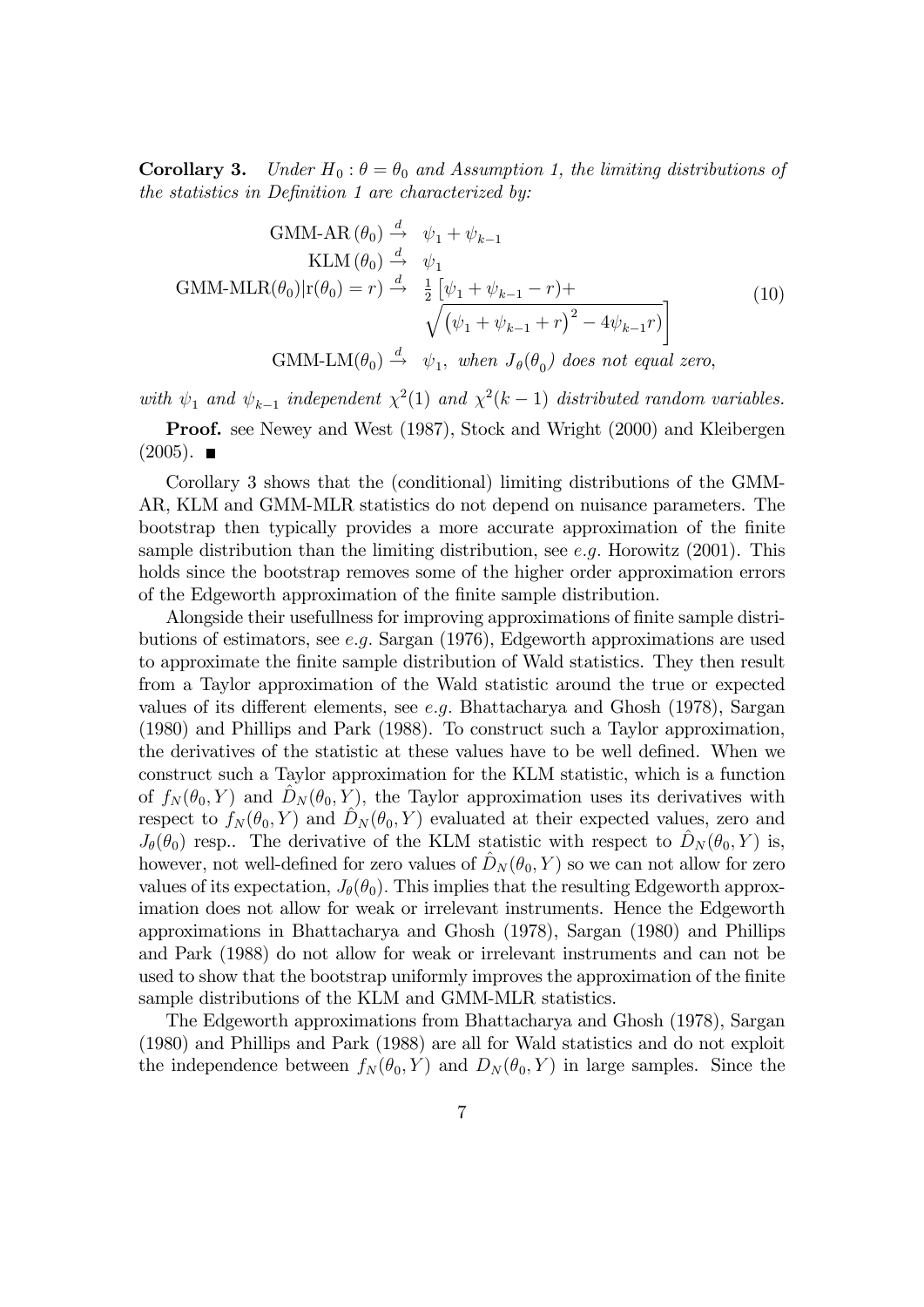KLM and GMM-MLR statistics are Lagrange Multiplier and (quasi) likelihoodratio statistics, we construct an alternative Edgeworth approximation that uses the independence between  $f_N(\theta_0, Y)$  and  $D_N(\theta_0, Y)$  in large samples. We use it to show that the bootstrap uniformly improves the approximation of the finite sample distribution of the KLM and GMM-MLR statistics compared to the (conditional) limiting distribution.

The bootstrap and Edgeworth approximations that we discuss lateron simplify considerably when an additional assumption holds.

**Assumption 2.** Under  $H_0: \theta = \theta_0$ , it holds that:

$$
\mathcal{E}(\text{vec}(f_i(\theta_0)f_i(\theta_0)')d_i(\theta_0)') = \text{vec}(V_{ff}(\theta_0))\mathcal{E}(d_i(\theta_0))' = \text{vec}(V_{ff}(\theta_0))J(\theta_0)'.\tag{11}
$$

Assumption 2 holds if any conditional heteroscedasticity of  $f_i(\theta_0)$  does not depend on  $d_i(\theta_0)$ . It also holds when the conditional moment of  $f_i(\theta_0) f_i(\theta_0)'$  given  $d_i(\theta_0)$  equals the unconditional moment.

Corollary 4. When Assumptions 1 and 2 hold, the limiting distributions of  $\sqrt{N}(\hat{V}_{ff}(\theta_0) - V_{ff}(\theta_0))$  and  $\sqrt{N}D_N(\theta_0, Y)$  are independent and

$$
E(\frac{1}{N}\sum_{i=1}^{N}\text{vec}(f_i(\theta_0)f_i(\theta_0)')d_i(\theta_0)'|D_N(\theta_0,Y) = D) = \text{vec}(V_{ff}(\theta_0))D' + O(\frac{1}{\sqrt{N}}).
$$
\n(12)

**Proof.** Assumption 2 implies that the covariance between  $\hat{V}_{ff} (\theta_0) - V_{ff} (\theta_0)$ and  $D_N(\theta_0, Y) - J_\theta(\theta_0)$  is equal to zero. Since both  $\hat{V}_{ff} (\theta_0)$  and  $D_N(\theta_0, Y)$  have normal limiting distributions, the zero covariance implies that they are independent. Equation (12) follows along the lines of the proof of Corollary 2.

We construct the Edgeworth approximations, that indicate the higher order improvements that result from the bootstrap, using the higher order expressions of the statistics in DeÖnition 1.

### 3 Higher order expressions

The higher order expressions of Wald statistics result from Taylor approximations. For example, for the Wald statistic that tests the hypothesis  $H_q : g(\theta) = 0$ , with  $g(\theta)$  a continuous differentiable function of  $\theta$ :

$$
W(\hat{\theta}) = g(\hat{\theta})'(G(\hat{\theta})\hat{W}_{\theta}G(\hat{\theta})')^{-1}g(\hat{\theta}),
$$
\n(13)

with  $G(\theta) = \frac{\partial}{\partial \theta'} g(\theta)$  and  $\hat{W}_{\theta}$  an estimator of the covariance matrix of the asymptotically normal estimator  $\hat{\theta}$ ; these higher order approximations result from Taylor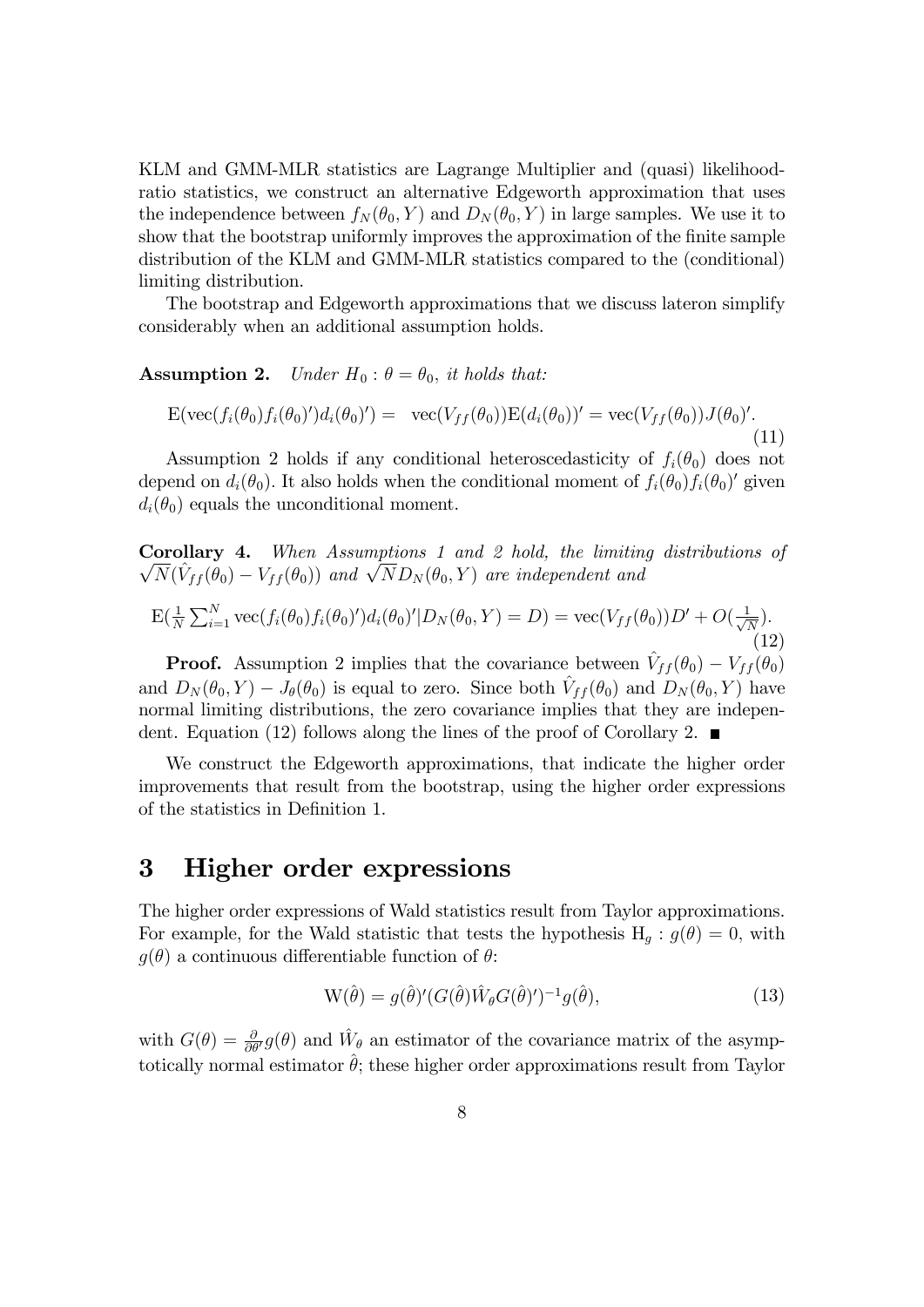approximations of  $g(\hat{\theta})$  and  $G(\hat{\theta})$  around  $g(\theta_0)$  and  $G(\theta_0)$  resp., see e.g. Phillips and Park (1988). The higher order derivatives of  $g(\theta)$  therefore have to be well defined at  $\theta_0$ . The statistics in Definition 1 are not Wald statistics so we construct their higher order expressions in a different manner. The resulting expressions do not involve any higher order derivatives whose existence at the true value of the parameters might be questionable.

The higher order expressions of the statistics in Definition 1 result from the large sample behavior of the (covariance) estimators involved in them. We therefore express these estimators as equal to their true value plus an error term. For the GMM-AR statistic, this implies that we use that

$$
\hat{V}_{ff}(\theta_0) = V_{ff}(\theta_0) + \hat{V}_{ff}(\theta_0) - V_{ff}(\theta_0),
$$
\n(14)

while for the KLM statistic, we use both (14) and

$$
\sqrt{N}\hat{D}_N(\theta, Y) = \sqrt{N}D_N(\theta, Y) - \sqrt{N}\hat{V}_{\theta f}(\theta)V_{ff}(\theta_0)^{-1}f_N(\theta, Y) + O_p(\frac{1}{N}), \quad (15)
$$

with  $\hat{V}_{\theta f}(\theta) = \frac{1}{N} \sum_{i=1}^{N} \bar{d}_i(\theta) \bar{f}_i(\theta)'$ , which is an (infeasible) estimator of the (zero) when  $\mathbf{v}_{\theta f}(\theta) = N \sum_{i=1}^N a_i(\theta) j_i(\theta)$ , when is an (inclusion) estimator of the covariance between  $d_i(\theta)$  and  $f_i(\theta)$ ,  $\bar{d}_i(\theta) = d_i(\theta) - D_N(\theta, Y)$  and  $O_p(\frac{1}{N})$  $\frac{1}{N}$ ) shows that the (random) remainder term is of order  $\frac{1}{N}$ . These expressions are stated in Lemmas 1-7 in Appendix A.

Theorem 1 states the higher order expressions of the statistics in Definition 1. The order of the different components results from the convergence rate of the expectation of these components given  $D_N(\theta_0, Y)$ . We use these components to construct the Edgeworth approximation of the conditional distribution of the statistics given  $D_N(\theta_0, Y)$ . For the non-robust GMM-LM statistic, Theorem 1 just states some of the elements of its higher order expression. These elements suffice to show the dependence of the limiting distribution of the GMM-LM statistic on the strength of the instruments.

**Theorem 1.** Under  $H_0$  and Assumption 1, the higher order expressions of the statistics in Definition 1 read:

1. For the GMM-AR statistic  $(5)$ :

$$
\text{GMM-AR}(\theta_0) = GMM - AR_0 + \frac{1}{N} GMM - AR_1 + O_p(\frac{1}{N^2}),\tag{16}
$$

where

$$
GMM - AR_0 = Nf_N(\theta_0, Y)'V_{ff}(\theta_0)^{-1}f_N(\theta_0, Y) \to \chi^2(k)
$$
  
\n
$$
GMM - AR_1 = -N^2f_N(\theta_0, Y)'V_{ff}(\theta_0)^{-1} \left[ \hat{V}_{ff}(\theta_0) - V_{ff}(\theta_0) \right] V_{ff}(\theta_0)^{-1}f_N(\theta_0, Y)
$$
  
\n
$$
E(GMM - AR_1) = -\frac{N-1}{N} \text{vec}(V_{ff}(\theta_0)^{-1})' E \left[ (f_i(\theta_0) f_i(\theta_0)' \otimes f_i(\theta_0) f_i(\theta_0)' \right]
$$
  
\n
$$
\text{vec}(V_{ff}(\theta_0)^{-1}) + \frac{N-1}{N} [k^2 + 2k] + k.
$$
\n(17)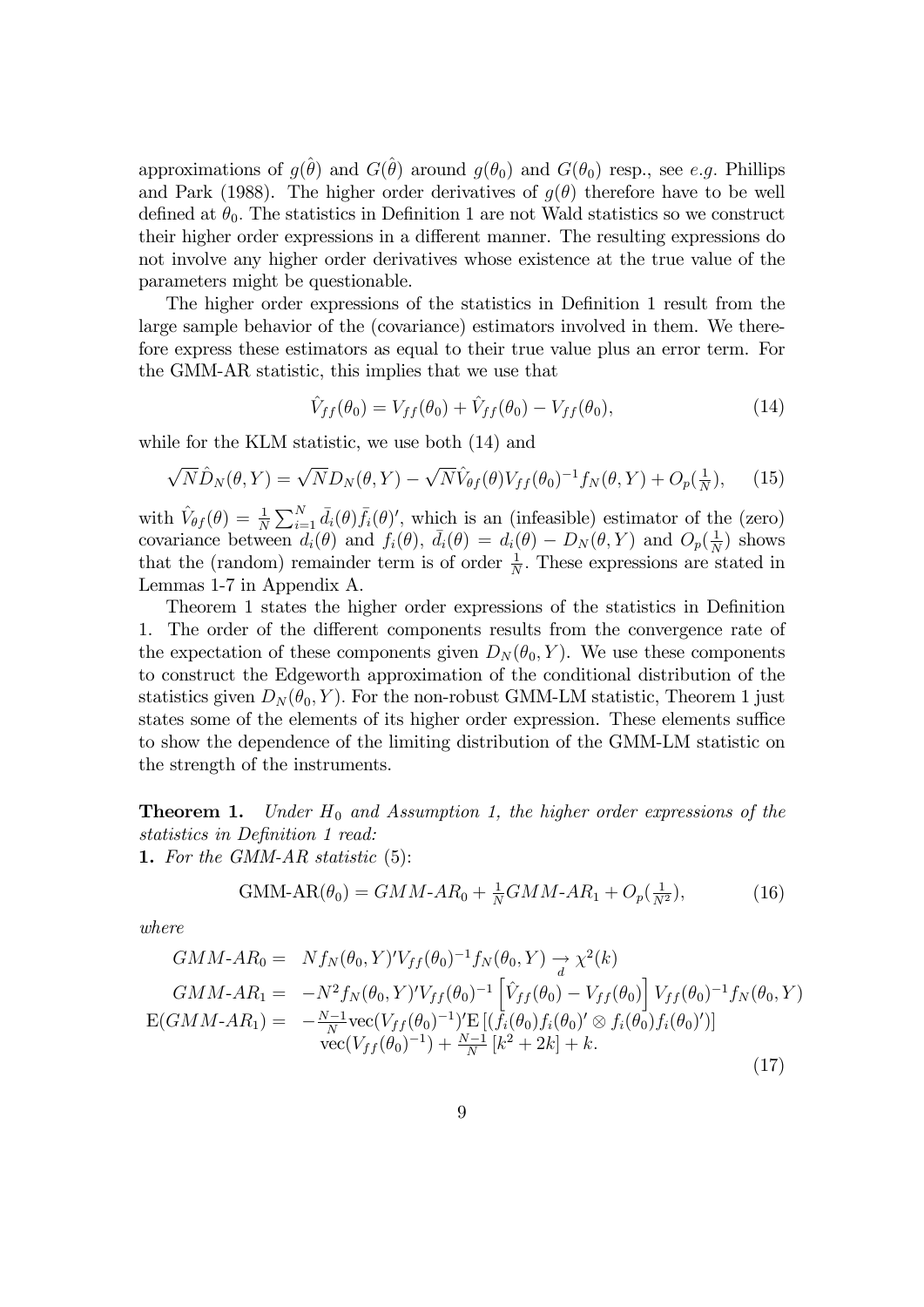2. For the KLM-statistic (6):

$$
KLM(\theta_0) = KLM_0 + \frac{1}{N} \left[ KLM_1 + KLM_2 \right] + O_p(\frac{1}{N^2}),\tag{18}
$$

where

$$
KLM_{0} = Nf_{N}(\theta, Y)'V_{ff}(\theta)^{-\frac{1}{2}}P_{V_{ff}(\theta)^{-\frac{1}{2}}D_{N}(\theta, Y)}V_{ff}(\theta)^{-\frac{1}{2}}f_{N}(\theta, Y) \rightarrow \chi^{2}(1)
$$
  
\n
$$
KLM_{1} = -N^{2}f_{N}(\theta, Y)'V_{ff}(\theta)^{-\frac{1}{2}}P_{V_{ff}(\theta)^{-\frac{1}{2}}D_{N}(\theta, Y)}V_{ff}(\theta)^{-\frac{1}{2}}\left[\hat{V}_{ff}(\theta) - V_{ff}(\theta)\right]
$$
  
\n
$$
V_{ff}(\theta)^{-\frac{1}{2}}P_{V_{ff}(\theta)^{-\frac{1}{2}}D_{N}(\theta, Y)}V_{ff}(\theta)^{-\frac{1}{2}}f_{N}(\theta, Y) -
$$
  
\n
$$
2N^{2}f_{N}(\theta, Y)'V_{ff}(\theta)^{-\frac{1}{2}}P_{V_{ff}(\theta)^{-\frac{1}{2}}D_{N}(\theta, Y)}V_{ff}(\theta)^{-\frac{1}{2}}\left[\hat{V}_{ff}(\theta) - V_{ff}(\theta)\right]
$$
  
\n
$$
V_{ff}(\theta)^{-\frac{1}{2}}M_{V_{ff}(\theta)^{-\frac{1}{2}}D_{N}(\theta, Y)}V_{ff}(\theta)^{-\frac{1}{2}}f_{N}(\theta, Y)
$$
  
\n
$$
KLM_{2} = -2N^{2}f_{N}(\theta, Y)'V_{ff}(\theta)^{-\frac{1}{2}}M_{V_{ff}(\theta)^{-\frac{1}{2}}D_{N}(\theta, Y)}V_{ff}(\theta)^{-\frac{1}{2}}\hat{V}_{\theta f}(\theta)V_{ff}(\theta)^{-1}
$$
  
\n
$$
f_{N}(\theta, Y)[D_{N}(\theta, Y)'V_{ff}(\theta)^{-1}D_{N}(\theta, Y)]^{-1}D_{N}(\theta, Y)'V_{ff}(\theta)^{-1}f_{N}(\theta, Y),
$$
\n(19)

and the conditional expectations of these elements given  $D_N(\theta_0, Y)$  read:

$$
E\left[KLM_{0}|D_{N}(\theta_{0},Y)\right] = 1
$$
\n
$$
E\left[KLM_{1}|D_{N}(\theta_{0},Y)\right] = -\frac{N-1}{N}\text{vec}(V_{ff}(\theta_{0})^{-\frac{1}{2}}P_{V_{ff}(\theta_{0})^{-\frac{1}{2}}D_{N}(\theta_{0},Y)}V_{ff}(\theta_{0})^{-\frac{1}{2}})^{\prime}
$$
\n
$$
E(f_{i}(\theta_{0})f_{i}(\theta_{0})^{\prime} \otimes f_{i}(\theta_{0})f_{i}(\theta_{0})^{\prime})\text{vec}(V_{ff}(\theta_{0})^{-1}-V_{ff}(\theta_{0})^{-\frac{1}{2}}M_{V_{ff}^{-\frac{1}{2}}D_{N}(\theta_{0},Y)}V_{ff}(\theta_{0})^{-\frac{1}{2}})+\frac{2(N-1)}{N}(k-1)+4-\frac{3}{N}
$$
\n
$$
E\left[KLM_{2}|D_{N}(\theta_{0},Y)\right] = -\frac{4(N-1)}{N}\text{vec}(M_{V_{ff}(\theta_{0})^{-\frac{1}{2}}D_{N}(\theta_{0},Y)}V
$$
\n
$$
E\left(\frac{1}{N}\sum_{i=1}^{N}V_{ff}(\theta_{0})^{-\frac{1}{2}}f_{i}(\theta_{0})f_{i}(\theta_{0})^{\prime}V_{ff}(\theta_{0})^{-\frac{1}{2}} \otimes V_{ff}(\theta_{0})^{-\frac{1}{2}}\bar{d}_{i}(\theta_{0})|D_{N}(\theta_{0},Y)\right)
$$
\n
$$
V_{ff}(\theta_{0})^{-\frac{1}{2}}D_{N}(\theta_{0},Y)\left[D_{N}(\theta_{0},Y)^{\prime}V_{ff}(\theta_{0})^{-1}D_{N}(\theta_{0},Y)\right]^{-1}-\frac{2}{N}\text{vec}(M_{V_{ff}(\theta_{0})^{-\frac{1}{2}}D_{N}(\theta_{0},Y)}V_{ff}(\theta_{0})^{-\frac{1}{2}}\bar{d}_{i}(\theta_{0})V_{ff}(\theta_{0})^{-\frac{1}{2}}\bar{d}_{i}(\theta_{0})
$$
\n
$$
|D_{N}(\theta_{0},Y)\text{vec}(V_{ff}(\theta_{0})^{-\frac{1}{2}}D_{N}(\theta_{0},Y)\left[D_{N}(\theta_{0},Y)^{\prime}V_{ff}(\theta_{
$$

When Assumption 2 holds, the first element of the conditional expectation of  $KLM_2$  in (20) is equal to zero such that the conditional expectation of  $KLM_2$ is of order  $\frac{1}{N}$ .

**3.** For the GMM-MLR statistic (7) given  $r(\theta_0)$ :

GMM-MLR(
$$
\theta_0
$$
) =  $\frac{1}{2}$  [ $GMM-AR_0 - r(\theta_0)$ +  
\n $\sqrt{(GMM-AR_0 + r(\theta_0))^2 - 4 [GMM-AR_0 - KLM_0] r(\theta_0))}$  +  
\n $\frac{1}{2N} \left[ 1 + \frac{GMM-AR_0 - r(\theta_0)}{\sqrt{(GMM-AR_0 + r(\theta_0))^2 - 4[GMM-AR_0 - KLM_0] r(\theta_0))}} \right] GMM-AR_1 +$   
\n $\frac{1}{N} \frac{r(\theta_0)}{\sqrt{(GMM-AR_0 + r(\theta_0))^2 - 4[GMM-AR_0 - KLM_0] r(\theta_0))}} (KLM_1 + KLM_2) + O_p(\frac{1}{N^2}).$ \n(21)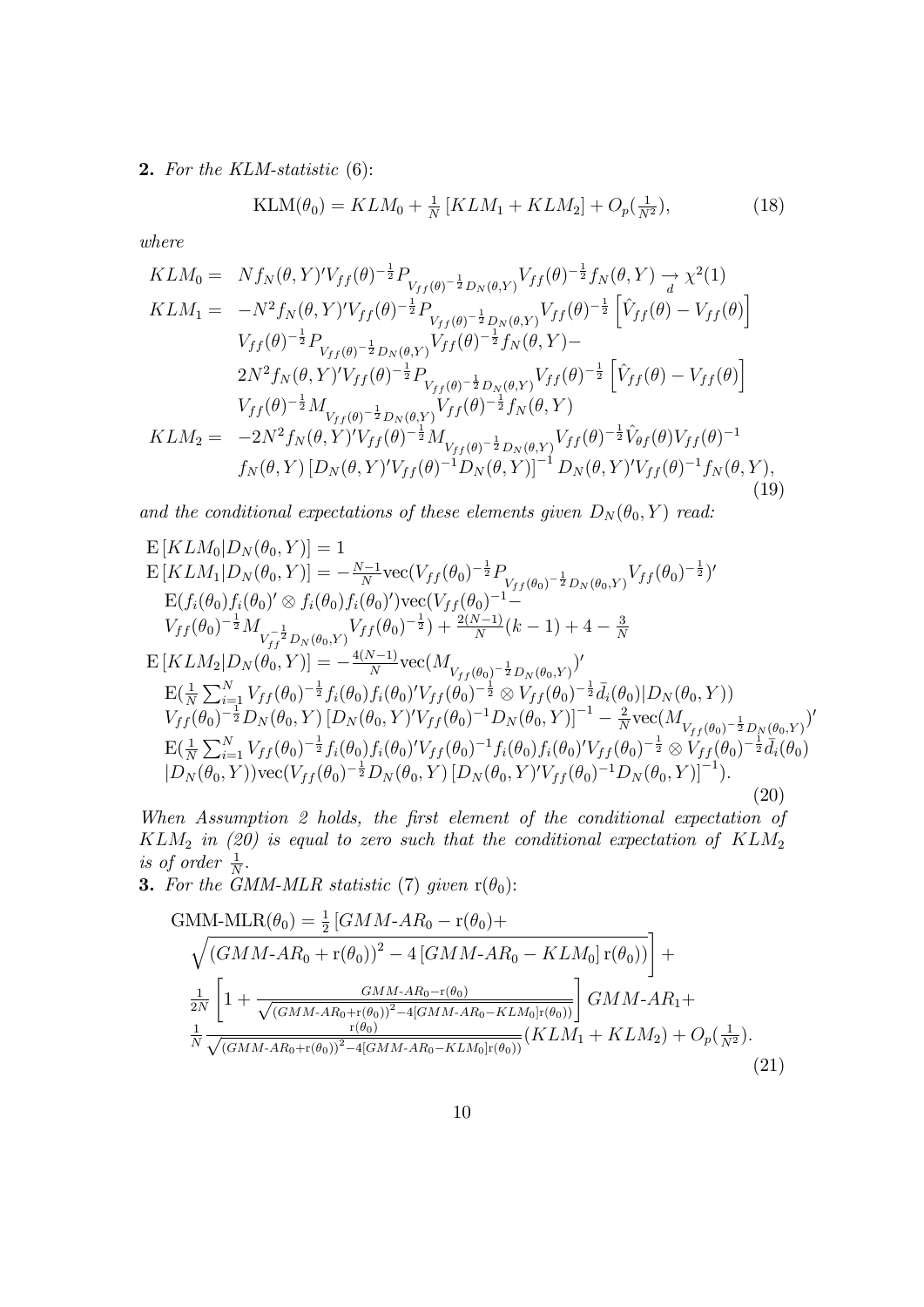4. A part of the higher order expression of the GMM-LM statistic (8) reads:

$$
LM(\theta) = KL M_0 + \frac{1}{N} LM_1 + \frac{1}{N^2} LM_{D_2} (D_N(\theta, Y)' V_{ff}(\theta)^{-1} D_N(\theta, Y))^{-1} + \frac{1}{N} tr(L M_{D_1} (D_N(\theta, Y)' V_{ff}(\theta)^{-1} D_N(\theta, Y))^{-1} D_N(\theta, Y)' V_{ff}(\theta)^{-1}),
$$
\n(22)

where

$$
LM_{1} = -2N^{2} f_{N}(\theta, Y)' V_{ff}(\theta)^{-1} \left[ \hat{V}_{ff}(\theta) - V_{ff}(\theta) \right] V_{ff}(\theta)^{-1} D_{N}(\theta, Y)
$$
  
\n
$$
(D_{N}(\theta, Y)' V_{ff}(\theta)^{-1} D_{N}(\theta, Y))^{-1} D_{N}(\theta, Y)' V_{ff}(\theta)^{-1} f_{N}(\theta, Y)
$$
  
\n
$$
LM_{D_{1}} = 2N \left\{ f_{N}(\theta, Y) f_{N}(\theta, Y)' V_{ff}(\theta)^{-1} V_{qf}(\theta) V_{ff}(\theta)^{-1} f_{N}(\theta, Y) - \left[ \hat{V}_{ff}(\theta) - V_{ff}(\theta) \right] V_{ff}(\theta)^{-1} f_{N}(\theta, Y) f_{N}(\theta, Y)' V_{ff}(\theta)^{-1} V_{qf}(\theta)' V_{ff}(\theta)^{-1} f_{N}(\theta, Y) \right\}
$$
  
\n
$$
LM_{D_{2}} = N \left\{ f_{N}(\theta, Y)' V_{ff}(\theta)^{-1} V_{qf}(\theta)' V_{ff}(\theta)^{-1} f_{N}(\theta, Y) \right\}^{2}
$$
\n(23)

and the conditional expectations of these elements given  $D_N(\theta_0, Y)$  read:

$$
E(LM_{1}|D_{N}(\theta_{0},Y)) = 2 - 2 \text{tr} \left\{ E \left[ f_{i}(\theta_{0}) f_{i}(\theta_{0})' V_{ff}(\theta_{0})^{-1} f_{i}(\theta_{0}) f_{i}(\theta_{0}) \right] \right] V_{ff}(\theta_{0})^{-\frac{1}{2}} \n P_{V_{ff}(\theta_{0})^{-\frac{1}{2}}D_{N}(\theta_{0},Y)} V_{ff}(\theta_{0})^{-\frac{1}{2}} \right\} \nE(LM_{D_{1}}|D_{N}(\theta_{0},Y)) = \n 2E \left[ f_{i}(\theta_{0}) f_{i}(\theta_{0})' V_{ff}(\theta_{0})^{-1} V_{qf}(\theta_{0}) V_{ff}(\theta_{0})^{-1} f_{i}(\theta_{0}) V_{ff}(\theta_{0})^{-1} |D_{N}(\theta_{0},Y)| - \n 2 \frac{N-1}{N} \left\{ \text{tr}(V_{ff}(\theta_{0})^{-1} V_{qf}(\theta_{0})) E \left( f_{i}(\theta_{0})' V_{ff}(\theta_{0})^{-1} f_{i}(\theta_{0}) f_{i}(\theta_{0})' |D_{N}(\theta_{0},Y) \right) + \n E \left( f_{i}(\theta_{0})' V_{ff}(\theta_{0})^{-1} V_{qf}(\theta_{0})' V_{ff}(\theta_{0})^{-1} f_{i}(\theta_{0}) f_{i}(\theta_{0})' |D_{N}(\theta_{0},Y) \right) + \n E \left( f_{i}(\theta_{0})' V_{ff}(\theta_{0})^{-1} V_{qf}(\theta_{0}) V_{ff}(\theta_{0})^{-1} f_{i}(\theta_{0}) f_{i}(\theta_{0})' |D_{N}(\theta_{0},Y) \right) - \n 2 \frac{N}{N} E[f_{i}(\theta_{0})' V_{ff}(\theta_{0})^{-1} V_{qf}(\theta_{0}) V_{ff}(\theta_{0})^{-1} f_{i}(\theta_{0}) f_{i}(\theta_{0})' |D_{N}(\theta_{0},Y) \right) - \n 2 \frac{N}{N} E(f_{i}(\theta_{0})' V_{ff}(\theta_{0})^{-1} V_{qf}(\theta_{0}) V_{ff}(\theta_{0})^{-1} f_{i}(\theta_{0}) f_{i}(\theta_{0})' |D_{N}(\theta_{0},Y) \right) - \n 2
$$

#### Proof. see Appendix B. ■

We determined the order of the different elements in the higher order expressions in Theorem 1 using the conditional expectations given  $D_N(\theta_0, Y)$ . We use these for the Edgeworth approximation of the conditional finite sample distribution of the different statistics given  $D_N(\theta_0, Y)$ .

The higher order elements of  $KLM(\theta_0)$ :  $KLM_1$  and  $KLM_2$  result from the different covariance estimators that are involved in  $KLM(\theta_0)$ :  $KLM_1$  results from  $\hat{V}_{ff} (\theta)$  while  $KLM_2$  results from (the infeasible covariance matrix estimator)  $\hat{V}_{\theta f}(\theta_0)$ . KLM<sub>1</sub> is therefore comparable to the GMM-AR<sub>1</sub> higher order element of GMM-AR $(\theta_0)$  which also results from  $\hat{V}_{ff} (\theta)$ . When Assumption 2 holds, the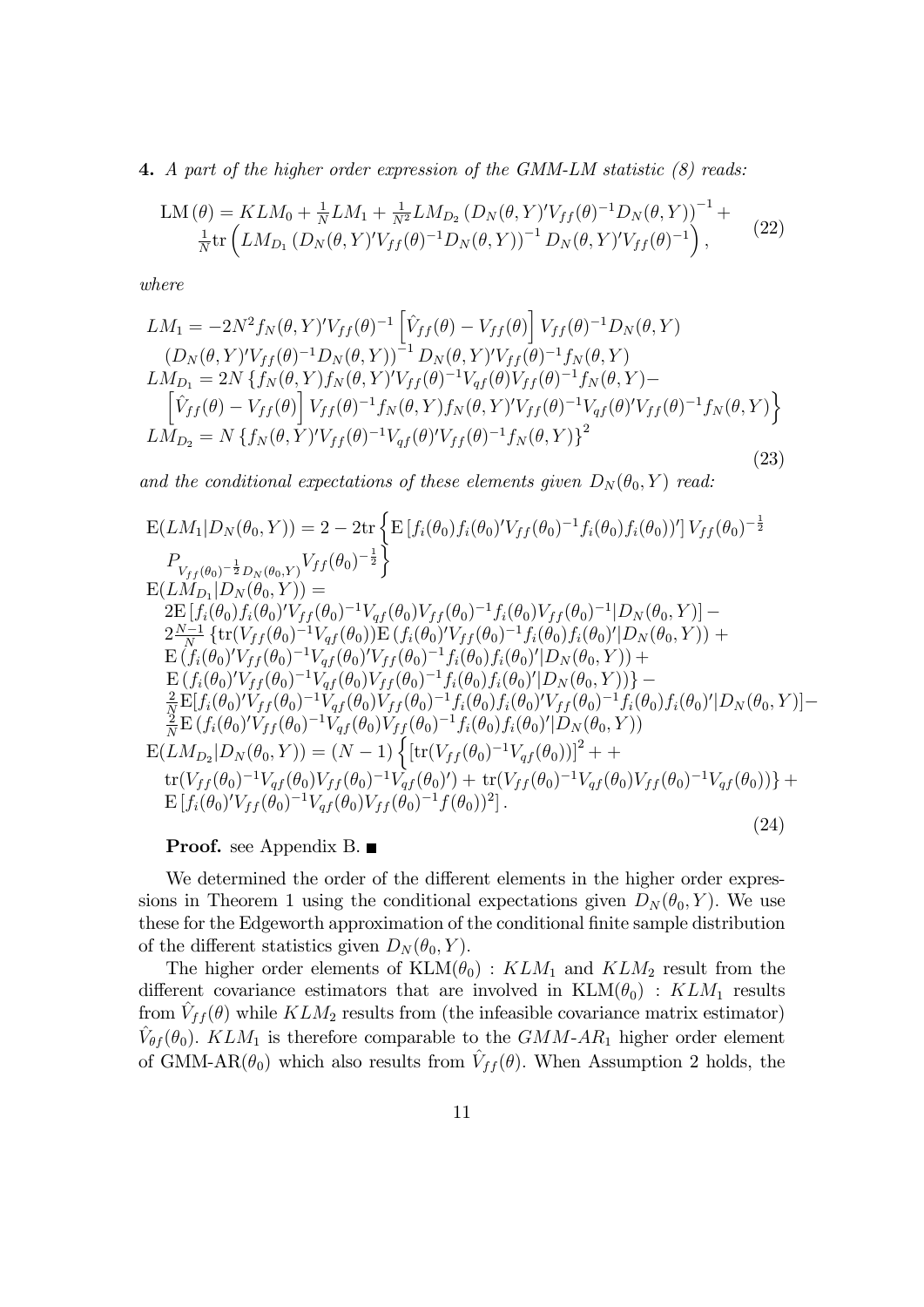higher order element that results from  $\hat{V}_{\theta f}(\theta_0)$ , *i.e.* KLM<sub>2</sub>, is of a lower order than the one which results from  $\hat{V}_{ff} (\theta)$ , *i.e.* KLM<sub>1</sub>. Assumption 2 namely implies that

$$
\mathcal{E}(\frac{1}{N}\sum_{i=1}^{N}V_{ff}(\theta_{0})^{-\frac{1}{2}}f_{i}f_{i}^{\prime}V_{ff}(\theta_{0})^{-\frac{1}{2}}\otimes V_{ff}(\theta_{0})^{-\frac{1}{2}}d_{i}(\theta_{0})|D_{N}(\theta_{0},Y))^{\prime} \n\mathrm{vec}(M_{V_{ff}(\theta_{0})^{-\frac{1}{2}}D_{N}(\theta_{0},Y)})^{\prime} = (I_{k}\otimes V_{ff}(\theta_{0})^{-\frac{1}{2}}D_{N}(\theta_{0},Y))^{\prime}\mathrm{vec}(M_{V_{ff}(\theta_{0})^{-\frac{1}{2}}D_{N}(\theta_{0},Y)})^{\prime} = 0
$$
\n(25)

so the first element of the conditional expectation of  $KLM_2$  is equal to zero. Under Assumption 2, the higher order elements that result from  $\hat{V}_{\theta f}(\theta_0)$  are therefore of a lower order than those that result from  $\hat{V}_{ff} (\theta_0)$ .

The higher order expression of the GMM-LM statistic,  $LM(\theta_0)$ , in Theorem 1 just states some of its higher order elements. We only want to show the dependence of its higher order elements on  $D_N(\theta_0, Y)$  for which we do not need the full higher order expression. The higher order elements of  $KLM(\theta_0)$  also depend on  $D_N(\theta_0, Y)$ but that dependence is of order zero so  $KLM(\theta_0)$  is invariant to the length of  $D_N(\theta_0, Y)$  and only depends on its direction. The higher order elements of  $LM(\theta_0)$ in Theorem 1 are such that both  $LM_{D_1}$  and  $LM_{D_2}$  are multiplied by a function that is not invariant with respect to the length of  $D_N(\theta_0, Y)$ . The conditional expectations show that  $LM_{D_1}$  is at most of order zero in the sample size, N. Hence, when multiplied by  $(D_N(\theta, Y)'V_{ff}(\theta)^{-1}D_N(\theta, Y))^{-1}D_N(\theta, Y)'$  and divided by N, the full contribution of  $LM_{D_1}$  is at most of the order  $O(N^{-\frac{1}{2}})$ . This occurs when  $J_{\theta}(\theta)$  equals zero in which case  $(D_N(\theta, Y)'V_{ff}(\theta)^{-1}D_N(\theta, Y))^{-1}D_N(\theta, Y)'$  is of order  $O(N^{\frac{1}{2}})$ .  $LM_{D_1}$  can therefore not alter the limiting distribution of  $LM(\theta_0)$ . The conditional expectation of  $LM_{D_2}$  is proportional N. When  $J_{\theta}(\theta_0)$  equals zero,  $(D_N(\theta, Y)'V_{ff}(\theta)^{-1}D_N(\theta, Y))^{-1}$  is proportional to N as well. Thus  $LM_{D_2}$  alters the limiting distribution of  $LM(\theta)$  when  $J_{\theta}(\theta)$  equals zero since it leads to an element of zero-th order in N in the higher order expression of  $LM(\theta_0)$ . This explains why the limiting distribution of  $LM(\theta_0)$  depends on  $J_{\theta}(\theta_0)$ . The same result can be shown for other GMM statistics that are not robust to weak instruments. For reasons of brevity, we only did so for the statistic for which it is the least involved to do so and we refrain from showing this for other statistics as well.

The higher order expressions in Theorem 1 also show the sensitivity to the number of instruments. For example, both the GMM-AR statistic and the LM statistics have higher order terms which are proportional to  $\frac{k^2}{N}$  while the higher order terms of the KLM statistics are proportional to  $\frac{k}{N}$ . This shows that the approximation of the Önite sample distribution by the limiting distribution is more robust to the number of instruments for the KLM statistic compared to these other two statistics.

The higher order expression of GMM-MLR $(\theta_0)$  stated in Theorem 1 is conditional on  $r(\theta_0)$ . It is obtained using a Taylor expansion with respect to the other two components of GMM-MLR( $\theta_0$ ) : GMM-AR( $\theta_0$ ) and KLM( $\theta_0$ ). Since the lim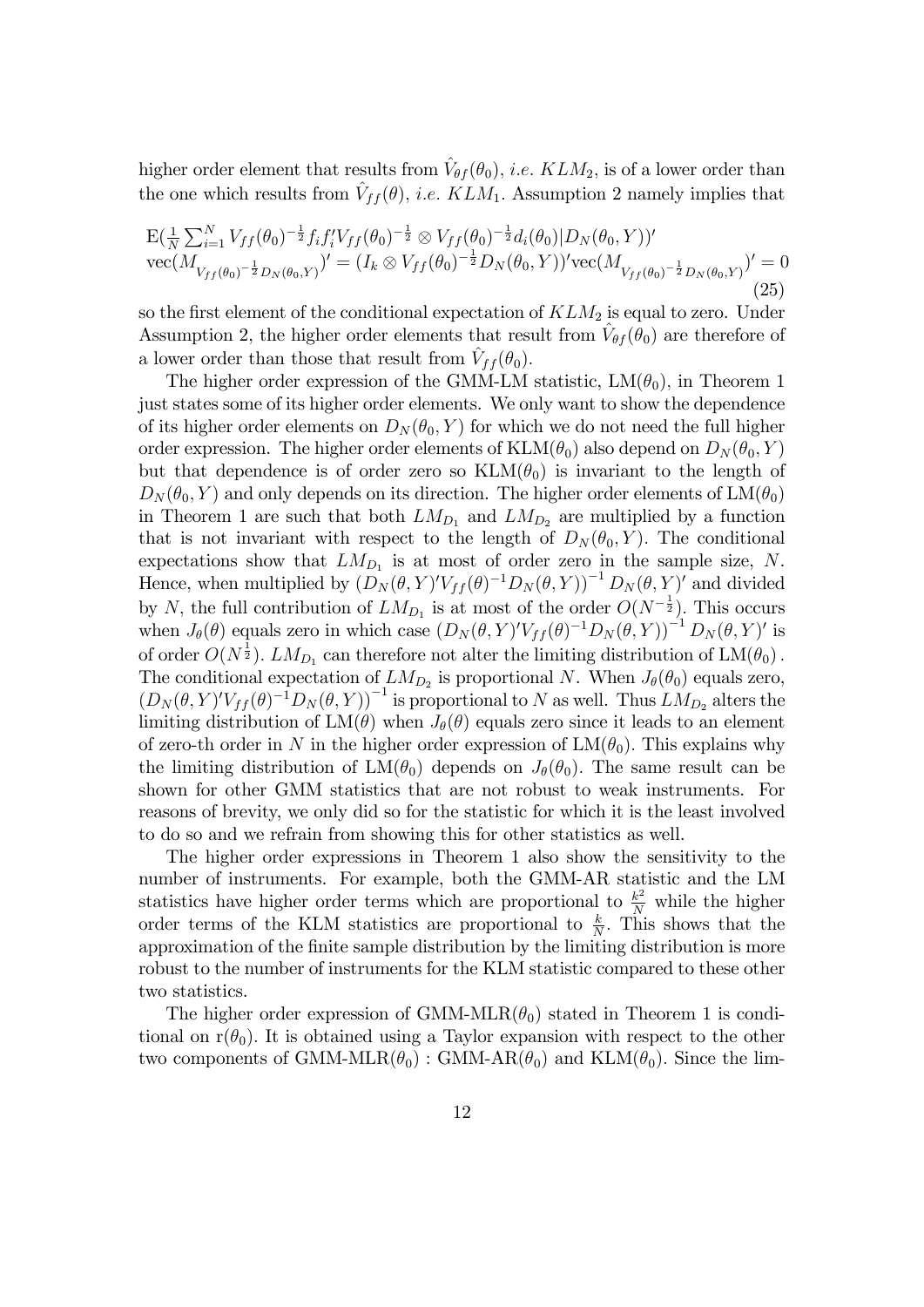iting distribution of GMM-MLR( $\theta_0$ ) is conditional on  $r(\theta_0)$ , it is important to determine the highest order of the elements of the higher order expansion of  $r(\theta_0)$ that are not independent of GMM-AR( $\theta_0$ ) and KLM( $\theta_0$ ). We therefore construct the higher order expansion of  $r(\theta_0)$  which is stated in Theorem 2.

**Theorem 2.** Under  $H_0$  and Assumption 1, the higher order expression of the conditioning statistic  $r(\theta_0)$  of GMM-MLR( $\theta_0$ ) (7) reads

$$
r(\theta_0) = r_0 + \frac{1}{N}(r_1 + r_2) + \frac{1}{N^2}r_3 + o_p(\frac{1}{N^2}),
$$
\n(26)

with

$$
r_0 = N D_N(\theta_0, Y)' V_{\theta\theta.f}(\theta_0)^{-1} D_N(\theta_0, Y)
$$
  
\n
$$
r_1 = 2N^2 f_N(\theta_0, Y)' V_{ff}(\theta_0)^{-1} \hat{V}_{\theta f}(\theta_0)' V_{\theta\theta.f}(\theta_0)^{-1} D_N(\theta_0, Y)
$$
  
\n
$$
r_2 = N^2 D_N(\theta_0, Y)' V_{\theta\theta.f}(\theta_0)^{-1} \left[ \hat{V}_{dd}(\theta_0) - V_{\theta\theta.f}(\theta_0) \right] V_{\theta\theta.f}(\theta_0)^{-1} D_N(\theta_0, Y) \tag{27}
$$
  
\n
$$
r_3 = N^3 f_N(\theta_0, Y)' V_{ff}(\theta_0)^{-1} \hat{V}_{\theta f}(\theta_0)' V_{\theta\theta.f}(\theta_0)^{-1} \left[ \hat{V}_{dd}(\theta_0) - V_{\theta\theta.f}(\theta_0) \right]
$$
  
\n
$$
V_{\theta\theta.f}(\theta_0)^{-1} \hat{V}_{\theta f}(\theta_0) V_{ff}(\theta_0)^{-1} f_N(\theta_0, Y).
$$

with  $V_{\theta\theta.f}(\theta_0) = V_{qq}(\theta_0) - V_{qf}(\theta_0)V_{ff}(\theta_0)^{-1}V_{qf}(\theta_0)'$ ,  $\hat{V}_{dd}(\theta) = \frac{1}{N}\sum_{i=1}^{N} \bar{d}_i(\theta)\bar{d}_i(\theta)'$ and

$$
E[r_0] = N J(\theta_0)' V_{\theta\theta.f}(\theta_0)^{-1} J(\theta_0) + k
$$
  
\n
$$
E[r_1] = 2(N-1)E[f_i(\theta_0)' V_{ff}(\theta_0)^{-1} (d_i(\theta_0) - J_{\theta}(\theta_0)) f_i(\theta_0)'] V_{\theta\theta.f}(\theta_0)^{-1} J_{\theta}(\theta_0) +
$$
  
\n
$$
2\frac{N-1}{N}E[f_i(\theta_0)' V_{ff}(\theta_0)^{-1} (d_i(\theta_0) - J_{\theta}(\theta_0)) f_i(\theta_0)' V_{\theta\theta.f}(\theta_0)^{-1} (d_i(\theta_0) - J_{\theta}(\theta_0))]
$$
  
\n
$$
2E[f_i(\theta_0)' V_{ff}(\theta_0)^{-1} J_{\theta}(\theta_0) f_i(\theta_0)' V_{\theta\theta.f}(\theta_0)^{-1} (d_i(\theta_0) - J_{\theta}(\theta_0))] - 2\frac{N-1}{N}k
$$
  
\n
$$
E[r_2] = 2(N-1)J_{\theta}(\theta_0)' V_{\theta\theta.f}(\theta_0)^{-1}E[(d_i(\theta_0) - J_{\theta}(\theta_0)) (d_i(\theta_0) - J_{\theta}(\theta_0))' V_{\theta\theta.f}(\theta_0)^{-1}
$$
  
\n
$$
(d_i(\theta_0) - J_{\theta}(\theta_0))] - k(k+3) + \frac{1}{N}(k^2 + 2k) + \frac{(N-1)}{N}E[(d_i(\theta_0) - J_{\theta}(\theta_0))'
$$
  
\n
$$
V_{\theta\theta.f}(\theta_0)^{-1} (d_i(\theta_0) - J_{\theta}(\theta_0)) (d_i(\theta_0) - J_{\theta}(\theta_0))' V_{\theta\theta.f}(\theta_0)^{-1} (d_i(\theta_0) - J_{\theta}(\theta_0))]
$$
  
\n
$$
E[r_3] = O(1),
$$
  
\n(28)

such that

$$
O(E(r_1)) = o(1) \twhen Assumption 2 holds.\n
$$
O(E(r_2)) = o(1) \twhen the third order moment of d_i(\theta_0) equals zero.
$$
\n(29)
$$

#### **Proof.** see Appendix B.

The independence of the limiting distributions of  $r(\theta_0)$  and the GMM-AR and KLM statistics results from the independence of  $f_N(\theta_0, Y)$  and  $D_N(\theta_0, Y)$  in large samples. Theorem 2 shows that the independence of  $r(\theta_0)$  and the GMM-AR and KLM statistics is up to order  $\frac{1}{N}$  since the r<sub>1</sub> element of r( $\theta_0$ ) is not independent of  $f_N(\theta_0, Y)$ . When Assumption 2 holds, the independence of  $r(\theta_0)$  and the GMM-AR and KLM statistics is up to including order  $\frac{1}{N}$  since  $r_1$  is then of a lower order in the sample size.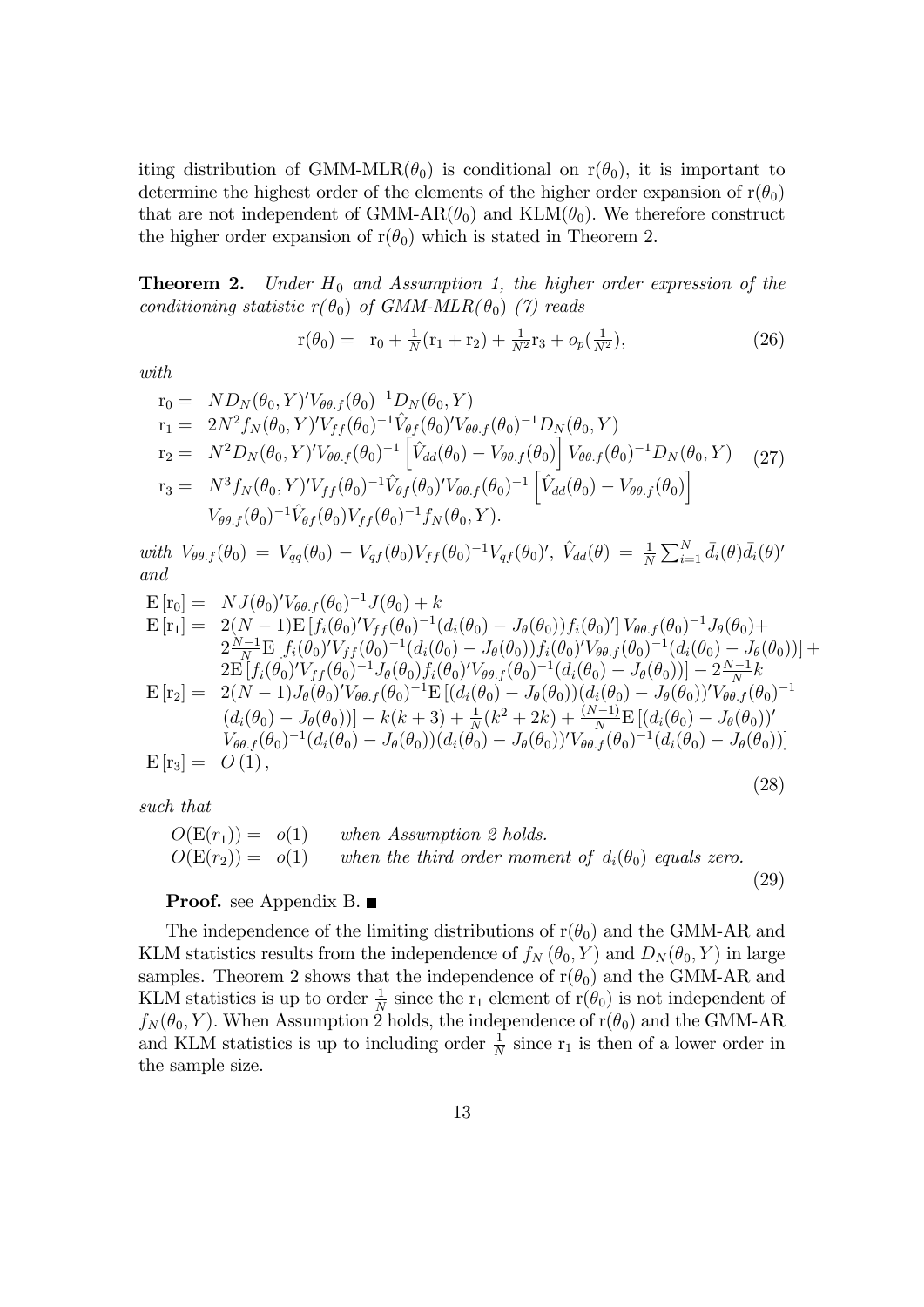# 4 Bootstraping weak instrument robust statistics

We construct one bootstrap algorithm to resample the GMM-AR and GMM-MLR statistics and two bootstrap algorithms to resample the KLM statistic. One of the bootstrap algorithms for the KLM statistic improves the approximation of its finite sample distribution when both Assumptions 1 and 2 hold while the other improves the approximation when just Assumption 1 holds.

Under Assumption 2, Theorem 2 shows that the independence between  $r(\theta_0)$ and the GMM-AR and KLM statistics is up to including the order  $\frac{1}{N}$ . This allows us to construct a bootstrap algorithm that resamples the GMM-MLR statistic given  $r(\theta_0)$ . It improves the approximation of the conditional finite sample distribution of the GMM-MLR statistic compared to using the conditional limiting distribution.

When Assumption 2 does not hold, the dependence between  $r(\theta_0)$  and the GMM-AR and KLM statistics is of order  $\frac{1}{N}$ . Unlike when Assumption 2 holds, we then have to construct a formal Edgeworth approximation of the conditional distribution of the GMM-MLR statistic given  $r(\theta)$  to establish that the bootstrap leads to higher order improvements. Since it is unclear how to construct such an Edgeworth approximation, because of the non-standard conditional limiting distribution of the GMM-MLR statistic, we refrain from constructing such an Edgeworth approximation and an algorithm to bootstrap the GMM-MLR statistic when just Assumption 1 holds. Assumption 2 is irrelevant for the GMM-AR statistic so its bootstrap algorithm is straightforward.

The first bootstrap algorithm that we propose just resamples  $f_i(\theta_0), i = 1, \ldots, N$ , with replacement.<sup>2</sup> It uses the resampled values of  $\bar{f}_i(\theta_0)$  for the bootstrapped moment vector  $f_B^*(\theta_0, Y)$  and covariance matrix estimator  $V_{ff}^*(\theta_0)$  which are used to construct GMM-AR<sup>\*</sup>( $\theta$ ), KLM<sup>\*</sup>( $\theta$ ) and GMM-MLR<sup>\*</sup>( $\theta$ ). The resampled KLM<sup>\*</sup> and GMM-MLR<sup>\*</sup> statistics are based on the realized sample values of  $\hat{D}_N (\theta_0, Y)$  and  $r(\theta_0)$ .

The second bootstrap algorithm resamples  $(\bar{f}_i(\theta_0)' q_i(\theta_0)')'$ ,  $i = 1, \ldots, N$ , with replacement. It uses the resampled values of  $(\bar{f}_i(\theta_0)^\prime q_i(\theta_0)^\prime)^\prime$  for the bootstrapped moment and derivative vectors  $f_B^*(\theta_0, Y)$  and  $q_B^*(\theta_0, Y)$  and the bootstrapped covariance matrix estimators  $V_{ff}^*(\theta_0)$  and  $V_{qf}^*(\theta_0)$  which are all used to construct  $KLM^{**}(\theta)$ .

Theorem 1 shows that the limiting distribution of  $LM(\theta)$  depends on nuisance parameters so we can not construct a bootstrap algorithm that resamples  $LM(\theta)$ and that approximates the finite sample distribution of  $LM(\theta)$  for all values of the nuisance parameters. We therefore do not construct a bootstrap algorithm for

<sup>&</sup>lt;sup>2</sup>We resample  $\bar{f}_i(\theta_0)$  instead of  $f_i(\theta_0)$  so the (empirical) moment condition holds for the bootstrap population  $\bar{f}_i(\theta_0), i = 1, \ldots, N$ , see e.g. Hall and Horowitz (1996).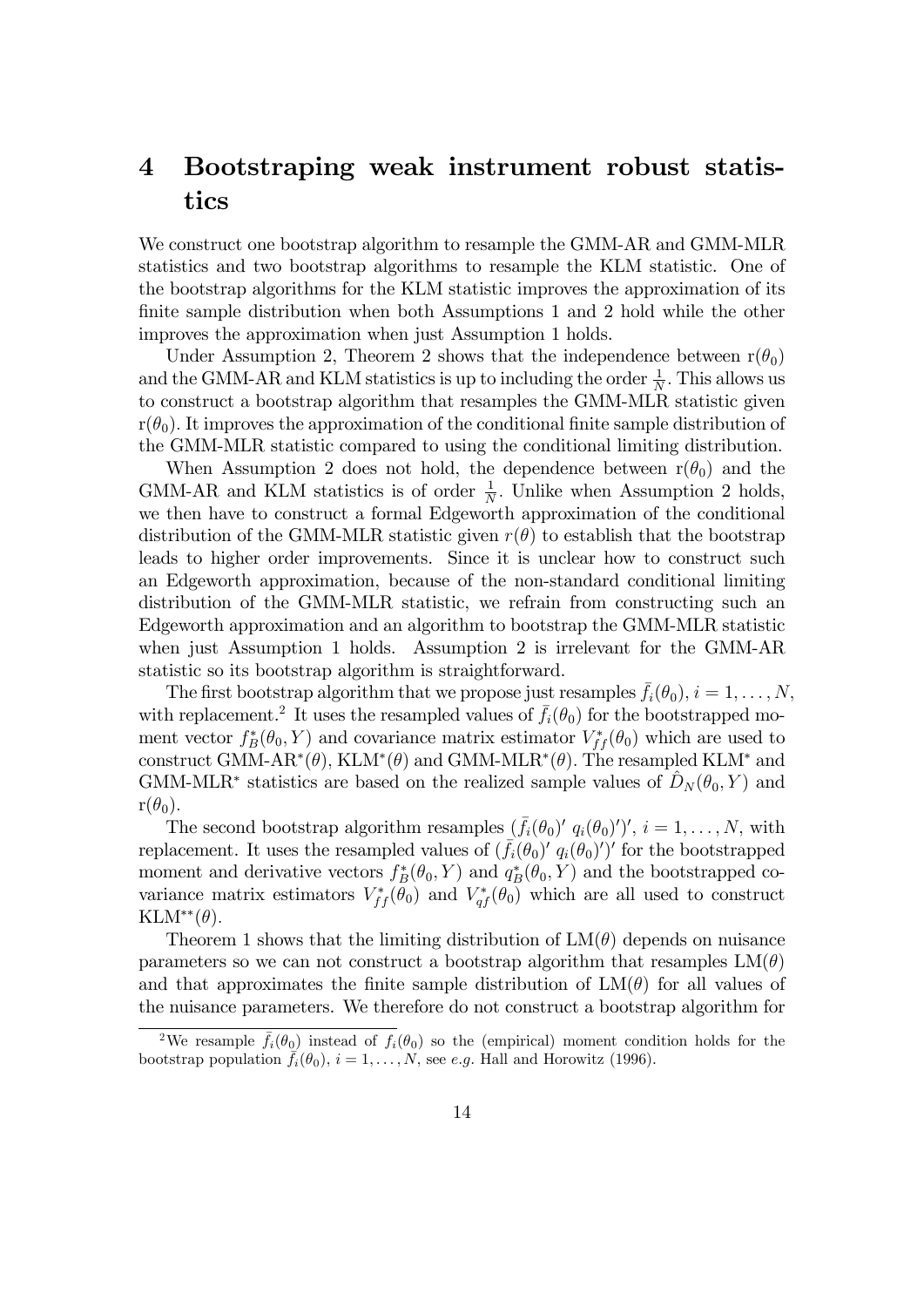#### $LM(\theta)$ .

The bootstrap algorithms to approximate the finite sample distributions of the GMM-AR, KLM and GMM-MLR statistics read:

#### Bootstrap Algorithm 1:

- 1. Compute  $\hat{D}_N (\theta_0, Y )$  and  $r(\theta_0)$  and set bootstrap sample size B and number of simulations S:
- 2. For  $m = 1, \ldots, S$ :
	- (a) Sample  $\{f_j^*(\theta_0), j = 1, \ldots, B\}$  independently with replacement from  $\{\bar{f}_l(\theta_0), l = 1, \ldots, N\}$ :

$$
\Pr\left[f_j^*(\theta_0) = \bar{f}_l(\theta_0)\right] = \frac{1}{N}, \ l = 1, \dots, N. \tag{30}
$$

(b) Compute:

$$
f_B^*(\theta_0, Y)_m = \frac{1}{B} \sum_{j=1}^B f_j^*(\theta_0) \text{ and}
$$
  

$$
V_{ff}^*(\theta_0)_m = \frac{1}{B} \sum_{j=1}^B f_j^*(\theta_0) f_j^*(\theta_0)' - f_B^*(\theta_0, Y) f_B^*(\theta_0, Y)',
$$
 (31)

from the bootstrap sample  $\{f_j^*(\theta_0), j = 1, \ldots, B\}$ .

(c) Compute:

GMM-AR<sup>\*</sup>(
$$
\theta_0
$$
)<sub>m</sub> =  $Bf_B^*(\theta_0, Y)_m'V_{ff}^*(\theta_0)_m^{-1}f_B^*(\theta_0, Y)_m$   
\nKLM<sup>\*</sup>( $\theta_0$ )<sub>m</sub> =  $Bf_B^*(\theta_0, Y)_m'V_{ff}^*(\theta_0)_m^{-\frac{1}{2}}P_{V_{ff}^*(\theta_0)_m^{-\frac{1}{2}}\hat{D}_N(\theta_0, Y)}V_{ff}^*(\theta_0)_m^{-\frac{1}{2}}f_B^*(\theta_0, Y)_m$   
\nGMM-MLR<sup>\*</sup>( $\theta_0$ )<sub>m</sub> =  $\frac{1}{2}$  [GMM-AR<sup>\*</sup>( $\theta_0$ )<sub>m</sub> - r( $\theta_0$ )+  
\n $\sqrt{(GMM-AR^*(\theta_0)_m + r(\theta_0))^2 - 4 [GMM-AR^*(\theta_0)_m - KLM^*(\theta_0)_m] r(\theta_0))}$  (32)

3. Construct the (conditional) bootstrap distributions of GMM-AR( $\theta_0$ ), KLM( $\theta_0$ ) and GMM-MLR( $\theta_0$ ) from the sample  $\{GMM-AR^*(\theta_0)_m, KLM^*(\theta_0)_m, GMM \text{MLR}^*(\theta_0)_m, m = 1, \ldots, S\}.$ 

#### Bootstrap Algorithm 2:

- 1. Set bootstrap sample size  $B$  and number of simulations  $S$ .
- 2. For  $m = 1, ..., S$ :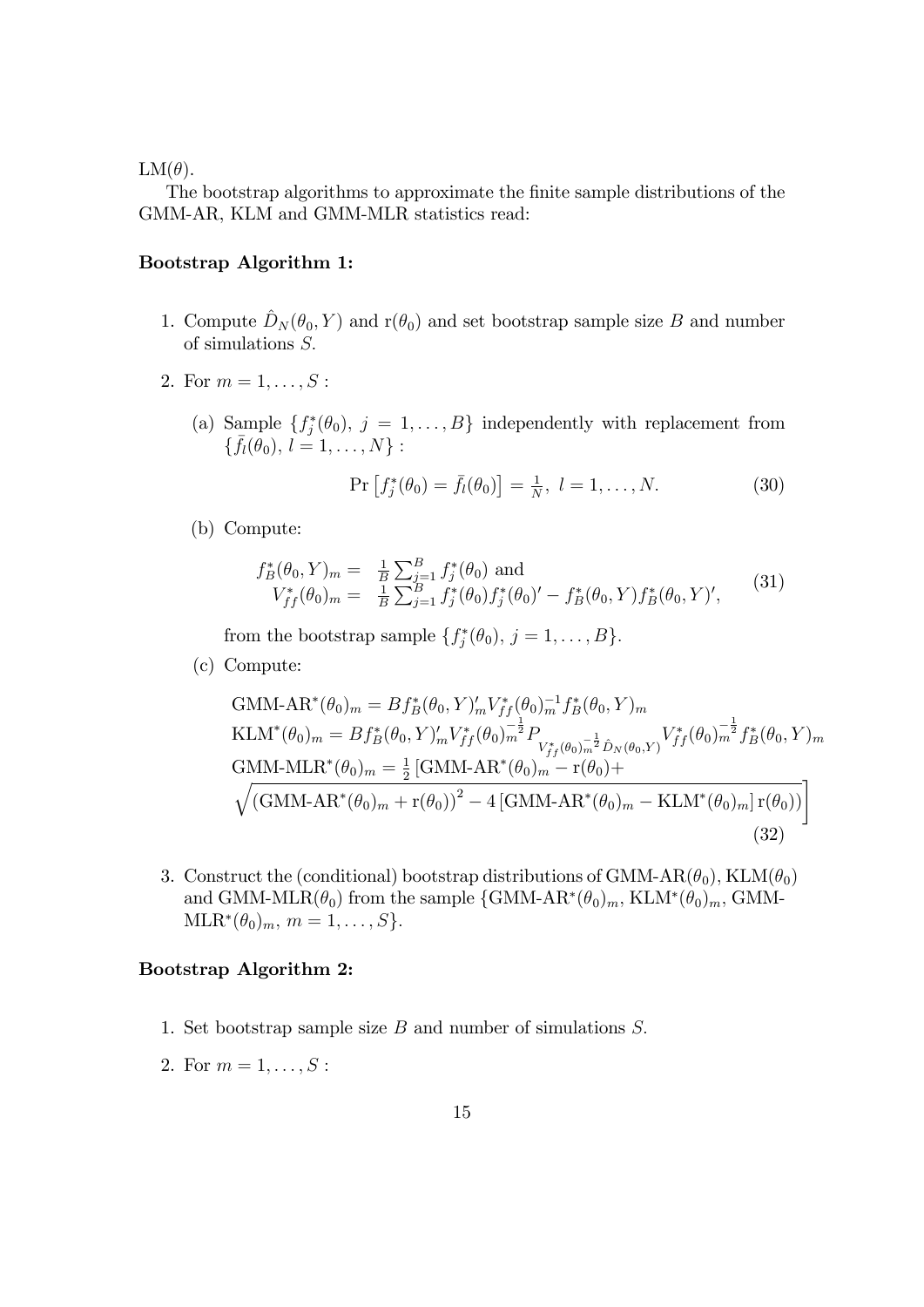(a) Sample  $\{ (f_j^*(\theta_0)' | j_j^*(\theta_0)')', j = 1, \ldots, B \}$  independently with replacement from  $\{(\bar{f}_l(\theta_0))' q_l(\theta_0)')', l = 1, ..., N\}$ :

$$
\Pr\left[\binom{f_j^*(\theta_0)}{q_j^*(\theta_0)} = \binom{\bar{f}_l(\theta_0)}{q_l(\theta_0)}\right] = \frac{1}{N}, \ l = 1, \dots, N. \tag{33}
$$

(b) Compute:

$$
f_B^*(\theta_0, Y)_m = \frac{1}{B} \sum_{j=1}^B f_j^*(\theta_0)
$$
  
\n
$$
q_B^*(\theta_0, Y)_m = \frac{1}{B} \sum_{j=1}^B q_j^*(\theta_0)
$$
  
\n
$$
V_{ff}^*(\theta_0)_m = \frac{1}{B} \sum_{j=1}^B f_j^*(\theta_0) f_j^*(\theta_0)' - f_B^*(\theta_0, Y)_m f_B^*(\theta_0, Y)'_m
$$
  
\n
$$
V_{qf}^*(\theta_0)_m = \frac{1}{B} \sum_{j=1}^B q_j^*(\theta_0) f_j^*(\theta_0)' - q_B^*(\theta_0, Y)_m f_B^*(\theta_0, Y)'_m
$$
  
\n
$$
\hat{D}_B^*(\theta_0, Y)_m = q_B^*(\theta_0, Y)_m - V_{qf}^*(\theta_0)_m V_{ff}^*(\theta_0)_m^{-1} f_B^*(\theta_0, Y)_m
$$
 (34)

from the bootstrap sample  $\{(f_j^*(\theta_0)' q_j^*(\theta_0)')', j = 1, \ldots, B\}$ .

(c) Compute:

$$
\text{KLM}^{**}(\theta_0)_m = Bf_B^*(\theta_0, Y)_m' V_{ff}^*(\theta_0)_m^{-\frac{1}{2}} P_{V_{ff}^*(\theta_0)_m^{-\frac{1}{2}} \hat{D}_B^*(\theta_0, Y)_m} V_{ff}^*(\theta_0)_m^{-\frac{1}{2}} f_B^*(\theta_0, Y)_m
$$
\n(35)

3. Construct the bootstrap distribution of  $\text{KLM}(\theta_0)$  from the sample  $\{\text{KLM}^{**}(\theta_0)_m,$  $m=1,\ldots,S$ .

The bootstrap algorithms are such that  $E^*(f_B^*(\theta_0, Y)_m) = 0$ ,  $E^*(Bf_B^*(\theta_0, Y)_m)$  $f_B^*(\theta_0, Y)'_m) = E^*(V_{ff}^*(\theta_0)_m) = \hat{V}_{ff}(\theta) \text{ and } E^*(Bq_B^*(\theta_0, Y)_m f_B^*(\theta_0, Y)'_m) = E^*(V_{qf}^*(\theta_0)_m)$  $= \hat{V}_{qf} (\theta)$ , where E<sup>\*</sup> is the expectation operator with respect to the resampling distribution. The above algorithms just bootstrap sample means and covariances so the bootstrap distributions converge to the large sample distributions.

**Theorem 3. a.** Under  $H_0$ , Assumption 1 and when  $B = N$ , the distribution of  $f_B^*(\theta_0, Y)$  that results from Bootstrap Algorithm 1 consistently estimates the (normal) large sample distribution of  $f_N(\theta_0, Y)$ .

**b.** Under  $H_0$ , Assumption 1 and when  $B = N$ , the distribution of  $(f_B^*(\theta_0, Y)')$  $q_B^*(\theta_0, Y)^\prime$ )' that results from Bootstrap Algorithm 2 consistently estimates the (normal) large sample distribution of  $(f_N(\theta_0, Y)^\prime, q_N(\theta_0, Y)^\prime)^\prime$ .

**Proof.** The bootstrap distributions of  $q_B^*(\theta_0, Y)$  and/or  $f_B^*(\theta_0, Y)$  that result from Bootstrap algorithms 1 and 2 just bootstrap sample means whose bootstrap distributions converge under Assumption 1 to their large sample (normal) distributions, see Horowitz (2001), Theorem 2.2, and Mammen (1992).  $\blacksquare$ 

Theorem 3 shows that the bootstrap distribution of  $f_B^*(\theta_0, Y)$  that results from Bootstrap Algorithm 1 and that of  $(f_B^*(\theta_0, Y)' g_B^*(\theta_0, Y)')'$  that results from Bootstrap Algorithm 2 converge to normal distributions when  $B = N$  goes to infinity.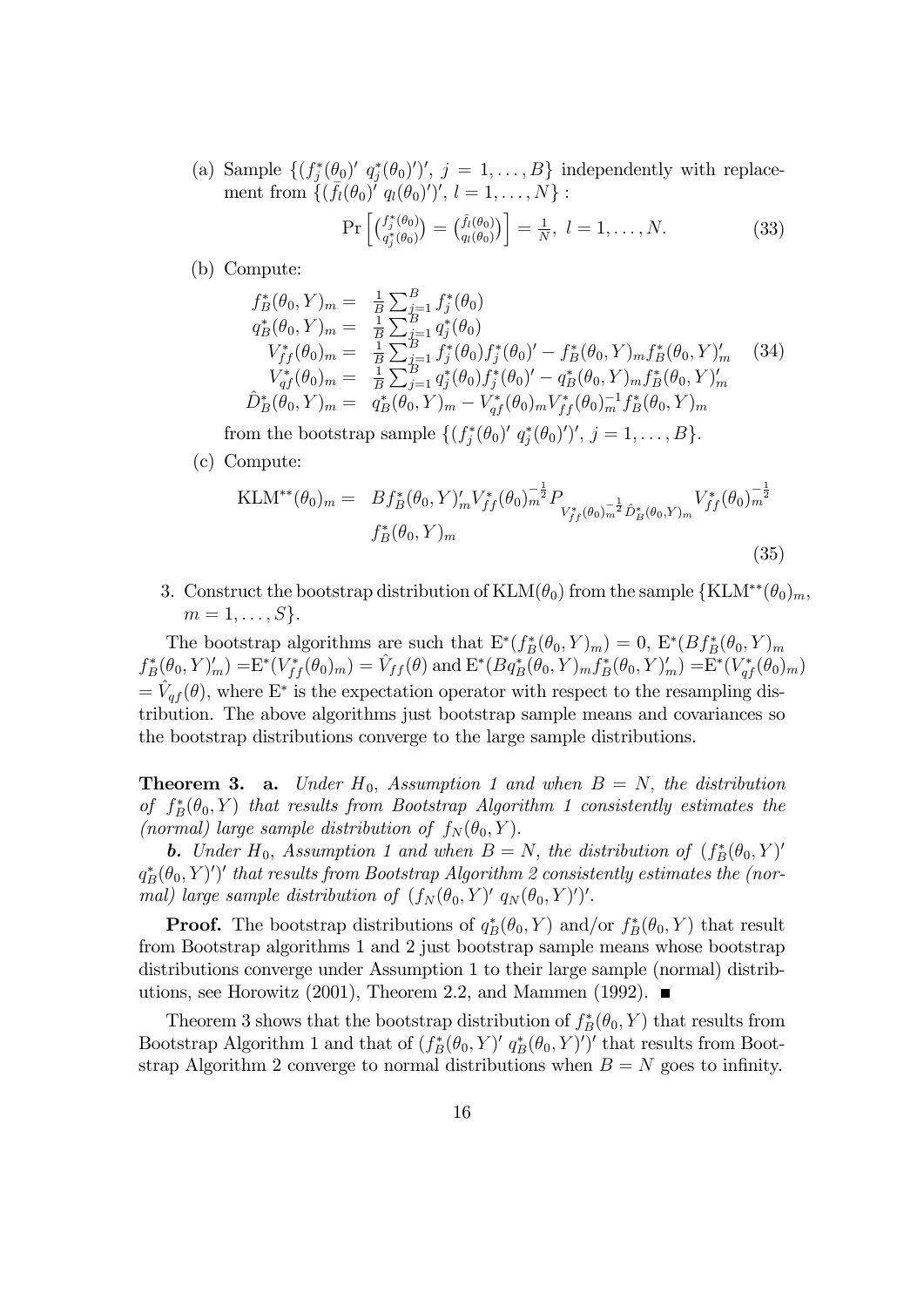**Corollary 5.** Under  $H_0$ , Assumption 1 and when  $B = N$ , the bootstrap distributions of GMM- $AR^*(\theta_0)$  and  $KLM^{**}(\theta_0)$  converge to the (conditional) limiting distributions of GMM-AR $(\theta_0)$  and  $KLM(\theta_0)$ .

**Proof.** The result for GMM- $AR^*(\theta_0)$  is a direct consequence of Theorem 3a. The covariance estimators  $V_{qf}^*(\theta_0)_i$  and  $V_{ff}^*(\theta_0)_i$  that are used in Bootstrap Algorithm 2 are consistent estimators of  $\hat{V}_{qf}(\theta_0)$  and  $\hat{V}_{ff}(\theta_0)$ . It therefore holds that  $f_B^*(\theta_0, Y)_i$  and  $\hat{D}_B^*(\theta_0, Y)_i$  are independently distributed in large samples so the bootstrap distribution of KLM<sup>\*\*</sup>( $\theta_0$ ) that results from Bootstrap Algorithm 2 converges to the limiting distribution of  $\text{KLM}(\theta_0)$ .

**Corollary 6.** Under  $H_0$ , Assumptions 1, 2 and when  $B = N$ , the bootstrap distributions of  $KLM^*(\theta_0)$  and  $GMM\text{-}MLR^*(\theta_0)$  converge to the (conditional) limiting distributions of  $KLM(\theta_0)$  and  $GMM\text{-}MLR(\theta_0)$ .

**Proof.** Since  $\hat{D}_N (\theta_0, Y)$  is fixed in Bootstrap Algorithm 1 and  $V_{ff}^* (\theta_0)$  is a consistent estimator of  $\hat{V}_{ff} (\theta_0)$ , the bootstrap distributions KLM<sup>\*</sup>( $\theta_0$ ) and GMM- $MLR^*(\theta_0)$  converge to the (conditional) limiting distributions of  $KLM(\theta_0)$  and  $GMM\text{-}MLR(\theta_0)$ .

Corollaries 5 and 6 show the validity of the bootstraps proposed in Algorithms 1 and 2. In Moreira *et. al.* (2010), the validity of the bootstrap for the KLM statistic in the linear instrumental variables regression model is shown. Assumption 2 is satisfied for the linear instrumental variables regression model because of the homoscedasticity of the disturbances. Hence bootstrap algorithms 1 and 2 are valid for the linear instrumental regression model. Moreira  $et.$   $al.$  (2010) do, however, not propose a bootstrap algorithm that resamples the moments under the null hypothesis, like we do, but one that resamples the errors that result from estimating the instrumental variables regression model. Their resampled errors therefore depend on the involved estimator which precludes higher order efficiency gains from the bootstrap. Because our resampled moments do not depend on an estimator, the bootstrap algorithms that we use lead to higher order efficiency gains.

Besides its validity, it is of interest to analyze if the bootstrap leads to a higher order improvement of the approximation of the Önite sample distribution of the different statistics compared to the limiting distribution. We therefore construct Edgeworth approximations of the distributions of the bootstrap statistics. These Edgeworth approximations use the higher order expressions of the bootstrap statistics which are stated in Theorem 4.

**Theorem 4.** 1. Under  $H_0$  and Assumption 1, the higher order expression of the bootstrap statistic GMM- $AR^*(\theta_0)$  that results from Bootstrap Algorithm 1 reads: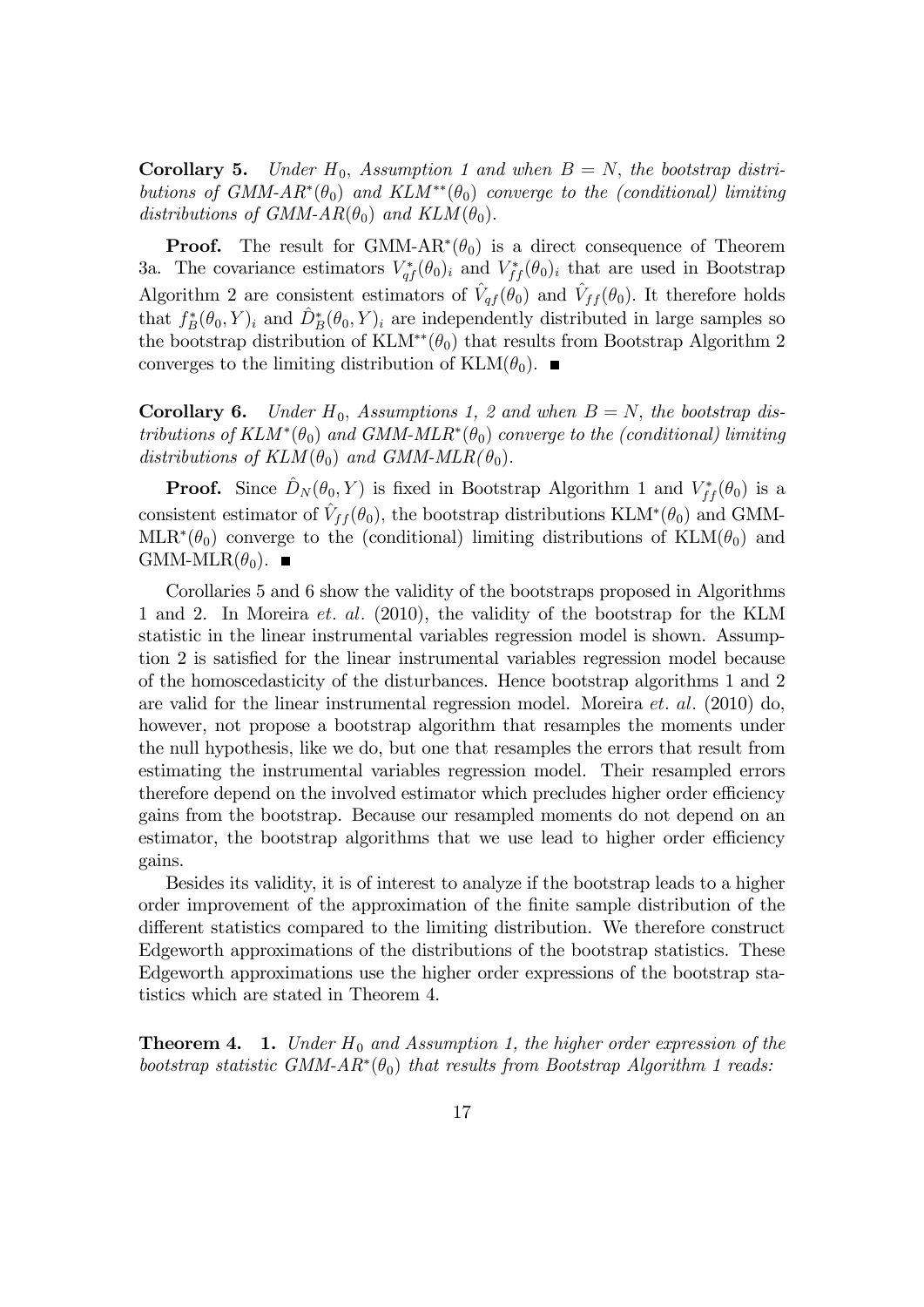GMM-AR<sup>\*</sup>(
$$
\theta_0
$$
) = GMM-AR<sup>\*</sup><sub>0</sub> +  $\frac{1}{B}$ GMM-AR<sup>\*</sup><sub>1</sub> + O<sub>p</sub>( $\frac{1}{B^2}$ ), (36)  
where  $f_B^*(\theta_0, Y) = \frac{1}{B} \sum_{j=1}^B f_j^*(\theta_0)$ ,

$$
GMM - AR_0^* = Bf_B^*(\theta_0, Y)' \hat{V}_{ff}(\theta_0)^{-1} f_B^*(\theta_0, Y)
$$
  
\n
$$
GMM - AR_1^* = -B^2 f_B^*(\theta_0, Y)' \hat{V}_{ff}(\theta_0)^{-1} \left[ V_{ff}^*(\theta_0) - \hat{V}_{ff}(\theta_0) \right] \hat{V}_{ff}(\theta_0)^{-1} f_B^*(\theta_0, Y)
$$
\n(37)

and  $E(GMM-AR_0^*)=k$  and

$$
E^*(GMM \t- AR_1^*) = -\frac{B-1}{B} \left\{ \frac{1}{N} \sum_{i=1}^N \left( \bar{f}_i(\theta_0)' \hat{V}_{ff}(\theta_0)^{-1} \bar{f}_i(\theta_0) \right)^2 + [k^2 + 2k] \right\} + k. \tag{38}
$$

**2.** Under  $H_0$  and Assumptions 1 and 2, the higher order expression of the bootstrap statistic KLM<sup>\*</sup>( $\theta_0$ ) that results from Bootstrap Algorithm 1 reads:

$$
KLM^*(\theta_0) = KLM_0^* + \frac{1}{B}KLM_1^* + O_p(\frac{1}{B^2}),\tag{39}
$$

where

$$
KLM_{0}^{*} = Bf_{B}^{*}(\theta_{0}, Y)^{\prime}\hat{V}_{ff}(\theta_{0})^{-\frac{1}{2}}P_{\hat{V}_{ff}(\theta_{0})^{-\frac{1}{2}}\hat{D}_{N}(\theta_{0}, Y)}\hat{V}_{ff}(\theta_{0})^{-\frac{1}{2}}f_{B}^{*}(\theta_{0}, Y)
$$
  
\n
$$
KLM_{1}^{*} = -B^{2}f_{B}^{*}(\theta_{0}, Y)^{\prime}\hat{V}_{ff}(\theta_{0})^{-\frac{1}{2}}P_{\hat{V}_{ff}(\theta_{0})^{-\frac{1}{2}}\hat{D}_{N}(\theta_{0}, Y)}\hat{V}_{ff}(\theta_{0})^{-\frac{1}{2}}\left[V_{ff}^{*}(\theta_{0}) - \hat{V}_{ff}(\theta_{0})\right]
$$
  
\n
$$
\hat{V}_{ff}(\theta_{0})^{-\frac{1}{2}}P_{\hat{V}_{ff}(\theta_{0})^{-\frac{1}{2}}\hat{D}_{N}(\theta_{0}, Y)}\hat{V}_{ff}(\theta_{0})^{-\frac{1}{2}}f_{B}^{*}(\theta_{0}, Y) - 2B^{2}f_{B}^{*}(\theta_{0}, Y)^{\prime}\hat{V}_{ff}(\theta_{0})^{-\frac{1}{2}}
$$
  
\n
$$
P_{\hat{V}_{ff}(\theta_{0})^{-\frac{1}{2}}\hat{D}_{N}(\theta_{0}, Y)}\hat{V}_{ff}(\theta_{0})^{-\frac{1}{2}}\left[V_{ff}^{*}(\theta_{0}) - \hat{V}_{ff}(\theta_{0})\right]\hat{V}_{ff}(\theta_{0})^{-\frac{1}{2}}
$$
  
\n
$$
M_{\hat{V}_{ff}(\theta_{0})^{-\frac{1}{2}}\hat{D}_{N}(\theta_{0}, Y)}\hat{V}_{ff}(\theta_{0})^{-\frac{1}{2}}f_{B}^{*}(\theta_{0}, Y)
$$
\n(40)

and 
$$
\mathbb{E}^* \left[ KLM_0^* | \hat{D}_N(\theta_0, Y) \right] = 1,
$$

$$
\begin{split} \mathbf{E}^* \left[ K L M_1^* | \hat{D}_N(\theta_0, Y) \right] &= \\ & -\frac{B-1}{B} \left\{ \frac{1}{N} \sum_{i=1}^N \left( \bar{f}_i(\theta_0)' \hat{V}_{ff}(\theta_0)^{-\frac{1}{2}} P_{\hat{V}_{ff}(\theta_0)^{-\frac{1}{2}} \hat{D}_N(\theta_0, Y)} \hat{V}_{ff}(\theta_0)^{-\frac{1}{2}} \bar{f}_i(\theta_0) \right)^2 + \frac{2}{N} \sum_{i=1}^N \left( \bar{f}_i(\theta_0)' \hat{V}_{ff}(\theta_0)^{-\frac{1}{2}} P_{\hat{V}_{ff}(\theta_0)^{-\frac{1}{2}} \hat{D}_N(\theta_0, Y)} \hat{V}_{ff}(\theta_0)^{-\frac{1}{2}} \bar{f}_i(\theta_0) \right. \\ &\left. \bar{f}_i(\theta_0)' \hat{V}_{ff}(\theta_0)^{-\frac{1}{2}} M_{\hat{V}_{ff}(\theta_0)^{-\frac{1}{2}} \hat{D}_N(\theta_0, Y)} \hat{V}_{ff}(\theta_0)^{-\frac{1}{2}} \bar{f}_i(\theta_0) \right) - 2(k+1) \right\} + \frac{1}{B}. \end{split} \tag{41}
$$

**3.** Under  $H_0$  and Assumptions 1 and 2, the higher order expression of the bootstrap statistic GMM-MLR<sup>\*</sup>( $\theta_0$ ) given  $r(\theta_0)$  that results from Bootstrap Algorithm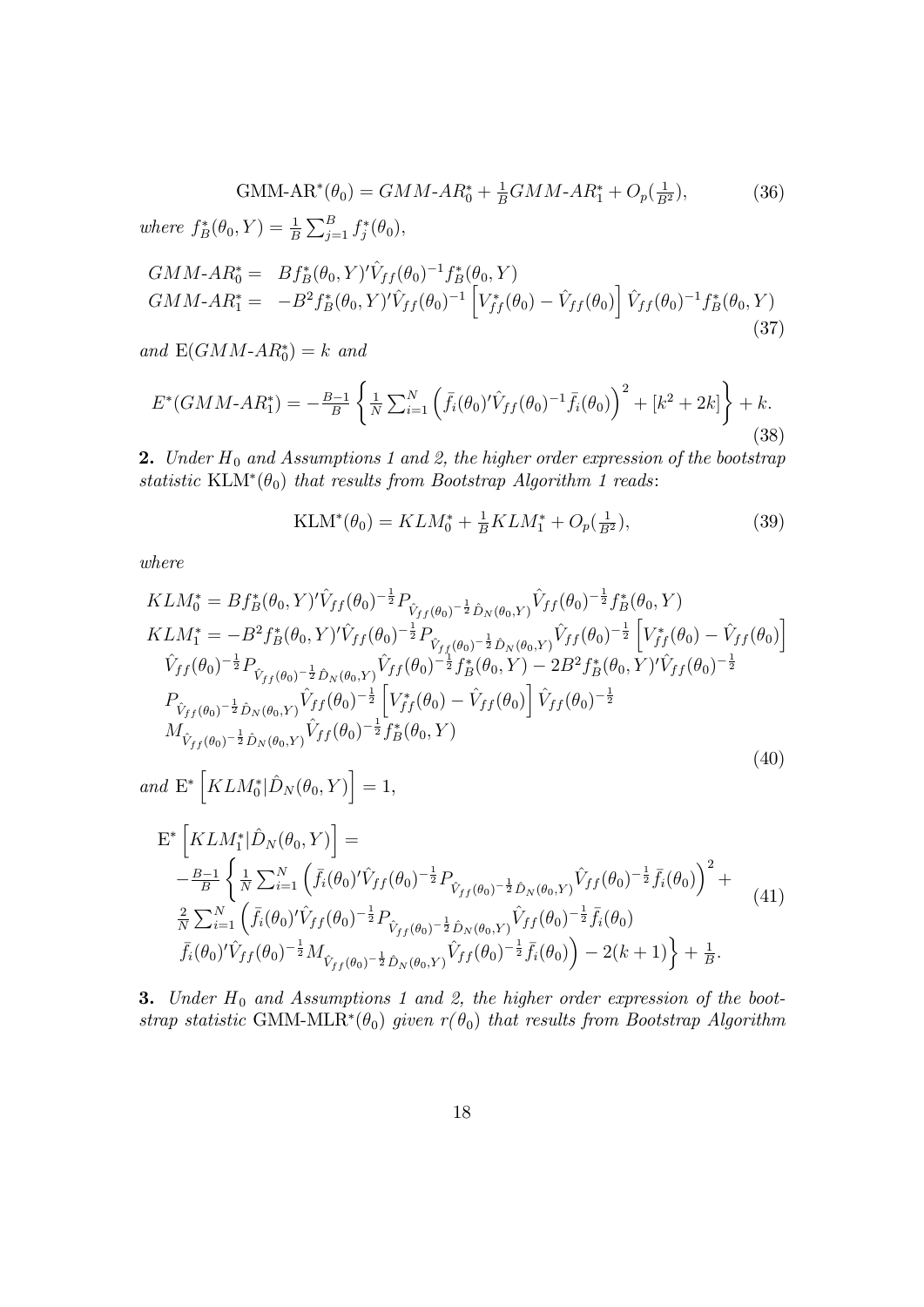1 reads:

GMM-MLR<sup>\*</sup>(
$$
\theta_0
$$
) =  
\n
$$
\frac{1}{2} \left[ GMM-AR_0^* - r(\theta_0) + \sqrt{(GMM-AR_0^* + r(\theta_0))^2 - 4\left[ GMM-AR_0^* - KLM_0^*\right]r(\theta_0))} \right] +
$$
\n
$$
\frac{1}{2B} \left[ 1 + \frac{GMM-AR_0^* - r(\theta_0)}{\sqrt{(GMM-AR_0^* + r(\theta_0))^2 - 4\left[ GMM-AR(\theta_0) - KLM(\theta_0)\right]r(\theta_0))}} \right] GMM-AR_1^* +
$$
\n
$$
\frac{1}{B} \frac{r(\theta_0)}{\sqrt{(GMM-AR_0^* + r(\theta_0))^2 - 4\left[ GMM-AR_0^* - KLM_0^*\right]r(\theta_0))}} KLM_1^* + O_p(\frac{1}{B^2}).
$$
\n(42)

4. Under  $H_0$  and Assumption 1, the higher order expression of the bootstrap statistic KLM\*\* $(\theta_0)$  that results from Bootstrap Algorithm 2 reads:

$$
KLM^{**}(\theta_0) = KLM_0^* + \frac{1}{B}(KLM_1^* + KLM_2^{**}) + O_p(\frac{1}{B^2}),\tag{43}
$$

where

$$
KLM_2^{**} = -2B^2 f_B^*(\theta_0, Y)' \hat{V}_{ff}(\theta_0)^{-\frac{1}{2}} M_{\hat{V}_{ff}(\theta_0)^{-\frac{1}{2}} \hat{D}_N(\theta_0, Y)} \hat{V}_{ff}(\theta_0)^{-\frac{1}{2}} V_{\theta f}^*(\theta_0) \hat{V}_{ff}(\theta_0)^{-1}
$$
  

$$
f_B^*(\theta_0, Y) \left[ \hat{D}_N(\theta_0, Y)' \hat{V}_{ff}(\theta_0)^{-1} \hat{D}_N(\theta_0, Y) \right]^{-1} \hat{D}_N(\theta_0, Y)' \hat{V}_{ff}(\theta_0)^{-1} f_B^*(\theta_0, Y)
$$
  
(44)

and

$$
\begin{split}\n\mathcal{E}\left[KLM_{2}^{*}|\hat{D}_{N}(\theta_{0},Y)\right] &= -\frac{4(B-1)}{B}\text{vec}(M_{\hat{V}_{ff}(\theta_{0})^{-\frac{1}{2}}\hat{D}_{N}(\theta_{0},Y)})'(\hat{V}_{ff}(\theta_{0})^{-\frac{1}{2}}\otimes\hat{V}_{ff}(\theta_{0})^{-\frac{1}{2}}) \\
&\left[\frac{1}{N}\sum_{i=1}^{N}(\bar{f}_{i}(\theta_{0})\bar{f}_{i}(\theta_{0})'\otimes\hat{d}_{i}(\theta_{0}))\right]\hat{V}_{ff}(\theta_{0})^{-1}\hat{D}_{N}(\theta_{0},Y)\left[\hat{D}_{N}(\theta_{0},Y)'\hat{V}_{ff}(\theta_{0})^{-1}\hat{D}_{N}(\theta_{0},Y)\right]^{-1} \\
&\frac{2}{B}\text{vec}(M_{\hat{V}_{ff}(\theta_{0})^{-\frac{1}{2}}\hat{D}_{N}(\theta_{0},Y)})'(\hat{V}_{ff}(\theta_{0})^{-\frac{1}{2}}\otimes\hat{V}_{ff}(\theta_{0})^{-\frac{1}{2}})\left[\frac{1}{N}\sum_{i=1}^{N}(\bar{f}_{i}(\theta_{0})\bar{f}_{i}(\theta_{0})'\hat{V}_{ff}(\theta_{0})^{-1}\right. \\
&\left.\bar{f}_{i}(\theta_{0})\bar{f}_{i}(\theta_{0})'\otimes\hat{d}_{i}(\theta_{0})\right]\hat{V}_{ff}(\theta_{0})^{-1}\hat{D}_{N}(\theta_{0},Y)\left[\hat{D}_{N}(\theta_{0},Y)'\hat{V}_{ff}(\theta_{0})^{-1}\hat{D}_{N}(\theta_{0},Y)\right]^{-1}.\n\end{split} \tag{45}
$$

Proof. see Appendix B. The results for the GMM-MLR statistic follow from Theorem 1 and Theorems 4.1 and 4.2.  $\blacksquare$ 

The higher order expressions of the bootstrap statistics in Theorem 4 are identical to those of the orginal statistics in Theorem 1. They are also such that the expectations of the higher order elements converge to the same limits when B equals  $N$  and  $N$  goes to infinity. This holds since

$$
\hat{D}_N(\theta_0, Y) = D_N(\theta_0, Y) - \hat{V}_{\theta f}(\theta_0) V_{ff}(\theta_0)^{-1} f_N(\theta_0, Y) + O_p(\frac{1}{N}), \tag{46}
$$

which is stated in Lemma 2 in Appendix A, and  $\hat{V}_{\theta f}(\theta_0)$  converges to zero at rate  $\frac{1}{\sqrt{2}}$  $\frac{1}{N}$  such that  $\hat{D}_N (\theta_0, Y)$  and  $D_N (\theta_0, Y)$  have the same convergence behavior. It suggests that usage of the bootstrap distributions leads to a higher order of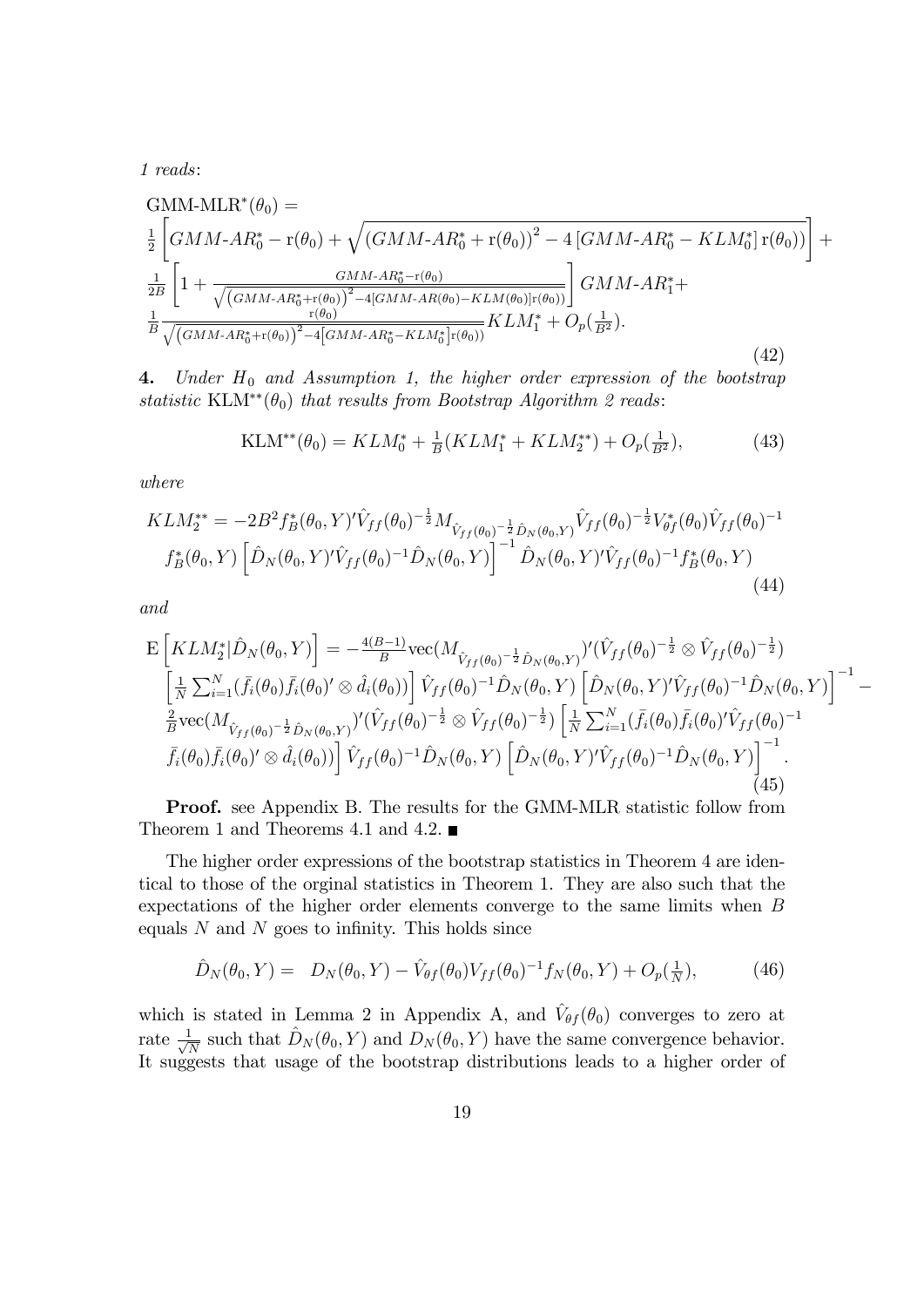precision in terms of the order of the approximation error of the Önite sample distribution compared to the limiting distribution. To verify this statement we construct the Edgeworth approximations of the Önite sample distributions of the original statistics and of their bootstrapped counterparts.

### 5 Edgeworth Approximations

Bhattacharya and Ghosh (1978) provide regularity conditions for Edgeworth approximations of Önite sample distributions of Wald statistics. Since these Edgeworth approximations are based on higher order expansions that result from Taylor approximations, the regularity conditions request that the expected values of the derivatives are non-zero, *i.e.*  $E(D_N(\theta_0, Y)) = J_\theta(\theta_0) \neq 0$ . The Edgeworth approximation that results from Bhattacharya and Ghosh (1978) does therefore not allow for weak instruments. Our Edgeworth approximations allow for a zero value of the Jacobian,  $J_{\theta}(\theta_0)$ , since they are not marginal with respect to  $D_N(\theta_0, Y)$  but condition on it. We can construct such Edgeworth approximations because the large sample distributions of the weak instrument robust GMM-AR and KLM statistics remain the same irrespective of whether we construct them marginal or conditional with respect to  $D_N(\theta_0, Y)$ . The (conditional) large sample distribution of the GMM-MLR statistic depends on  $D_N(\theta_0, Y)$  so we use a different argument to show the higher order improvements that result from the bootstrap for it.

The Edgeworth approximations are obtained from the characteristic function associated with the (conditional) limiting distribution of  $(f_N(\theta_0, Y), \hat{V}_{ff}(\theta_0), \hat{V}_{\theta f}(\theta_0)).$ For this characteristic function to exist, Cramer's condition has to hold with respect to the limiting distribution of  $f_N(\theta_0, Y)$ .

**Assumption 3.** Cramer condition: for a k-dimensional vector  $t \in \mathbb{R}^k$ , it holds that

$$
\lim_{\|t\| \to \infty} \sup |E[\exp(it'\psi]| < 1,\tag{47}
$$

where

$$
\sqrt{N}f_N(\theta_0, Y) \xrightarrow{d} \psi. \tag{48}
$$

We construct the Edgeworth expansions of the GMM-AR and KLM-statistics and of their bootstrapped counterparts. The Edgeworth expansions are stated in Theorem 5.

**Theorem 5. A.** Under  $H_0$  and Assumptions 1 and 3, the Edgeworth approximations of the (conditional) finite sample distributions of  $GMM-AR(\theta_0)$  and  $KLM(\theta_0)$  read: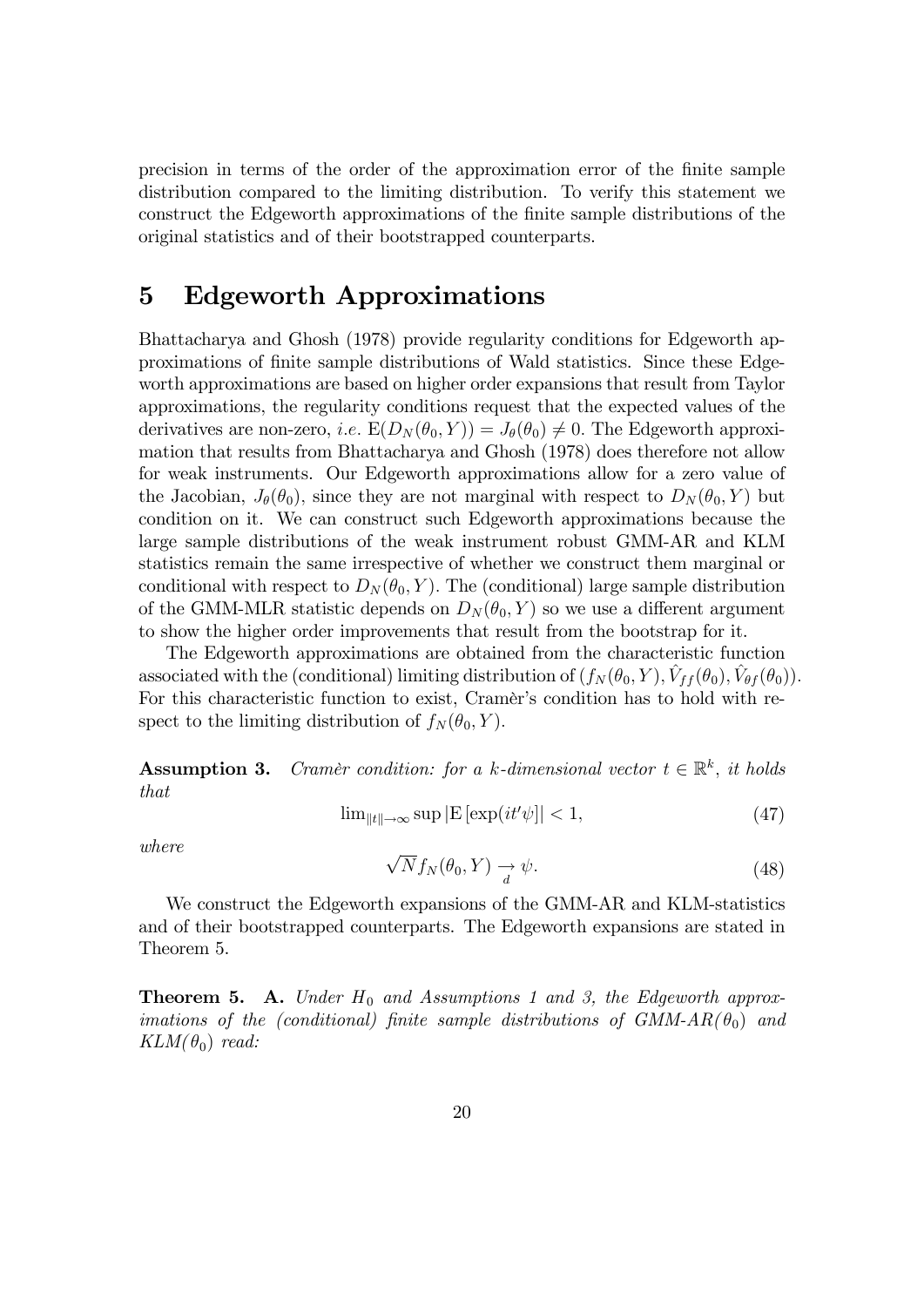**1.** For GMM- $AR(\theta_0)$ :

$$
\Pr\left[\text{GMM-AR}\left(\theta_{0}\right) \leq x\right] = \Pr_{\chi^{2}(k)}(x) - \frac{1}{N} \frac{E(GMM-AR_{1})}{k} x p_{\chi^{2}(k)}(x) + O(N^{-2})
$$
\n
$$
= \Pr_{\chi^{2}(k)}\left(x - \frac{1}{N} \frac{E(GMM-AR_{1})}{k} x\right) + O(N^{-2}),\tag{49}
$$

where  $Pr_{\chi^2(k)}(x)$  and  $p_{\chi^2(k)}(x)$  are the distribution and density function of a  $\chi^2(k)$ distributed random variable evaluated at x and  $E(GMM-AR_1)$  is defined in Theorem 1.

#### **2.** For  $KLM(\theta_0)$ :

$$
\Pr\left[\text{KLM}\left(\theta_{0}\right) \leq x | D_{N}(\theta_{0}, Y) \right] \n= \Pr_{\chi^{2}(1)}(x) + \frac{1}{N} \left(ax + (b+c)\sqrt{2\pi x}\right) p_{\chi^{2}(1)}(x) + o(N^{-1}) \n= \Pr_{\chi^{2}(1)}\left(x + \frac{1}{N}\left(ax + (b+c)\sqrt{2\pi x}\right)\right) + o(N^{-1}),
$$
\n(50)

where  $o(N^{-1})$  indicates that the remaining terms are of a lower order than  $N^{-1}$ ,

$$
a = \frac{N-1}{N} \left\{ \mathbf{E} \left[ \left( f_i(\theta_0)' V_{ff}(\theta_0)^{-\frac{1}{2}} P_{V_{ff}(\theta_0)^{-\frac{1}{2}} D_N(\theta_0, Y)} V_{ff}(\theta_0)^{-\frac{1}{2}} f_i(\theta_0) \right)^2 \right] - 4 \right\} - \frac{1}{N}
$$
  
\n
$$
b = \frac{N-1}{N} \left\{ \mathbf{E} \left[ f_i(\theta_0)' V_{ff}(\theta_0)^{-\frac{1}{2}} P_{V_{ff}(\theta_0)^{-\frac{1}{2}} D_N(\theta_0, Y)} V_{ff}(\theta_0)^{-\frac{1}{2}} f_i(\theta_0) \right. \right\} - (k-1)
$$
  
\n
$$
f_i(\theta_0)' V_{ff}(\theta_0)^{-\frac{1}{2}} M_{V_{ff}(\theta_0)^{-\frac{1}{2}} D_N(\theta_0, Y)} V_{ff}(\theta_0)^{-\frac{1}{2}} f_i(\theta_0) \right\} - (k-1)
$$
  
\n(51)

and  $c = E(KLM_2|D_N(\theta_0, Y))$  which is defined in (19).

**3.** Under  $H_0$  and Assumptions 1, 2 and 3, the Edgeworth approximation of the conditional finite sample distributions of  $KLM(\theta_0)$  reads:

$$
Pr\left[\text{KLM}\left(\theta_{0}\right) \leq x | D_{N}(\theta_{0}, Y) \right] = Pr_{\chi^{2}(1)}(x) + \frac{1}{N} \left(ax + b\sqrt{2\pi x}\right) p_{\chi^{2}(1)}(x) + o(N^{-1})
$$
  
= Pr\_{\chi^{2}(1)} \left(x + \frac{1}{N} \left(ax + b\sqrt{2\pi x}\right)\right) + o(N^{-1}), (52)

**B.** Under  $H_0$ , the Edgeworth approximations of the finite sample distributions of bootstrapped GMM-AR( $\theta_0$ ) and KLM( $\theta_0$ ) : GMM-AR<sup>\*</sup>( $\theta_0$ ), KLM<sup>\*</sup>( $\theta_0$ ) and  $KLM^{**}(\theta_0)$  read:

**1.** When Assumptions 1 and 3 hold for  $GMM-AR^*(\theta_0)$ :

$$
\Pr\left[\text{GMM-AR}^*(\theta_0) \le x\right] = \Pr_{\chi^2(k)}\left(x - \frac{1}{B} \frac{E(GMM - AR_1^*)}{k}x\right) + O(B^{-2}),\tag{53}
$$

where  $E(GMM-AR_1^*)$  is defined in Theorem 2. **2.** When Assumption 1 and 3 hold for  $KLM^{**}(\theta_0)$ :

$$
\Pr\left[\text{KLM}^{**}(\theta_0) \le x | \hat{D}_N(\theta_0, Y) \right] \n= \Pr_{\chi^2(1)}(x) + \frac{1}{B} \left( a^* x + \sqrt{2\pi} (b^* + c^*) x^{\frac{1}{2}} \right) p_{\chi^2(1)}(x) + o(B^{-1}) \n= \Pr_{\chi^2(1)} \left( x + \frac{1}{B} \left( a^* x + \sqrt{2\pi} (b^* + c^*) x^{\frac{1}{2}} \right) \right) + o(B^{-1}).
$$
\n(54)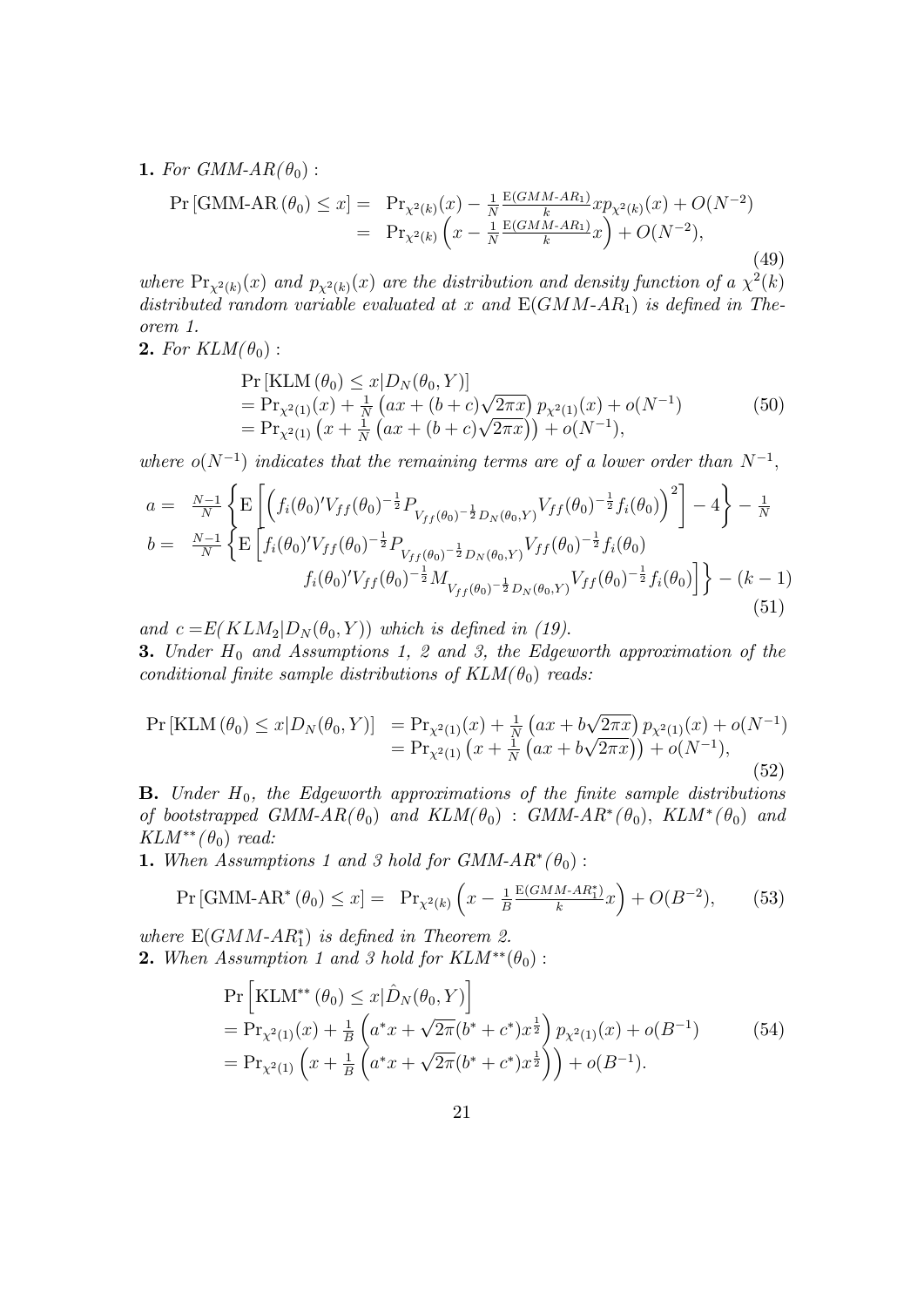where

$$
a^* = \frac{B-1}{B} \left\{ \frac{1}{N} \sum_{i=1}^N \left[ \bar{f}_i(\theta_0)' \hat{V}_{ff}(\theta_0)^{-\frac{1}{2}} P_{\hat{V}_{ff}(\theta_0)^{-\frac{1}{2}} \hat{D}_N(\theta_0, Y)} \hat{V}_{ff}(\theta_0)^{-\frac{1}{2}} \bar{f}_i(\theta_0) \right]^2 - 4 \right\} - \frac{1}{B},
$$
  
\n
$$
b^* = \frac{B-1}{B} \left\{ \frac{1}{N} \sum_{i=1}^N \left[ \bar{f}_i(\theta_0)' \hat{V}_{ff}(\theta_0)^{-\frac{1}{2}} P_{\hat{V}_{ff}(\theta_0)^{-\frac{1}{2}} \hat{D}_N(\theta_0, Y)} \hat{V}_{ff}(\theta_0)^{-\frac{1}{2}} \bar{f}_i(\theta_0) \right. \\ \left. \bar{f}_i(\theta_0)' \hat{V}_{ff}(\theta_0)^{-\frac{1}{2}} M_{\hat{V}_{ff}(\theta_0)^{-\frac{1}{2}} \hat{D}_N(\theta_0, Y)} \hat{V}_{ff}(\theta_0)^{-\frac{1}{2}} \bar{f}_i(\theta_0) \right] - (k - 1) \right\},
$$
\n(55)

and  $c^* = E\left[KLM_2^*|\hat{D}_N(\theta_0, Y)\right]$  from (45). **3.** When Assumptions 1, 2 and 3 hold for  $KLM^*(\theta_0)$ :

$$
\Pr\left[\text{KLM}^*(\theta_0) \le x|\hat{D}_N(\theta_0, Y)\right] \n= \Pr_{X^2(1)}(x) + \frac{1}{B} \left(a^*x + b^*\sqrt{2\pi x}\right) p_{X^2(1)}(x) + o(B^{-1}) \n= \Pr_{X^2(1)}\left(x + \frac{1}{B}\left(a^*x + b^*\sqrt{2\pi x}\right)\right) + o(B^{-1}),
$$
\n(56)

where  $a^*$  and  $b^*$  are defined in (55).

#### **Proof.** see Appendix B. ■

Since  $E(GMM-AR_1^*)$  converges to  $E(GMM-AR_1)$  and  $a^*, b^*$  and  $c^*$  converge to  $a, b$  and c when B equals N and N goes to infinity, the Edgeworth approximations of the bootstrapped statistics converge to those of the orginal statistics when B equals N: Thus usage of bootstrapped critical values leads to a higher order efficiency gain, see  $e.g.$  Horowitz  $(2001)$ .

**Corollary 7.** Under  $H_0$ , Assumptions 1, 3 and when B equals N, the bootstrap critical values of GMM- $AR^*(\theta_0)$  and  $KLM^{**}(\theta_0)$  remove the approximation error of the (conditional) finite sample distribution of GMM-AR( $\theta$ ) and KLM( $\theta$ ) up to/including the order  $\frac{1}{N}$ .

Under  $H_0$ , Assumptions 1-3 and when B equals N, the bootstrap critical values of  $KLM^*(\theta_0)$  remove the approximation error of the (conditional) finite sample distribution of  $KLM(\theta)$  up to/including the order  $\frac{1}{N}$ .

Corollary 7 shows that the bootstrap provides higher order efficiency gains even in cases when the parameter of interest is not identified. Corollary 7 therefore extends the previously known results for the bootstrap which only apply to well identified cases.

Theorem 5 only states results for the GMM-AR and KLM statistics and not for the GMM-MLR statistic. Given  $r(\theta)$ , the GMM-MLR statistic is only a function of the GMM-AR and KLM statistics. The GMM-AR and KLM statistic are not asymptotically independent but the GMM-MLR statistic can as well be specified as a function of

$$
JKLM(\theta_0) = GMM-AR(\theta_0) - KLM(\theta_0), \qquad (57)
$$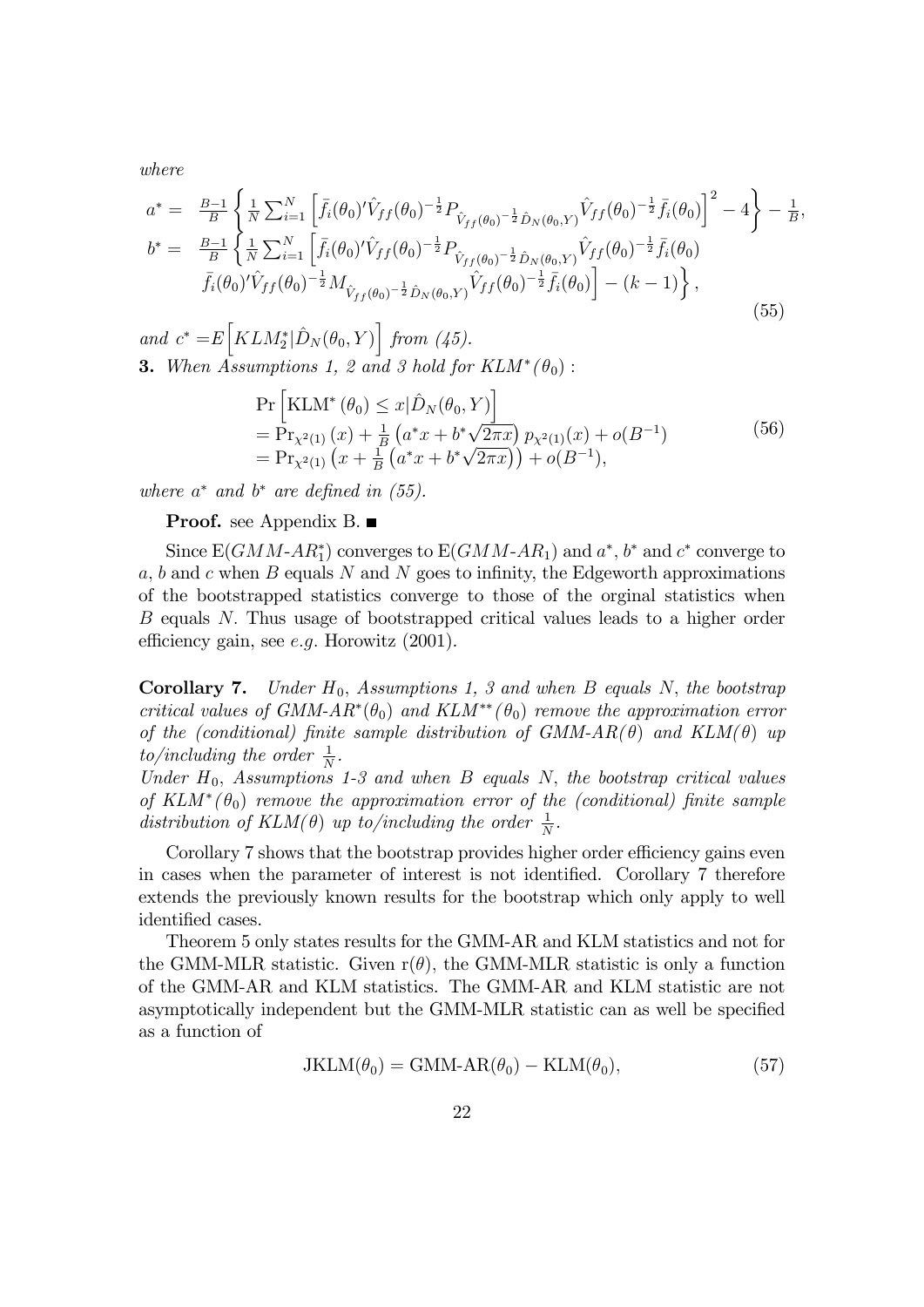since

GMM-MLR
$$
(\theta_0)
$$
 =  $\frac{1}{2}$  [KLM $(\theta_0)$  + JKLM $(\theta_0)$  -  $r(\theta_0)$  + ,  
\n
$$
\sqrt{(KLM(\theta_0) + JKLM(\theta_0) + r(\theta_0))^2 - 4JKLM(\theta_0)r(\theta_0))}
$$
(58)

Under H<sub>0</sub> and Assumption 1, the JKLM statistic converges to a  $\chi^2(k-1)$  distributed random variable which is independent of the  $\chi^2(1)$  random variable where the KLM statistic converges to, see Kleibergen (2005,2007). The JKLM statistic can easily be incorporated in the bootstrap algorithm in Section 4 which using Theorem 5 can then also be shown to lead to a higher order efficiency gain for approximating the conditional finite sample distribution of  $JKLM(\theta_0)$ . Theorem 2 shows that when Assumption 2 holds that the independence between  $(KLM(\theta), JKLM(\theta))$ and  $r(\theta)$  is up to including the order  $\frac{1}{N}$ . The bootstrapped critical values of GMM- $MLR(\theta)$  that result from bootstrapping  $KLM(\theta)$  and  $JKLM(\theta)$  therefore also lead to a higher order efficiency gain for the GMM-MLR statistic since this statistic is just a function of  $KLM(\theta)$  and  $JKLM(\theta)$ , as  $r(\theta)$  is fixed, and the bootstrap leads to a higher order efficiency gain for both of these statistics.

**Corollary 8.** Under  $H_0$ , Assumptions 1-3 and when B equals N, the bootstrap critical values of GMM-MLR<sup>\*</sup>( $\theta_0$ ) remove the approximation error of the conditional finite sample distribution of GMM-MLR( $\theta_0$ ) given  $r(\theta_0)$  up to/including the order  $\frac{1}{N}$ .

We did not pursue constructing an Edgeworth approximation of the conditional finite sample distribution of GMM-MLR( $\theta$ ) given r( $\theta$ ) since the analytical expression of the conditional characteristic function of GMM-MLR( $\theta$ ) given r( $\theta$ ) is unknown. We can therefore not proof the higher order gains from the bootstrap using the Edgeworth approximation for  $GMM-MLR(\theta)$ . We therefore verify the higher order improvement from usage of bootstrap critical values for GMM- $MLR(\theta)$  using the argument that the bootstrap leads to a higher order improvement for (KLM( $\theta$ ), JKLM( $\theta$ )) and GMM-MLR( $\theta$ ) is, given r( $\theta$ ), just a function of these two statistics.

Besides using the bootstrap to achieve higher order improvements for approximating the (conditional) Önite sample distributions of the GMM-AR and KLM statistics, the Edgeworth approximations from Theorem 3 can be used for this purpose as well. It is interesting to note that the Edgeworth corrections of the critical values for the GMM-AR and KLM statistics are almost identical when the  $f_i(\theta)$ 's are normally distributed. In that case,  $E(GMM-AR_1) = k$  and  $a = -1$  and  $b = 0$  so the corrections of the critical value x is  $(1 + \frac{1}{N})x$  for both the GMM-AR and the KLM statistic. We note though that x results from a  $\chi^2(k)$  distribution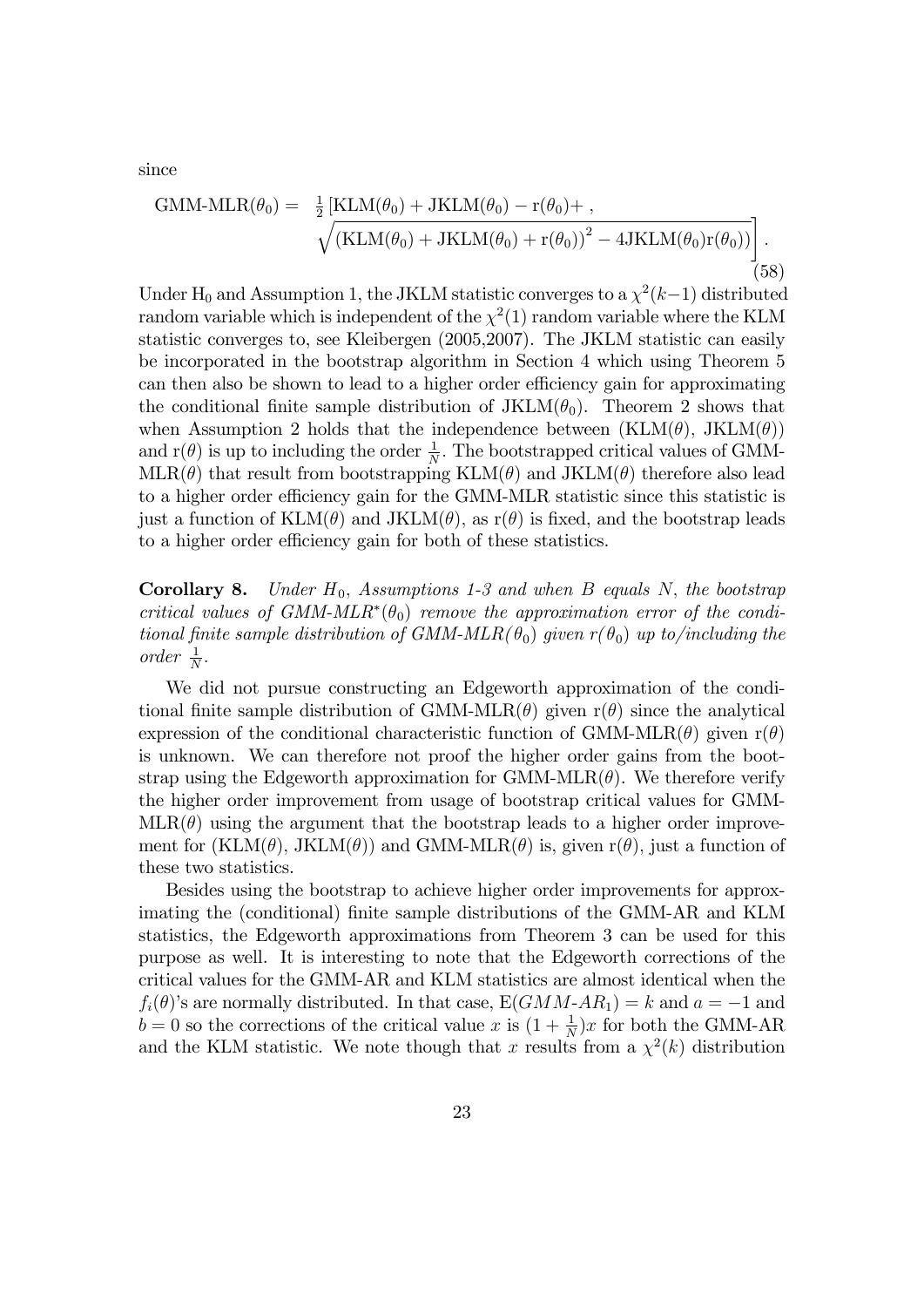for the GMM-AR statistic while it results from a  $\chi^2(1)$  distribution for the KLM statistic.

## 6 Power and size comparison for Panel  $AR(1)$

We illustrate the size improvements from using bootstrap or Edgeworth-corrected critical values for a panel autoregressive model of order one: panel  $AR(1)$ . An elaborate literature on panel autoregressive models exists, see e:g: Anderson and Hsiao (1981), Arellano and Bond (1991) and Arellano and HonorÈ (2001). For individual i at time t, the panel  $AR(1)$  model reads

$$
y_{t,i} = c_i + \theta y_{t-1,i} + \varepsilon_{t,i} \qquad t = 1, \dots, T, \ i = 1, \dots, N. \tag{59}
$$

A sufficient condition for Assumption 1 to hold is that the disturbances  $\varepsilon_{t,i}$  are independently distributed with mean zero and finite eighth order moments. We take first differences to remove the individual specific fixed effects  $c_i$ ,  $i = 1, \ldots, N$ :

$$
\Delta y_{t,i} = \theta \Delta y_{t-1,i} + \Delta \varepsilon_{t,i} \qquad t = 2, \dots, T, \ i = 1, \dots, N,
$$
\n(60)

with  $\Delta y_{t,i} = y_{t,i} - y_{t-1,i}$ . Estimation of the parameter  $\theta$  in (60) by means of least squares leads to a biased estimator in samples with a finite value of  $T$ , see e.g. Nickel (1981). We therefore estimate it using GMM. We specify the moment equation (1) for the panel AR(1) using all two period and more lagged level values of  $y_{t,i}$  as instruments, see Arellano and Bond (1991). The specification of the moment vector  $f_i(\theta)$  then reads

$$
f_i(\theta) = X_i \varphi_i(\theta) : \frac{1}{2}(T-1)(T-2) \times 1 \qquad i = 1, ..., N,
$$
 (61)

with  $\varphi_i(\theta) = (\Delta y_{3,i} - \theta \Delta y_{2,i} \dots \Delta y_{T,i} - \theta \Delta y_{T-1,i})'$  and

$$
X_i = \begin{pmatrix} y_{1,i} & 0 \dots 0 & 0 \\ 0 & \ddots & 0 \\ 0 & 0 \dots 0 & \begin{pmatrix} y_{1,i} \\ \vdots \\ y_{T-2,i} \end{pmatrix} \end{pmatrix} : \frac{1}{2}(T-1)(T-2) \times (T-2). \tag{62}
$$

We use the Eicker-White covariance matrix estimator (4) with  $q_i(\theta) = \frac{\partial}{\partial \theta} f_i(\theta) =$  $X_i \Delta y_{-1,i}$  for  $\Delta y_{-1,i} = (\Delta y_{2,i} \dots \Delta y_{T-1,i})'$ . Because

$$
\begin{array}{rcl}\n\left(\begin{array}{c}\nf_i(\theta) \\
q_i(\theta)\n\end{array}\right) & = & \left(\begin{array}{c}\nX_i(\Delta y_i - \theta \Delta y_{-1,i}) \\
X_i \Delta y_{-1,i}\n\end{array}\right) \\
& = & \left[\begin{array}{c}\n1 - \theta \\
0 & 1\n\end{array}\right) \otimes I_{\frac{1}{2}(T-1)(T-2)}\n\right] \left(\begin{array}{c}\nX_i \Delta y_i \\
X_i \Delta y_{-1,i}\n\end{array}\right),\n\end{array} \tag{63}
$$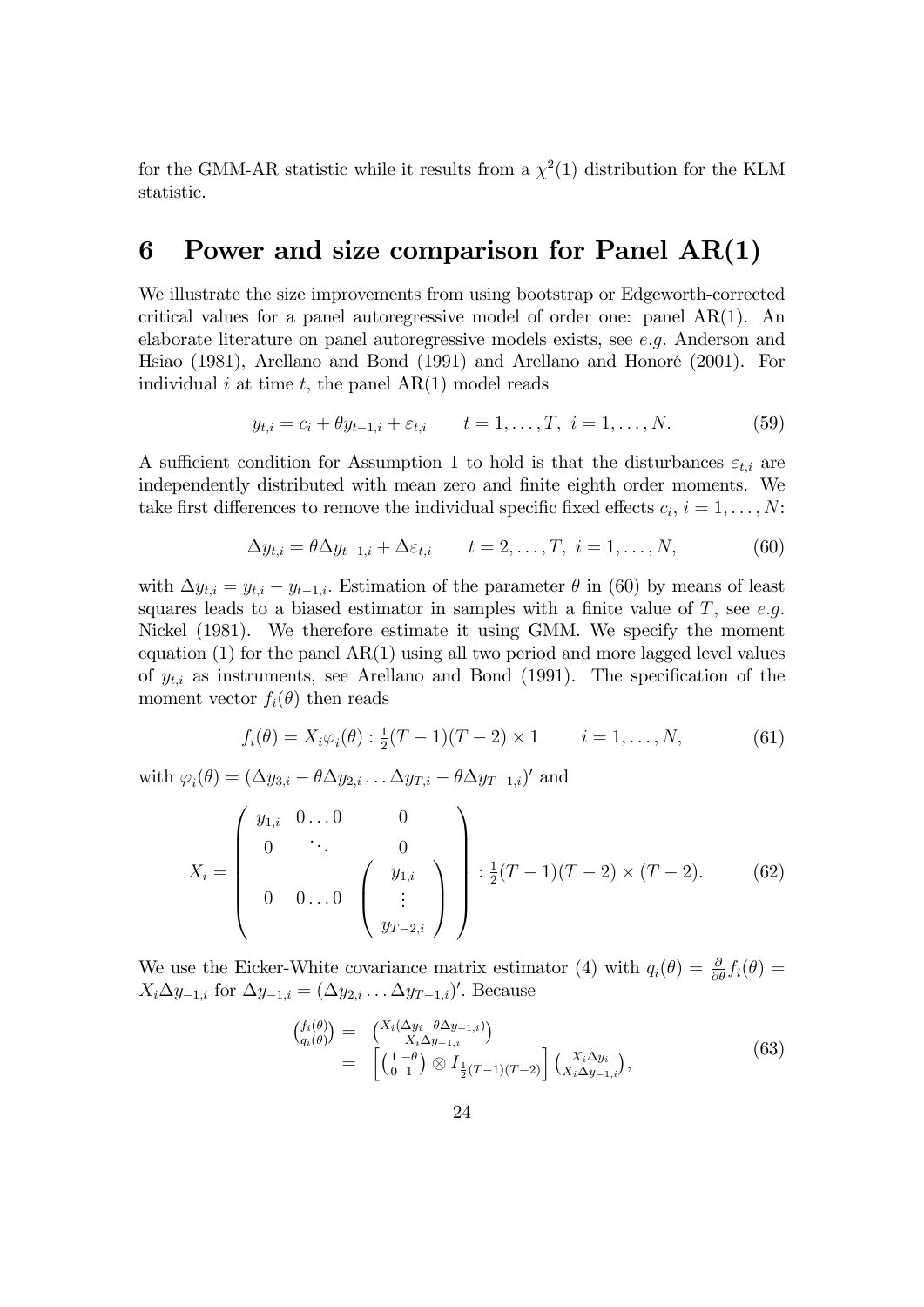| $\theta_0$ | $\cal N$ | <b>GMM-AR</b> |        |      | <b>KLM</b> |        |      |      | <b>GMM-MLR</b> |        | ${\rm LM}$ |
|------------|----------|---------------|--------|------|------------|--------|------|------|----------------|--------|------------|
|            |          | A             | $\ast$ | E    | Α          | $\ast$ | $**$ | E    | A              | $\ast$ | A          |
|            | 50       | 22.6          | 1.1    | 20.8 | 15.1       | 2.4    | 2.4  | 14.9 | 18.8           | 1.2    | 18.0       |
| 0.5        | 100      | 11.3          | 2.6    | 10.6 | 8.0        | 3.8    | 3.6  | 7.9  | 9.2            | 3.4    | 10.5       |
|            | 250      | 8.6           | 6.1    | 8.5  | 6.3        | 5.1    | 4.9  | 6.3  | 6.8            | 4.7    | 6.1        |
|            | 50       | 22.9          | 1.2    | 21.5 | 16.1       | 2.1    | 2.1  | 15.6 | 21.5           | 1.0    | 20.5       |
| 0.7        | 100      | 11.3          | 3.0    | 11.0 | 7.7        | 3.7    | 3.7  | 7.6  | 9.8            | 3.5    | 11.3       |
|            | 250      | 8.9           | 5.6    | 8.9  | 6.1        | 5.6    | 5.7  | 6.0  | 6.7            | 5.5    | 6.5        |
|            | 50       | 22.8          | 1.0    | 21.6 | 15.3       | 1.8    | 2.4  | 15.0 | 26.0           | 1.1    | 37.0       |
| 0.9        | 100      | 11.3          | 3.2    | 10.6 | 9.6        | 4.5    | 3.7  | 9.3  | 13.9           | 2.4    | 24.6       |
|            | 250      | 8.6           | 6.5    | 8.6  | 6.7        | 4.9    | 6.2  | 6.7  | 9.6            | 7.3    | 13.4       |
|            | 50       | 22.2          | 1.0    | 21.3 | 14.6       | 1.6    | 2.1  | 14.3 | 25.3           | 1.0    | 44.1       |
| 0.95       | 100      | 11.0          | 3.5    | 10.8 | 10.5       | 4.3    | 5.5  | 10.2 | 15.2           | 3.5    | 34.0       |
|            | 250      | 8.5           | 5.9    | 8.5  | 7.1        | 5.5    | 6.2  | 7.1  | 10.7           | 6.3    | 24.2       |

Table 1: Size of the different statistics in percentages that test  $H_0$ :  $\theta = \theta_0$  at the  $95\%$  significance level. A: asymptotic critical values,  $*$  bootstrapped critical values, E Edgeworth-corrected critical values,  $**$  bootstrap critical values where also the  $q_i(\theta)$ 's are resampled.

with  $\Delta y_i = (\Delta y_{3,i} \dots \Delta y_{T,i})'$ , and  $X_i$  (62) consists of lagged values of  $y_{t,i}$ ,

$$
\hat{V}(\theta) = \begin{pmatrix} \hat{V}_{ff}(\theta) & \hat{V}_{qf}(\theta)^{\prime} \\ \hat{V}_{qf}(\theta) & \hat{V}_{qq}(\theta) \end{pmatrix}
$$
\n(64)

is singular since some of the elements of  $\begin{pmatrix} X_i \Delta y_i \\ X_i \Delta y_{-1,i} \end{pmatrix}$ ) are identical. We therefore obtain  $[\hat{V}_{qq}(\theta) - \hat{V}_{qf}(\theta)\hat{V}_{ff}(\theta)^{-1}\hat{V}_{fq}(\theta)]^{-1}$ , that is involved in r( $\theta$ ) and thus in GMM-MLR( $\theta$ ), from a generalized inverse of  $\hat{V}(\theta)$ .

The derivative of the moments,  $q_i(\theta) = X_i \Delta y_{-1,i}$ , is a white noise series when  $\theta = 1$ . The parameter  $\theta$  is therefore not identified in the moment equations when it is equal to one. Weakly identified values of  $\theta$  occur when  $\theta$  is close to one relative to the sample size, *i.e.* when  $\frac{1-\theta}{N}$  is small. This implies that the  $LM(\theta_0)$  statistic from Definition 1 becomes size distorted when  $\theta_0$  is close to one relative to the sample size.

Size results We compute the size of the GMM-AR, KLM and GMM-MLR statistics using asymptotic, bootstrapped and Edgeworth-corrected 95% critical values in a simulation experiment that uses the previously discussed panel AR(1) model. To illustrate the sensitivity of the size of the  $LM(\theta)$  statistic to the value of  $\theta$ , we also compute the size of  $LM(\theta)$  using its asymptotic critical value.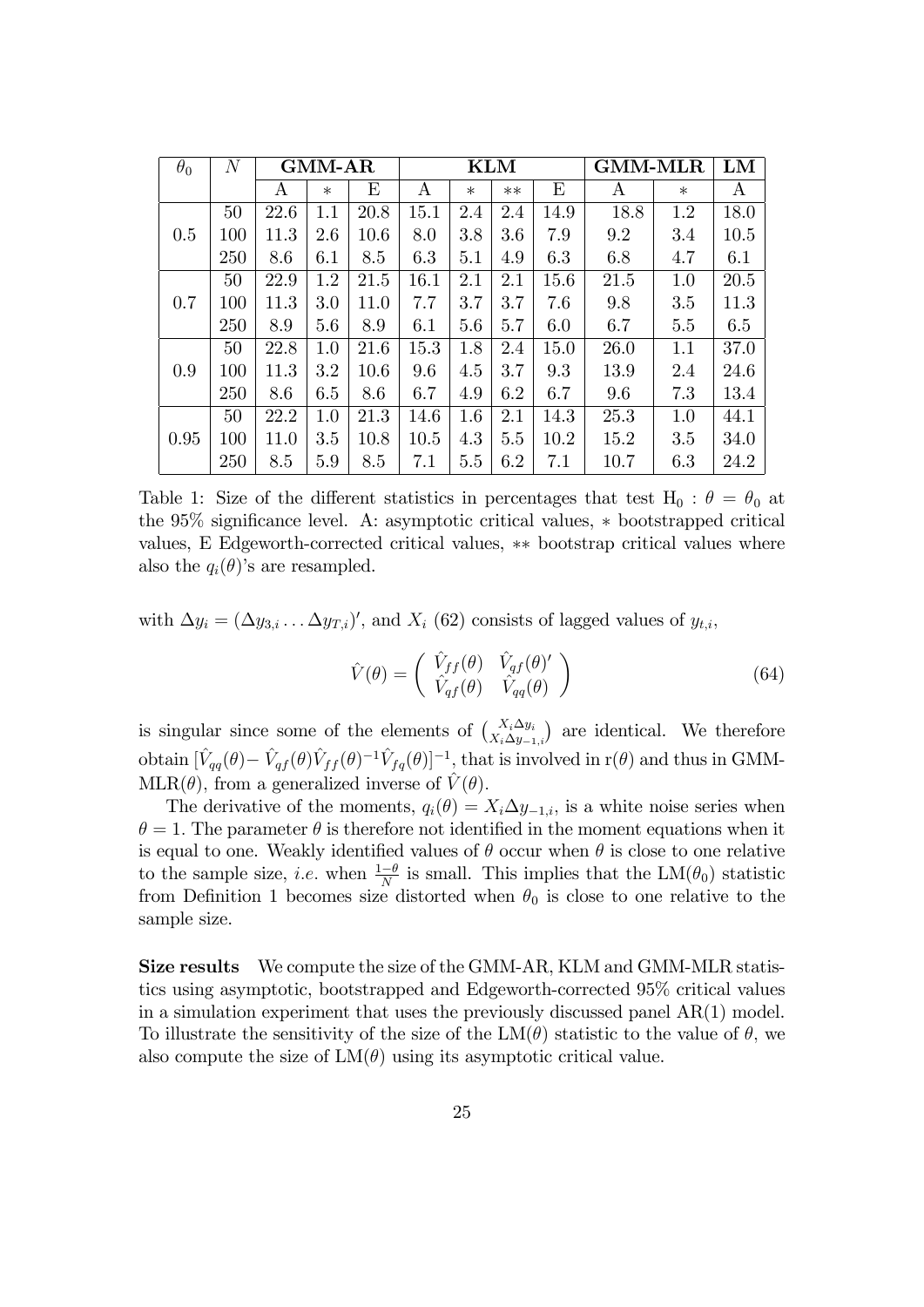The panel AR(1) model has independent disturbances which are generated from a standard normal distribution so Assumption 1 is satisfied. We use the standard normal distribution since it leads to a straightforward expression for the Edgeworth corrected critical values. The individual specific constants  $c_i$  are specified as  $c_i = (1-\theta)\mu_i$  where the  $\mu_i$ 's are independent realizations from a  $N(0, 2)$ distribution. The initial observations  $y_{0,i}$  are simulated such that  $y_{0,i} = \mu_i + \varepsilon_{0,i}$ where the  $\varepsilon_{0,i}$ 's are independent realizations of standard normal random variables. The number of simulated datasets equals one thousand.

We compute the bootstrap critical values that result from GMM-AR<sup>\*</sup>( $\theta$ ), KLM<sup>\*</sup>( $\theta$ ) and  $KLM^{**}(\theta)$  using one hundred simulations of bootstrap datasets of N observations. The bootstrap datasets are obtained using the algorithms in Section 4.

The Edgeworth-corrected critical values are computed using the Edgeworth approximations from Theorem 5. Because the disturbances are standard normal,  $E(GMM-AR_1) = k, a = -1, b = 0$  and  $c = 0$ . Hence the Edgeworth corrected critical values are  $(1+\frac{1}{N})$  times the asymptotic critical values for both GMM-AR( $\theta$ ) and  $KLM(\theta)$ .

Table 1 shows the observed size of the statistics when we test at the 95% significance level in a simulation experiment that uses four different values of  $\theta_0$ : 0.5, 0.7, 0.9 and 0.95 and three different values of  $N: 50, 100, 250$ . The number of time series observations,  $T$ , is equal to 6 for all cases.

The observed sizes reported in Table 1 show that usage of the critical values that stem from the asymptotic distributions leads to large size distortions in small samples. Both the Edgeworth correction and the bootstrap decrease these size distortions in all cases. The reduction of the size distortion that results from the bootstraps is, however, much larger than the one that results from the Edgeworth expansion. The reductions result from the higher order improvements that result from using the bootstrap or the Edgeworth corrections of the critical values.

The observed size of  $KLM(\theta)$  reported in Table 1 that results from using critical values that stem from the bootstrap that resamples the  $q_i(\theta)$ 's (\*\*), Algorithm 2, is almost identical to the size that results from using the critical values from the bootstrap which uses  $\hat{D}_N (\theta, Y )$  (\*), Algorithm 1. This holds since resampling  $q_i(\theta)$ only effects size distortions which are of order  $(N\sqrt{N})^{-1}$  while resampling  $f_i(\theta)$ effects size distortions which are of order  $N^{-1}$ . The resampling of the  $q_i(\theta)$ 's is therefore of lesser importance and does not lead to any further size improvements. Thus the size distortions that result from the estimation of the covariance matrix, which is a  $10\times10$  matrix in the simulation experiment, exceed those that result from  $\tilde{D}_N (\theta, Y)$ .

The size distortions of GMM-MLR $(\theta)$  can exceed those of GMM-AR $(\theta)$  and  $KLM(\theta)$  when we use the critical values that stem from its conditional limiting distribution. The bootstrap reduces these size distortions which, however,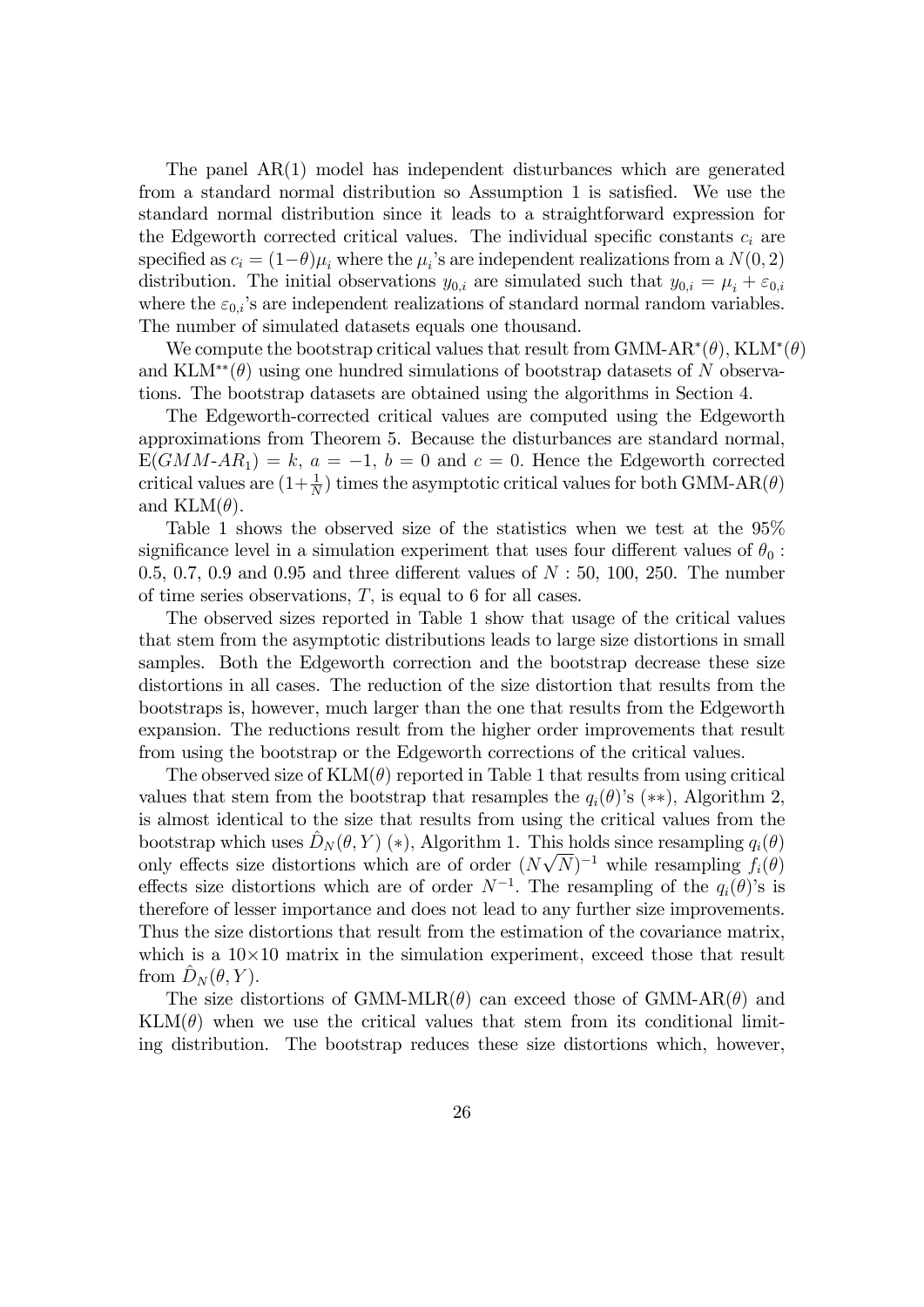remain larger than those for  $KLM(\theta)$  and sometimes also larger than those for GMM-AR( $\theta$ ). This results since for smaller values of  $\theta_0$ , GMM-MLR( $\theta$ ) is close to KLM( $\theta$ ), while it is close to GMM-AR( $\theta$ ) for values of  $\theta_0$  close to one. The size distortions for  $KLM(\theta)$  are in general the smallest both when using asymptotic and bootstrap critical values.

The size distortions of  $LM(\theta)$  show the sensitivity of its distribution to the value of  $\theta_0$ . Table 1 clearly shows that the size distortions increase when  $\theta_0$  gets closer to one. An increase of the sample size for the same value of  $\theta_0$  decreases the size distortion of  $LM(\theta)$ . The same results can be shown for other statistics whose distributions are sensitive to the value of  $\theta_0$ , like, for example, the Wald t-statistic. For reasons of brevity, we refrain from showing these results.

Insert Panel 1 around here.

Insert Panel 2 around here.

Insert Panel 3 around here.

**Power comparison** To further analyse the performance of the different statistics, we compare the power of the different statistics for the three different values of  $N: 50$ , 100 and 250, and three of the four different values of  $\theta_0: 0.5, 0.9$  and 0.95, that were used in Table 1. Panels 1-3 in the Figures section show these power curves. All Panels use a value of T equal to 6 while  $N = 50$  in Panel 1,  $N = 100$ in Panel 2 and  $N = 250$  in Panel 3.

All power curves in Panel 1 reveal the large size distortions of the different statistics when we use the asymptotic critical values. Usage of Edgeworth-corrected critical values shifs the power curve downwards but, as already shown in Table 1, not enough to completely remove the size distortions. Usage of bootstrap critical values makes the statistics too conservative but the size distortion is much smaller than when using the Edgeworth-corrected critical values. The power curves show that the statistics have power when using the bootstrap critical values.

The power curves of the KLM statistic in Panel 1 when using the bootstrap with or without resampled  $q_i(\theta)$ 's are almost indistinguisable. This is in line with Table 1 and shows that there is no need to resample  $q_i(\theta)$  in our simulation experiment since Assumption 2 is satisfied.

When  $\theta = 1$ , the moment conditions do not identify  $\theta$  and the power and size of the different statistics should coincide. This explains the peculiar shape of the power curves in Panel 1. It is interesting to see that the size distortions at  $\theta = \theta_0$ are the same as at  $\theta = 1$  of all statistics except  $LM(\theta)$  which is the only statistic whose distribution depends on the value of  $\theta$ .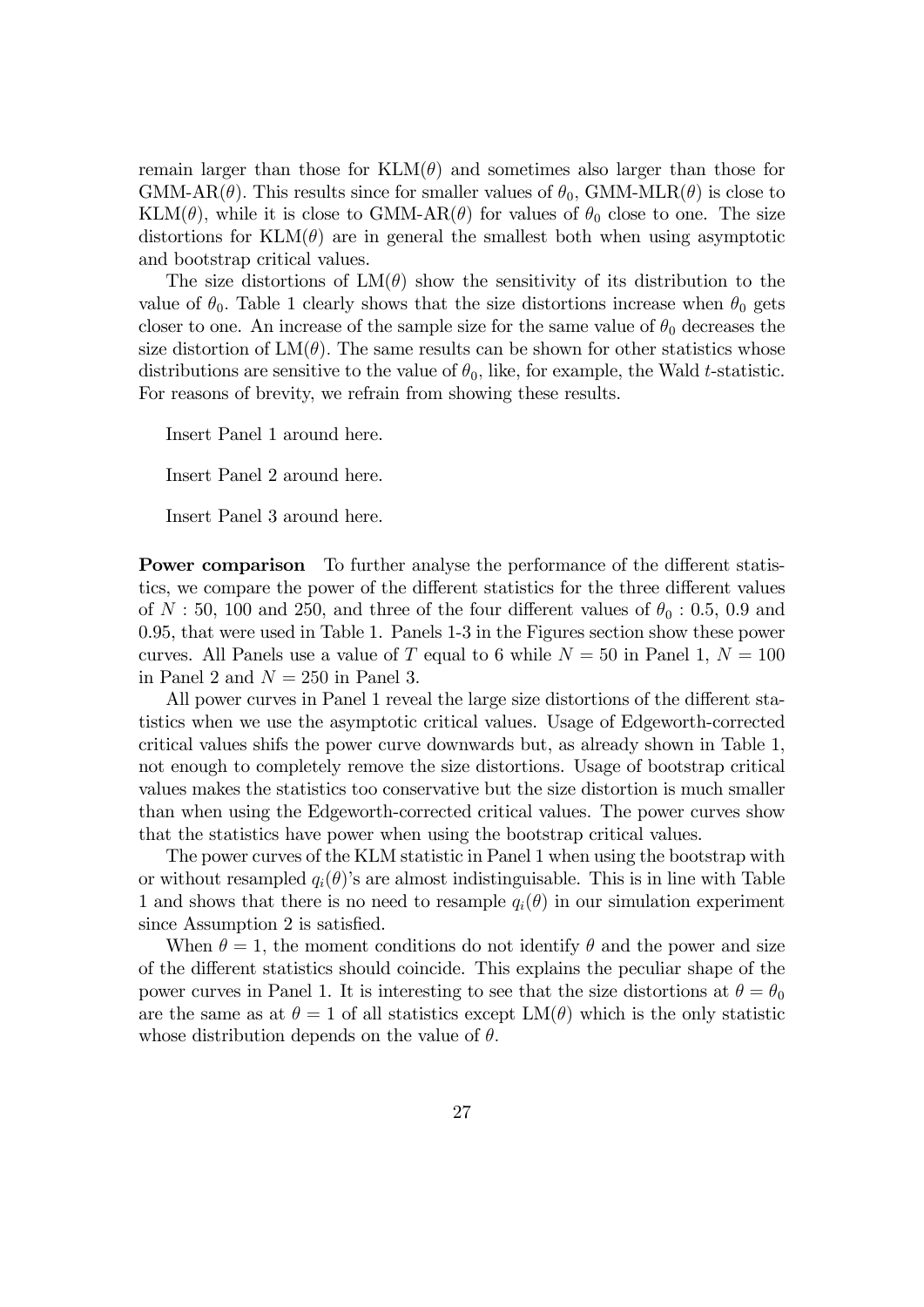Panel 1 shows that the size distortions of all statistics except  $LM(\theta)$  just depend on N and not on  $\theta_0$ . For LM( $\theta_0$ ), Figures 1.7-1.9 nicely show the increase of the size distortion when we increase  $\theta_0$ .

In Panel 2, all size distortions have decreased compared to Panel 1. Besides that most general Öndings from Panel 1 appear in Panel 2 as well: bootstrap power curves lie below the power curves that result from using the asymptotic critical value, resampling  $q_i(\theta)$  for the bootstrapped power curve of  $KLM(\theta)$  does not change it, power and size coincide and  $\theta = \theta_0$  and  $\theta = 1$  except for  $LM(\theta)$ , size distortions of all statistics except  $LM(\theta)$  do not depend on  $\theta_0$ .

Panel 3 shows that the power curves that result from using a different critical value become almost indistinguishable when  $N = 250$ . Usage of bootstrap critical values still leads to a smaller size distortion but the size distortion from using the asymptotic critical value is now rather small as well. It is interesting to see that the size distortion of  $LM(\theta)$  is now small for  $\theta_0 = 0.5$  but is still very large for  $\theta_0 = 0.95$  which shows the sensitivity of the distribution of LM( $\theta$ ) to the value of  $\theta_0$ .

### 7 Extensions

Multiple parameters and subsets Sofar we have just been concerned with testing a parameter vector that consists of only one element. This has been done for expository purposes and the results extend to a vector of multiple parameters as well. This holds true since one of the main results of the paper that the  $N^{-1}$  approximation errors just result from the covariance matrix estimator extend towards a multiple parameter setting when Assumption 1b is extended appropriately. We refrain from showing this result since it involves a lot of additional notation as we have to use vectorization results for matrices.

The extension to tests on subsets of the parameters is less straightforward because the limiting distributions of the statistics only extend appropriately when the partialled out parameters are well identified, see Kleibergen (2005). Recently, Kleibergen and Mavroeidis (2010) have, however, shown for the linear instrumental variables regression model that the limiting distributions that result under strong identification assumptions on the partialled out parameters bound the limiting distributions in all other cases. This suggest that the bootstrap might improve on the approximation that results from the bounding limiting distribution.

Dependent observations If the moment equations are dependent, the Eicker-White covariance matrix estimator  $(4)$  is not consistent so our results do not apply to that case. It would therefore be of interest to analyze how to extend our results to dependent data.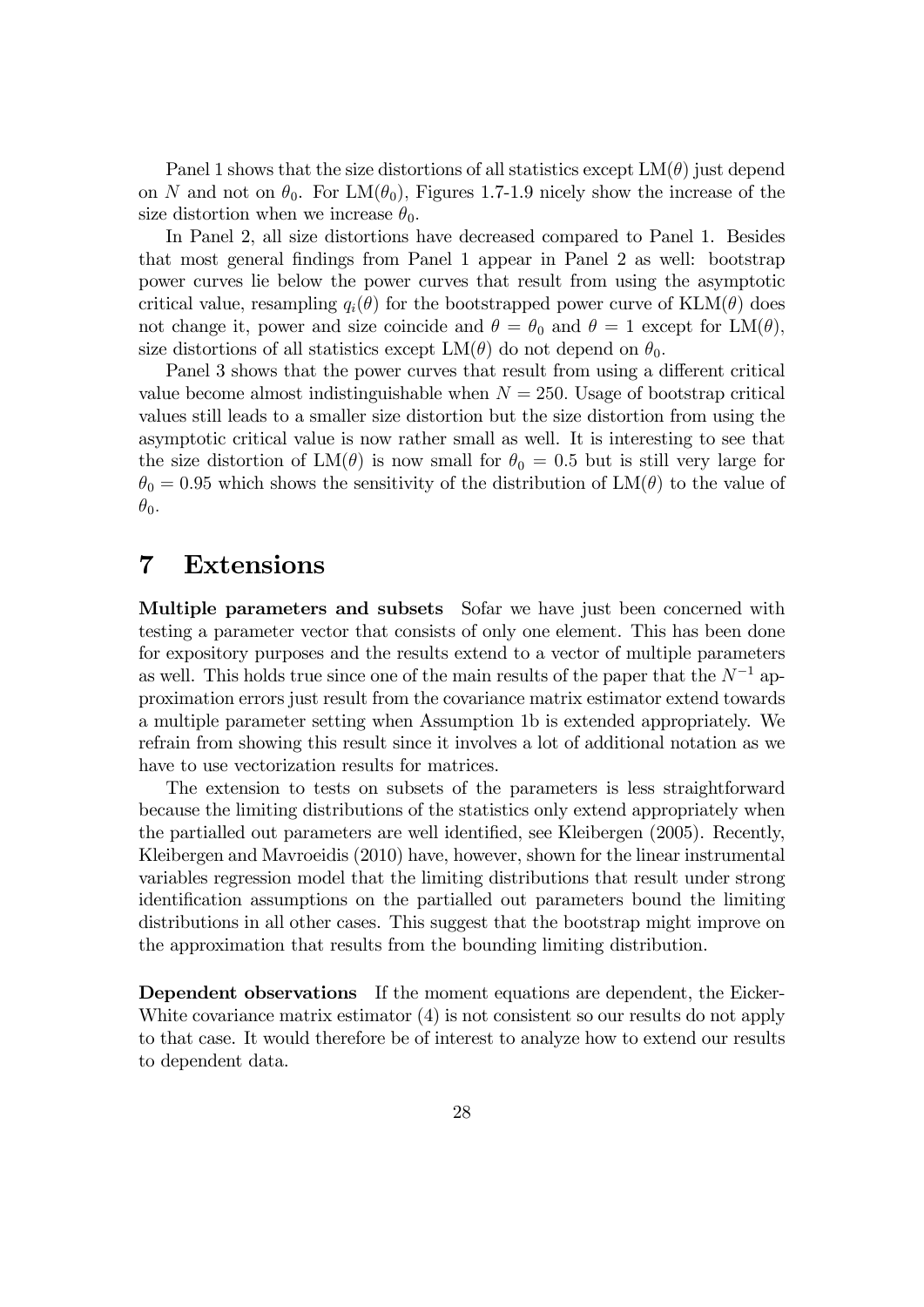## 8 Conclusions

We show that usage of Edgeworth-corrected critical values or bootstrapped critical values leads to a higher order improvement of the approximation of the finite sample distribution of weak instrument robust GMM statistics compared to usage of critical values that stem from their limiting distributions. These improvements remain to hold when the instruments are weak. This extends previous work on the Edgeworth approximation and bootstrap which does not allow for weak instruments. When the moments are homoscedastic, we show that it suffices to resample just the moments under the hypothesis of interest since the covariance matrix estimator is then the sole contributor to the approximation error of the highest order. It is then not necssary to resample anything but the sample moments.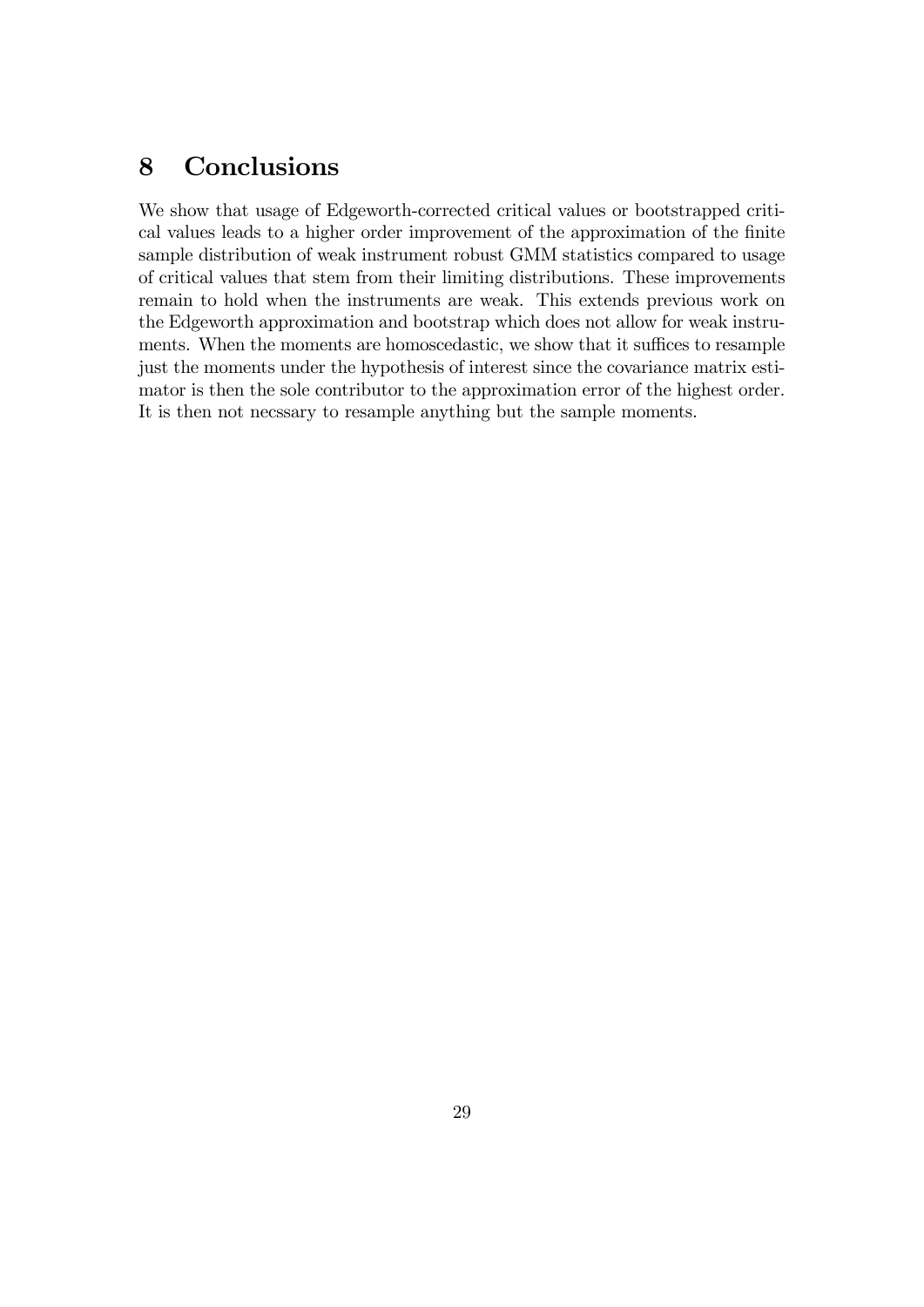# Figures

Panel 1: Power curves for  $T = 6$ ,  $N = 50$ .

Fig. 1.1-1.3: Power of GMM-AR when using asymptotic (solid), bootstrapped (dashed) and Edgeworth-corrected (dashed-dotted) critical values.



Fig. 1.4-1.6: Power of KLM when using asymptotic (solid), bootstrapped (dashed), with resampled  $q_i(\theta)$  (dotted) and Edgeworth-corrected (dashed-dotted) critical values.



Fig. 1.7-1.9: Power of GMM-MLR when using conditional asymptotic (solid) and bootstrapped (dashed) critical values and LM (dashed-dotted).

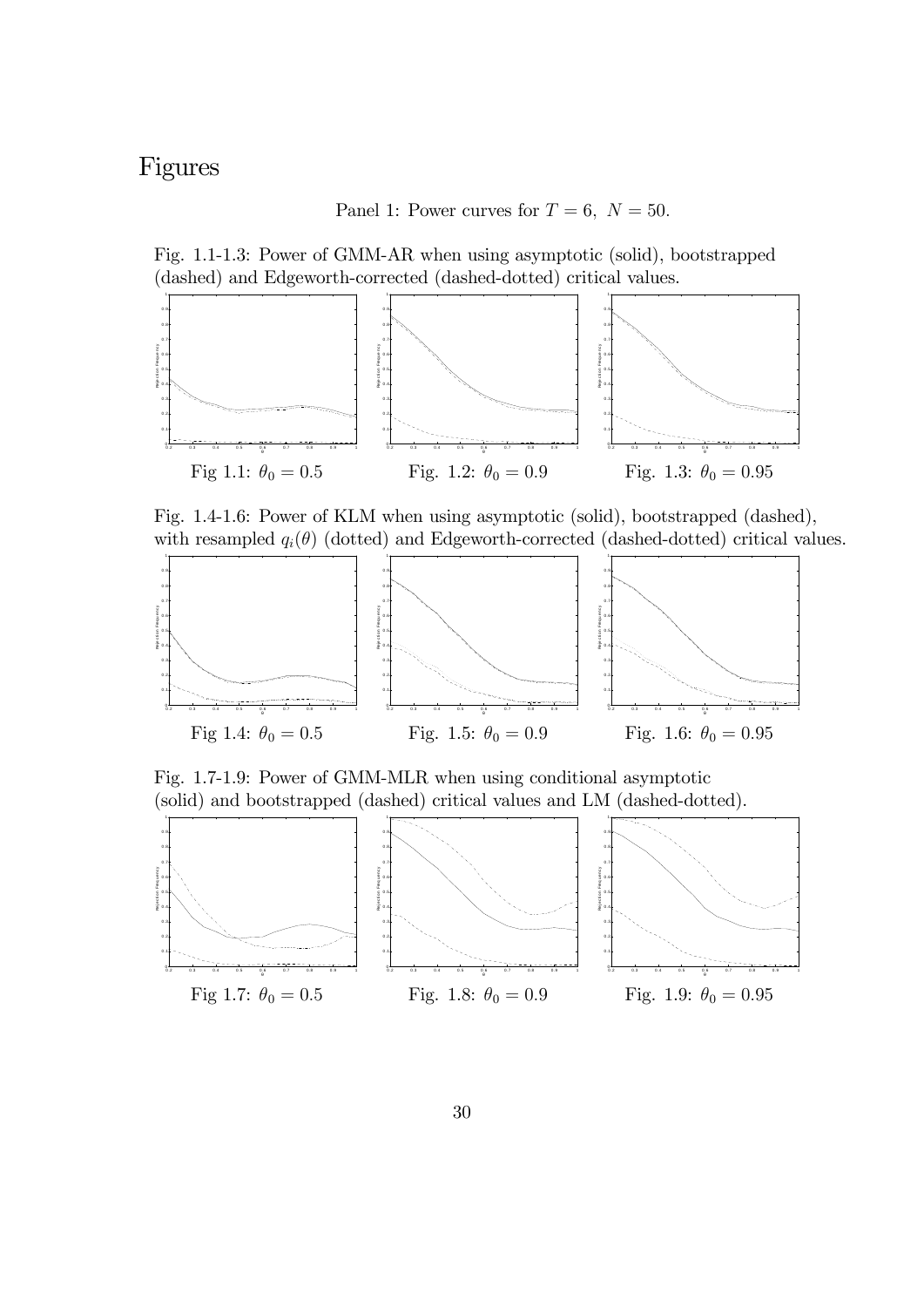Panel 2: Power curves for  $T = 6$ ,  $N = 100$ .

Fig. 2.1-2.3: Power of GMM-AR when using asymptotic (solid), bootstrapped (dashed) and Edgeworth-corrected (dashed-dotted) critical values.



Fig. 2.4-2.6: Power of KLM when using asymptotic (solid), bootstrapped (dashed), with resampled  $q_i(\theta)$  (dotted) and Edgeworth-corrected (dashed-dotted) critical values.



Fig. 2.7-2.9: Power of GMM-MLR when using conditional asymptotic (solid) and bootstrapped (dashed) critical values and LM (dashed-dotted).

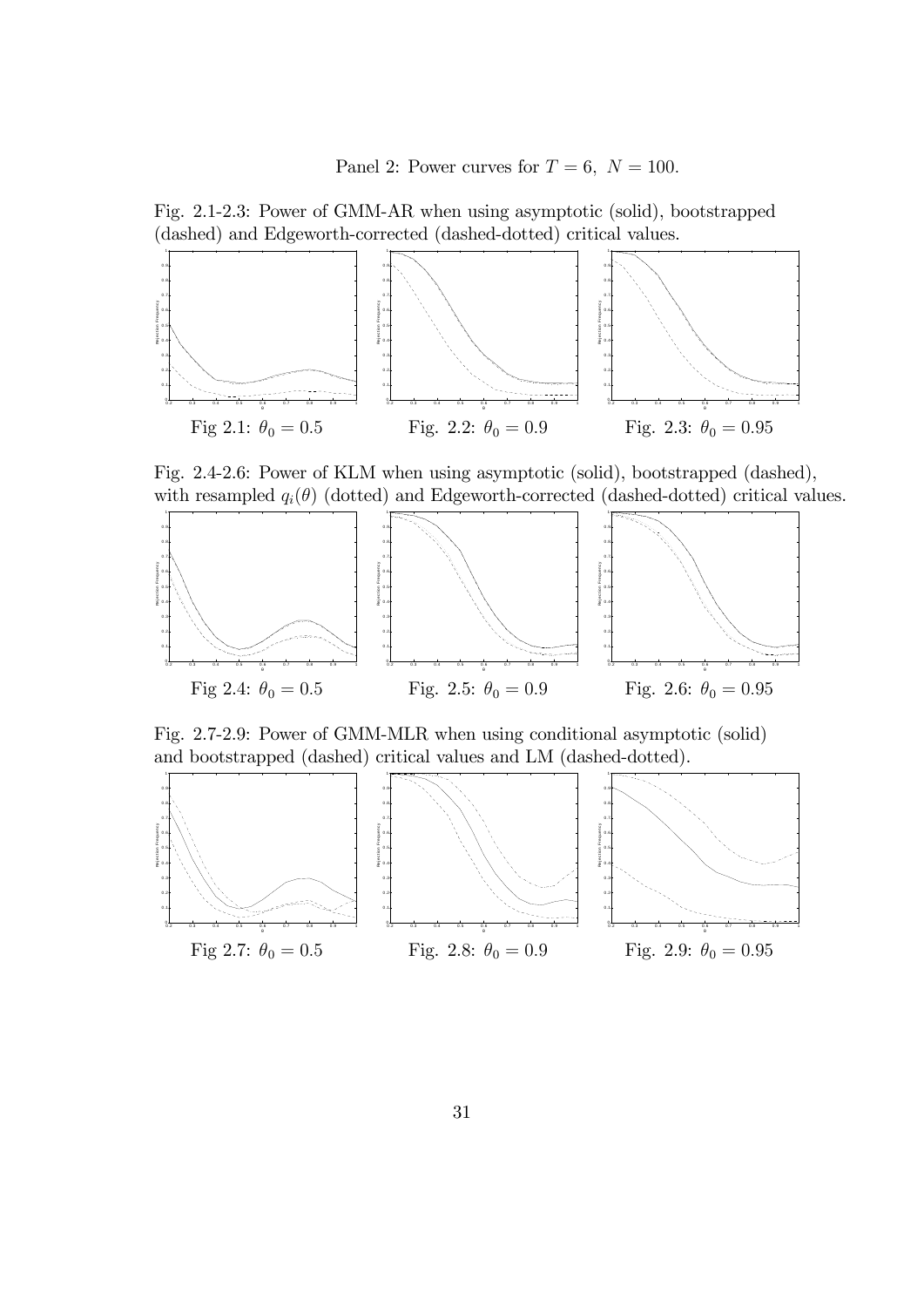Panel 3: Power curves for  $T = 6$ ,  $N = 250$ .

Fig. 3.1-3.3: Power of GMM-AR when using asymptotic (solid), bootstrapped (dashed) and Edgeworth-corrected (dashed-dotted) critical values.



Fig. 3.4-3.6: Power of KLM when using asymptotic (solid), bootstrapped (dashed), with resampled  $q_i(\theta)$  (dotted) and Edgeworth-corrected (dashed-dotted) critical values.



Fig. 3.7-3.9: Power of GMM-MLR when using conditional asymptotic (solid) and bootstrapped (dashed) critical values and LM (dashed-dotted).

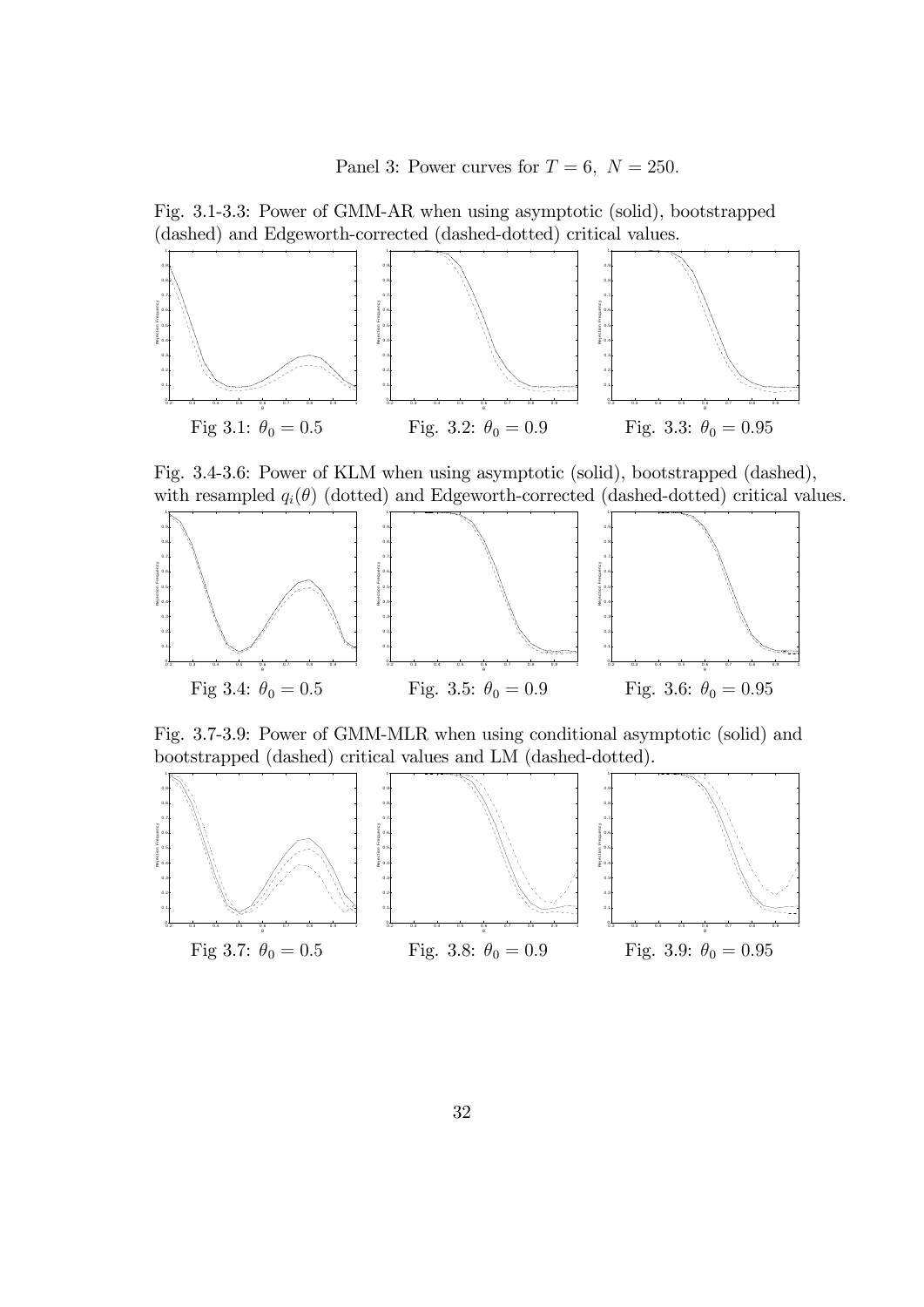# Appendix

A. Lemma 1. When Assumption 1 holds, the higher order decomposition of  $\hat{V}_{ff} (\theta)^{-1}$  reads

$$
\hat{V}_{ff}(\theta)^{-1} = V_{ff}(\theta)^{-1} - V_{ff}(\theta)^{-1} \left( \hat{V}_{ff}(\theta) - V_{ff}(\theta) \right) V_{ff}(\theta)^{-1} +
$$
\n
$$
V_{ff}(\theta)^{-1} \left( \hat{V}_{ff}(\theta) - V_{ff}(\theta) \right) V_{ff}(\theta)^{-1} \left( \hat{V}_{ff}(\theta) - V_{ff}(\theta) \right) V_{ff}(\theta)^{-1} + o_p(N^{-1})
$$

with  $\theta$  equal to its true value.

**Proof.** To obtain the higher order specification of  $\hat{V}_{ff} (\theta)^{-1}$ , we specify it as

$$
\hat{V}_{ff}(\theta)^{-1} = \left[V_{ff}(\theta) + \left(\hat{V}_{ff}(\theta) - V_{ff}(\theta)\right)\right]^{-1} \n= V_{ff}(\theta)^{-\frac{1}{2}} \left[I_k + V_{ff}(\theta)^{-\frac{1}{2}} \left(\hat{V}_{ff}(\theta) - V_{ff}(\theta)\right) V_{ff}(\theta)^{-\frac{1}{2}}\right]^{-1} V_{ff}(\theta)^{-\frac{1}{2}} \n= V_{ff}(\theta)^{-1} - V_{ff}(\theta)^{-1} \left(\hat{V}_{ff}(\theta) - V_{ff}(\theta)\right) V_{ff}(\theta)^{-1} + V_{ff}(\theta)^{-1} \n\left(\hat{V}_{ff}(\theta) - V_{ff}(\theta)\right) V_{ff}(\theta)^{-1} \left(\hat{V}_{ff}(\theta) - V_{ff}(\theta)\right) V_{ff}(\theta)^{-1} + o_p(N^{-1}),
$$

where the  $o_p(N^{-1})$  order of the remainder term results from the  $\sqrt{N}$  convergence rate of the Eicker-White covariance matrix estimator. ■

**Lemma 2.** When Assumption 1 holds, the higher order specification of  $\sqrt{N} \hat{D}_N (\theta, Y)$ reads:

$$
\sqrt{N}\hat{D}_N(\theta, Y) = \sqrt{N}D_N(\theta, Y) - \hat{V}_{\theta f}(\theta)V_{ff}(\theta_0)^{-1} \left(\sqrt{N}f_N(\theta, Y)\right) +
$$
  

$$
\hat{V}_{\theta f}(\theta)V_{ff}(\theta_0)^{-1} \left(\hat{V}_{ff}(\theta) - V_{ff}(\theta)\right)V_{ff}(\theta)^{-1} \left(\sqrt{N}f_N(\theta, Y)\right) + o_p(N^{-1}),
$$
  

$$
\hat{V}_{\theta f}(\theta) = \hat{V}_{\theta f}(\theta) - V_{\theta f}(\theta)V_{ff}(\theta)^{-1}\hat{V}_{\theta f}(\theta) = \frac{1}{N} \sum_{j=1}^{N} d_j(\theta) f_j(\theta) - D_N(\theta, Y) f_N(\theta, Y)^{j}
$$

where  $\hat{V}_{\theta f}(\theta) = \hat{V}_{qf}(\theta) - V_{qf}(\theta)V_{ff} (\theta)^{-1} \hat{V}_{ff} (\theta) = \frac{1}{N} \sum_{i=1}^{N} d_i(\theta) f_i(\theta)' - D_N(\theta, Y) f_N(\theta, Y)'$  $\hat{V}_{\theta f}(\theta) \rightarrow 0, \sqrt{N} \hat{V}_{\theta f}(\theta) = O_p(1)$  and  $\theta$  is the true value of  $\theta$ .

**Proof.** To obtain the higher order specification, we specify  $\hat{D}_N (\theta, Y)$  as

$$
\sqrt{N}\hat{D}_{N}(\theta,Y) = \sqrt{N}q_{N}(\theta,Y) - \sqrt{N}\hat{V}_{qf}(\theta)\hat{V}_{ff}(\theta)^{-1}f_{N}(\theta,Y) \n= \sqrt{N}D_{N}(\theta,Y) - \left[\hat{V}_{qf}(\theta) - V_{qf}(\theta)V_{ff}(\theta)^{-1}\hat{V}_{ff}(\theta)\right]\hat{V}_{ff}(\theta)^{-1} \left(\sqrt{N}f_{N}(\theta,Y)\right) \n= \sqrt{N}D_{N}(\theta,Y) - \left[\hat{V}_{qf}(\theta) - V_{qf}(\theta)V_{ff}(\theta)^{-1}\hat{V}_{ff}(\theta)\right][V_{ff}(\theta)^{-1} - \nV_{ff}(\theta)^{-1} \left(\hat{V}_{ff}(\theta) - V_{ff}(\theta)\right)V_{ff}(\theta)^{-1} + V_{ff}(\theta)^{-1} \left(\hat{V}_{ff}(\theta) - V_{ff}(\theta)\right) \nV_{ff}(\theta)^{-1} \left(\hat{V}_{ff}(\theta) - V_{ff}(\theta)\right)V_{ff}(\theta)^{-1} \left(\sqrt{N}f_{N}(\theta,Y)\right) + o_{p}(N^{-1}) \n= \sqrt{N}D_{N}(\theta,Y) - \hat{V}_{\theta f}(\theta)V_{ff}(\theta_{0})^{-1} \left(\sqrt{N}f_{N}(\theta,Y)\right) + \n\hat{V}_{\theta f}(\theta)V_{ff}(\theta_{0})^{-1} \left(\hat{V}_{ff}(\theta) - V_{ff}(\theta)\right)V_{ff}(\theta)^{-1} \left(\sqrt{N}f_{N}(\theta,Y)\right) + o_{p}(\frac{1}{N}),
$$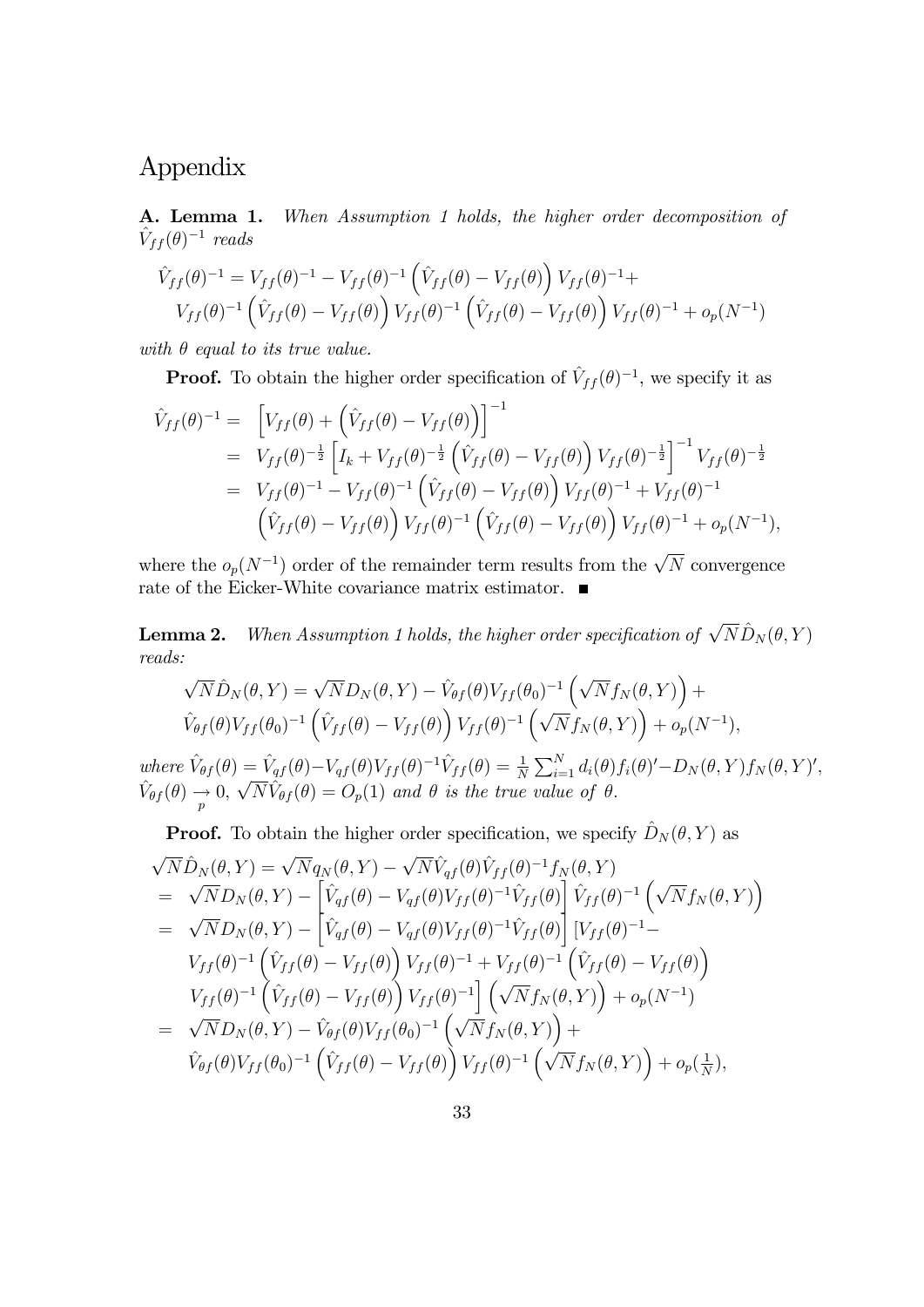where we used Lemma 1 for the fourth equation and note that  $\sqrt{N}D_N(\theta, Y)$  is at least  $O_p(1)$ . The order of the remainder terms results from the  $\sqrt{N}$  convergence rate of the Eicker-White covariance matrix estimators  $\hat{V}_{\theta f}(\theta)$  and  $\hat{V}_{ff}(\theta)$ .

**Lemma 3.** When Assumption 1 holds, the higher order specification of the score vector  $s_N(\theta, Y) = \hat{D}_N (\theta, Y)'\hat{V}_{ff} (\theta_0)^{-1} f_N(\theta, Y)$  reads

$$
Ns_N(\theta, Y) = s_0 + \frac{1}{\sqrt{N}}s_1 + \frac{1}{N}s_2 + o_p(N^{-1}),
$$

with

$$
s_0 = \left[\sqrt{N}D_N(\theta, Y)\right]' V_{ff}(\theta)^{-1} \left(\sqrt{N}f_N(\theta, Y)\right)
$$
  
\n
$$
\sqrt{N} s_1 = -\left[\sqrt{N}D_N(\theta, Y)\right]' V_{ff}(\theta)^{-1} \left(\hat{V}_{ff}(\theta) - V_{ff}(\theta)\right) V_{ff}(\theta)^{-1} \left(\sqrt{N}f_N(\theta, Y)\right) - \left(\sqrt{N}f_N(\theta, Y)\right)' V_{ff}(\theta)^{-1} \hat{V}_{\theta f}(\theta)' V_{ff}(\theta)^{-1} \left(\sqrt{N}f_N(\theta, Y)\right)
$$
  
\n
$$
N s_2 = \left[\sqrt{N}D_N(\theta, Y)\right]' V_{ff}(\theta)^{-1} \left(\hat{V}_{ff}(\theta) - V_{ff}(\theta)\right) V_{ff}(\theta)^{-1} \left(\hat{V}_{ff}(\theta) - V_{ff}(\theta)\right)
$$
  
\n
$$
V_{ff}(\theta)^{-1} \left(\sqrt{N}f_N(\theta, Y)\right) + \left(\sqrt{N}f_N(\theta, Y)\right)' V_{ff}(\theta_0)^{-1} \hat{V}_{\theta f}(\theta)' V_{ff}(\theta)^{-1}
$$
  
\n
$$
\left(\hat{V}_{ff}(\theta) - V_{ff}(\theta)\right) V_{ff}(\theta)^{-1} \left(\sqrt{N}f_N(\theta, Y)\right) + \left(\sqrt{N}f_N(\theta, Y)\right)'
$$
  
\n
$$
V_{ff}(\theta)^{-1} \left(\hat{V}_{ff}(\theta) - V_{ff}(\theta)\right) V_{ff}(\theta)^{-1} \hat{V}_{\theta f}(\theta)' V_{ff}(\theta)^{-1} \left(\sqrt{N}f_N(\theta, Y)\right),
$$

 $\theta$  the true value of  $\theta$  and  $s_0$ ,  $s_1$  and  $s_2$  are all at most  $O_p(1)$ .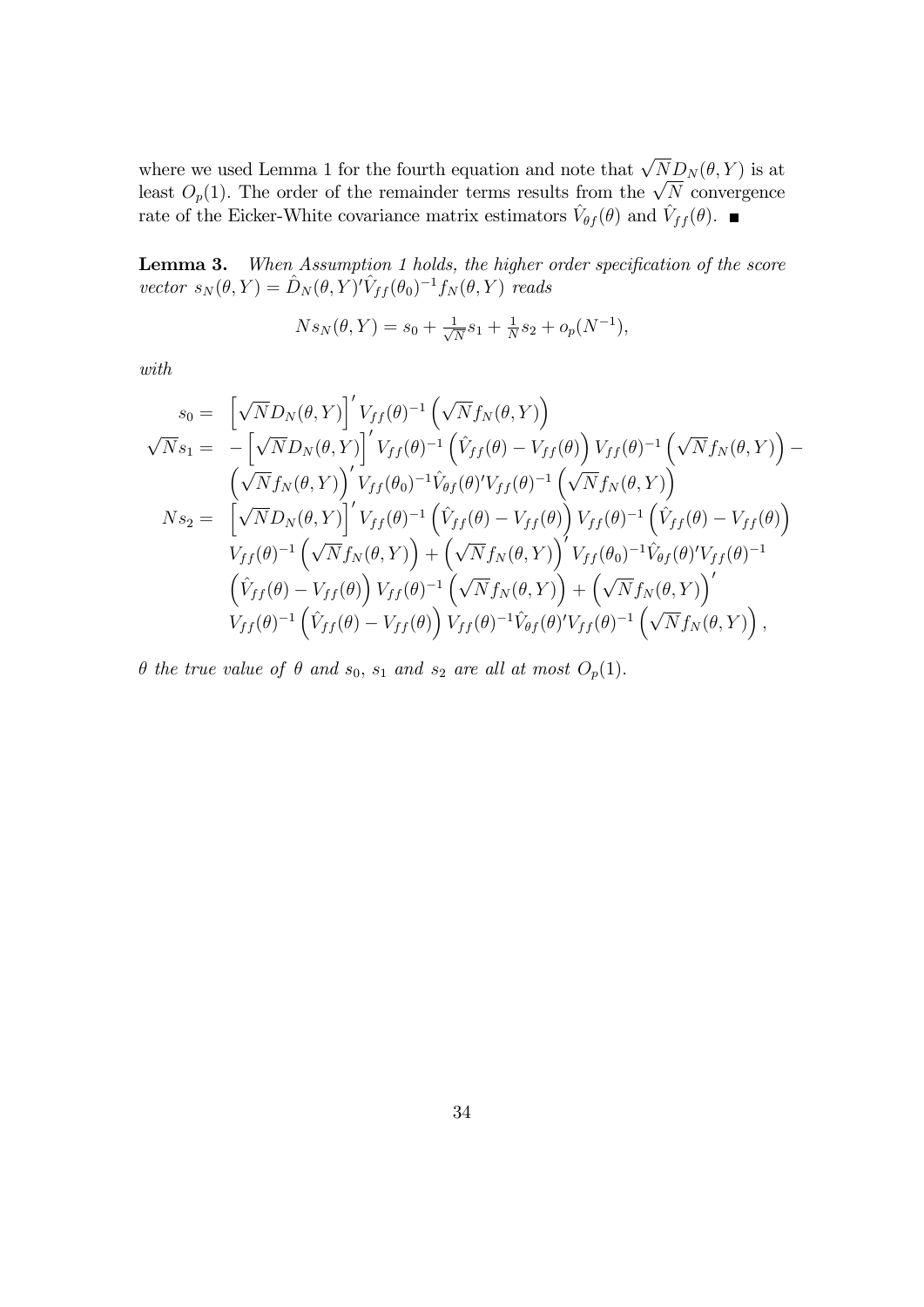Proof. Using Lemmas 1 and 2, the decomposition of the score vector reads

$$
N_{sN}(\theta, Y)
$$
\n
$$
= (\sqrt{N}\hat{D}_{N}(\theta, Y))' \hat{V}_{ff}(\theta_{0})^{-1} (\sqrt{N}f_{N}(\theta, Y))
$$
\n
$$
= [\sqrt{N}D_{N}(\theta, Y) - \hat{V}_{\theta f}(\theta) V_{ff}(\theta_{0})^{-1} (\sqrt{N}f_{N}(\theta, Y)) + \hat{V}_{\theta f}(\theta) V_{ff}(\theta_{0})^{-1}
$$
\n
$$
(\hat{V}_{ff}(\theta) - V_{ff}(\theta)) V_{ff}(\theta)^{-1} (\sqrt{N}f_{N}(\theta, Y))]' [V_{ff}(\theta)^{-1} - V_{ff}(\theta)^{-1}
$$
\n
$$
(\hat{V}_{ff}(\theta) - V_{ff}(\theta)) V_{ff}(\theta)^{-1} + V_{ff}(\theta)^{-1} (\hat{V}_{ff}(\theta) - V_{ff}(\theta)) V_{ff}(\theta)^{-1}
$$
\n
$$
(\hat{V}_{ff}(\theta) - V_{ff}(\theta)) V_{ff}(\theta)^{-1} [\sqrt{N}f_{N}(\theta, Y)) + o_{p}(N^{-1})
$$
\n
$$
= [\sqrt{N}D_{N}(\theta, Y)]' [V_{ff}(\theta)^{-1} - V_{ff}(\theta)^{-1} (\hat{V}_{ff}(\theta) - V_{ff}(\theta)) V_{ff}(\theta)^{-1} + V_{ff}(\theta)^{-1} (\hat{V}_{ff}(\theta) - V_{ff}(\theta)) V_{ff}(\theta)^{-1}] (\sqrt{N}f_{N}(\theta, Y)) - (\sqrt{N}f_{N}(\theta, Y))' V_{ff}(\theta)^{-1} \hat{V}_{ff}(\theta)^{-1} (\hat{V}_{ff}(\theta)^{-1} - V_{ff}(\theta)^{-1} (\hat{V}_{ff}(\theta) - V_{ff}(\theta)) V_{ff}(\theta)^{-1}]
$$
\n
$$
(\sqrt{N}f_{N}(\theta, Y))' V_{ff}(\theta_{0})^{-1} \hat{V}_{\theta f}(\theta)' [\hat{V}_{ff}(\theta)^{-1} - V_{ff}(\theta)^{-1} (\hat{V}_{ff}(\theta) - V_{ff}(\theta)) V_{ff}(\theta)^{-1}]
$$
\n
$$
\hat{V}_{\theta f}(\theta) V_{ff}(\theta, Y) + (\sqrt{N}f_{N}(\theta, Y))' V_{ff}(\theta)^{-1} (\hat{V}_{ff}(\theta) - V_{ff}(\theta
$$

where the order of the remainder term results from the convergence speed of the covariance matrix estimator.

Lemma 4. When Assumption 1 holds, the higher order specification of  $\left[N\hat{D}_N(\theta,Y)'\hat{V}_{ff}(\theta)^{-1}\hat{D}_N(\theta,Y)\right]^{-1} \ reads:$  $\left(N\hat{D}_N(\theta, Y)'V_{ff}(\theta)^{-1}\hat{D}_N(\theta, Y)\right)^{-1} = D_0 + \frac{1}{\sqrt{2}}$  $\frac{1}{N}D_1 + \frac{1}{N}D_2 + o_p(N^{-1}),$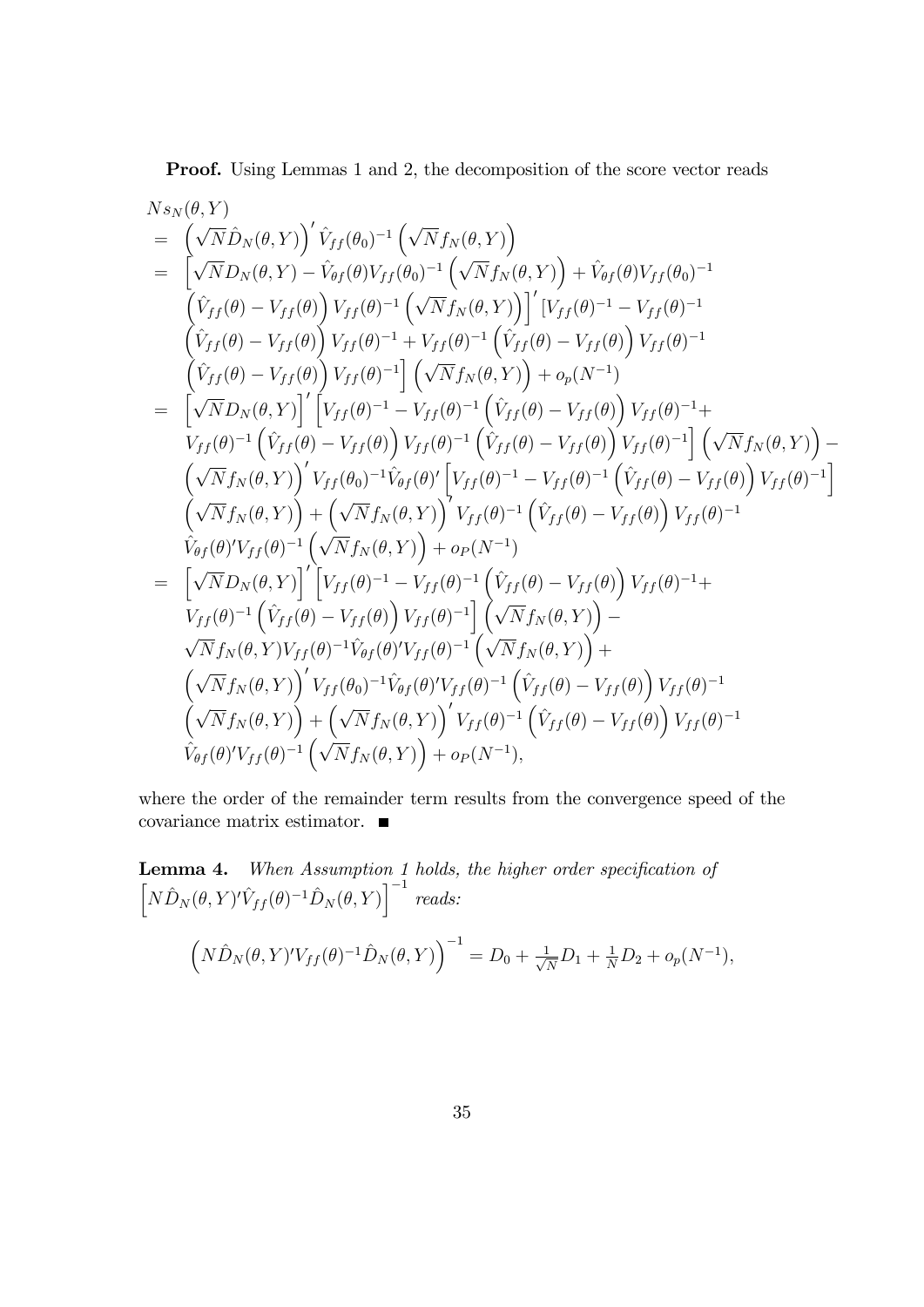with

$$
D_{0} = (ND_{N}(\theta, Y)'V_{ff}(\theta)^{-1}D_{N}(\theta, Y))^{-1}
$$
\n
$$
\sqrt{N}D_{1} = (ND_{N}(\theta, Y)'V_{ff}(\theta)^{-1}D_{N}(\theta, Y))^{-1}
$$
\n
$$
= (2(\sqrt{N}f_{N}(\theta, Y))'V_{ff}(\theta)^{-1}\hat{V}_{\theta f}(\theta)'V_{ff}(\theta)^{-1}(\sqrt{N}D_{N}(\theta, Y)) + (\sqrt{N}D_{N}(\theta, Y))'V_{ff}(\theta)^{-1}D_{N}(\theta, Y))^{-1}
$$
\n
$$
ND_{2} = -(ND_{N}(\theta, Y)'V_{ff}(\theta)^{-1}D_{N}(\theta, Y))^{-1}
$$
\n
$$
= (ND_{N}(\theta, Y)'V_{ff}(\theta)^{-1}D_{N}(\theta, Y))^{-1}
$$
\n
$$
= (\sqrt{N}f_{N}(\theta, Y))'V_{ff}(\theta)^{-1}\hat{V}_{\theta f}(\theta)'V_{ff}(\theta)^{-1}\hat{V}_{\theta f}(\theta)V_{ff}(\theta)^{-1}(\sqrt{N}f_{N}(\theta, Y)) + (\sqrt{N}f_{N}(\theta, Y))'V_{ff}(\theta)^{-1}(\hat{V}_{ff}(\theta)^{-1}\hat{V}_{\theta f}(\theta)V_{ff}(\theta)^{-1}(\hat{V}_{ff}(\theta)^{-1}(\theta)^{-1}(\theta)^{-1}(\theta)^{-1}(\theta)^{-1}(\theta)^{-1}(\theta)^{-1}(\theta)^{-1}(\theta)^{-1}(\theta)^{-1}(\theta)^{-1}(\theta)^{-1}(\theta)^{-1}(\theta)^{-1}(\theta)^{-1}(\theta)^{-1}(\theta)^{-1}(\theta)^{-1}(\theta)^{-1}(\theta)^{-1}(\theta)^{-1}(\theta)^{-1}(\theta)^{-1}(\theta)^{-1}(\theta)^{-1}(\theta)^{-1}(\theta)^{-1}(\theta)^{-1}(\theta)^{-1}(\theta)^{-1}(\theta)^{-1}(\theta)^{-1}(\theta)^{-1}(\theta)^{-1}(\theta)^{-1}(\theta)^{-1}(\theta)^{-1}(\theta)^{-1}(\theta)^{-1}(\theta)^{-1}(\theta)^{-1}(\theta)^{-1}(\theta)^{-1}(\theta)^{-1}(\theta)^{-1}(\theta)^{-1}(\theta)^{-1}(\theta)^{-1}(\theta)^{-1}(\theta)^{-1}(\theta)^{-1}(\theta)^{-1}(\theta)^{-1}
$$

 $\theta$  the true value of  $\theta$  and  $D_0$ ,  $D_1$  and  $D_2$  are all at most  $O_p(1)$ .

**Proof.** In order to construct the higher order expression of  $\left[ \hat{D}_N (\theta, Y)'\hat{V}_{ff} (\theta)^{-1} \hat{D}_N (\theta, Y) \right]^{-1}$ ,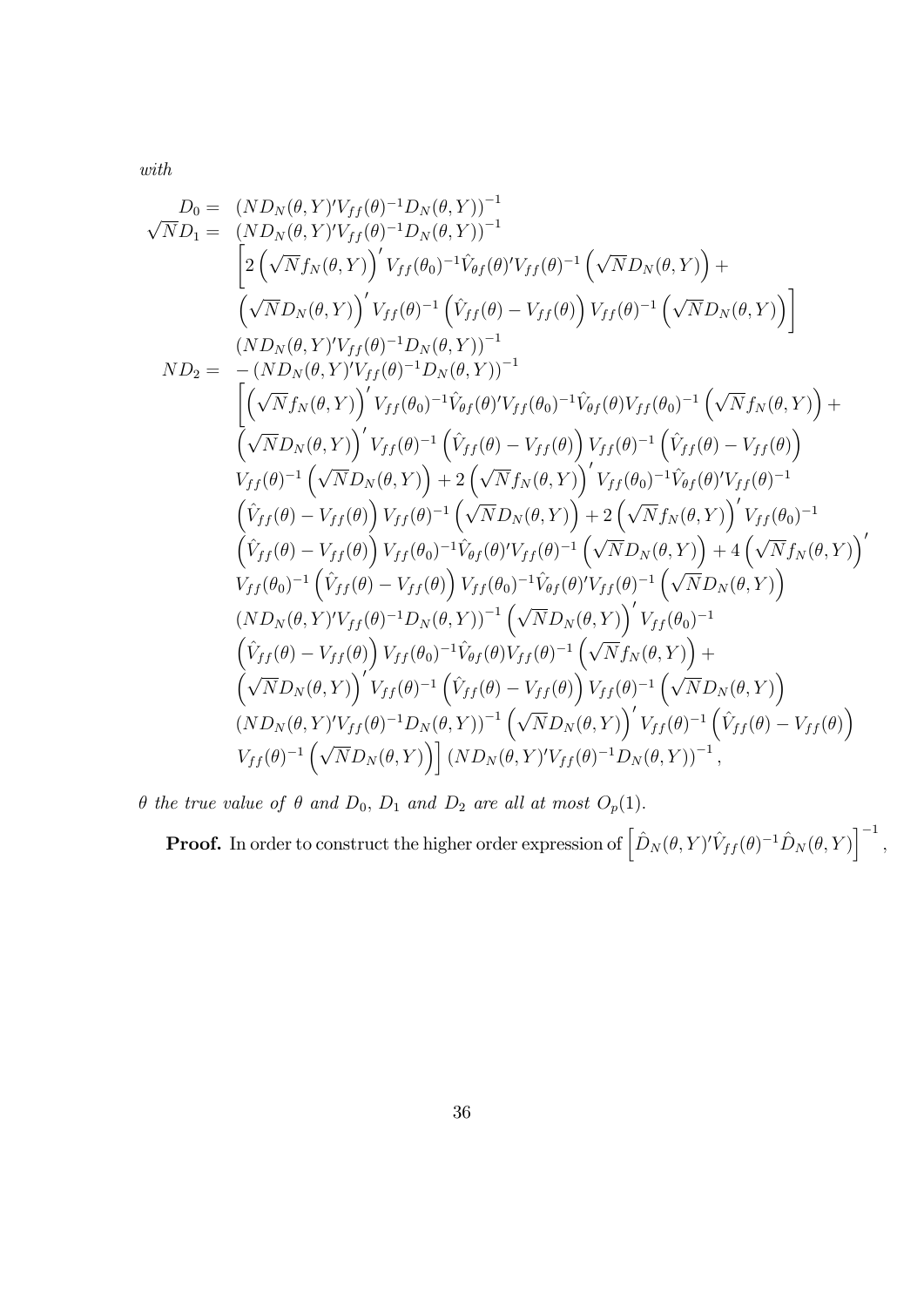we first use Lemmas 1 and 2 to construct that of  $\hat{D}_N(\theta, Y)' \hat{V}_{ff} (\theta)^{-1} \hat{D}_N (\theta, Y)$ :

$$
N\hat{D}_{N}(\theta,Y)^{i}\hat{V}_{ff}(\theta)^{-1}\hat{D}_{N}(\theta,Y)
$$
\n
$$
= \left(\sqrt{N}\hat{D}_{N}(\theta,Y)\right)^{i}\hat{V}_{ff}(\theta)^{-1}\left(\sqrt{N}\hat{D}_{N}(\theta,Y)\right)
$$
\n
$$
= \left[\sqrt{N}D_{N}(\theta,Y)-\hat{V}_{\theta f}(\theta)V_{ff}(\theta_{0})^{-1}\left(\sqrt{N}f_{N}(\theta,Y)\right)+\hat{V}_{\theta f}(\theta)V_{ff}(\theta_{0})^{-1}\right.\left(\hat{V}_{ff}(\theta)-V_{ff}(\theta)\right)\right]
$$
\n
$$
V_{ff}(\theta)^{-1}+V_{ff}(\theta)^{-1}\left(\hat{V}_{ff}(\theta)-V_{ff}(\theta)\right)V_{ff}(\theta)^{-1}\left(\hat{V}_{ff}(\theta)-V_{ff}(\theta)\right)V_{ff}(\theta)^{-1}\right]
$$
\n
$$
= \left(\sqrt{N}D_{N}(\theta,Y)-\hat{V}_{\theta f}(\theta)V_{ff}(\theta_{0})^{-1}\left(\sqrt{N}f_{N}(\theta,Y)\right)+\hat{V}_{\theta f}(\theta)V_{ff}(\theta_{0})^{-1}\right]
$$
\n
$$
\left(\hat{V}_{ff}(\theta)-V_{ff}(\theta)\right)V_{ff}(\theta)^{-1}\left(\sqrt{N}f_{N}(\theta,Y)\right)+\hat{V}_{\theta f}(\theta)V_{ff}(\theta_{0})^{-1}
$$
\n
$$
\left(\hat{V}_{ff}(\theta)-V_{ff}(\theta)\right)V_{ff}(\theta)^{-1}\left(\sqrt{N}f_{N}(\theta,Y)\right)\right] + o_{p}(N^{-1})
$$
\n
$$
= \left(\sqrt{N}D_{N}(\theta,Y)\right)^{i}\left[V_{ff}(\theta)^{-1}-V_{ff}(\theta)^{-1}\left(\hat{V}_{ff}(\theta)-V_{ff}(\theta)\right)V_{ff}(\theta)^{-1}\right]\left(\sqrt{N}D_{N}(\theta,Y)\right)-
$$
\n
$$
2\left(\sqrt{N}f_{N}(\theta,Y)\right)V_{ff}(\theta)^{-1}\left(\hat{V}_{ff}(\theta)-V_{ff}(\theta)\right)V_{ff}(\theta)^{-1}\right]\left(\sqrt{N}D_{N}(\theta,Y)\right)-
$$
\n
$$
2\left(\sqrt{N}f_{N}(\theta,Y)\right)V_{ff}(\theta)^{-1}\hat{V}_{\theta f}
$$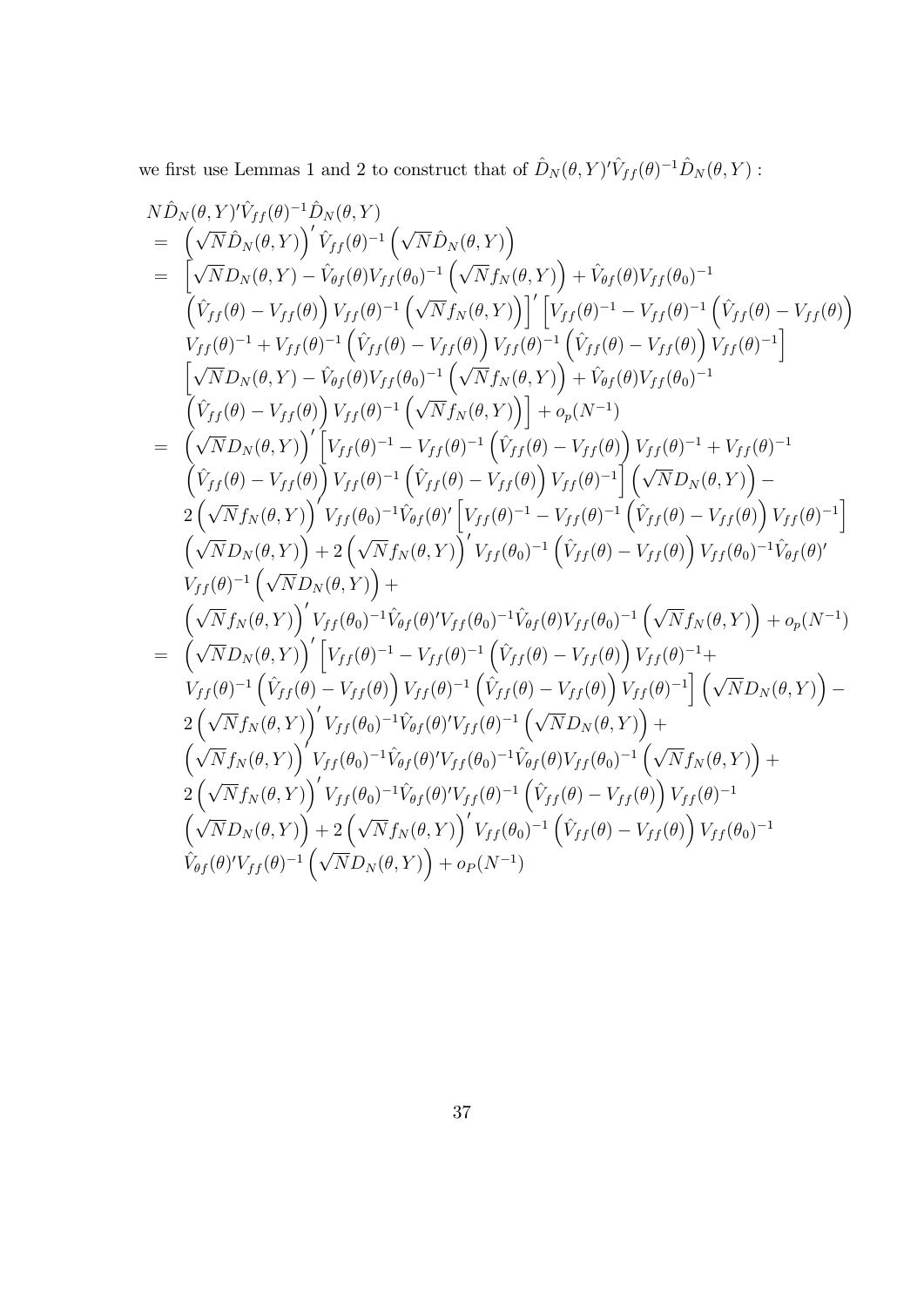so

$$
\begin{array}{l} \left( N\hat{D}_{N}(\theta,Y)'V_{ff}(\theta)^{-1}\hat{D}_{N}(\theta,Y) \right)^{-1} \\ \hskip0.3cm = \left( ND_{N}(\theta,Y)'V_{ff}(\theta)^{-1}D_{N}(\theta,Y) \right)^{-1} + \left( ND_{N}(\theta,Y)'V_{ff}(\theta)^{-1}D_{N}(\theta,Y) \right)^{-1} \\ \hskip0.3cm \left[ 2\left( \sqrt{N}f_{N}(\theta,Y) \right)'V_{ff}(\theta_{0})^{-1}\hat{V}_{\theta f}(\theta)'V_{ff}(\theta)^{-1}\left( \sqrt{N}D_{N}(\theta,Y) \right) + \\ \left( \sqrt{N}D_{N}(\theta,Y) \right)'V_{ff}(\theta)^{-1}\left( \hat{V}_{ff}(\theta) - V_{ff}(\theta) \right)V_{ff}(\theta)^{-1}\left( \sqrt{N}D_{N}(\theta,Y) \right) \right]\\ \hskip0.3cm \left( ND_{N}(\theta,Y)'V_{ff}(\theta)^{-1}D_{N}(\theta,Y) \right)^{-1} - \left( ND_{N}(\theta,Y)'V_{ff}(\theta)^{-1}D_{N}(\theta,Y) \right)^{-1} \\ \hskip0.3cm \left[ \left( \sqrt{N}f_{N}(\theta,Y) \right)'V_{ff}(\theta_{0})^{-1}\hat{V}_{\theta f}(\theta)'V_{ff}(\theta_{0})^{-1}\hat{V}_{\theta f}(\theta)V_{ff}(\theta_{0})^{-1}\left( \sqrt{N}f_{N}(\theta,Y) \right) + \\ \left( \sqrt{N}D_{N}(\theta,Y) \right)'V_{ff}(\theta)^{-1}\left( \hat{V}_{ff}(\theta) - V_{ff}(\theta) \right)V_{ff}(\theta)^{-1}\left( \hat{V}_{ff}(\theta) - V_{ff}(\theta) \right) \\ V_{ff}(\theta)^{-1}\left( \sqrt{N}D_{N}(\theta,Y) \right) + 2\left( \sqrt{N}f_{N}(\theta,Y) \right)'V_{ff}(\theta_{0})^{-1}\hat{V}_{\theta f}(\theta)'V_{ff}(\theta)^{-1} \\ \hskip0.3cm \left( \hat{V}_{ff}(\theta) - V_{ff}(\theta) \right)V_{ff}(\theta)^{-1}\left( \sqrt{N}D_{N}(\theta,Y) \right) \right) + 2\left( \sqrt{N}f_{N}(\theta,Y) \right)'V_{ff}(\theta_{0})^{-1} \\ \hskip0.3cm \left( \
$$

where we used that  $(A_0 + \frac{1}{\sqrt{2}})$  $\frac{1}{N}A_1 + \frac{1}{N}A_2 + o_p(N^{-1}))^{-1} = A_0^{-1} - \frac{1}{\sqrt{2}}$  $\frac{1}{N}A_0^{-1}A_1A_0^{-1} +$  $\frac{1}{N}A_0^{-1}(A_1A_0^{-1}A_1 - A_2) + o_p(N^{-1}).$ 

Using the higher order decomposition of  $\hat{V}_{ff} (\theta)^{-1}$  from Lemma 1, the higher order expression for  $\left[ N \hat{D}_N (\theta, Y)'\hat{V}_{ff} (\theta)^{-1} \hat{D}_N (\theta, Y) \right]^{-1}$  results.

Lemma 5. When Assumption 1 holds, the higher order specification of

$$
N f_N(\theta, Y)' \hat{V}_{ff}(\theta)^{-1} q_N(\theta, Y)
$$

reads:

$$
N f_N(\theta, Y)^{\prime} \hat{V}_{ff}(\theta)^{-1} q_N(\theta, Y) = N f_N(\theta, Y)^{\prime} V_{ff}(\theta)^{-1} D_N(\theta, Y) + N f_N(\theta, Y)^{\prime} V_{ff}(\theta)^{-1} V_{qf}(\theta) V_{ff}(\theta)^{-1} f_N(\theta, Y) - N f_N(\theta, Y)^{\prime} V_{ff}(\theta)^{-1} \left[ \hat{V}_{ff}(\theta) - V_{ff}(\theta) \right] V_{ff}(\theta)^{-1} D_N(\theta, Y) + O_p(\frac{1}{N}),
$$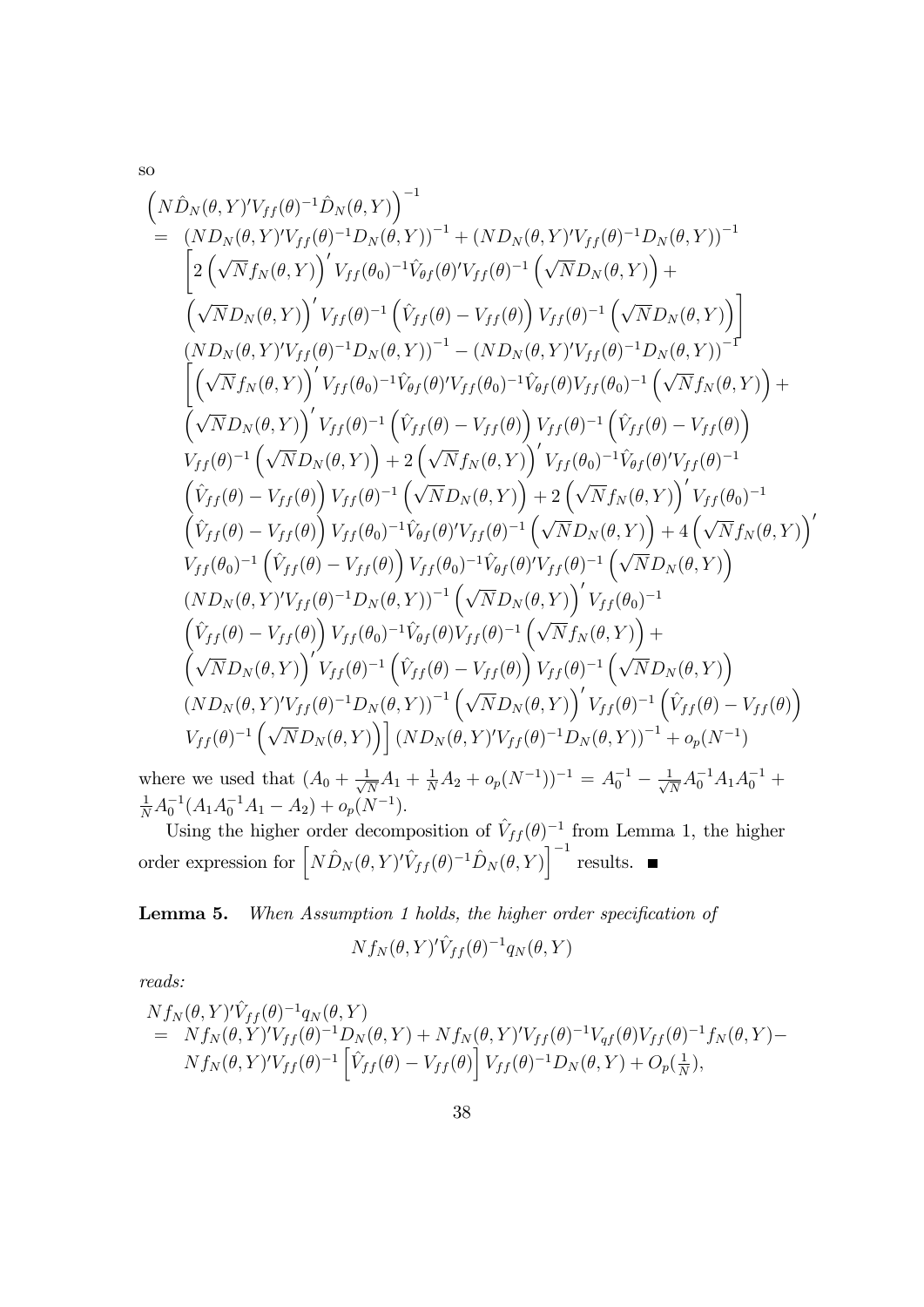with  $\theta$  the true value of  $\theta$ .

**Proof.** The higher order decomposition results from the specification of  $D_N(\theta, Y)$ and  $\hat{V}_{ff} (\theta)^{-1}$  :

$$
Nf_N(\theta, Y)^{t} \hat{V}_{ff}(\theta)^{-1} q_N(\theta, Y) = Nf_N(\theta, Y)^{t} \hat{V}_{ff}(\theta)^{-1} D_N(\theta, Y) + Nf_N(\theta, Y)^{t} \hat{V}_{ff}(\theta)^{-1} V_{qf}(\theta) V_{ff}(\theta)^{-1} f_N(\theta, Y) = Nf_N(\theta, Y)^{t} V_{ff}(\theta)^{-1} D_N(\theta, Y) + Nf_N(\theta, Y)^{t} V_{ff}(\theta)^{-1} V_{qf}(\theta) V_{ff}(\theta)^{-1} f_N(\theta, Y) -Nf_N(\theta, Y)^{t} V_{ff}(\theta)^{-1} \left[ \hat{V}_{ff}(\theta) - V_{ff}(\theta) \right] V_{ff}(\theta)^{-1} D_N(\theta, Y) - Nf_N(\theta, Y)^{t} \hat{V}_{ff}(\theta)^{-1} V_{qf}(\theta) V_{ff}(\theta)^{-1} \left[ \hat{V}_{ff}(\theta) - V_{ff}(\theta) \right] V_{ff}(\theta)^{-1} f_N(\theta, Y) + O_p(\frac{1}{N}).
$$

$$
\blacksquare
$$

Lemma 6. When Assumption 1 holds, the higher order specification of  $\left[ N q_N(\theta, Y)' \hat{V}_{ff} (\theta)^{-1} q_N(\theta, Y) \right]^{-1}$  reads:  $\left[ N q_N(\theta, Y)' \hat{V}_{ff} (\theta)^{-1} q_N(\theta, Y) \right]^{-1}$  $=\quad \left(ND_{N}(\theta,Y)'V_{ff}(\theta)^{-1}D_{N}(\theta,Y)\right)^{-1}-\left(ND_{N}(\theta,Y)'V_{ff}(\theta)^{-1}D_{N}(\theta,Y)\right)^{-1}$  $\{2ND_N(\theta,Y)'V_{ff}(\theta)^{-1}V_{gf}(\theta)V_{ff}(\theta)^{-1}f_N(\theta,Y)+$  $Nf_N(\theta,Y)'V_{ff}(\theta)^{-1}V_{qf}(\theta)'V_{ff}(\theta)^{-1}V_{qf}(\theta)V_{ff}(\theta)^{-1}f_N(\theta,Y)-ND_N(\theta,Y)'V_{ff}(\theta)^{-1}$  $\left[\hat{V}_{ff}(\theta) - V_{ff}(\theta)\right]V_{ff}(\theta)^{-1}D_N(\theta, Y) - 2ND_N(\theta, Y)'V_{ff}(\theta)^{-1}V_{qf}(\theta)V_{ff}(\theta)^{-1}$  $\left[\hat{V}_{ff} (\theta) - V_{ff} (\theta)\right] V_{ff} (\theta)^{-1} f_N (\theta, Y) - N f_N (\theta, Y)' V_{ff} (\theta)^{-1} V_{qf} (\theta)' V_{ff} (\theta)^{-1}$  $\left[\hat{V}_{ff} (\theta) - V_{ff} (\theta)\right] V_{ff} (\theta)^{-1} V_{qf} (\theta) V_{ff} (\theta)^{-1} f_N (\theta, Y) \right\}$  $\left(ND_N(\theta,Y)'V_{ff}(\theta)^{-1}D_N(\theta,Y)\right)^{-1}+O_p(\frac{1}{N})$  $\frac{1}{N}$ ),

with  $\theta$  the true value of  $\theta$ .

**Proof.** We obtain the higher order specification of  $\left[N_{q_N}(\theta, Y)' \hat{V}_{ff}(\theta)^{-1} q_N(\theta, Y)\right]^{-1}$ from that of  $N q_N(\theta, Y)' \hat{V}_{ff} (\theta)^{-1} q_N(\theta, Y)$ :

$$
Nq_N(\theta, Y)^{\prime}\hat{V}_{ff}(\theta)^{-1}q_N(\theta, Y)
$$
\n
$$
= \left[\sqrt{N}D_N(\theta, Y) + \sqrt{N}V_{qf}(\theta)V_{ff}(\theta)^{-1}f_N(\theta, Y)\right]^{\prime}\{V_{ff}(\theta)^{-1} - V_{ff}(\theta)^{-1}\}\left[\sqrt{r}D_N(\theta, Y) + \sqrt{N}V_{qf}(\theta)V_{ff}(\theta)^{-1}f_N(\theta, Y)\right] + O_p(\frac{1}{N})
$$
\n
$$
= \frac{N D_N(\theta, Y)^{\prime}V_{ff}(\theta)^{-1}D_N(\theta, Y) + 2ND_N(\theta, Y)^{\prime}V_{ff}(\theta)^{-1}V_{qf}(\theta)V_{ff}(\theta)^{-1}f_N(\theta, Y) + Nf_N(\theta, Y)^{\prime}V_{ff}(\theta)^{-1}V_{qf}(\theta)V_{ff}(\theta)^{-1}f_N(\theta, Y) +
$$
\n
$$
Nf_N(\theta, Y)^{\prime}V_{ff}(\theta)^{-1}V_{qf}(\theta)^{\prime}V_{ff}(\theta)^{-1}V_{qf}(\theta)V_{ff}(\theta)^{-1}f_N(\theta, Y) - ND_N(\theta, Y)^{\prime}V_{ff}(\theta)^{-1}
$$
\n
$$
\left[\hat{V}_{ff}(\theta) - V_{ff}(\theta)\right]V_{ff}(\theta)^{-1}D_N(\theta, Y) - 2ND_N(\theta, Y)^{\prime}V_{ff}(\theta)^{-1}V_{qf}(\theta)V_{ff}(\theta)^{-1}
$$
\n
$$
\left[\hat{V}_{ff}(\theta) - V_{ff}(\theta)\right]V_{ff}(\theta)^{-1}f_N(\theta, Y) - Nf_N(\theta, Y)^{\prime}V_{ff}(\theta)^{-1}V_{qf}(\theta)^{\prime}V_{ff}(\theta)^{-1}
$$
\n
$$
\left[\hat{V}_{ff}(\theta) - V_{ff}(\theta)\right]V_{ff}(\theta)^{-1}V_{qf}(\theta)V_{ff}(\theta)^{-1}f_N(\theta, Y) + O_p(\frac{1}{N}).
$$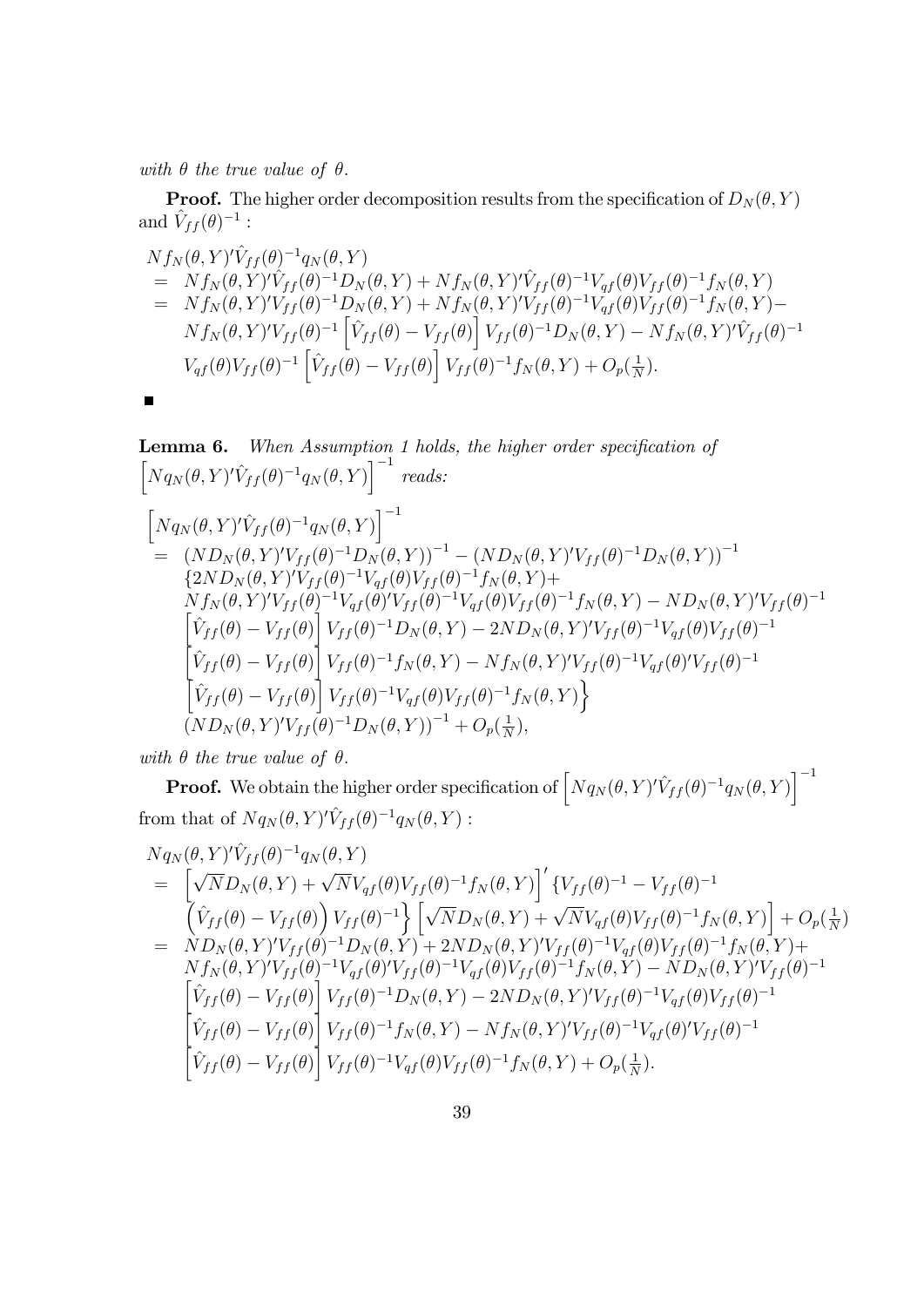Lemma 7. When Assumption 1 holds, the higher order specification of

$$
\left[\hat{V}_{qq}(\theta) - \hat{V}_{qf}(\theta)\hat{V}_{ff}(\theta)^{-1}\hat{V}_{fq}(\theta)\right]^{-1}
$$

reads

Г

$$
V_{dd}(\theta)^{-1} - V_{dd}(\theta)^{-1} \left[ \hat{V}_{dd}(\theta) - V_{dd}(\theta) \right] V_{dd}(\theta)^{-1} + O_p(\frac{1}{N}).
$$

**Proof.** We obtain the higher order specification of  $\left[ \hat{V}_{qq}(\theta) - \hat{V}_{qf}(\theta) \hat{V}_{ff}(\theta)^{-1} \hat{V}_{fq}(\theta) \right]^{-1}$ from that of  $\hat{V}_{qq}(\theta) - \hat{V}_{qf}(\theta)\hat{V}_{ff}(\theta)^{-1}\hat{V}_{fq}(\theta)$ :

$$
\hat{V}_{qq}(\theta) - \hat{V}_{qf}(\theta)\hat{V}_{ff}(\theta)^{-1}\hat{V}_{fq}(\theta) \n= V_{qq}(\theta) + \left[\hat{V}_{qq}(\theta) - V_{qq}(\theta)\right] - \left(V_{qf}(\theta) + \left[\hat{V}_{qf}(\theta) - V_{qf}(\theta)\right]\right) \n\left(V_{ff}(\theta) + \left[\hat{V}_{ff}(\theta) - V_{ff}(\theta)\right]\right)^{-1} \left(V_{fq}(\theta) + \left[\hat{V}_{fq}(\theta) - V_{fq}(\theta)\right]\right) \n= V_{qq}(\theta) - V_{qf}(\theta)V_{ff}(\theta)^{-1}V_{fq}(\theta) + \left[\hat{V}_{qq}(\theta) - V_{qq}(\theta)\right] - \left[\hat{V}_{qf}(\theta) - V_{qf}(\theta)\right] \nV_{ff}(\theta)^{-1}V_{fq}(\theta) - V_{qf}(\theta)V_{ff}(\theta)^{-1} \left[\hat{V}_{fq}(\theta) - V_{fq}(\theta)\right] + V_{qf}(\theta)V_{ff}(\theta)^{-1} \n\left[\hat{V}_{ff}(\theta) - V_{ff}(\theta)\right]V_{ff}(\theta)^{-1}V_{qf}(\theta) + O_p(\frac{1}{N}) \n= V_{\theta\theta.f}(\theta) + \hat{V}_{dd}(\theta) - V_{\theta\theta.f}(\theta_0) + O_p(\frac{1}{N})
$$

with  $V_{\theta\theta.f}(\theta_0) = V_{qq}(\theta_0) - V_{qf}(\theta_0)V_{ff}(\theta_0)^{-1}V_{fq}(\theta_0), \hat{V}_{dd}(\theta_0) = \frac{1}{N}\sum_{i=1}^N \bar{d}_i(\theta_0)\bar{d}_i(\theta_0)' =$  $\hat{V}_{qq}(\theta_0)-\hat{V}_{qf}(\theta_0)V_{ff}(\theta_0)^{-1}V_{fq}(\theta_0)-V_{qf}(\theta_0)V_{ff}(\theta_0)^{-1}\hat{V}_{fq}(\theta_0)+V_{qf}(\theta_0)V_{ff}(\theta_0)^{-1}\hat{V}_{ff}(\theta_0)^{-1}$  $V_{ff}(\theta_0)V_{fq}(\theta_0)$ .

## B. Proof of Theorem 1.

**a. GMM-AR statistic:** We use the decomposition of  $\hat{V}_{ff}(\theta)^{-1}$  from Lemma 1 to obtain the higher order components of the GMM-AR statistic:

GMM-AR
$$
(\theta)
$$
 =  $Nf_N(\theta, Y)'V_{ff}(\theta)^{-1}f_N(\theta, Y) - Nf_N(\theta, Y)'V_{ff}(\theta)^{-1} \left[\hat{V}_{ff}(\theta) - V_{ff}(\theta)\right]$   
\n
$$
V_{ff}(\theta)^{-1}f_N(\theta, Y) + Nf_N(\theta, Y)'V_{ff}(\theta)^{-1} \left(\hat{V}_{ff}(\theta) - V_{ff}(\theta)\right) V_{ff}(\theta)^{-1} \left(\hat{V}_{ff}(\theta) - V_{ff}(\theta)\right)
$$
\n
$$
V_{ff}(\theta)^{-1}f_N(\theta, Y) + O_p(\frac{1}{N^2}).
$$

To determine the order of remainder term and of the different components, we construct their expectations. It is obvious that the expectation of  $N f_N(\theta, Y)' V_{ff}(\theta)^{-1} f_N(\theta, Y)$ is equal to k since  $E(f_i(\theta)f_j(\theta)') = V_{ff}(\theta)$  when  $i = j$  and equals zero when  $i \neq j$ .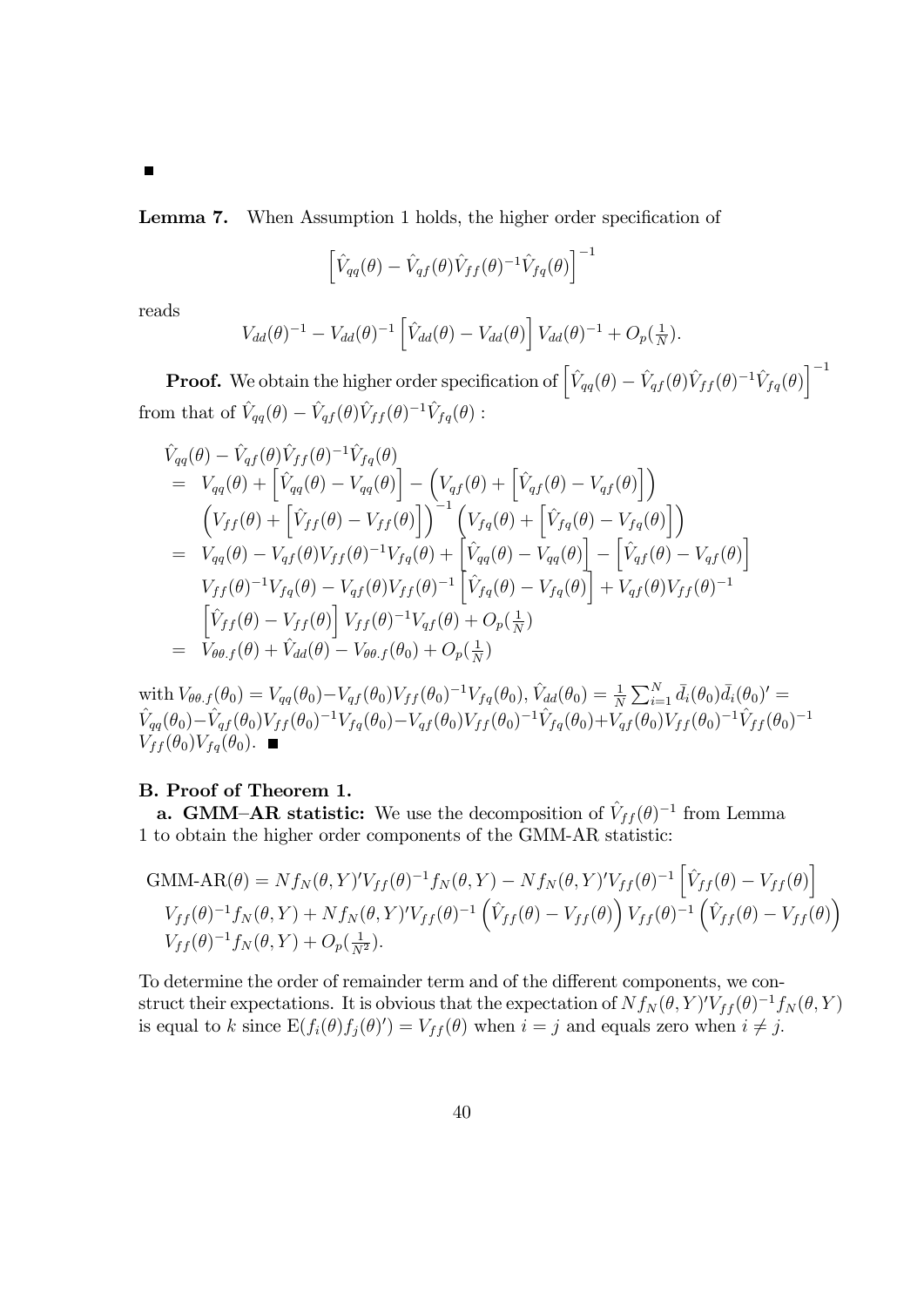We next construct the expectations of the two additional components in the above expression:

$$
\begin{split}\n& \mathbf{E}\left[Nf_{N}(\theta,Y)'V_{ff}(\theta)^{-1}\left[\hat{V}_{ff}(\theta)-V_{ff}(\theta)\right]V_{ff}(\theta)^{-1}f_{N}(\theta,Y)\right] \\
&= \mathbf{E}\left[\frac{1}{N^{2}}\sum_{i_{1}}f'_{i_{1}}V_{ff}^{-1}\sum_{i_{2}}\left(\bar{f}_{i_{2}}\bar{f}'_{i_{2}}-V_{ff}\right)V_{ff}^{-1}\sum_{i_{3}}f_{i_{3}}\right] \\
&= \mathbf{E}\left[\frac{1}{N^{2}}\sum_{i_{1}}f'_{i_{1}}V_{ff}^{-1}\sum_{i_{2}}f_{i_{2}}f'_{i_{2}}V_{ff}^{-1}\sum_{i_{3}}f_{i_{3}}\right]-\mathbf{E}\left[\frac{1}{N}\sum_{i_{1}}f'_{i_{1}}V_{ff}^{-1}\sum_{i_{3}}f_{i_{3}}\right]- \\
&= \mathbf{E}\left[\frac{1}{N^{3}}\sum_{i_{1}}f'_{i_{1}}V_{ff}^{-1}\sum_{i_{2}}f_{i_{2}}\sum_{i_{4}}f'_{i_{4}}V_{ff}^{-1}\sum_{i_{3}}f_{i_{3}}\right] \\
&= \mathbf{E}\left[\frac{1}{N^{2}}\sum_{i_{1}}\sum_{i_{2}\neq i_{1}}f'_{i_{1}}V_{ff}^{-1}f_{i_{2}}f'_{i_{2}}V_{ff}^{-1}f_{i_{1}}\right] + \mathbf{E}\left[\frac{1}{N^{2}}\sum_{i_{1}}f'_{i_{1}}V_{ff}^{-1}f_{i_{1}}V_{ff}^{-1}f_{i_{1}}\right] - \\
&= \mathbf{E}\left[\frac{1}{N^{2}}\sum_{i_{1}}f'_{i_{1}}V_{ff}^{-1}f_{i_{1}}\right]-\mathbf{E}\left[\frac{1}{N^{3}}\sum_{i_{2}\neq i_{1}}f'_{i_{1}}V_{ff}^{-1}f_{i_{2}}\right]- \\
&= \mathbf{E}\left[\frac{1}{N^{3}}\sum_{i_{1}}\sum_{i_{2}\neq i_{1}}f'_{i_{1}}V_{ff}^{-1}f_{i_{2}}f'_{i_{2}}V_{ff}^{-1}f_{i_{1}}\right] - \\
&= \mathbf{E}\left[\frac{1}{N^{3}}\sum_{i_{1}}\sum_{i_{2}\neq i_{1
$$

where  $f_i = f_i(\theta)$ ,  $\bar{f}_i = f_i(\theta) - f_N(\theta, Y)$ ,  $V_{ff} = V_{ff}(\theta)$  and  $\sum_{i_1} = \sum_{i_1=1}^N$ . The above expression consists of second and fourth order moments of  $f_i$ . It uses the independence of  $f_{i_1}$  and  $f_{i_2}$  for  $i_1 \neq i_2$  and that  $E(f_i) = 0$  which explains why no third order moments are present in the expressions.

$$
Nf_N(\theta, Y)'V_{ff}(\theta)^{-1} (\hat{V}_{ff}(\theta) - V_{ff}(\theta)) V_{ff}(\theta)^{-1} (\hat{V}_{ff}(\theta) - V_{ff}(\theta)) V_{ff}(\theta)^{-1} f_N(\theta, Y)
$$
  
\n
$$
= \mathbf{E} \begin{bmatrix} \frac{1}{N^3} \sum_{i_1} f'_{i_1} V_{f1}^{-1} \sum_{i_2} (\bar{f}_{i_2} \bar{f}'_{i_2} - V_{ff}) V_{f1}^{-1} \sum_{i_3} (\bar{f}_{i_3} \bar{f}'_{i_3} - V_{ff}) V_{f1}^{-1} \sum_{i_4} f_{i_4} \end{bmatrix}
$$
  
\n
$$
= \mathbf{E} \begin{bmatrix} \frac{1}{N^3} \sum_{i_1} f'_{i_1} V_{f1}^{-1} \sum_{i_2} f_{i_2} V_{i_2}^{-1} V_{f1}^{-1} \sum_{i_3} (\bar{f}_{i_3} \bar{f}'_{i_3} - V_{ff}) V_{f1}^{-1} \sum_{i_4} f_{i_4} \end{bmatrix} -
$$
  
\n
$$
\mathbf{E} \begin{bmatrix} \frac{1}{N^3} \sum_{i_1} f'_{i_1} V_{f1}^{-1} \sum_{i_2} f_{i_2} V_{i_2} V_{f1}^{-1} \sum_{i_3} (\bar{f}_{i_3} \bar{f}'_{i_3} - V_{ff}) V_{f1}^{-1} \sum_{i_4} f_{i_4} \end{bmatrix} -
$$
  
\n
$$
\mathbf{E} \begin{bmatrix} \frac{1}{N^2} \sum_{i_1} f'_{i_1} V_{f1}^{-1} \sum_{i_2} f_{i_2} V_{i_2} V_{f1}^{-1} \sum_{i_3} f'_{i_3} V_{f1}^{-1} \sum_{i_4} f_{i_4} \end{bmatrix} -
$$
  
\n
$$
\mathbf{E} \begin{bmatrix} \frac{1}{N^2} \sum_{i_1} f'_{i_1} V_{f1}^{-1} \sum_{i_2} f_{i_2} f'_{i_2} V_{f1}^{-1} \sum_{i_3} f'_{i_3} V_{f1}^{-1} \sum_{i_4} f_{i_4} \end
$$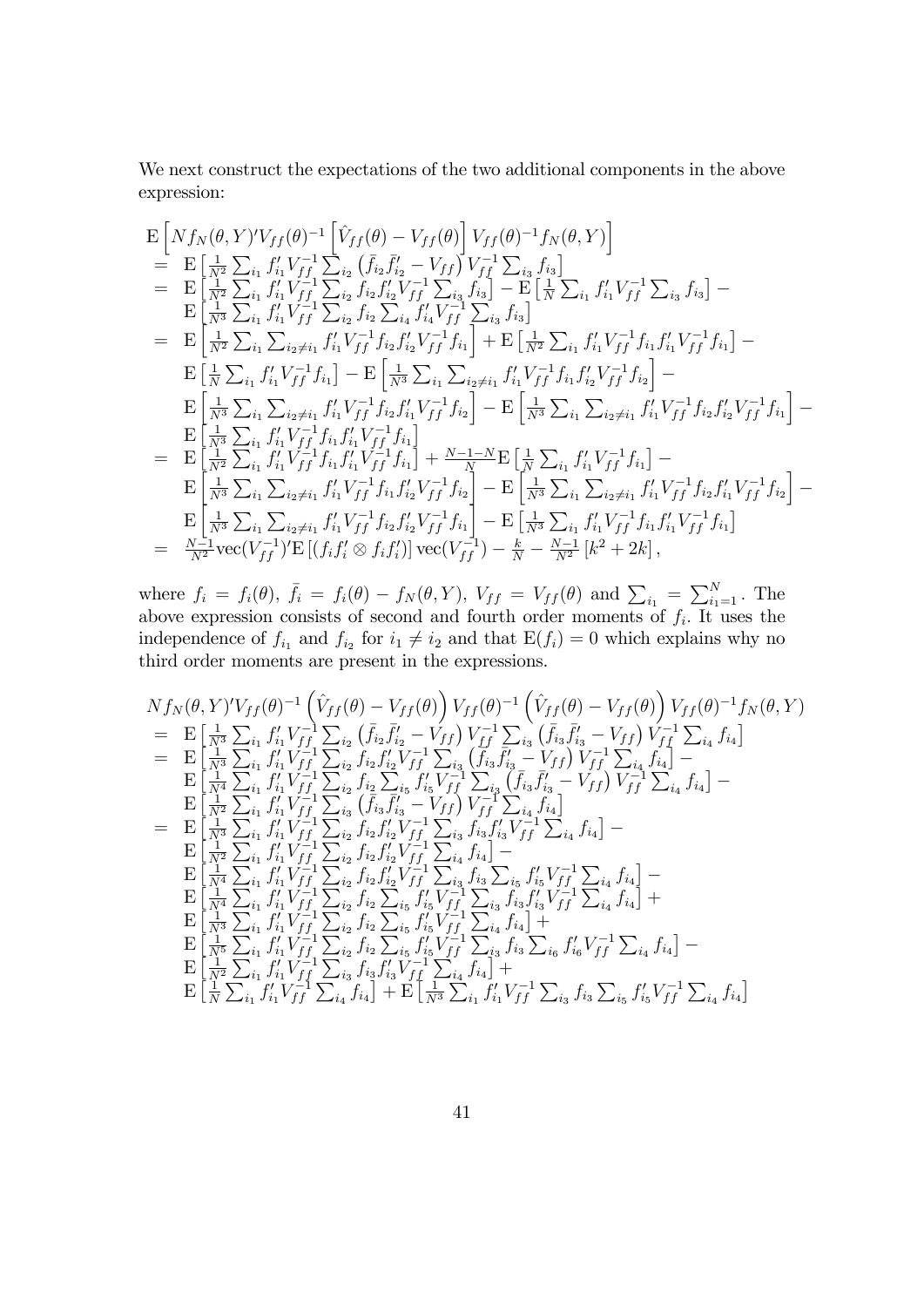We next isolate the components that are of order  $1/N$  for each of the nine elements in the above expression:

1. 
$$
E\left[\frac{1}{N^3}\sum_{i_1} f'_{i_1} V_{ff}^{-1} \sum_{i_2} f_{i_2} f'_{i_2} V_{ff}^{-1} \sum_{i_3} f_{i_3} f'_{i_3} V_{ff}^{-1} \sum_{i_4} f_{i_4}\right] =
$$
\n
$$
E\left[\frac{1}{N^3}\sum_{i_1} \sum_{i_2 \neq i_1} \sum_{i_3 \neq i_1, i_2} f'_{i_1} V_{ff}^{-1} f_{i_2} f'_{i_2} V_{ff}^{-1} f_{i_3} f'_{i_3} V_{ff}^{-1} f_{i_1}\right] +
$$
\n
$$
E\left[\frac{1}{N^3}\sum_{i_1} \sum_{i_2 \neq i_1} f'_{i_1} V_{ff}^{-1} f_{i_2} f'_{i_2} V_{ff}^{-1} f_{i_2} f'_{i_2} V_{ff}^{-1} f_{i_1}\right] +
$$
\n
$$
E\left[\frac{1}{N^3}\sum_{i_1} \sum_{i_2 \neq i_1} f'_{i_1} V_{ff}^{-1} f_{i_1} f'_{i_1} V_{ff}^{-1} f_{i_2} f'_{i_2} V_{ff}^{-1} f_{i_2}\right] +
$$
\n
$$
E\left[\frac{1}{N^3}\sum_{i_1} \sum_{i_2 \neq i_1} f'_{i_1} V_{ff}^{-1} f_{i_2} f'_{i_2} V_{ff}^{-1} f_{i_1} f'_{i_1} V_{ff}^{-1} f_{i_1}\right] +
$$
\n
$$
E\left[\frac{1}{N^3}\sum_{i_1} \sum_{i_2 \neq i_1} f'_{i_1} V_{ff}^{-1} f_{i_1} f'_{i_1} V_{ff}^{-1} f_{i_2} f'_{i_2} V_{ff}^{-1} f_{i_1}\right] + O(N^{-2})
$$
\n
$$
= \frac{(N-1)(N-2)}{N^2}k + 3E\left[\frac{1}{N^3}\sum_{i_1} \sum_{i_2 \neq i_1} f'_{i_1} V_{ff}^{-1} f_{i_2} f'_{i_2} V_{ff}^{-1} f_{i_2}\right] + O(N^{-2})
$$
\

$$
= \frac{(N-1)}{N}k + \mathbf{E} \left[ \frac{1}{N^2} \sum_{i_1} f'_{i_1} V_{ff}^{-1} f_{i_1} f'_{i_1} V_{ff}^{-1} f_{i_1} \right] + O(N^{-2})
$$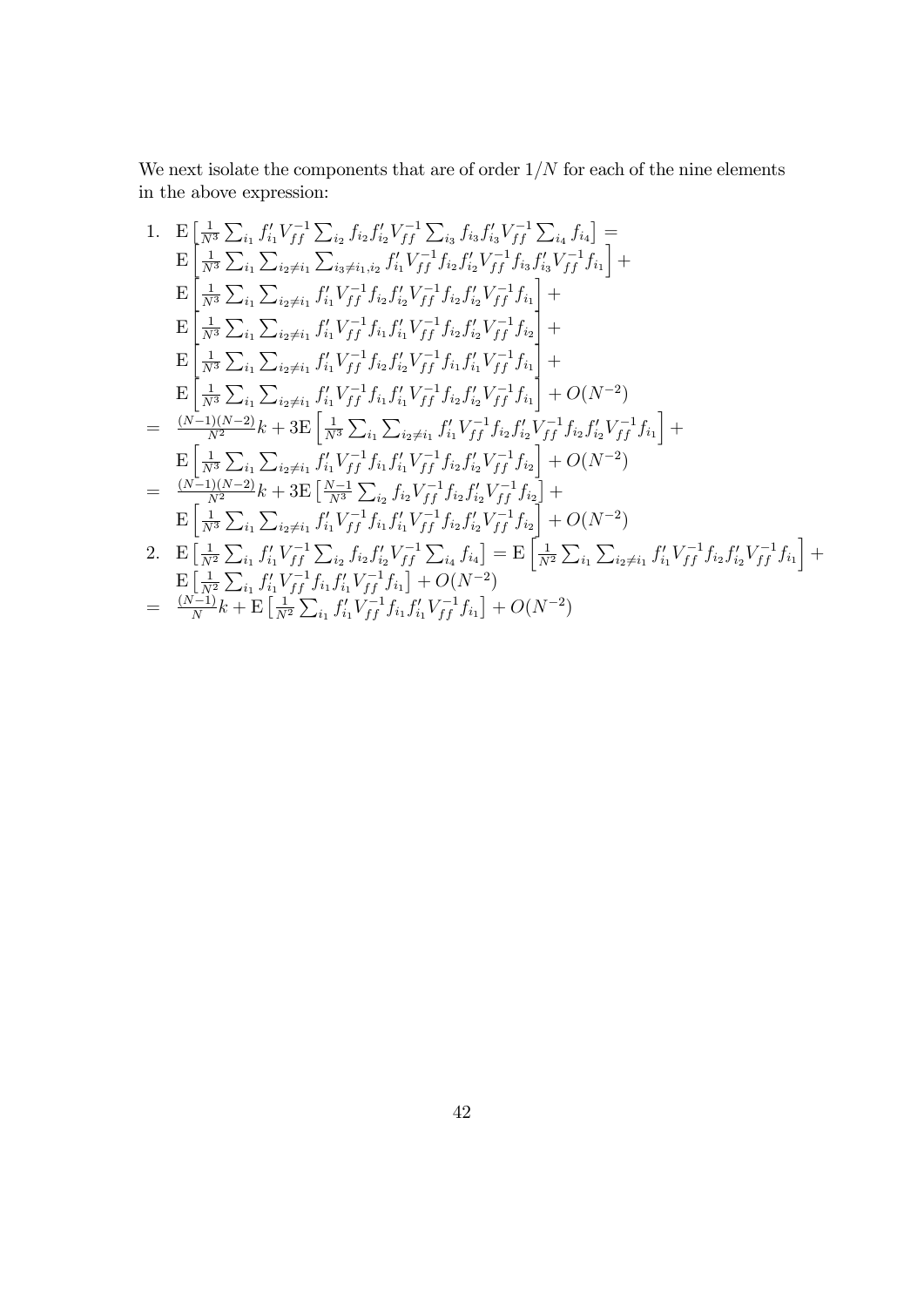3. 
$$
E\left[\frac{1}{N^4}\sum_{i_1} f'_{i_1} V_{ff}^{-1} \sum_{i_2} f_{i_2} f'_{i_2} V_{ff}^{-1} \sum_{i_3} f_{i_3} \sum_{i_5} f'_{i_5} V_{ff}^{-1} \sum_{i_4} f_{i_4}\right] =
$$
\n
$$
E\left[\frac{1}{N^4}\sum_{i_1} \sum_{i_2 \neq i_1} \sum_{i_3 \neq i_1, i_2} f'_{i_1} V_{ff}^{-1} f_{i_2} f'_{i_2} V_{ff}^{-1} f_{i_3} f'_{i_3} V_{ff}^{-1} f_{i_1}\right] + O(N^{-2})
$$
\n
$$
E\left[\frac{1}{N^4}\sum_{i_1} \sum_{i_2 \neq i_1} \sum_{i_3 \neq i_1, i_2} f'_{i_1} V_{ff}^{-1} f_{i_2} f'_{i_2} V_{ff}^{-1} f_{i_3} f'_{i_4} V_{ff}^{-1} f_{i_3}\right] +
$$
\n
$$
E\left[\frac{1}{N^4}\sum_{i_1} \sum_{i_2 \neq i_1} \sum_{i_3 \neq i_1, i_2} f'_{i_1} V_{ff}^{-1} f_{i_2} f'_{i_2} V_{ff}^{-1} f_{i_3} f'_{i_1} V_{ff}^{-1} f_{i_3}\right] + O(N^{-2})
$$
\n
$$
= \frac{(N^{-1})(N^{-2})}{N^3} (k^2 + 2k) + O(N^{-2})
$$
\n
$$
= \frac{(N^{-1})(N^{-2})}{N^3} (k^2 + 2k) + O(N^{-2})
$$
\n
$$
= \frac{1}{N^3} \sum_{i_1} f'_{i_1} V_{ff}^{-1} \sum_{i_2} f_{i_2} \sum_{i_5} f'_{i_5} V_{ff}^{-1} \sum_{i_4} f_{i_4}\right] =
$$
\n
$$
E\left[\frac{1}{N^3} \sum_{i_1} f'_{i_1} V_{ff}^{-1} \sum_{i_2} f_{i_2} \sum_{i_5} f'_{i_5} V_{ff}^{-1} \sum_{i_4} f_{i_4}\right] =
$$
\n $$ 

Combining, we get:

$$
1 - 2 - 3 - 4 + 5 + 6 - 7 + 8 + 9
$$
  
\n
$$
\frac{(N-1)(N-2)}{N^2}k + 3E\left[\left(\frac{1}{N^2} - \frac{1}{N^3}\right)\sum_{i_2} f_{i_2}V_{ff}^{-1}f_{i_2}f'_{i_2}V_{ff}^{-1}f_{i_2}\right] +
$$
  
\n
$$
E\left[\frac{1}{N^3}\sum_{i_1} \sum_{i_2 \neq i_1} f'_{i_1}V_{ff}^{-1}f_{i_1}f'_{i_1}V_{ff}^{-1}f_{i_2}f'_{i_2}V_{ff}^{-1}f_{i_2}\right] - \frac{(N-1)}{N}k -
$$
  
\n
$$
E\left[\frac{1}{N^2}\sum_{i_1} f'_{i_1}V_{ff}^{-1}f_{i_1}f'_{i_1}V_{ff}^{-1}f_{i_1}\right] - 2\frac{(N-1)(N-2)}{N^3}(k^2 + 2k) + \frac{N-1}{N^2}(k^2 + 2k) -
$$
  
\n
$$
\frac{(N-1)}{N}k - E\left[\frac{1}{N^2}\sum_{i_1} f'_{i_1}V_{ff}^{-1}f_{i_1}f'_{i_1}V_{ff}^{-1}f_{i_1}\right] + k + \frac{N-1}{N^2}(k^2 + 2k) -
$$
  
\n
$$
-\frac{k}{N} + \frac{1}{N}E\left[f'_{i}V_{ff}^{-1}f_{i}f'_{i}V_{ff}^{-1}f_{i}\right] + \frac{1}{N}E\left[f'_{i}V_{ff}^{-1}f_{i}f'_{i}\right]V_{ff}^{-1}E\left[f_{i}f'_{i}V_{ff}^{-1}f_{i}\right] + O(N^{-2}).
$$

We combine this with the results from the first expression so:

$$
E(GMM-AR(\theta)) =
$$
  

$$
k + \frac{k^2 + 2k}{N} + \frac{1}{N}\text{vec}(V_{ff}^{-1})'E[(f_i f'_i \otimes f_i)]V_{ff}^{-1}E[(f_i f'_i \otimes f'_i)]\text{vec}(V_{ff}^{-1}) + O(N^{-2}).
$$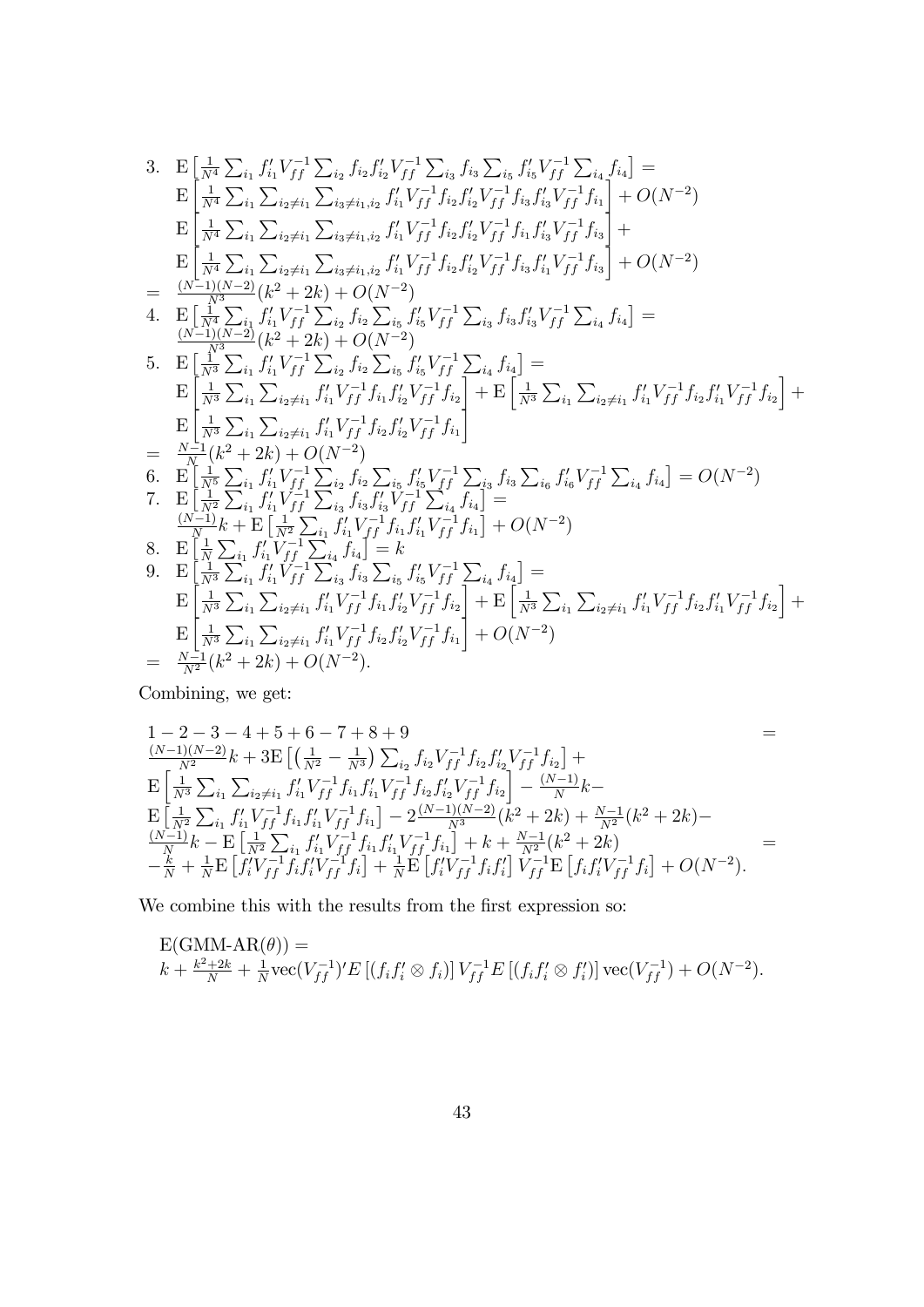To determine the order of the remaining components, we analyze the next higher order element

$$
N f_N(\theta, Y)^{\prime} V_{ff}(\theta)^{-1} \left( \hat{V}_{ff}(\theta) - V_{ff}(\theta) \right) V_{ff}(\theta)^{-1} \left( \hat{V}_{ff}(\theta) - V_{ff}(\theta) \right) V_{ff}(\theta)^{-1}
$$
  
\n
$$
\begin{aligned}\n&\left( \hat{V}_{ff}(\theta) - V_{ff}(\theta) \right) V_{ff}(\theta)^{-1} f_N(\theta, Y) \\
&= \mathbf{E} \left[ \frac{1}{N^4} \sum_{i_1} f'_{i_1} V_{ff}^{-1} \sum_{i_2} \left( \bar{f}_{i_2} \bar{f}'_{i_2} - V_{ff} \right) V_{ff}^{-1} \sum_{i_3} \left( \bar{f}_{i_3} \bar{f}'_{i_3} - V_{ff} \right) V_{ff}^{-1} \\
&\sum_{i_4} \left( \bar{f}_{i_4} \bar{f}'_{i_4} - V_{ff} \right) V_{ff}^{-1} \sum_{i_5} f_{i_5} \right].\n\end{aligned}
$$

It's highest order will be  $O(N^{-2})$  which results from combining two fourth order products with identical indices. The resulting double sum is proportional to  $N^2$ so after dividing by  $N^4$  a  $O(N^{-2})$  component remains. Other components of order  $O(N^{-2})$  result when combining two third order products and a second order product in deviation of the variance. Despite that this is a triple sum, its order is  $O(N^{-2})$  since the deviation of the second order product from the variance is  $O(N^{-1}).$ 

The above shows that we can specify GMM-AR $(\theta)$  as

$$
\text{GMM-AR}(\theta) = GMM - AR_0 + \frac{1}{N} GMM - AR_1 + O_p(\frac{1}{N^2}),
$$

with  $GMM$ - $AR_0 = Nf_N(\theta_0, Y)'V_{ff}(\theta_0)^{-1}f_N(\theta_0, Y) \rightarrow \chi^2(k)$ , so  $E(GMM$ - $AR_0) =$ k, and  $GMM$ - $AR_1 = -N^2 f_N(\theta_0, Y)' V_{ff} (\theta_0)^{-1} \left[ \hat{V}_{ff} (\theta_0) - V_{ff} (\theta_0) \right] V_{ff} (\theta_0)^{-1} f_N (\theta_0, Y) +$  $N^2 f_N(\theta_0, Y)' V_{ff}(\theta_0)^{-1} \left[ \hat{V}_{ff}(\theta_0) - V_{ff}(\theta_0) \right] V_{ff}(\theta_0)^{-1} f_N(\theta_0, Y), E(GMM-AR_1) =$  $k^2 + 2k + \text{vec}(V_{ff}^{-1})' E [(f_i f'_i \otimes f_i)] V_{ff}^{-1} E [(f_i f'_i \otimes f'_i)] \text{vec}(V_{ff}^{-1}).$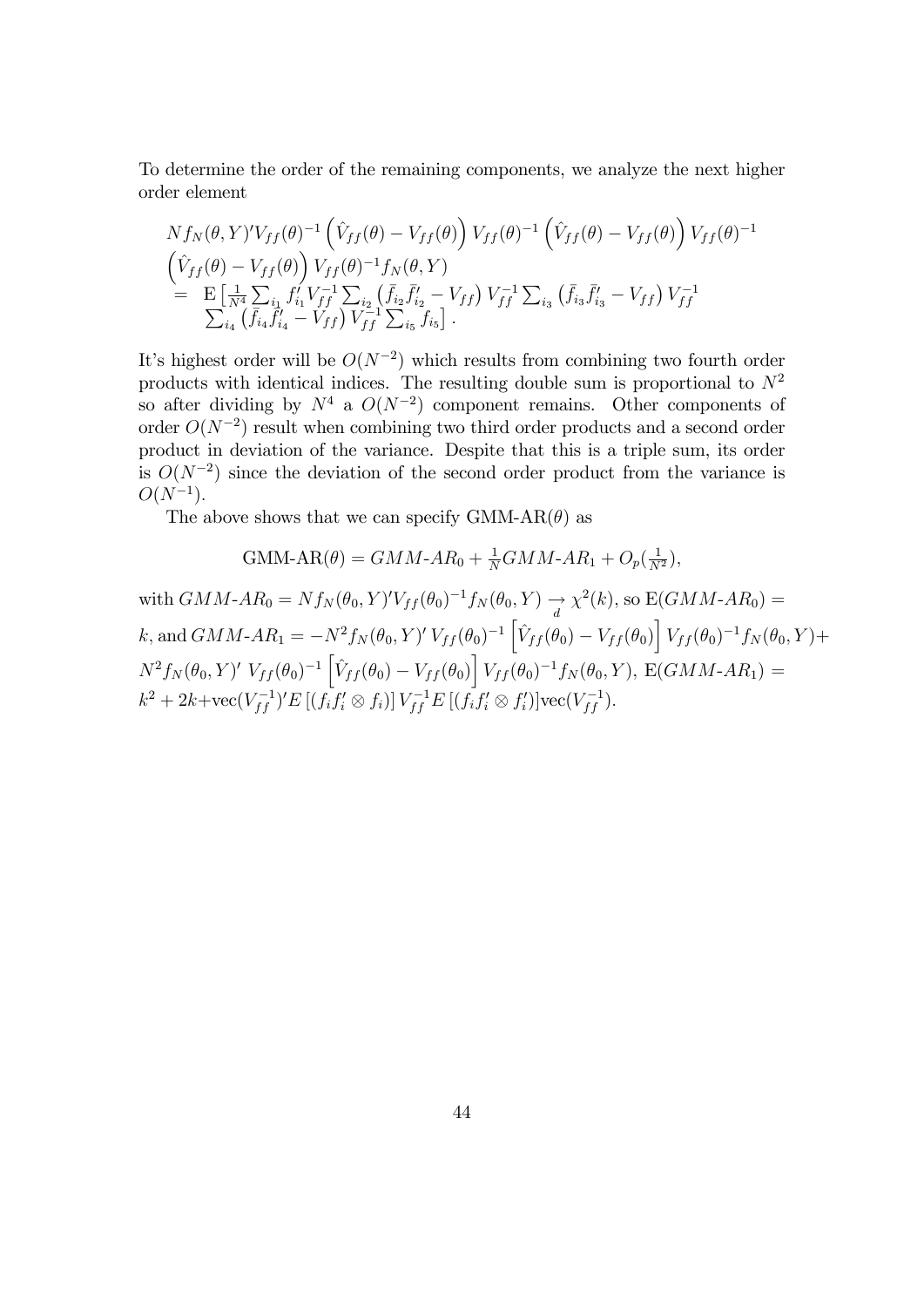**b.** KLM-statistic: Using the higher order components of  $[\hat{D}_N(\theta, Y)'\hat{V}_{ff}(\theta)]^{-1}$  $\hat{D}_N (\theta, Y )^{-1}$  and  $s_N (\theta, Y )$  from Lemmas 3 and 4, the KLM statistic has the higher order specification:

$$
KLM(\theta_0) = KL M_0 + \frac{1}{N} (KLM_1 + KLM_2) + o_p(N^{-1}),
$$

with

$$
KLM_0 = s'_0D_0s_0
$$
  
\n
$$
KLM_1 = \sqrt{N} (2s'_1D_0s_0 + s'_0D_1s_0)
$$
  
\n
$$
KLM_2 = \sqrt{N} (2(s'_2D_0s_0 + s'_1D_1s_0) + s'_0D_2s_0 + s'_1D_0s_1).
$$

We next determine the conditional expectations given  $D_N(\theta_0, Y)$  of each of these components.

 $\mathbf{KLM}_0$ :

$$
KLM_0= s'_0D_0s_0= \left(\sqrt{N}f_N(\theta,Y)\right)V_{ff}(\theta)^{-\frac{1}{2}}P_{V_{ff}(\theta)^{-\frac{1}{2}}D_N(\theta_0,Y)}V_{ff}(\theta)^{-\frac{1}{2}}\left(\sqrt{N}f_N(\theta,Y)\right).
$$

Since  $\sqrt{N} f_N(\theta_0, Y)$  and  $\sqrt{N}(D_N(\theta_0, Y) - J_\theta(\theta_0))$  are independent in large samples,  $\text{E}(Nf_N(\theta_0,Y)f_N(\theta_0,Y)'|D_N(\theta_0,Y) = D) = \text{E}(Nf_N(\theta_0,Y)f_N(\theta_0,Y)' ) = V_{ff}(\theta_0),$ with  $D_N = D_N(\theta_0, Y)$ , so  $E(KLM_0|D_N(\theta_0, Y) = D) = 1$ .  $KLM_1$ :

$$
KLM_1 = \sqrt{N} (2s'_1D_0s_0 + s'_0D_1s_0)
$$
  
\n
$$
= -2N \left( \sqrt{N}f_N(\theta, Y) \right) V_{ff}(\theta)^{-\frac{1}{2}} P_{V_{ff}(\theta)^{-\frac{1}{2}}(\sqrt{N}D_N(\theta, Y))} V_{ff}(\theta)^{-\frac{1}{2}}
$$
  
\n
$$
\left( \hat{V}_{ff}(\theta) - V_{ff}(\theta) \right) V_{ff}(\theta)^{-1} \left( \sqrt{N}f_N(\theta, Y) \right) -
$$
  
\n
$$
2N \left( \sqrt{N}f_N(\theta, Y) \right)' V_{ff}(\theta_0)^{-1} \hat{V}_{\theta f}(\theta)' V_{ff}(\theta)^{-1} \left( \sqrt{N}f_N(\theta, Y) \right)
$$
  
\n
$$
(ND_N(\theta, Y)' V_{ff}(\theta)^{-1} D_N(\theta, Y))^{-1} \left[ \sqrt{N} D_N(\theta, Y) \right]' V_{ff}(\theta)^{-1} \left( \sqrt{N}f_N(\theta, Y) \right) +
$$
  
\n
$$
N \left( \sqrt{N}f_N(\theta, Y) \right) V_{ff}(\theta)^{-\frac{1}{2}} P_{V_{ff}(\theta)^{-\frac{1}{2}}(\sqrt{N}D_N(\theta, Y))} V_{ff}(\theta)^{-\frac{1}{2}} \left( \hat{V}_{ff}(\theta) - V_{ff}(\theta) \right)
$$
  
\n
$$
V_{ff}(\theta)^{-\frac{1}{2}} P_{V_{ff}(\theta)^{-\frac{1}{2}}(\sqrt{N}D_N(\theta, Y))} V_{ff}(\theta)^{-\frac{1}{2}} \left( \sqrt{N}f_N(\theta, Y) \right) +
$$
  
\n
$$
2N \left( \sqrt{N}f_N(\theta, Y) \right)' V_{ff}(\theta)^{-1} \left[ \sqrt{N}D_N(\theta, Y) \right] (ND_N(\theta, Y)' V_{ff}(\theta)^{-1} D_N(\theta, Y))^{-1}
$$
  
\n
$$
\left( \sqrt{N}f_N(\theta, Y) \right)' V_{ff}(\theta)^{-1} \hat{V}_{\theta f}(\theta)' V_{ff}(\theta)^{-1} \left( \sqrt{N}D_N(\theta, Y) \right) \right)
$$
  
\n
$$
(ND_N(\theta, Y)' V_{ff}(\theta)^{-1}
$$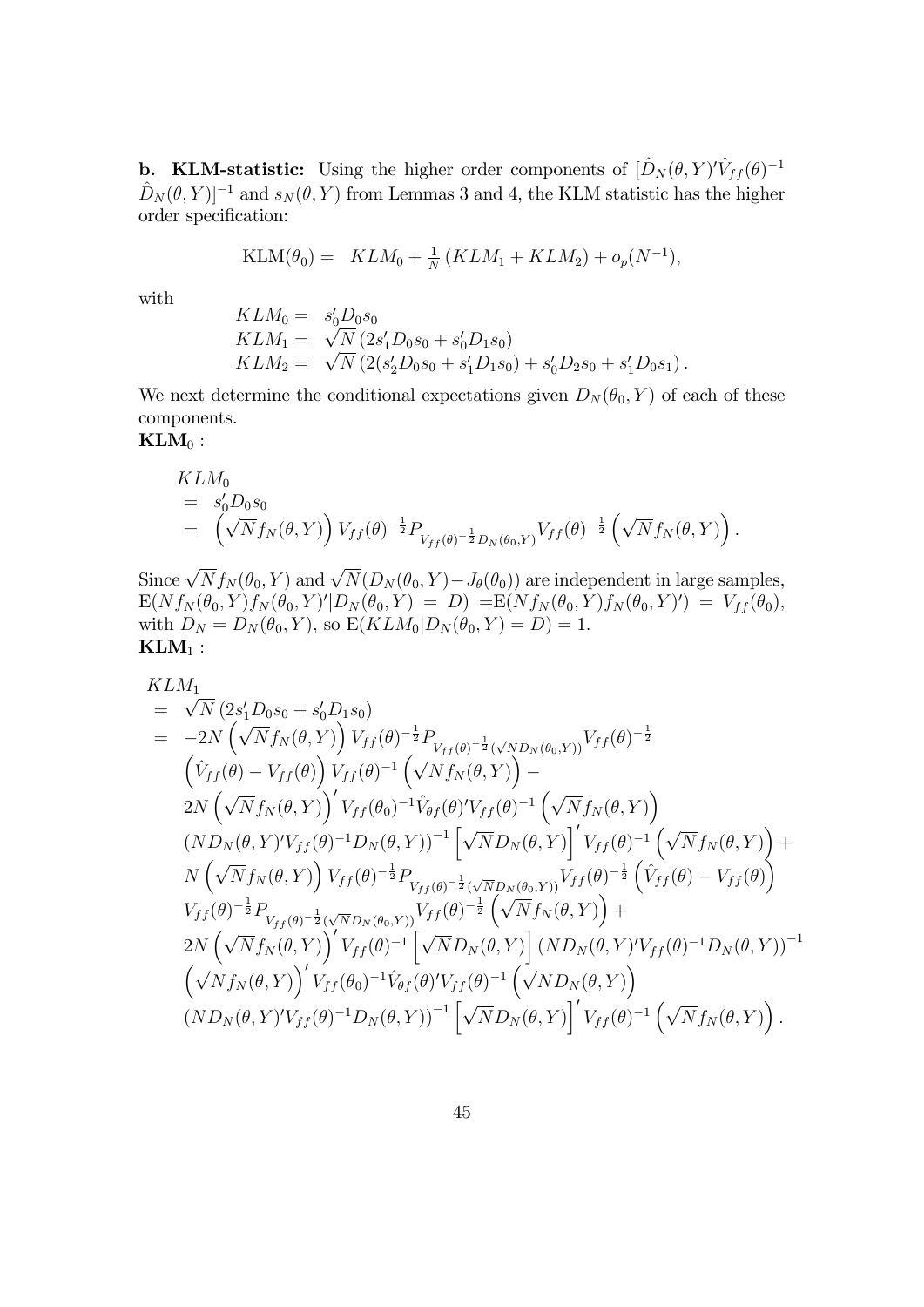$$
KLM_{1} = -2N \left(\sqrt{N} f_{N}(\theta, Y)\right)^{\prime} V_{ff}(\theta)^{-\frac{1}{2}} M_{V_{ff}(\theta)^{-\frac{1}{2}}\left[\sqrt{N} D_{N}(\theta, Y)\right]} V_{ff}(\theta)^{-\frac{1}{2}} \hat{V}_{\theta f}(\theta)^{\prime} V_{ff}(\theta)^{-1} \left(\sqrt{N} f_{N}(\theta, Y)\right)^{2} V_{ff}(\theta)^{-1} \left[\sqrt{N} D_{N}(\theta, Y)\right]^{\prime} V_{ff}(\theta)^{-1} \left(\sqrt{N} f_{N}(\theta, Y)\right)^{2} - N \left(\sqrt{N} f_{N}(\theta, Y)\right) V_{ff}(\theta)^{-\frac{1}{2}} P_{V_{ff}(\theta)^{-\frac{1}{2}}\left(\sqrt{N} D_{N}(\theta, Y)\right)} V_{ff}(\theta)^{-\frac{1}{2}} \left(\hat{V}_{ff}(\theta) - V_{ff}(\theta)\right) V_{ff}(\theta)^{-\frac{1}{2}} \\ M_{V_{ff}(\theta)^{-\frac{1}{2}}\left(\sqrt{N} D_{N}(\theta, Y)\right)} V_{ff}(\theta)^{-\frac{1}{2}} \left(\sqrt{N} f_{N}(\theta, Y)\right) - N \left(\sqrt{N} f_{N}(\theta, Y)\right) V_{ff}(\theta)^{-\frac{1}{2}} P_{V_{ff}(\theta)^{-\frac{1}{2}}}\n V_{ff}(\theta)^{-1} \left(\hat{V}_{ff}(\theta) - V_{ff}(\theta)\right) V_{ff}(\theta)^{-1} \left(\sqrt{N} f_{N}(\theta, Y)\right)^{2} \left(\sqrt{N} f_{N}(\theta, Y)\right)^{2} \left(\sqrt{N} f_{N}(\theta, Y)\right)^{2} \left(\sqrt{N} f_{N}(\theta, Y)\right)^{2} \left(\sqrt{N} f_{N}(\theta, Y)\right)^{2} \left(\sqrt{N} f_{N}(\theta, Y)\right)^{2} \left(\sqrt{N} f_{N}(\theta, Y)\right)^{2} \left(\sqrt{N} f_{N}(\theta, Y)\right)^{2} \left(\sqrt{N} f_{N}(\theta, Y)\right)^{2} \left(\sqrt{N} f_{N}(\theta, Y)\right)^{2} \left(\sqrt{N} f_{N}(\theta, Y)\right)^{2} \left(\sqrt{N} f_{N}(\theta, Y)\right)^{2} \left(\sqrt{N} f_{N}(\theta, Y)\right
$$

.<br>.<br>.

First component results from higher order dependence between  $(\sqrt{N}f_N(\theta, Y))'V_{ff}(\theta)^{-\frac{1}{2}}M_{V_{ff}(\theta)^{-\frac{1}{2}}}$ |<br>|<br>| and  $KLM_0$  which are first order independent.

next construct the conditional expectations of each of these four components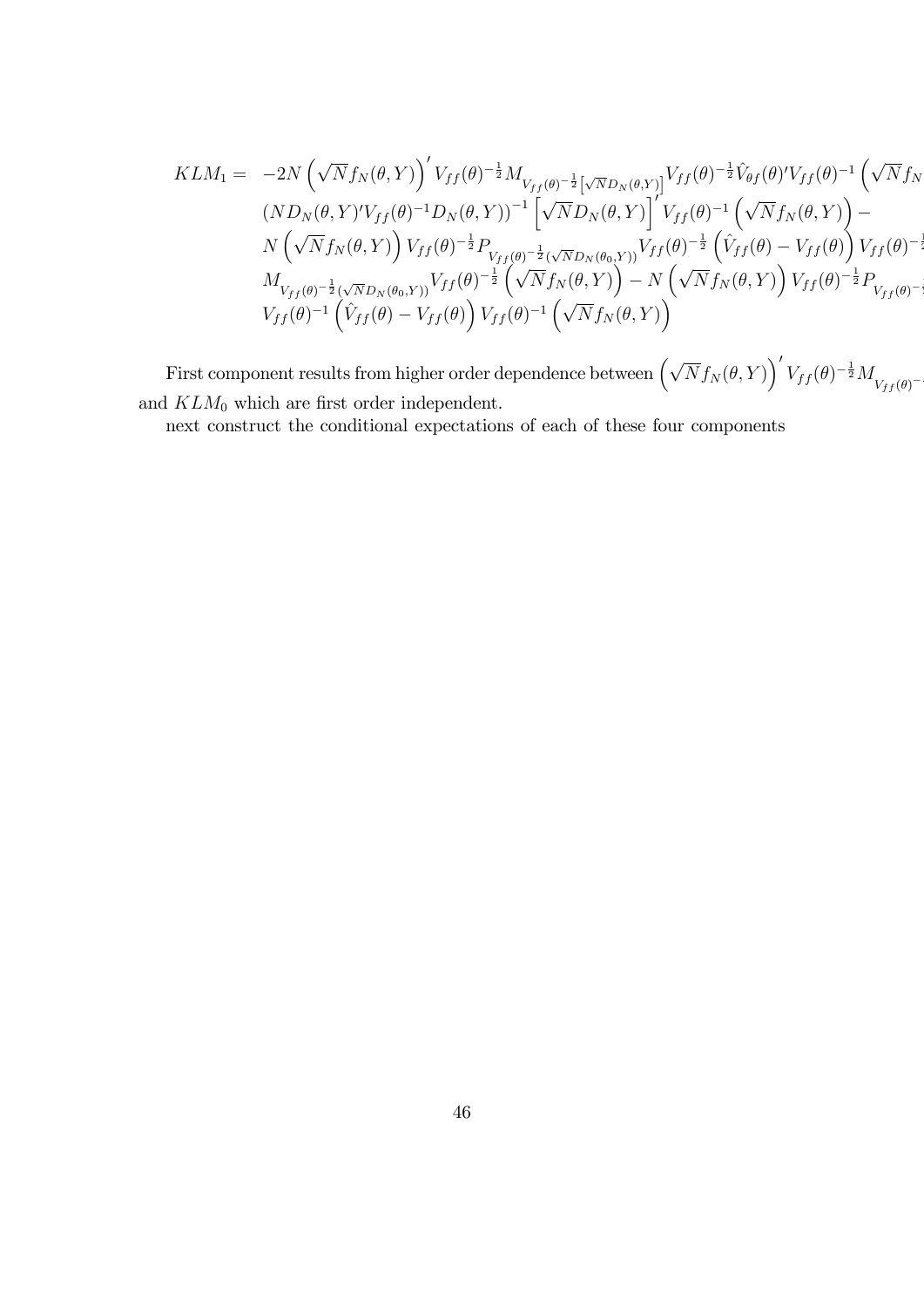given  $D_N(\theta_0, Y)$ :

1. 
$$
E(N(\sqrt{N}f_N(\theta,Y))V_{ff}(\theta)^{-\frac{1}{2}}P_{V_{ff}(\theta)^{-\frac{1}{2}}(\sqrt{N}D_N(\theta_0,Y))}V_{ff}(\theta)^{-\frac{1}{2}}(\sqrt{N}f_N(\theta,Y))|V_{f}(\theta)^{-\frac{1}{2}}(\sqrt{N}f_N(\theta,Y))|V_{f}(\theta_0,Y)=D) = E(\frac{1}{N}\sum_{i_1}\sum_{i_2}\sum_{i_3}f'_{i_1}V_{ff}^{-\frac{1}{2}}P_{V_{ff}-\frac{1}{2}D}V_{ff}^{-\frac{1}{2}}[f_{i_2}\bar{f}'_{i_2}-V_{ff}]
$$
  
\n
$$
V_{ff}^{-1}f_{i_3}|\sqrt{N}D_N(\theta_0,Y)=D)
$$
  
\n
$$
= E(\frac{1}{N}\sum_{i_1}\sum_{i_2}\sum_{i_3}f'_{i_1}V_{ff}^{-\frac{1}{2}}P_{V_{ff}^{-\frac{1}{2}}D}V_{ff}^{-\frac{1}{2}}f_{i_2}f'_{i_2}V_{ff}^{-1}f_{i_3}
$$
  
\n
$$
-\frac{1}{N^2}\sum_{i_1}\sum_{i_2}\sum_{i_3}\sum_{i_4}f'_{i_1}V_{ff}^{-\frac{1}{2}}P_{V_{ff}^{-\frac{1}{2}}D}V_{ff}^{-\frac{1}{2}}f_{i_2}f'_{i_4}V_{ff}^{-1}f_{i_3}
$$
  
\n
$$
-\sum_{i_1}\sum_{i_3}f'_{i_1}V_{ff}^{-\frac{1}{2}}P_{V_{ff}^{-\frac{1}{2}}D}V_{ff}^{-\frac{1}{2}}f_{i_3}|\sqrt{N}D_N(\theta_0,Y)=D)
$$
  
\n
$$
= E(\frac{1}{N}\sum_{i_1}\sum_{i_2\neq i_1}f'_{i_1}V_{ff}^{-\frac{1}{2}}P_{V_{ff}^{-\frac{1}{2}}D}V_{ff}^{-\frac{1}{2}}f_{i_2}f'_{i_2}V_{ff}^{-1}f_{i_3}
$$
  
\n
$$
-\sum_{i_1}\sum_{i_2\neq i_1}f'_{i_1}V_{ff}^{-\frac{1}{2}}P_{V_{ff}^{-\frac{1}{2}}D}V_{ff
$$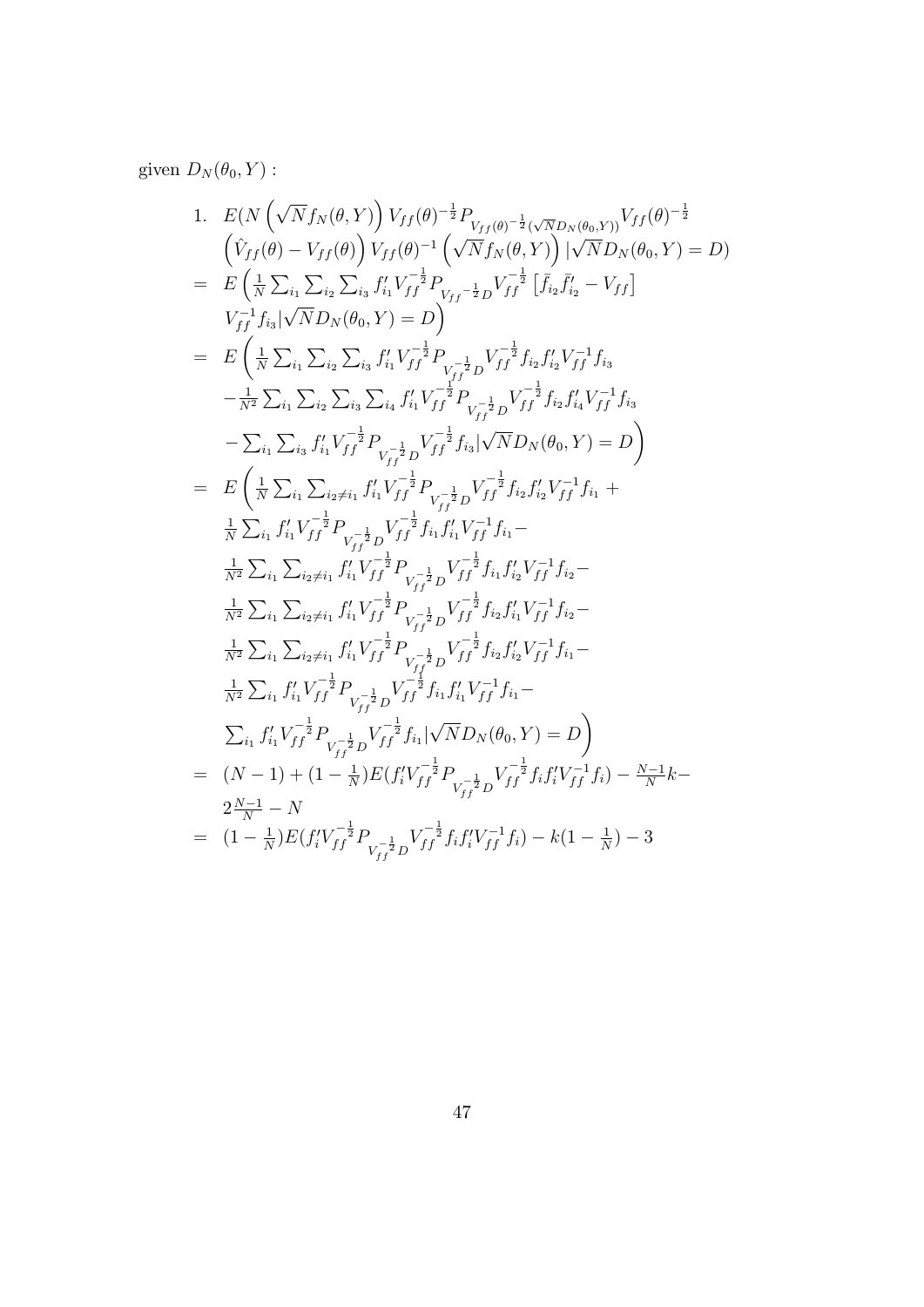2. 
$$
E\left(N\left(\sqrt{N}f_{N}(\theta,Y)\right)'V_{ff}(\theta_{0})^{-1}\hat{V}_{\theta f}(\theta)'V_{ff}(\theta)^{-1}\left(\sqrt{N}f_{N}(\theta,Y)\right)(ND_{N}(\theta,Y)'V_{ff}(\theta)^{-1} \nD_{N}(\theta,Y))^{-1}\left[\sqrt{N}D_{N}(\theta,Y)\right]^{1}V_{ff}(\theta)^{-1}\left(\sqrt{N}f_{N}(\theta,Y)\right)|D_{N}(\theta,Y)=D\right) \n= 
$$
E\left(\frac{1}{N^{2}}\sum_{i_{1}}\sum_{i_{2}}\sum_{i_{3}}\sum_{i_{4}}f'_{ii}V_{ff}^{-1}\bar{f}_{i_{2}}\bar{d}'_{i_{2}}V_{ff}^{-1}f_{i_{3}}(D'V_{ff}^{-1}D)^{-1}D'V_{ff}^{-1}f_{i_{4}}|
$$
\n
$$
D_{N}(\theta,Y)=D
$$
\n
$$
= 
$$
E\left(\frac{1}{N^{2}}\sum_{i_{1}}\sum_{i_{2}}\sum_{i_{3}}\sum_{i_{4}}f'_{ii}V_{ff}^{-1}f_{i_{2}}d'_{i_{2}}V_{ff}^{-1}f_{i_{3}}(D'V_{ff}^{-1}D)^{-1}D'V_{ff}^{-1}f_{i_{4}}|
$$
\n
$$
D_{N}(\theta,Y)=D
$$
\n
$$
= D\left(\frac{1}{N^{2}}\sum_{i_{1}}\sum_{i_{2}}\sum_{i_{3}}\sum_{i_{4}}f'_{ii}V_{ff}^{-1}f_{i_{2}}d'_{i_{2}}V_{ff}^{-1}f_{i_{2}}D'V_{ff}^{-1}f_{i_{3}}
$$
\n
$$
(D'V_{ff}^{-1}D)^{-1}D'V_{ff}^{-1}f_{i_{4}}|D_{N}(\theta,Y)=D\right) = D\left(\frac{1}{N^{2}}\sum_{i_{1}}\sum_{i_{2}}\sum_{i_{3}}\sum_{i_{4}}\sum_{i_{4}}V_{ff}^{-1}f_{i_{2}}D'V_{ff}^{-1}f_{i_{3}}
$$
\n
$$
D_{N}(\theta,Y)=D)-E\left(\frac{1}{N^{2}}\sum_{i_{1}}\sum_{i_{2}}\sum_{i_{3}}\sum_{i_{4}}\sum_{i_{4}}V_{ff}^{-1}f_{i_{
$$
$$
$$

 $\equiv$ 

with  $E(V_{ff}^{-\frac{1}{2}}(f_if'_i-V_{ff})V_{ff}^{-1}d_i|D) = E((V_{ff}^{-\frac{1}{2}}f_if'_iV_{ff}^{-\frac{1}{2}}-I_k)V_{ff}^{-\frac{1}{2}}d_i|D) = V_{ff}^{-\frac{1}{2}}D\alpha_1 +$  $V_{ff}^{-\frac{1}{2}}D_{\perp}\beta_1$  and  $E((f_i'V_{ff}^{-1}f_i-k)V_{ff}^{-\frac{1}{2}}d_i|D) = V_{ff}^{-\frac{1}{2}}D\alpha_2 + V_{ff}^{-\frac{1}{2}}D_{\perp}\beta_2$  where the  $\alpha$ 's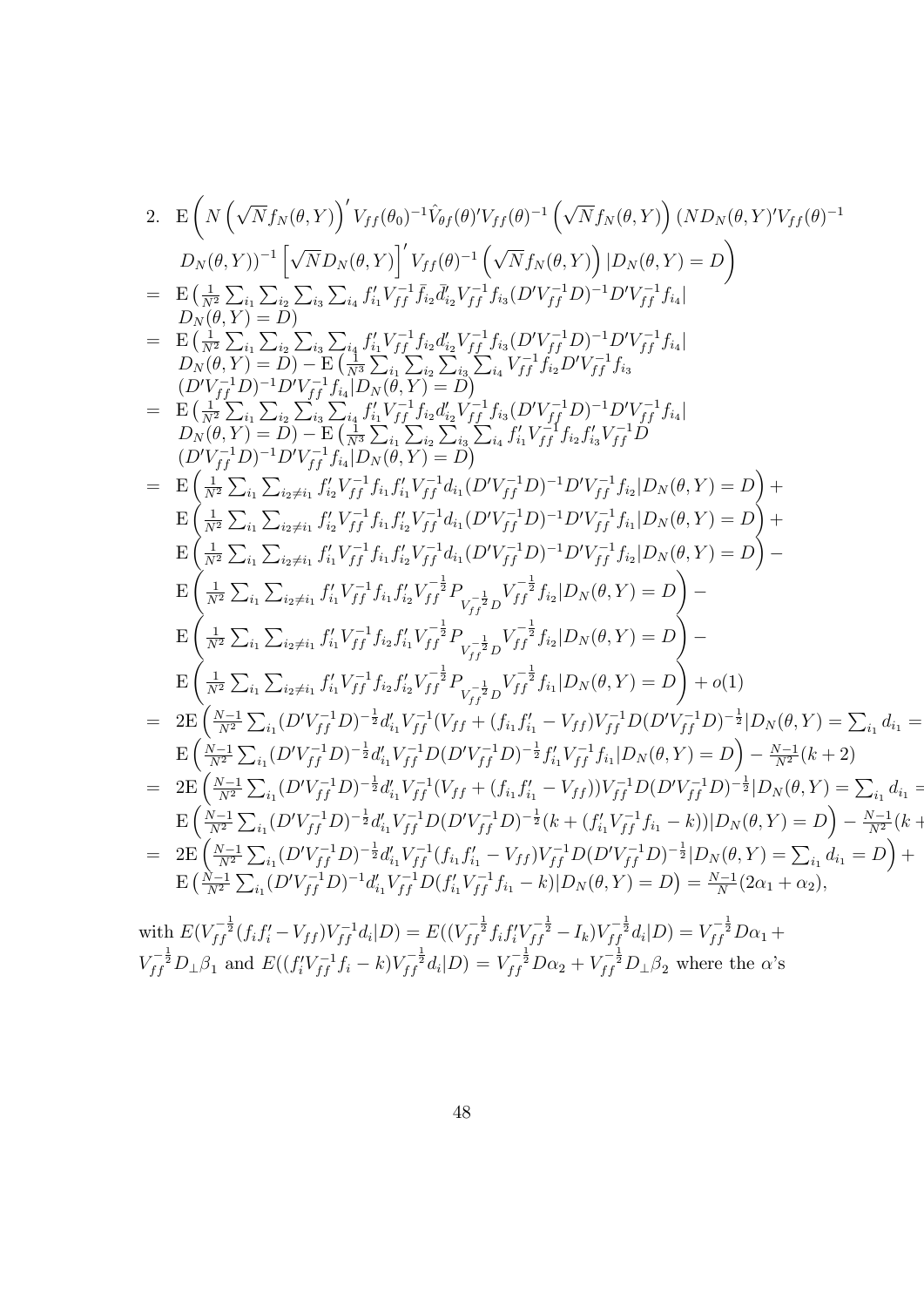and  $\beta$ 's may depend on D. Note when  $E(f_i f'_i | d_i) = V_{ff}$ ,  $\alpha$  and  $\beta$  are zero.

3. 
$$
E\left(N\left(\sqrt{N}f_{N}(\theta,Y)\right)V_{ff}(\theta)^{-\frac{1}{2}}P_{V_{ff}(\theta)-\frac{1}{2}}(\sqrt{N}D_{N}(\theta_{0},Y))V_{ff}(\theta)^{-\frac{1}{2}}\left(\hat{V}_{ff}(\theta)-V_{ff}(\theta)\right)\right)
$$
  
\n
$$
V_{ff}(\theta)^{-\frac{1}{2}}P_{V_{ff}(\theta)-\frac{1}{2}}(\sqrt{N}D_{N}(\theta_{0},Y))V_{ff}(\theta)^{-\frac{1}{2}}\left(\sqrt{N}f_{N}(\theta,Y)\right)|D_{N}(\theta,Y)=D\right)
$$
  
\n
$$
= E\left(\frac{1}{N}\sum_{i_{1}}\sum_{i_{2}}\sum_{i_{3}}f'_{i_{1}}V_{ff}^{-\frac{1}{2}}P_{V_{fj}^{-\frac{1}{2}}D}V_{ff}^{-\frac{1}{2}}(\bar{f}_{i_{2}}\bar{f}'_{i_{2}}-V_{ff})V_{ff}^{-\frac{1}{2}}P_{V_{fj}^{-\frac{1}{2}}D}V_{ff}^{-\frac{1}{2}}f_{i_{3}}|
$$
  
\n
$$
D_{N}(\theta,Y)=D)
$$
  
\n
$$
= E\left(\frac{1}{N}\sum_{i_{1}}\sum_{i_{2}}\sum_{i_{3}}f'_{i_{1}}V_{ff}^{-\frac{1}{2}}P_{V_{fj}^{-\frac{1}{2}}D}V_{ff}^{-\frac{1}{2}}f_{i_{2}}f'_{i_{2}}V_{ff}^{-\frac{1}{2}}P_{V_{fj}^{-\frac{1}{2}}D}V_{ff}^{-\frac{1}{2}}f_{i_{3}}|D_{N}(\theta,Y)=D\right)
$$
  
\n
$$
E\left(\frac{1}{N^{2}}\sum_{i_{1}}\sum_{i_{2}}\sum_{i_{3}}\sum_{i_{4}}f'_{i_{1}}V_{ff}^{-\frac{1}{2}}P_{V_{fj}^{-\frac{1}{2}}D}V_{ff}^{-\frac{1}{2}}f_{i_{2}}f'_{i_{4}}V_{ff}^{-\frac{1}{2}}P_{V_{fj}^{-\frac{1}{2}}D}V_{ff}^{-\frac{1}{2}}f_{i_{3}}|
$$
  
\n
$$
D_{N}(\theta,Y)=D)-E\left(\sum_{i_{1}}\sum_{i_{3}}f'_{i
$$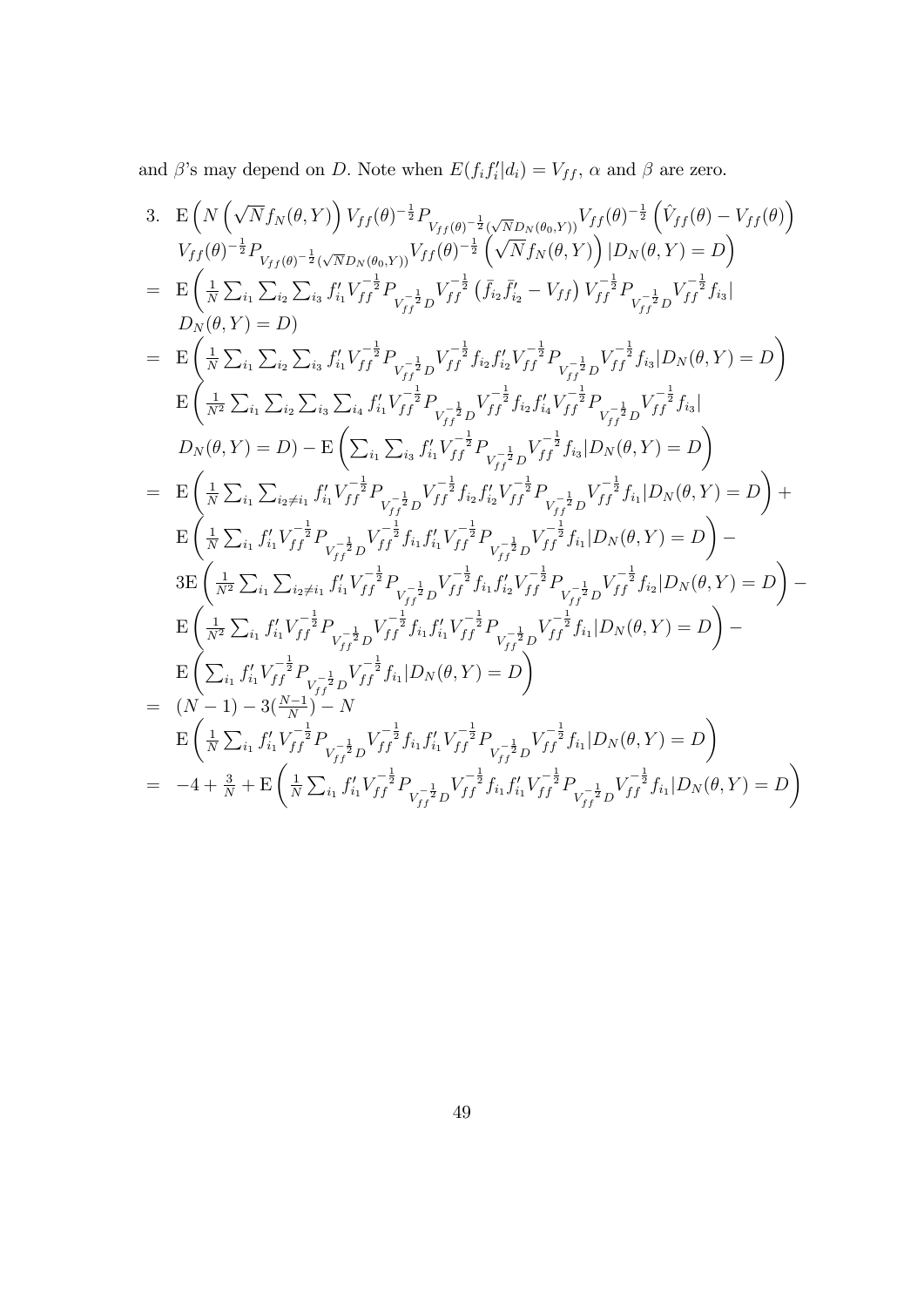4. 
$$
E\left(N\left(\sqrt{N}f_{N}(\theta,Y)\right)'V_{ff}(\theta)^{-1}\left[\sqrt{N}D_{N}(\theta,Y)\right](ND_{N}(\theta,Y)')V_{ff}(\theta)^{-1}D_{N}(\theta,Y))^{-1} \left(\sqrt{N}f_{N}(\theta,Y)\right)'V_{ff}(\theta)^{-1}\left(\sqrt{N}D_{N}(\theta,Y)\right)(ND_{N}(\theta,Y)')V_{ff}(\theta)^{-1}D_{N}(\theta,Y))^{-1} \left[\sqrt{N}D_{N}(\theta,Y)\right]'\left(V_{ff}(\theta)^{-1}\left(\sqrt{N}f_{N}(\theta,Y)\right)(ND_{N}(\theta,Y)')V_{ff}(\theta)^{-1}D_{N}(\theta,Y))^{-1} \left[\sqrt{N}D_{N}(\theta,Y)\right]'\left(V_{ff}(\theta)^{-1}\left(\sqrt{N}f_{N}(\theta,Y)\right)(DN_{N}(\theta,Y)')D_{N}(\theta,Y')D_{N}(\theta,Y')D_{N}(\theta,Y')D_{N}(\theta,Y')D_{N}(\theta,Y')D_{N}(\theta,Y')D_{N}(\theta,Y')D_{N}(\theta,Y')D_{N}(\theta,Y')D_{N}(\theta,Y')D_{N}(\theta,Y')D_{N}(\theta,Y')D_{N}(\theta,Y')D_{N}(\theta,Y')D_{N}(\theta,Y')D_{N}(\theta,Y')D_{N}(\theta,Y')D_{N}(\theta,Y')D_{N}(\theta,Y')D_{N}(\theta,Y')D_{N}(\theta,Y')D_{N}(\theta,Y')D_{N}(\theta,Y')D_{N}(\theta,Y')D_{N}(\theta,Y')D_{N}(\theta,Y')D_{N}(\theta,Y')D_{N}(\theta,Y')D_{N}(\theta,Y')D_{N}(\theta,Y')D_{N}(\theta,Y')D_{N}(\theta,Y')D_{N}(\theta,Y')D_{N}(\theta,Y')D_{N}(\theta,Y')D_{N}(\theta,Y')D_{N}(\theta,Y')D_{N}(\theta,Y')D_{N}(\theta,Y')D_{N}(\theta,Y')D_{N}(\theta,Y')D_{N}(\theta,Y')D_{N}(\theta,Y')D_{N}(\theta,Y')D_{N}(\theta,Y')D_{N}(\theta,Y')D_{N}(\theta,Y')D_{N}(\theta,Y')D_{N}(\theta,Y')D_{N}(\theta,Y')D_{N}(\theta,Y')D_{N}(\theta,Y')D_{N}(\theta,Y')D_{N}(\theta,Y')D_{N}(\theta,Y')D_{N}(\theta,Y')D_{N}(\theta,Y')D_{N}(\theta,Y')D_{N}(\theta,Y')D_{N}(\theta
$$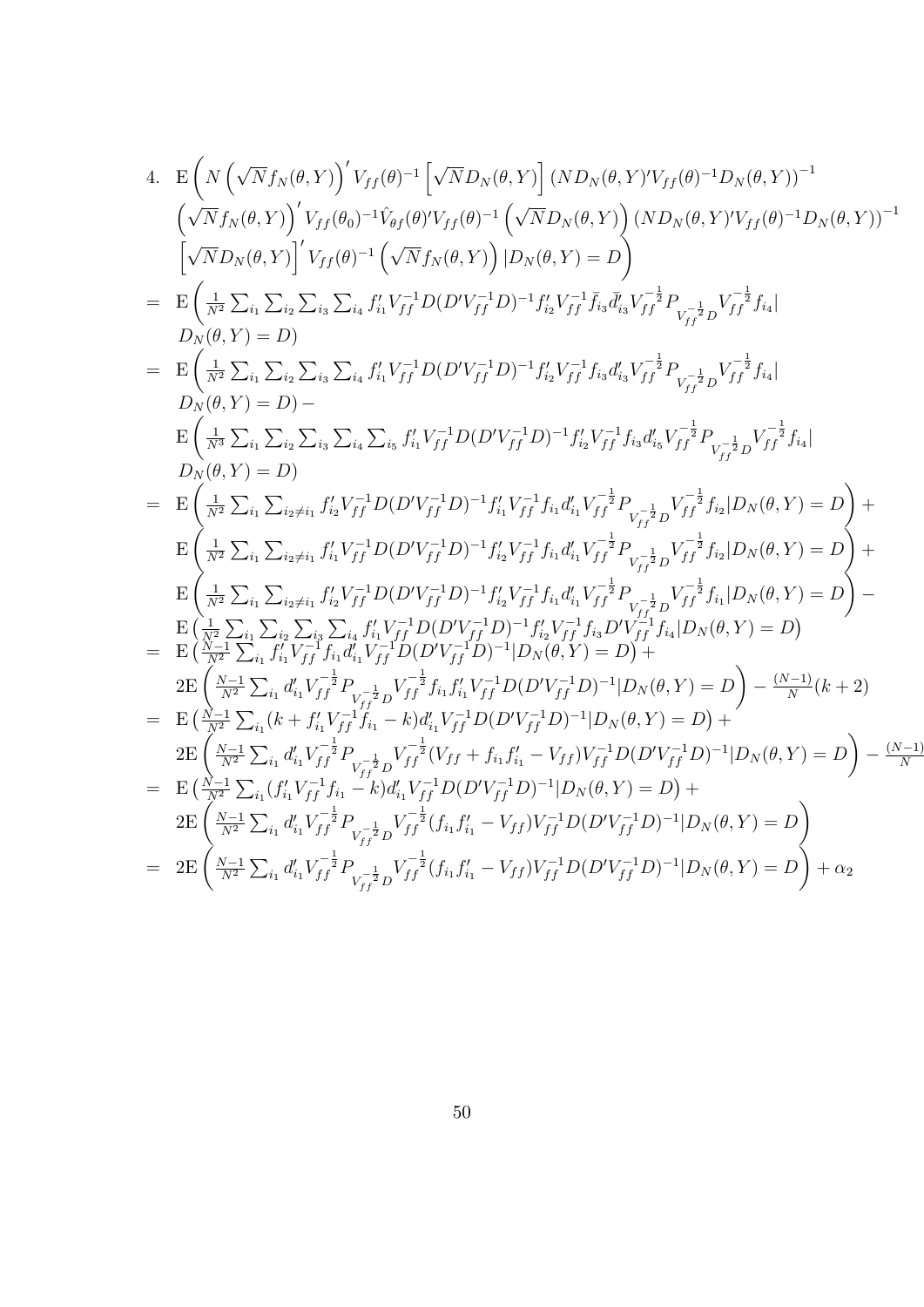The combined effect of the four components is such that

$$
E(NKLM_1)
$$
\n
$$
= -2\left((1 - \frac{1}{N})E(f_i'V_{ff}^{-\frac{1}{2}}P_{V_{ff}^{-\frac{1}{2}}}V_{ff}^{-\frac{1}{2}}f_if_i'V_{ff}^{-1}f_i|D_N(\theta,Y) = D) - k(1 - \frac{1}{N}) - 3\right)
$$
\n
$$
-2\frac{N-1}{N}(2\alpha_1 + \alpha_2) + 2 - 4 + \frac{3}{N} +
$$
\n
$$
E\left(\frac{1}{N}\sum_{i_1}f_{i_1}'V_{ff}^{-\frac{1}{2}}P_{V_{ff}^{-\frac{1}{2}}}V_{ff}^{-\frac{1}{2}}f_{i_1}f_{i_1}'V_{ff}^{-\frac{1}{2}}P_{V_{ff}^{-\frac{1}{2}}}V_{ff}^{-\frac{1}{2}}f_{i_1}|D_N(\theta,Y) = D\right) +
$$
\n
$$
2\left(2E\left(\frac{N-1}{N^2}\sum_{i_1}d_{i_1}'V_{ff}^{-\frac{1}{2}}P_{V_{ff}^{-\frac{1}{2}}}V_{ff}^{-\frac{1}{2}}(f_i,f_i' - V_{ff})V_{ff}^{-1}D(D'V_{ff}^{-1}D)^{-1}|D_N(\theta,Y) = D\right) + \alpha_2\right)
$$
\n
$$
= -E\left(f_i'V_{ff}^{-\frac{1}{2}}M_{V_{ff}^{-\frac{1}{2}}}V_{ff}^{-\frac{1}{2}}f_if_i'V_{ff}^{-\frac{1}{2}}P_{V_{ff}^{-\frac{1}{2}}}V_{ff}^{-\frac{1}{2}}f_i|D_N(\theta,Y) = D\right) - 2(k+2) -
$$
\n
$$
E(f_i'V_{ff}^{-\frac{1}{2}}P_{V_{ff}^{-\frac{1}{2}}}V_{ff}^{-\frac{1}{2}}f_if_i'V_{ff}^{-1}f_i|D_N(\theta,Y) = D) -
$$
\n
$$
4E\left(d_i'V_{ff}^{-\frac{1}{2}}M_{V_{ff}^{-\frac{1}{2}}}V_{ff}^{-\frac{1}{2}}f_{i_1}f_{i_1}'V_{ff}^{-1}D(D'V_{ff}^{-1}D)^{-1}|D_N(\theta,Y) = D\right)
$$

We can specify  $D'V_{ff}^{-1}f_i f_i' V_{ff}^{-\frac{1}{2}} M_{V_{ff}^{-\frac{1}{2}}D}$  $d_i$  as

$$
\begin{split} &D'V_{ff}^{-1}f_if_i'V_{ff}^{-\frac{1}{2}}M_{V_{ff}^{-\frac{1}{2}}D}V_{ff}^{-\frac{1}{2}}d_i=\\ &=D'V_{ff}^{-1}(d_i'\otimes f_if_i'V_{ff}^{-\frac{1}{2}}M_{V_{ff}^{-\frac{1}{2}}D})\text{vec}(V_{ff}^{-\frac{1}{2}})\\ &=\sum_{m=1}^k d_{i,m}D'V_{ff}^{-1}f_if_i'V_{ff}^{-\frac{1}{2}}M_{V_{ff}^{-\frac{1}{2}}D}(V_{ff}^{-\frac{1}{2}})_{m}\\ &=\sum_{m=1}^k d_{i,m}D'V_{ff}^{-\frac{1}{2}}g_ig_i'V_{ff}^{\frac{1}{2}}D_\perp(D'_\perp V_{ff}D_\perp)^{-1}D'_\perp V_{ff}^{\frac{1}{2}}(V_{ff}^{-\frac{1}{2}})_{m}\\ &=\sum_{m=1}^k d_{i,m}D'V_{ff}^{-\frac{1}{2}}g_ig_i'V_{ff}^{\frac{1}{2}}D_\perp(D'_\perp V_{ff}D_\perp)^{-1}D'_\perp e_{m,k} \end{split}
$$

with  $(V_{ff}^{-\frac{1}{2}})_m$  the m-th column of  $V_{ff}^{-\frac{1}{2}}$  and  $d_{i,m}$  the m-th element of  $d_i$ ,  $g_i = V_{ff}^{-\frac{1}{2}} f_i$ ,  $M_{V_{ff}^{-\frac{1}{2}}D}$  $= P_{V_{ff}^{\frac{1}{2}}D_{\perp}}$ ,  $D_{\perp}$  the  $k \times (k-1)$  dimensional orthogonal complement of  $D$ ,  $D'_{\perp}D \equiv 0$ ,  $e_{m,k}$  the m-th column of  $I_k$ . To take the conditional expectation of the above expression given  $D_N(\theta, Y)$ , we use that we can specify  $E(d_{i,m}g_i g_i' | D_N(\theta, Y) =$  $(D) = E((d_{i,m} - D_m)(g_i g'_i - I_k)|D_N(\theta, Y) = D) + D_m I_k$ 

$$
E(d_{i,m}g_{i}g'_{i}|D_{N}(\theta,Y) = D) = (V_{ff}^{-\frac{1}{2}}D \; : \; V_{ff}^{\frac{1}{2}}D_{\perp}) \begin{pmatrix} A_{11,m} A_{12,m} \\ A'_{12,m} A_{22,m} \end{pmatrix} (V_{ff}^{-\frac{1}{2}}D \; : \; V_{ff}^{\frac{1}{2}}D_{\perp})',
$$

so

$$
E\left((D'V_{ff}^{-1}D)^{-1}D'V_{ff}^{-1}f_i f_i' V_{ff}^{-\frac{1}{2}} M_{V_{ff}^{-\frac{1}{2}}} V_{ff}^{-\frac{1}{2}} d_i | D_N(\theta, Y) = D\right) = \sum_{m=1}^k A_{12,m} D'_\perp e_{m,k}.
$$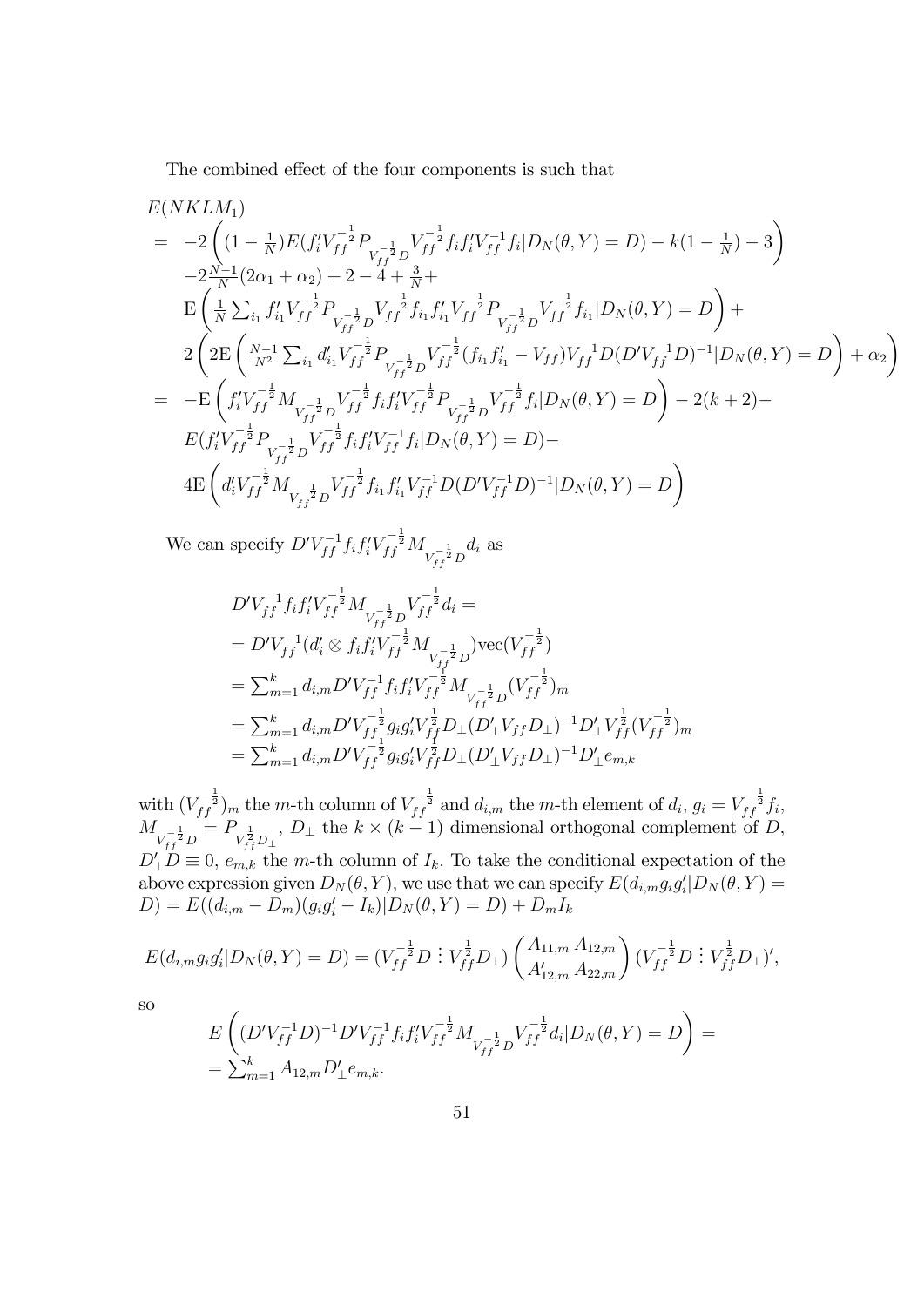$\mathbf{KLM}_2$  : We obtain the conditional expectation of  $KLM_2$  for each one of its four components:

$$
KLM_2 = \sqrt{N} \left( 2(s'_2D_0s_0 + s'_1D_1s_0) + s'_0D_2s_0 + s'_1D_0s_1 \right).
$$

 $2\sqrt{N}s'_{2}D_{0}s_{0}$ :

$$
2\sqrt{N}s'_{2}D_{0}s_{0}
$$
\n
$$
= N\left(\sqrt{N}f_{N}(\theta,Y)\right)'V_{ff}(\theta)^{-1}\left(\hat{V}_{ff}(\theta)-V_{ff}(\theta)\right)V_{ff}(\theta)^{-1}\left(\hat{V}_{ff}(\theta)-V_{ff}(\theta)\right)
$$
\n
$$
V_{ff}(\theta)^{-1}\left[\sqrt{N}D_{N}(\theta,Y)\right](ND_{N}(\theta,Y)')'V_{ff}(\theta)^{-1}D_{N}(\theta,Y))^{-1}
$$
\n
$$
\left[\sqrt{N}D_{N}(\theta,Y)\right]'V_{ff}(\theta)^{-1}\left(\sqrt{N}f_{N}(\theta,Y)\right)+N\left(\sqrt{N}f_{N}(\theta,Y)\right)'V_{ff}(\theta_{0})^{-1}\hat{V}_{\theta f}(\theta)'\hat{V}_{ff}(\theta)^{-1}
$$
\n
$$
\left(\hat{V}_{ff}(\theta)-V_{ff}(\theta)\right)V_{ff}(\theta)^{-1}\left(\sqrt{N}f_{N}(\theta,Y)\right)(ND_{N}(\theta,Y)')'V_{ff}(\theta)^{-1}D_{N}(\theta,Y))^{-1}
$$
\n
$$
\left[\sqrt{N}D_{N}(\theta,Y)\right]'V_{ff}(\theta)^{-1}\left(\sqrt{N}f_{N}(\theta,Y)\right)+N\left(\sqrt{N}f_{N}(\theta,Y)\right)'
$$
\n
$$
V_{ff}(\theta)^{-1}\left(\hat{V}_{ff}(\theta)-V_{ff}(\theta)\right)V_{ff}(\theta)^{-1}\hat{V}_{\theta f}(\theta)'\hat{V}_{ff}(\theta)^{-1}\left(\sqrt{N}f_{N}(\theta,Y)\right)
$$
\n
$$
(ND_{N}(\theta,Y)')'V_{ff}(\theta)^{-1}D_{N}(\theta,Y))^{-1}\left[\sqrt{N}D_{N}(\theta,Y)\right]'\hat{V}_{ff}(\theta)^{-1}\left(\sqrt{N}f_{N}(\theta,Y)\right)
$$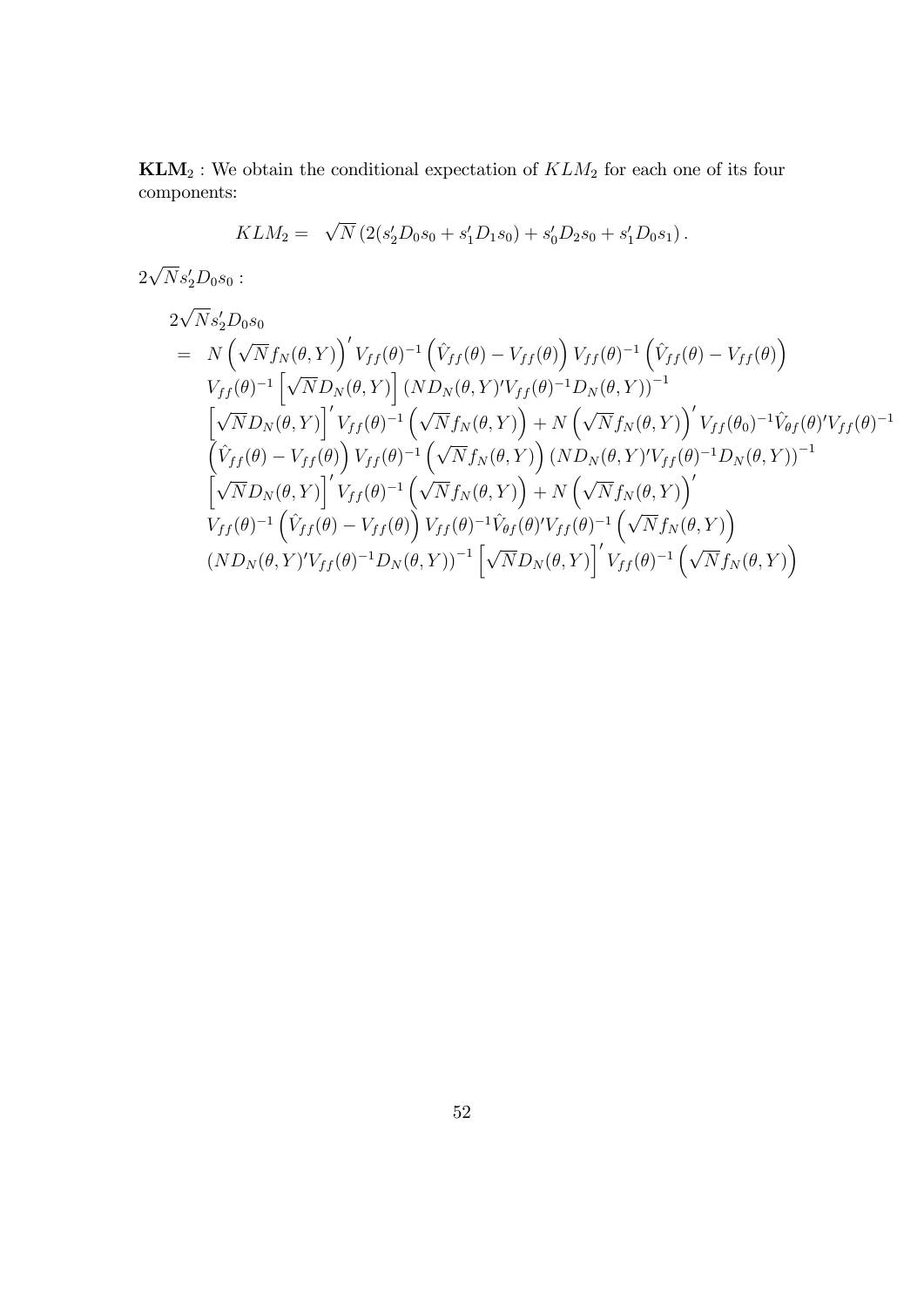We next construct the conditional expectation of each of these three components:

$$
i. E\left(N\left(\sqrt{N}f_{N}(\theta,Y)\right)'V_{ff}(\theta)^{-1}\left(\hat{V}_{ff}(\theta)-V_{ff}(\theta)\right)V_{ff}(\theta)^{-1}\left(\hat{V}_{ff}(\theta)-V_{ff}(\theta)\right) V_{ff}(\theta)\right)
$$
\n
$$
V_{ff}(\theta)^{-1}\left[\sqrt{N}D_{N}(\theta,Y)\right](ND_{N}(\theta,Y)'V_{ff}(\theta)^{-1}D_{N}(\theta,Y))^{-1}
$$
\n
$$
\left[\sqrt{N}D_{N}(\theta,Y)\right]'V_{ff}(\theta)^{-1}\left(\sqrt{N}f_{N}(\theta,Y)\right)|D_{N}(\theta,Y)=D\right)
$$
\n
$$
= E\left(\frac{1}{N^{2}}\sum_{i_{1}}\sum_{i_{2}}\sum_{i_{3}}\sum_{i_{4}}f'_{i_{1}}V_{ff}^{-1}(\bar{f}_{i_{2}}\bar{f}'_{i_{2}}-V_{ff})V_{ff}^{-1}(\bar{f}_{i_{3}}\bar{f}'_{i_{3}}-V_{ff})V_{ff}^{-\frac{1}{2}}
$$
\n
$$
P_{V_{ff}^{-\frac{1}{2}}D_{ff}^{-\frac{1}{2}}\bar{V}_{i_{4}}|D_{N}(\theta,Y)=D\right)
$$
\n
$$
= E\left[\frac{1}{N^{2}}\sum_{i_{1}}f'_{i_{1}}V_{ff}^{-1}\sum_{i_{2}}f_{i_{2}}f'_{i_{2}}V_{ff}^{-1}\sum_{i_{3}}f_{i_{3}}f'_{i_{3}}V_{ff}^{-\frac{1}{2}}P_{V_{ff}^{-\frac{1}{2}}D}V_{ff}^{-\frac{1}{2}}\sum_{i_{4}}f_{i_{4}}|D_{N}(\theta,Y)=D\right]-E\left[\frac{1}{N}\sum_{i_{1}}f'_{i_{1}}V_{ff}^{-1}\sum_{i_{2}}f_{i_{2}}f'_{i_{2}}V_{ff}^{-\frac{1}{2}}P_{V_{ff}^{-\frac{1}{2}}D}V_{ff}^{-\frac{1}{2}}\sum_{i_{4}}f_{i_{4}}|D_{N}(\theta,Y)=D\right]-E\left[\frac{1}{N^{3}}\sum_{i_{1}}f'_{i_{1}}V_{ff}^{-1}\sum_{i_{2}}f_{i_{2}}f'_{i_{2}}V_{ff}^{-\frac{1}{2}}P_{V_{ff}^{-\frac{1}{2}}D}V_{ff}
$$

j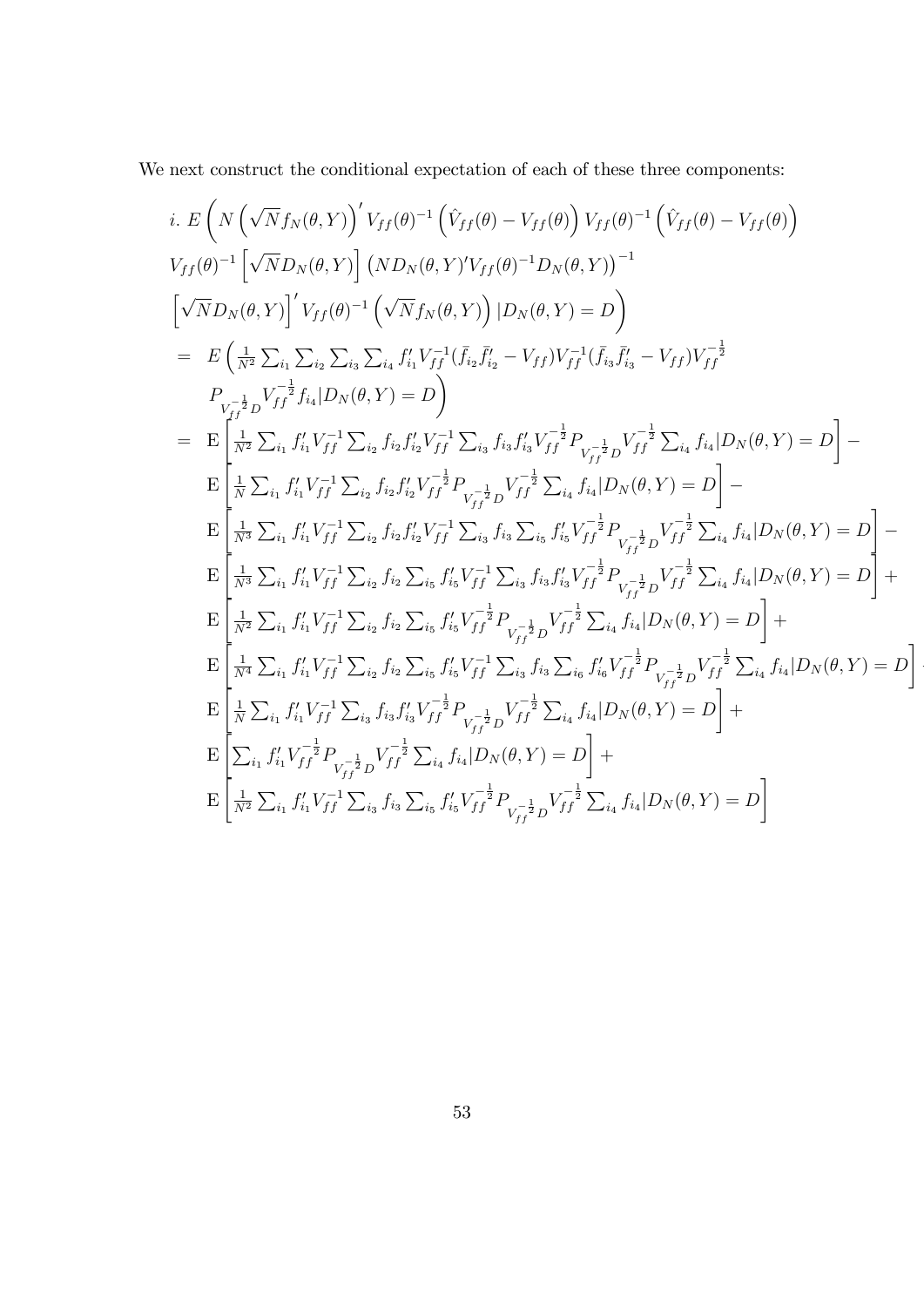We next construct the conditional expectation of each of these nine components:

1. 
$$
E\left[\frac{1}{N^{2}}\sum_{i_{1},i_{2},i_{3},i_{4}}f'_{i_{1}}V_{f}^{-1}f_{i_{2}}f'_{i_{2}}V_{f}^{-1}f_{i_{3}}f'_{i_{3}}V_{f}^{-\frac{1}{2}}P_{V_{f}^{-\frac{1}{2}}D}V_{f}^{-\frac{1}{2}}f_{i_{4}}|D_{N}(\theta,Y)=D\right]=\nE\left[\frac{1}{N^{2}}\sum_{i_{1}}\sum_{i_{2}\neq i_{1}}\sum_{i_{3}\neq i_{1},i_{2}}f'_{i_{1}}V_{f}^{-1}f_{i_{2}}f'_{i_{2}}V_{f}^{-1}f_{i_{3}}f'_{i_{3}}V_{f}^{-\frac{1}{2}}P_{V_{f}^{-\frac{1}{2}}D}V_{f}^{-\frac{1}{2}}f_{i_{1}}|D_{N}(\theta,Y)=D\right]+\nE\left[\frac{1}{N^{2}}\sum_{i_{1}}\sum_{i_{2}\neq i_{1}}f'_{i_{1}}V_{f}^{-1}f_{i_{2}}f'_{i_{2}}V_{f}^{-1}f_{i_{2}}f'_{i_{2}}V_{f}^{-\frac{1}{2}}P_{V_{f}^{-\frac{1}{2}}D}V_{f}^{-\frac{1}{2}}f_{i_{1}}|D_{N}(\theta,Y)=D\right]+\nE\left[\frac{1}{N^{2}}\sum_{i_{1}}\sum_{i_{2}\neq i_{1}}f'_{i_{1}}V_{f}^{-1}f_{i_{2}}f'_{i_{2}}V_{f}^{-1}f_{i_{2}}f'_{i_{2}}V_{f}^{-\frac{1}{2}}P_{V_{f}^{-\frac{1}{2}}D}V_{f}^{-\frac{1}{2}}f_{i_{1}}|D_{N}(\theta,Y)=D\right]+\nE\left[\frac{1}{N^{2}}\sum_{i_{1}}\sum_{i_{2}\neq i_{1}}f'_{i_{1}}V_{f}^{-1}f_{i_{2}}f'_{i_{2}}V_{f}^{-1}f_{i_{2}}f'_{i_{2}}V_{f}^{-\frac{1}{2}}P_{V_{f}^{-\frac{1}{2}}D}V_{f}^{-\frac{1}{2}}f_{i_{1}}|D_{N}(\theta,Y)=D\right]+\nE\left[\frac{1}{N^{2}}\sum_{i_{1}}\sum_{i_{2}\neq i_{1}}f'_{i_{1}}V_{f}^{-1
$$

 $\overline{\phantom{a}}$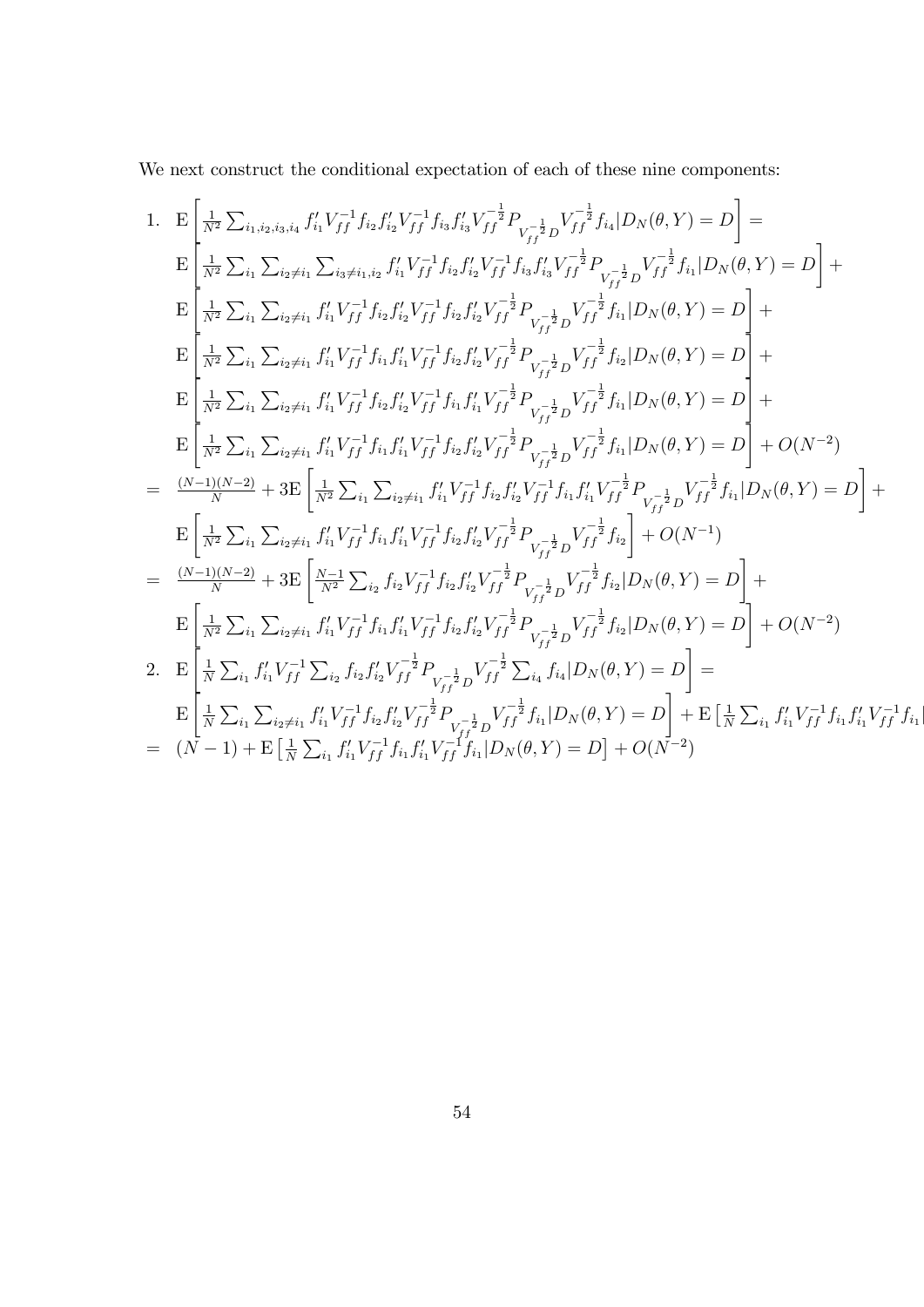3. 
$$
E\left[\frac{1}{N^{3}}\sum_{i_{1}}f'_{i_{1}}V_{ff}^{-1}\sum_{i_{2}}f_{i_{2}}f'_{i_{2}}V_{ff}^{-1}\sum_{i_{3}}f_{i_{3}}\sum_{i_{5}}f'_{i_{6}}V_{ff}^{-1}P_{V_{ff}^{-1}}P_{V_{ff}^{-1}}P_{V_{ff}^{-1}}P_{V_{ff}^{-1}}P_{V_{ff}^{-1}}P_{V_{ff}^{-1}}P_{V_{ff}^{-1}}P_{V_{ff}^{-1}}P_{V_{ff}^{-1}}P_{V_{ff}^{-1}}P_{V_{ff}^{-1}}P_{V_{ff}^{-1}}P_{V_{ff}^{-1}}P_{V_{ff}^{-1}}P_{V_{ff}^{-1}}P_{V_{ff}^{-1}}P_{V_{ff}^{-1}}P_{V_{ff}^{-1}}P_{V_{ff}^{-1}}P_{V_{ff}^{-1}}P_{V_{ff}^{-1}}P_{V_{f}^{-1}}P_{V_{f}^{-1}}P_{V_{f}^{-1}}P_{V_{f}^{-1}}P_{V_{f}^{-1}}P_{V_{f}^{-1}}P_{V_{f}^{-1}}P_{V_{f}^{-1}}P_{V_{f}^{-1}}P_{V_{f}^{-1}}P_{V_{f}^{-1}}P_{V_{f}^{-1}}P_{V_{f}^{-1}}P_{V_{f}^{-1}}P_{V_{f}^{-1}}P_{V_{f}^{-1}}P_{V_{f}^{-1}}P_{V_{f}^{-1}}P_{V_{f}^{-1}}P_{V_{f}^{-1}}P_{V_{f}^{-1}}P_{V_{f}^{-1}}P_{V_{f}^{-1}}P_{V_{f}^{-1}}P_{V_{f}^{-1}}P_{V_{f}^{-1}}P_{V_{f}^{-1}}P_{V_{f}^{-1}}P_{V_{f}^{-1}}P_{V_{f}^{-1}}P_{V_{f}^{-1}}P_{V_{f}^{-1}}P_{V_{f}^{-1}}P_{V_{f}^{-1}}P_{V_{f}^{-1}}P_{V_{f}^{-1}}P_{V_{f}^{-1}}P_{V_{f}^{-1}}P_{V_{f}^{-1}}P_{V_{f}^{-1}}P_{V_{f}^{-1}}P_{V_{f}^{-1}}P_{V_{f}^{-1}}P_{V_{f}^{-1}}P_{V_{f}^{-1}}P_{V_{f}^{-1}}P_{V_{f}^{-1}}P_{V_{f}^{-1}}P_{V_{f}^{-1}}P_{V_{f}^{-1}}P_{
$$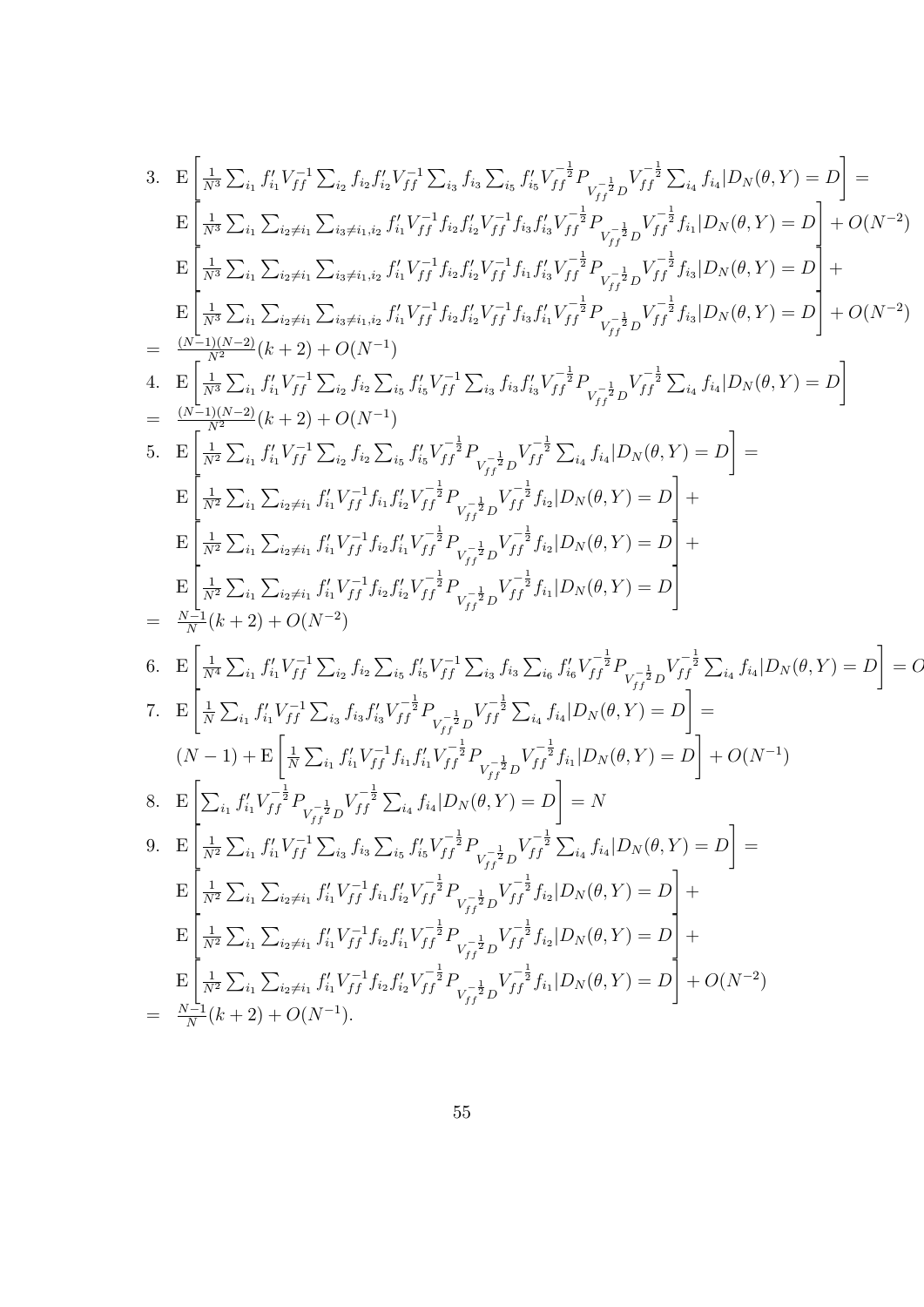Combining, we get:

$$
1-2-3-4+5+6-7+8+9
$$
\n
$$
\frac{(N-1)(N-2)}{N}+3E\left[\left(\frac{1}{N}-\frac{1}{N^2}\right)\sum_{i_2}f_{i_2}V_{ff}^{-1}f_{i_2}f'_{i_2}V_{ff}^{-\frac{1}{2}}P_{V_{ff}^{-\frac{1}{2}}}V_{ff}^{-\frac{1}{2}}f_{i_2}|D_N=D\right]+
$$
\n
$$
E\left[\frac{1}{N^2}\sum_{i_1}\sum_{i_2\neq i_1}f'_{i_1}V_{ff}^{-1}f_{i_1}f'_{i_1}V_{ff}^{-1}f_{i_2}f'_{i_2}V_{ff}^{-\frac{1}{2}}P_{V_{ff}^{-\frac{1}{2}}}V_{ff}^{-\frac{1}{2}}f_{i_2}|D_N=D\right]-(N-1)-
$$
\n
$$
E\left[\frac{1}{N}\sum_{i_1}f'_{i_1}V_{ff}^{-1}f_{i_1}f'_{i_1}V_{ff}^{-\frac{1}{2}}P_{V_{ff}^{-\frac{1}{2}}}V_{ff}^{-\frac{1}{2}}f_{i_1}|D_N=D\right]-2\frac{(N-1)(N-2)}{N^2}(k+2)+\frac{N-1}{N}(k+2)-
$$
\n
$$
(N-1)-E\left[\frac{1}{N}\sum_{i_1}f'_{i_1}V_{ff}^{-1}f_{i_1}f'_{i_1}V_{ff}^{-\frac{1}{2}}P_{V_{ff}^{-\frac{1}{2}}}V_{ff}^{-\frac{1}{2}}f_{i_1}|D_N=D\right]+N+\frac{N-1}{N}(k+2)
$$
\n
$$
-1+E\left[f'_{if}V_{ff}^{-1}f_{if}f'_{if}V_{ff}^{-\frac{1}{2}}P_{V_{ff}^{-\frac{1}{2}}}V_{ff}^{-\frac{1}{2}}f_{i}|D_N=D\right]+
$$
\n
$$
E\left[f'_{if}V_{ff}^{-1}f_{i_1}f'_{i_1}V_{ff}^{-\frac{1}{2}}P_{V_{ff}^{-\frac{1}{2}}}V_{ff}^{-\frac{1}{2}}P_{V_{ff}^{-\frac{1}{2}}f_{i}|D_N=D\right]+O(N^{-1}).
$$

We combine this with the results from the first expression so:

$$
E(GMM-AR(\theta)) =
$$
  

$$
k + \frac{k^2 + 2k}{N} + \frac{1}{N}\text{vec}(V_{ff}^{-1})'E[(f_i f_i' \otimes f_i)]V_{ff}^{-1}E[(f_i f_i' \otimes f_i')] \text{vec}(V_{ff}^{-1}) + O(N^{-2}).
$$

To determine the order of the remaining components, we analyze the next higher order element

$$
N f_N(\theta, Y)^{\prime} V_{ff}(\theta)^{-1} \left( \hat{V}_{ff}(\theta) - V_{ff}(\theta) \right) V_{ff}(\theta)^{-1} \left( \hat{V}_{ff}(\theta) - V_{ff}(\theta) \right) V_{ff}(\theta)^{-1}
$$
  
\n
$$
\begin{aligned}\n&\left( \hat{V}_{ff}(\theta) - V_{ff}(\theta) \right) V_{ff}(\theta)^{-1} f_N(\theta, Y) \\
&= \mathbf{E} \left[ \frac{1}{N^4} \sum_{i_1} f'_{i_1} V_{ff}^{-1} \sum_{i_2} \left( \bar{f}_{i_2} \bar{f}'_{i_2} - V_{ff} \right) V_{ff}^{-1} \sum_{i_3} \left( \bar{f}_{i_3} \bar{f}'_{i_3} - V_{ff} \right) V_{ff}^{-1} \\
&\sum_{i_4} \left( \bar{f}_{i_4} \bar{f}'_{i_4} - V_{ff} \right) V_{ff}^{-1} \sum_{i_5} f_{i_5} \right].\n\end{aligned}
$$

$$
Nf_N(\theta, Y)'V_{ff}(\theta)^{-1} (\hat{V}_{ff}(\theta) - V_{ff}(\theta)) V_{ff}(\theta)^{-1} (\hat{V}_{ff}(\theta) - V_{ff}(\theta)) V_{ff}(\theta)^{-1} f_N(\theta, Y)
$$
  
\n
$$
= \mathbf{E} \left[ \frac{1}{N^3} \sum_{i_1} f'_{i_1} V_{ff}^{-1} \sum_{i_2} (\bar{f}_{i_2} \bar{f}'_{i_2} - V_{ff}) V_{ff}^{-1} \sum_{i_3} (\bar{f}_{i_3} \bar{f}'_{i_3} - V_{ff}) V_{ff}^{-1} \sum_{i_4} f_{i_4} \right]
$$
  
\n
$$
= \mathbf{E} \left[ \frac{1}{N^3} \sum_{i_1} f'_{i_1} V_{ff}^{-1} \sum_{i_2} f_{i_2} f'_{i_2} V_{f}^{-1} \sum_{i_3} (\bar{f}_{i_3} \bar{f}'_{i_3} - V_{ff}) V_{ff}^{-1} \sum_{i_4} f_{i_4} \right]
$$
  
\n
$$
= \mathbf{E} \left[ \frac{1}{N^2} \sum_{i_1} f'_{i_1} V_{ff}^{-1} \sum_{i_2} f_{i_2} \sum_{i_5} f'_{i_5} V_{ff}^{-1} \sum_{i_3} (\bar{f}_{i_3} \bar{f}'_{i_3} - V_{ff}) V_{ff}^{-1} \sum_{i_4} f_{i_4} \right]
$$
  
\n
$$
= \mathbf{E} \left[ \frac{1}{N^2} \sum_{i_1} f'_{i_1} V_{ff}^{-1} \sum_{i_3} (\bar{f}_{i_3} \bar{f}'_{i_3} - V_{ff}) V_{ff}^{-1} \sum_{i_4} f_{i_4} \right]
$$
  
\n
$$
= \mathbf{E} \left[ \frac{1}{N^2} \sum_{i_1} f'_{i_1} V_{ff}^{-1} \sum_{i_2} f_{i_2} f'_{i_2} V_{f}^{-1} \sum_{i_3} f_{i_3} f'_{i_3} V_{ff}^{-1} \sum_{i_4} f_{i_4} \right]
$$
  
\n
$$
= \mathbf{E} \left[ \frac{1}{N^2} \sum_{i_1} f
$$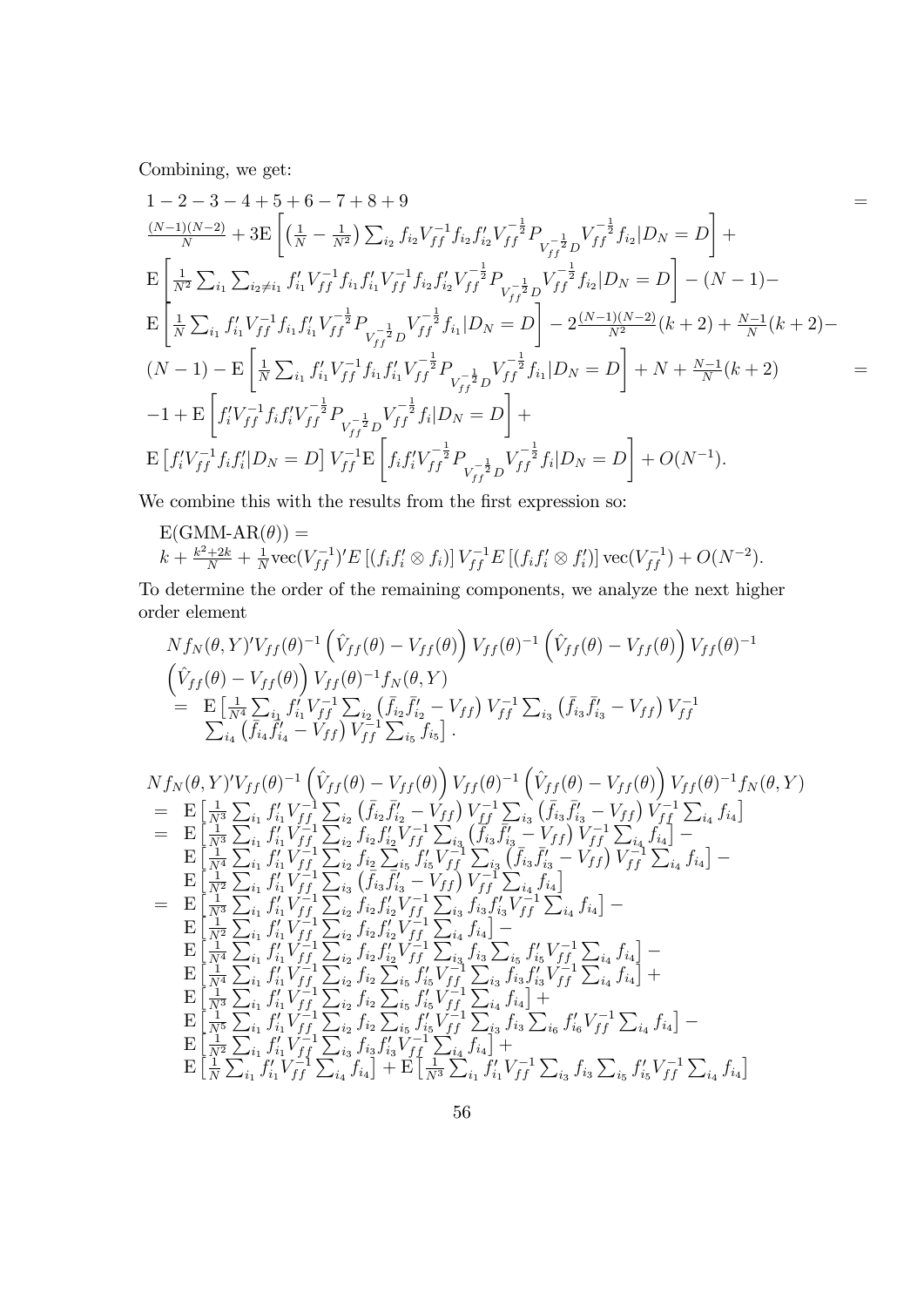$$
ii. \qquad E\left(N\left(\sqrt{N}f_N(\theta,Y)\right)'V_{ff}(\theta)^{-1}\hat{V}_{\theta f}(\theta)'V_{ff}(\theta)^{-1}\left(\hat{V}_{ff}(\theta)-V_{ff}(\theta)\right)V_{ff}(\theta)^{-1}\left(\sqrt{N}f_N(\theta,Y)\right)\right) \n\left(ND_N(\theta,Y)'V_{ff}(\theta)^{-1}D_N(\theta,Y)\right)^{-1}\left[\sqrt{N}D_N(\theta,Y)\right]'V_{ff}(\theta)^{-1}\left(\sqrt{N}f_N(\theta,Y)\right)|D_N(\theta,Y)=D\right) \n= E\left(\frac{1}{N^3}\sum_{i_1}\sum_{i_2}\sum_{i_3}\sum_{i_4}\sum_{i_5}f'_{i_1}V_{ff}^{-1}\bar{f}_{i_2}\bar{d}'_{i_2}V_{ff}^{-1}(\bar{f}_{i_3}\bar{f}'_{i_3}-V_{ff})V_{ff}^{-1}f_{i_4} \n(D'V_{ff}^{-1}D)^{-1}D'V_{ff}^{-1}f_{i_5}|D_N(\theta,Y)=D\right) \n= o(1)
$$

$$
iii. \qquad E\left(N\left(\sqrt{N}f_N(\theta,Y)\right)'V_{ff}(\theta)^{-1}\left(\hat{V}_{ff}(\theta)-V_{ff}(\theta)\right)V_{ff}(\theta)^{-1}\hat{V}_{\theta f}(\theta)'V_{ff}(\theta)^{-1}\left(\sqrt{N}f_N(\theta,Y)\right)\right)\right)
$$

$$
\left(ND_N(\theta,Y)'V_{ff}(\theta)^{-1}D_N(\theta,Y)\right)^{-1}\left[\sqrt{N}D_N(\theta,Y)\right]'V_{ff}(\theta)^{-1}\left(\sqrt{N}f_N(\theta,Y)\right)|D_N(\theta,Y)=D\right)
$$

$$
= E\left(\frac{1}{N^3}\sum_{i_1}\sum_{i_2}\sum_{i_3}\sum_{i_4}\sum_{i_5}f'_{i_1}V_{ff}^{-1}(\bar{f}_{i_2}\bar{f}'_{i_2}-V_{ff})V_{ff}^{-1}\bar{f}_{i_3}\bar{d}'_{i_3}V_{ff}^{-1}f_{i_4}
$$

$$
\left(D'V_{ff}^{-1}D\right)^{-1}D'V_{ff}^{-1}f_{i_5}|D_N(\theta,Y)=D\right)
$$

$$
= o(1)
$$

$$
KLM_{0} = Nf_{N}(\theta_{0}, Y)'V_{ff}(\theta_{0})^{-\frac{1}{2}}P_{V_{ff}(\theta_{0})^{-\frac{1}{2}}D_{N}(\theta_{0}, Y)}V_{ff}(\theta)^{-\frac{1}{2}}f_{N}(\theta_{0}, Y)
$$
  
\n
$$
KLM_{1} = -N^{2}f_{N}(\theta_{0}, Y)'V_{ff}(\theta_{0})^{-\frac{1}{2}}P_{V_{ff}(\theta_{0})^{-\frac{1}{2}}D_{N}(\theta_{0}, Y)}V_{ff}(\theta_{0})^{-\frac{1}{2}}\left[\hat{V}_{ff}(\theta_{0}) - V_{ff}(\theta_{0})\right]
$$
  
\n
$$
V_{ff}(\theta_{0})^{-\frac{1}{2}}P_{V_{ff}(\theta_{0})^{-\frac{1}{2}}D_{N}(\theta_{0}, Y)}V_{ff}(\theta_{0})^{-\frac{1}{2}}f_{N}(\theta_{0}, Y) -
$$
  
\n
$$
2N^{2}f_{N}(\theta_{0}, Y)'V_{ff}(\theta_{0})^{-\frac{1}{2}}P_{V_{ff}(\theta_{0})^{-\frac{1}{2}}D_{N}(\theta_{0}, Y)}V_{ff}(\theta_{0})^{-\frac{1}{2}}\left[\hat{V}_{ff}(\theta_{0}) - V_{ff}(\theta_{0})\right]
$$
  
\n
$$
V_{ff}(\theta_{0})^{-\frac{1}{2}}M_{V_{ff}(\theta_{0})^{-\frac{1}{2}}D_{N}(\theta_{0}, Y)}V_{ff}(\theta_{0})^{-\frac{1}{2}}f_{N}(\theta_{0}, Y)
$$
  
\n
$$
KLM_{2} = -2N^{2}f_{N}(\theta_{0}, Y)'V_{ff}(\theta_{0})^{-\frac{1}{2}}M_{V_{ff}(\theta_{0})^{-\frac{1}{2}}D_{N}(\theta_{0}, Y)}V_{ff}(\theta_{0})^{-\frac{1}{2}}\hat{V}_{\theta f}(\theta_{0})V_{ff}(\theta_{0})^{-1}
$$
  
\n
$$
f_{N}(\theta_{0}, Y) [D_{N}(\theta_{0}, Y)'V_{ff}(\theta_{0})^{-1}D_{N}(\theta_{0}, Y)]^{-1}D_{N}(\theta_{0}, Y)'V_{ff}(\theta_{0})^{-1}f_{N}(\theta_{0}, Y)
$$

$$
f_{\rm{max}}
$$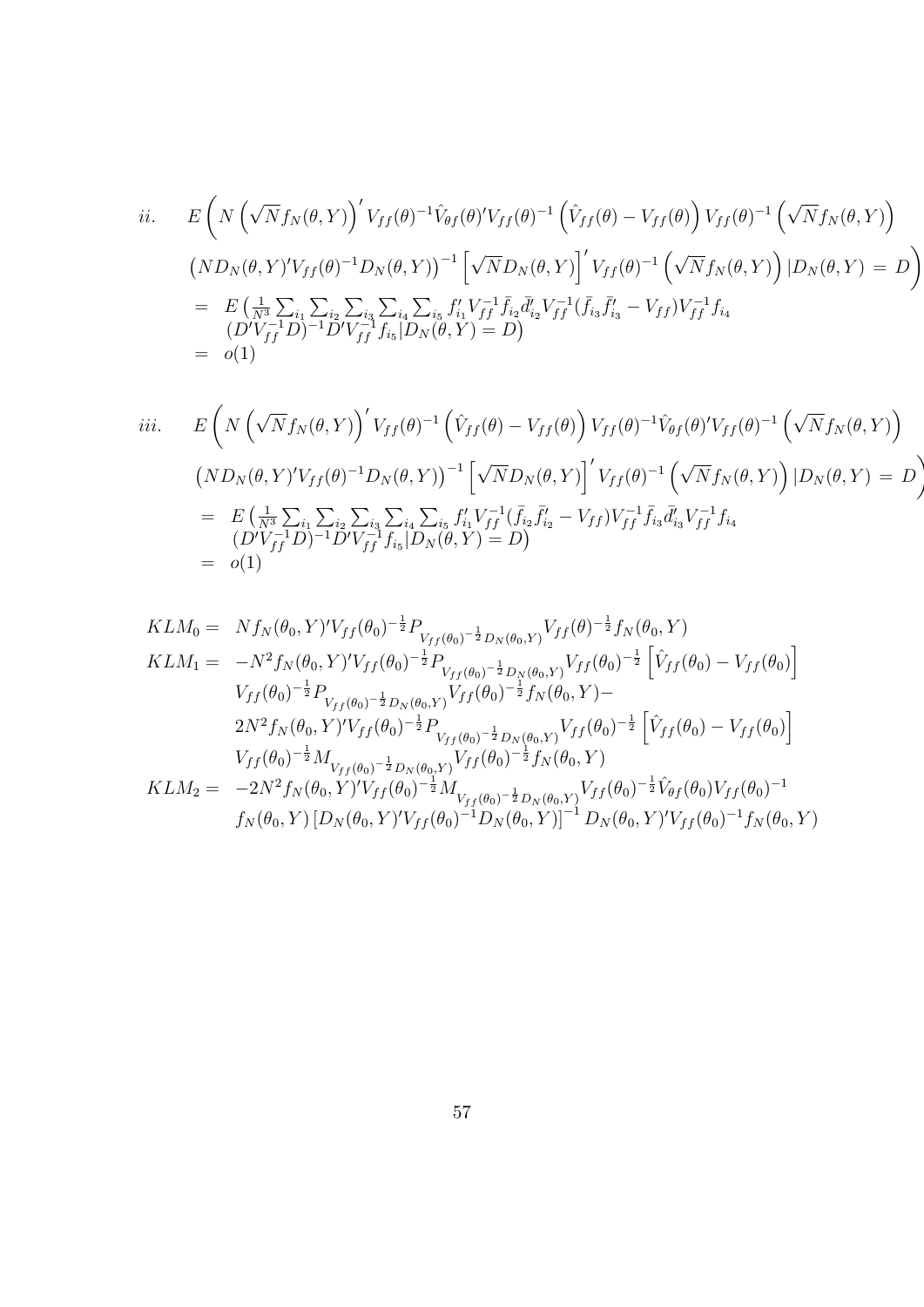ND^<sup>N</sup> (; Y ) <sup>0</sup>Vf f () <sup>1</sup>D^<sup>N</sup> (; Y ) <sup>1</sup> = (ND<sup>N</sup> (; Y ) <sup>0</sup>Vf f () <sup>1</sup>D<sup>N</sup> (; Y ))<sup>1</sup> + (ND<sup>N</sup> (; Y ) <sup>0</sup>Vf f () <sup>1</sup>D<sup>N</sup> (; Y ))<sup>1</sup> 2 p Nf<sup>N</sup> (; Y ) 0 Vf f (0) <sup>1</sup>V^ f () <sup>0</sup>Vf f () 1 p ND<sup>N</sup> (; Y ) + p ND<sup>N</sup> (; Y ) 0 Vf f () 1 V^ f f () Vf f () Vf f () 1 p ND<sup>N</sup> (; Y ) (ND<sup>N</sup> (; Y ) <sup>0</sup>Vf f () <sup>1</sup>D<sup>N</sup> (; Y ))<sup>1</sup> (ND<sup>N</sup> (; Y ) <sup>0</sup>Vf f () <sup>1</sup>D<sup>N</sup> (; Y ))<sup>1</sup> p Nf<sup>N</sup> (; Y ) 0 Vf f (0) <sup>1</sup>V^ f () <sup>0</sup>Vf f (0) <sup>1</sup>V^ f ()Vf f (0) 1 p Nf<sup>N</sup> (; Y ) + p ND<sup>N</sup> (; Y ) 0 Vf f () 1 V^ f f () Vf f () Vf f () 1 V^ f f () Vf f () Vf f () 1 p ND<sup>N</sup> (; Y ) + 2 <sup>p</sup> Nf<sup>N</sup> (; Y ) 0 Vf f (0) <sup>1</sup>V^ f () <sup>0</sup>Vf f () 1 V^ f f () Vf f () Vf f () 1 p ND<sup>N</sup> (; Y ) + 2 <sup>p</sup> Nf<sup>N</sup> (; Y ) 0 Vf f (0) 1 V^ f f () Vf f () Vf f (0) <sup>1</sup>V^ f () <sup>0</sup>Vf f () 1 p ND<sup>N</sup> (; Y ) + 4 <sup>p</sup> Nf<sup>N</sup> (; Y ) 0 Vf f (0) 1 V^ f f () Vf f () Vf f (0) <sup>1</sup>V^ f () <sup>0</sup>Vf f () 1 p ND<sup>N</sup> (; Y ) (ND<sup>N</sup> (; Y ) <sup>0</sup>Vf f () <sup>1</sup>D<sup>N</sup> (; Y ))<sup>1</sup> p ND<sup>N</sup> (; Y ) 0 Vf f (0) 1 V^ f f () Vf f () Vf f (0) <sup>1</sup>V^ f ()Vf f () 1 p Nf<sup>N</sup> (; Y ) + p ND<sup>N</sup> (; Y ) 0 Vf f () 1 V^ f f () Vf f () Vf f () 1 p ND<sup>N</sup> (; Y ) (ND<sup>N</sup> (; Y ) <sup>0</sup>Vf f () <sup>1</sup>D<sup>N</sup> (; Y ))<sup>1</sup> p ND<sup>N</sup> (; Y ) 0 Vf f () 1 V^ f f () Vf f () Vf f () 1 p ND<sup>N</sup> (; Y ) i (ND<sup>N</sup> (; Y ) <sup>0</sup>Vf f () <sup>1</sup>D<sup>N</sup> (; Y ))<sup>1</sup> + op(N <sup>1</sup> )

$$
N s_N(\theta, Y) =
$$
\n
$$
\left[\sqrt{N}D_N(\theta, Y)\right]' \left[V_{ff}(\theta)^{-1} - V_{ff}(\theta)^{-1} \left(\hat{V}_{ff}(\theta) - V_{ff}(\theta)\right) V_{ff}(\theta)^{-1} +
$$
\n
$$
V_{ff}(\theta)^{-1} \left(\hat{V}_{ff}(\theta) - V_{ff}(\theta)\right) V_{ff}(\theta)^{-1} \left(\hat{V}_{ff}(\theta) - V_{ff}(\theta)\right) V_{ff}(\theta)^{-1}\right] \left(\sqrt{N}f_N(\theta, Y)\right) -
$$
\n
$$
\left(\sqrt{N}f_N(\theta, Y)\right)' V_{ff}(\theta_0)^{-1} \hat{V}_{\theta f}(\theta)' V_{ff}(\theta)^{-1} \left(\sqrt{N}f_N(\theta, Y)\right) + \left(\sqrt{N}f_N(\theta, Y)\right)'
$$
\n
$$
V_{ff}(\theta_0)^{-1} \hat{V}_{\theta f}(\theta)' V_{ff}(\theta)^{-1} \left(\hat{V}_{ff}(\theta) - V_{ff}(\theta)\right) V_{ff}(\theta)^{-1} \left(\sqrt{N}f_N(\theta, Y)\right) + \left(\sqrt{N}f_N(\theta, Y)\right)'
$$
\n
$$
V_{ff}(\theta)^{-1} \left(\hat{V}_{ff}(\theta) - V_{ff}(\theta)\right) V_{ff}(\theta)^{-1} \hat{V}_{\theta f}(\theta)' V_{ff}(\theta)^{-1} \left(\sqrt{N}f_N(\theta, Y)\right) + o_P(N^{-1})
$$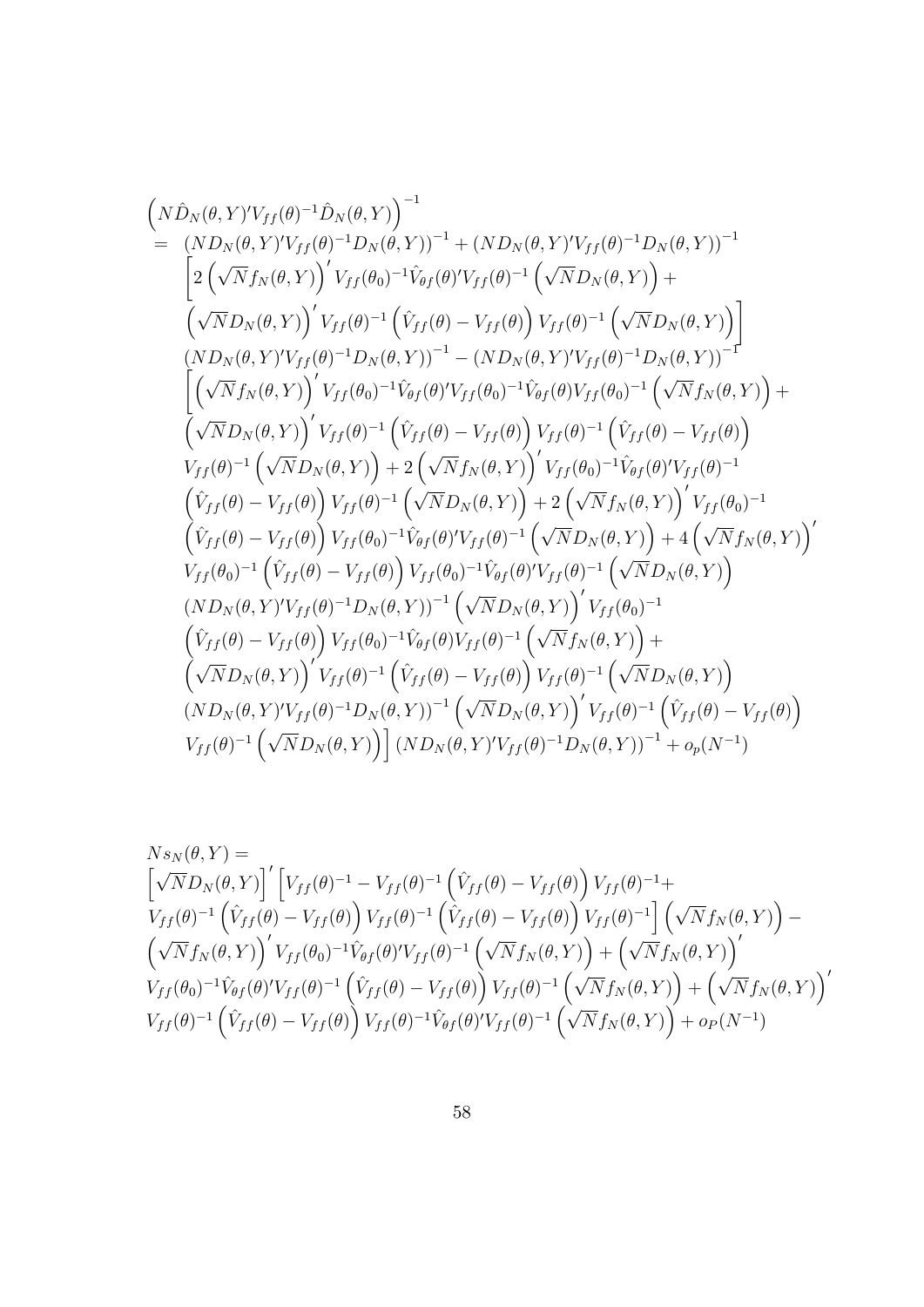$$
\sqrt{N}KLM_1
$$
\n
$$
= \left(\sqrt{N}f_N(\theta, Y)\right)' V_{ff}(\theta_0)^{-1} \left[\sqrt{N}D_N(\theta, Y)\right] (ND_N(\theta, Y)'V_{ff}(\theta)^{-1}D_N(\theta, Y))^{-1}
$$
\n
$$
\left[2\left(\sqrt{N}f_N(\theta, Y)\right)' V_{ff}(\theta_0)^{-1}\hat{V}_{\theta f}(\theta)'V_{ff}(\theta)^{-1}\left(\sqrt{N}D_N(\theta, Y)\right) + \left(\sqrt{N}D_N(\theta, Y)\right)' V_{ff}(\theta)^{-1}\left(\hat{V}_{ff}(\theta) - V_{ff}(\theta)\right)V_{ff}(\theta)^{-1}\left(\sqrt{N}D_N(\theta, Y)\right)\right]
$$
\n
$$
(ND_N(\theta, Y)'V_{ff}(\theta)^{-1}D_N(\theta, Y))^{-1} \left[\sqrt{N}D_N(\theta, Y)\right]' V_{ff}(\theta_0)^{-1}\left(\sqrt{N}f_N(\theta, Y)\right) - 2\left(\sqrt{N}f_N(\theta, Y)\right)' V_{ff}(\theta_0)^{-1}\left[\sqrt{N}D_N(\theta, Y)\right] (ND_N(\theta, Y)'V_{ff}(\theta)^{-1}D_N(\theta, Y))^{-1}
$$
\n
$$
\left\{\left[\sqrt{N}D_N(\theta, Y)\right]' V_{ff}(\theta)^{-1}\left(\hat{V}_{ff}(\theta) - V_{ff}(\theta)\right) + \left(\sqrt{N}f_N(\theta, Y)\right)' V_{ff}(\theta_0)^{-1}\hat{V}_{\theta f}(\theta) \right] V_{ff}(\theta)^{-1}\left(\sqrt{N}f_N(\theta, Y)\right) \right\}
$$

$$
D_0 + \frac{1}{\sqrt{N}} D_1 + \frac{1}{N} D_2 + o_p(N^{-1})
$$
  
\n
$$
s_0 + \frac{1}{\sqrt{N}} s_1 + \frac{1}{N} s_2
$$
  
\n
$$
KLM_1 = s'_0 D_1 s_0 + 2s'_1 D_0 s_0
$$
  
\n
$$
KLM_0 = s'_0 D_0 s_0
$$
  
\n
$$
KLM_1 = 2s'_1 D_0 s_0 + s'_0 D_1 s_0
$$
  
\n
$$
KLM_2 = 2(s'_2 D_0 s_0 + s'_1 D_1 s_0) + s'_0 D_2 s_0 + s'_1 D_0 s_1
$$

We determine the order of the four different components of  $KLM_0$ ,  $KLM_1$  and  $KLM_2$  using their conditional expectations given  $D_N(\theta, Y)$ . To construct these conditional expectations, we use Lemma 7.

**KLM**<sub>0</sub>: Corollary 1 shows that  $\sqrt{N} f_N(\theta_0, Y)$  and  $\sqrt{N}(D_N(\theta_0, Y) - J_{\theta}(\theta_0))$  are independent in large samples. Hence, in large samples  $E(Nf_N(\theta_0, Y)f_N(\theta_0, Y)'|D_N) =$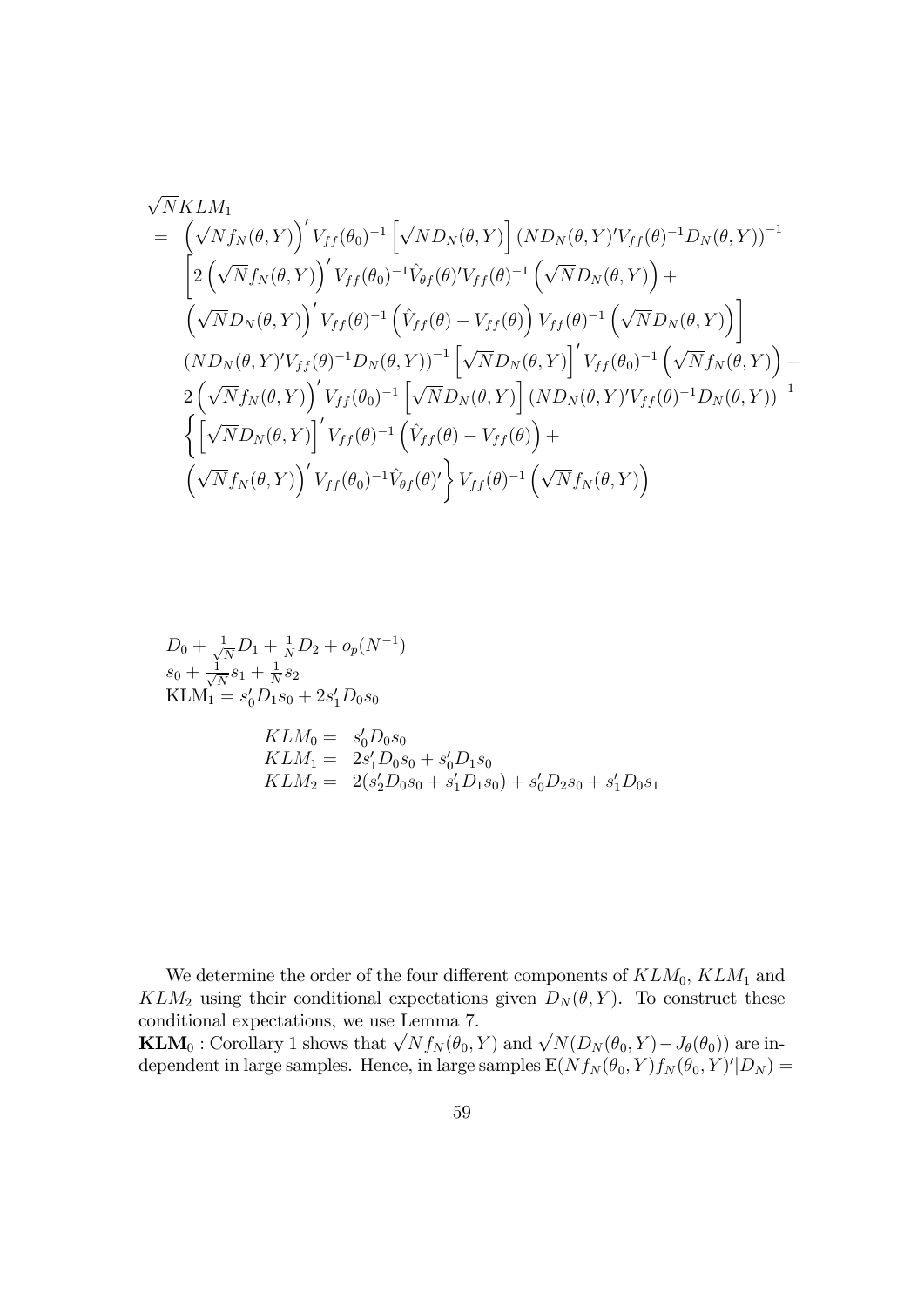$$
E(Nf_N(\theta_0, Y)f_N(\theta_0, Y)') = V_{ff}(\theta_0), \text{ with } D_N = D_N(\theta_0, Y), \text{ so}
$$
  
\n
$$
E(KLM_0) = E\left[Nf_N(\theta, Y)'V_{ff}(\theta)^{-\frac{1}{2}}P_{V_{ff}(\theta)^{-\frac{1}{2}}D_N(\theta, Y)}V_{ff}(\theta)^{-\frac{1}{2}}f_N(\theta, Y)|D_N\right]
$$
  
\n
$$
= E\left[\text{tr}\left\{V_{ff}(\theta)^{-\frac{1}{2}}P_{V_{ff}(\theta)^{-\frac{1}{2}}D_N(\theta, Y)}V_{ff}(\theta)^{-\frac{1}{2}}Nf_N(\theta, Y)f_N(\theta, Y)'\right\}|D_N\right]
$$
  
\n
$$
= \text{tr}\left\{V_{ff}(\theta)^{-\frac{1}{2}}P_{V_{ff}(\theta)^{-\frac{1}{2}}D_N(\theta, Y)}V_{ff}(\theta)^{-\frac{1}{2}}E\left(\sqrt{N}f_N(\theta, Y)\right)\left(\sqrt{N}f_N(\theta, Y)\right)'|D_N\right\}
$$
  
\n
$$
= \text{tr}\left\{V_{ff}(\theta)^{-\frac{1}{2}}P_{V_{ff}(\theta)^{-\frac{1}{2}}D_N(\theta, Y)}V_{ff}(\theta)^{-\frac{1}{2}}V_{ff}(\theta)\right\} = 1.
$$

 $KLM_1 : KLM_1$  consists of two components and we construct the expectation of each one separately. Assumption 1 implies that  $E(\hat{V}_{ff}(\theta_0)|D_N) = V_{ff}(\theta_0) +$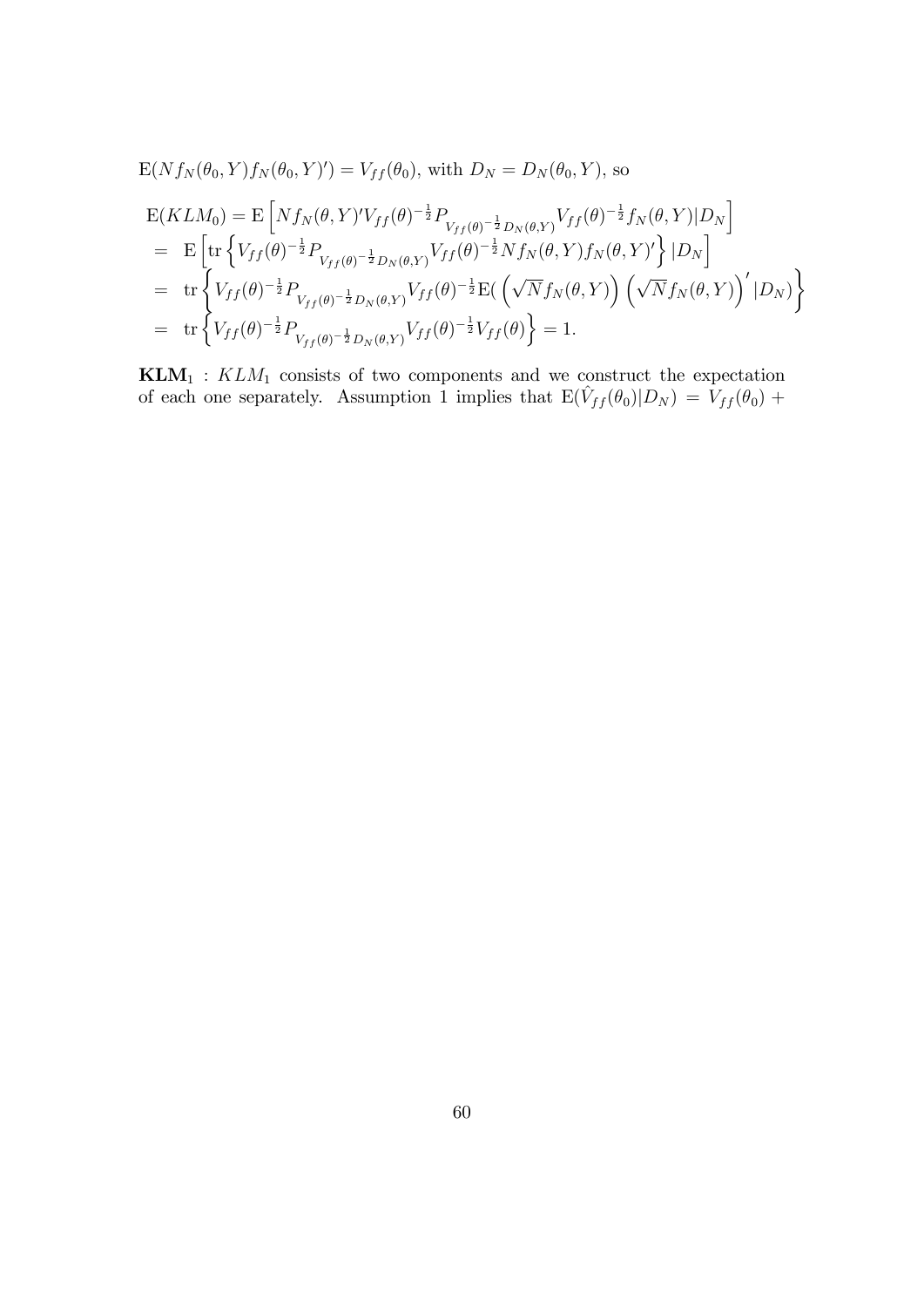$$
O(N^{-\frac{1}{2}}),
$$
 which we use to construct the expectations of both elements of  $KLM_1$ :  
\n
$$
(-) \mathbf{E} \left[ N^2 f_N(\theta, Y) V_{ff}(\theta)^{-\frac{1}{2}} P_{V_{ff}(\theta)^{-\frac{1}{2}} P_{V_{ff}(\theta)^{-\frac{1}{2}}} Y_{ff}(\theta, Y) |I\theta \rangle^{-\frac{1}{2}} \left[ \hat{V}_{ff}(\theta) - V_{ff}(\theta) \right] \right]
$$
\n
$$
V_{ff}(\theta)^{-\frac{1}{2}} P_{V_{ff}(\theta)^{-\frac{1}{2}} D_N(\theta, Y) V_{ff}(\theta)^{-\frac{1}{2}}} \left[ \hat{V}_{ff}(\theta) - V_{ff}(\theta) \right]
$$
\n
$$
= \mathbf{E} \left[ \frac{1}{N} \sum_{i} f'_{i} V_{fj}^{-\frac{1}{2}} P_{V_{fj}^{-\frac{1}{2}} D_N} V_{ff}^{-\frac{1}{2}} \sum_{i} (f_{i} f'_{i2} - V_{ff}) V_{ff}^{-\frac{1}{2}} P_{V_{fj}^{-\frac{1}{2}} D_N} V_{fj}^{-\frac{1}{2}} \sum_{i} f_{i} f_{i} |D_N \right]
$$
\n
$$
= \mathbf{E} \left[ \frac{1}{N} \sum_{i} \sum_{i} \sum_{i} \sum_{i} \sum_{i} \text{vec}(P_{V_{fj}^{-\frac{1}{2}} D_N} \left( V_{ff}^{-\frac{1}{2}} f_{i3} \otimes V_{ff}^{-\frac{1}{2}} f_{i1} \right) \left( V_{ff}^{-\frac{1}{2}} f_{i3} \otimes V_{ff}^{-\frac{1}{2}} f_{i1} \right) \right]
$$
\n
$$
\text{vec}(P_{V_{ff}^{-\frac{1}{2}} D_N} |D_N| = \mathbf{E} \left[ \sum_{i} \sum_{i} \sum_{i} \text{vec}(P_{V_{fj}^{-\frac{1}{2}} D_N} \left( V_{ff}^{-\frac{1}{2}} f_{i3} \otimes V_{ff}^{-\frac{1}{2}} f_{i1} \right) \left( V_{ff}^{-\frac{1}{2}} f_{i3} \otimes V_{ff}^{-\frac{1}{2}} f_{i1} \right) \right]
$$
\n<math display="block</math>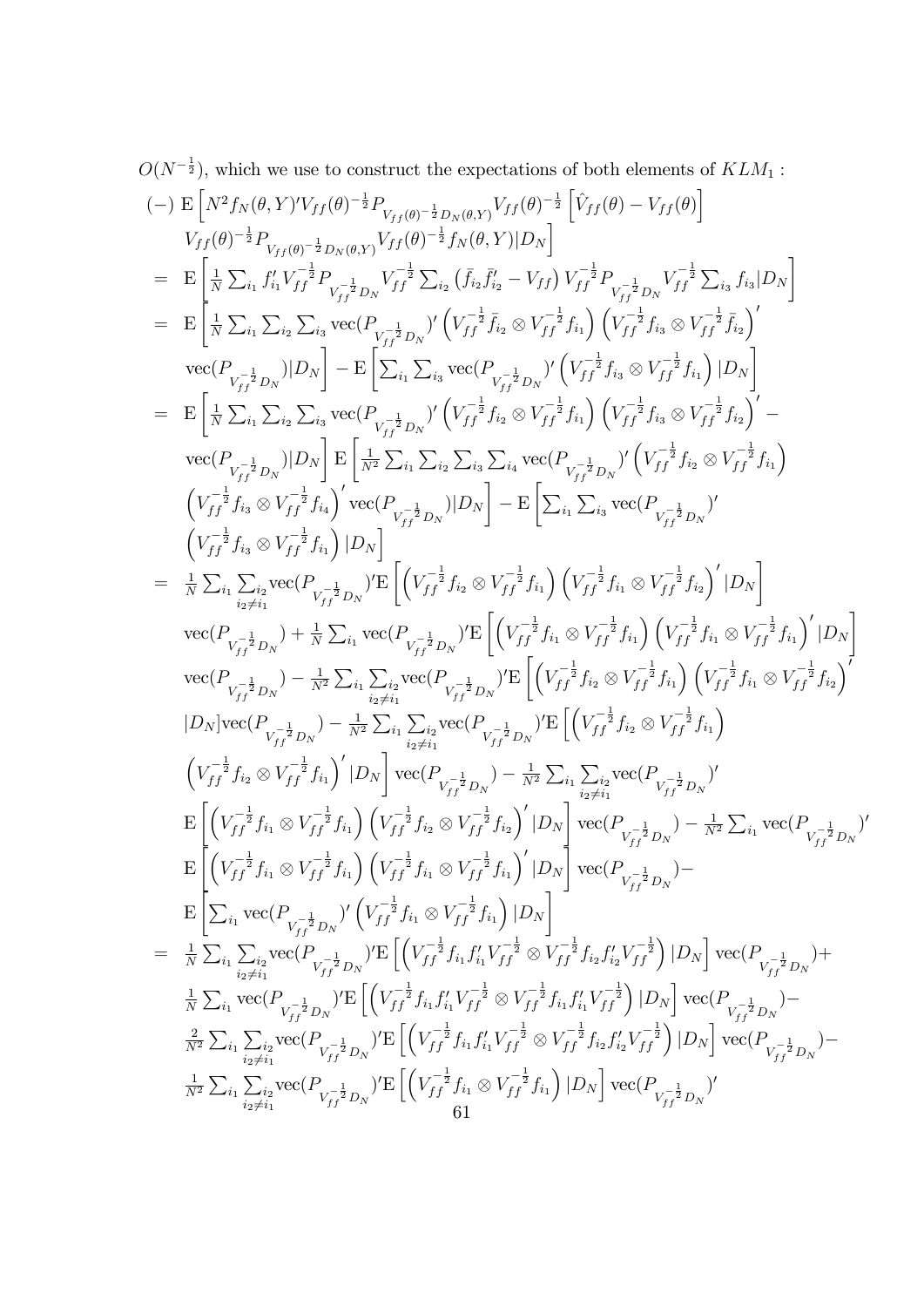$$
\begin{array}{ll} &\textrm{E}\left[(V_{ff}^{-\frac{1}{2}}f_{6}\otimes V_{ff}^{-\frac{1}{2}}f_{6})\,|D_{N}\right]-\frac{1}{N^{2}}\sum_{i_{1}}\textrm{vec}\left(P_{V_{ff}^{-\frac{1}{2}}D_{8}})^{l}\\[2mm] &\textrm{E}\left[(V_{ff}^{-\frac{1}{2}}f_{i_{1}}f_{i_{1}}V_{ff}^{-\frac{1}{2}}\otimes V_{ff}^{-\frac{1}{2}}f_{i_{1}}f_{i_{1}}V_{ff}^{-\frac{1}{2}}\right)|D_{N}\right]\textrm{vec}\left(P_{V_{ff}^{-\frac{1}{2}}D_{8}})^{-1}\\[2mm] &\textrm{E}\left[\sum_{i_{1}}\textrm{vec}\left(P_{V_{ff}^{-\frac{1}{2}}D_{8}})^{l}\left(V_{ff}^{-\frac{1}{2}}f_{1}\otimes V_{ff}^{-\frac{1}{2}}f_{1}\right)|D_{N}\right]\textrm{vec}\left(P_{V_{ff}^{-\frac{1}{2}}D_{8}}\right)\textrm{vec}\left(V_{ff}\right)-\\[2mm] &\textrm{A}\left[(V_{ff}^{-\frac{1}{2}}V_{f}^{-\frac{1}{2}}D_{8})^{l}\textrm{vec}\left(P_{V_{ff}^{-\frac{1}{2}}D_{8}}\right)\textrm{vec}\left(P_{V_{ff}^{-\frac{1}{2}}D_{8}}\right)-\textrm{Nvec}\left(P_{V_{ff}^{-\frac{1}{2}}D_{8}}\right)\textrm{vec}\left(V_{ff}\right)-\\[2mm] &\frac{N-1}{N}\left[\textrm{vec}\left(P_{V_{f}^{-\frac{1}{2}}D_{8}}\right)\textrm{vec}\left(\left(V_{ff}^{-\frac{1}{2}}f_{f,f_{1}^{2}}V_{ff}^{-\frac{1}{2}}\right)\otimes V_{ff}^{-\frac{1}{2}}f_{f,f_{1}^{2}}V_{ff}^{-\frac{1}{2}}\right)\right]\textrm{vec}\left(P_{V_{ff}^{-\frac{1}{2}}D_{8}}\right)\\[2mm] &\textrm{E}\left[\left(V_{ff}^{-\frac{1}{2}}f_{f,f_{1}^{2}}V_{ff}^{-\frac{1}{2}}\otimes V_{ff}^{-\frac{1
$$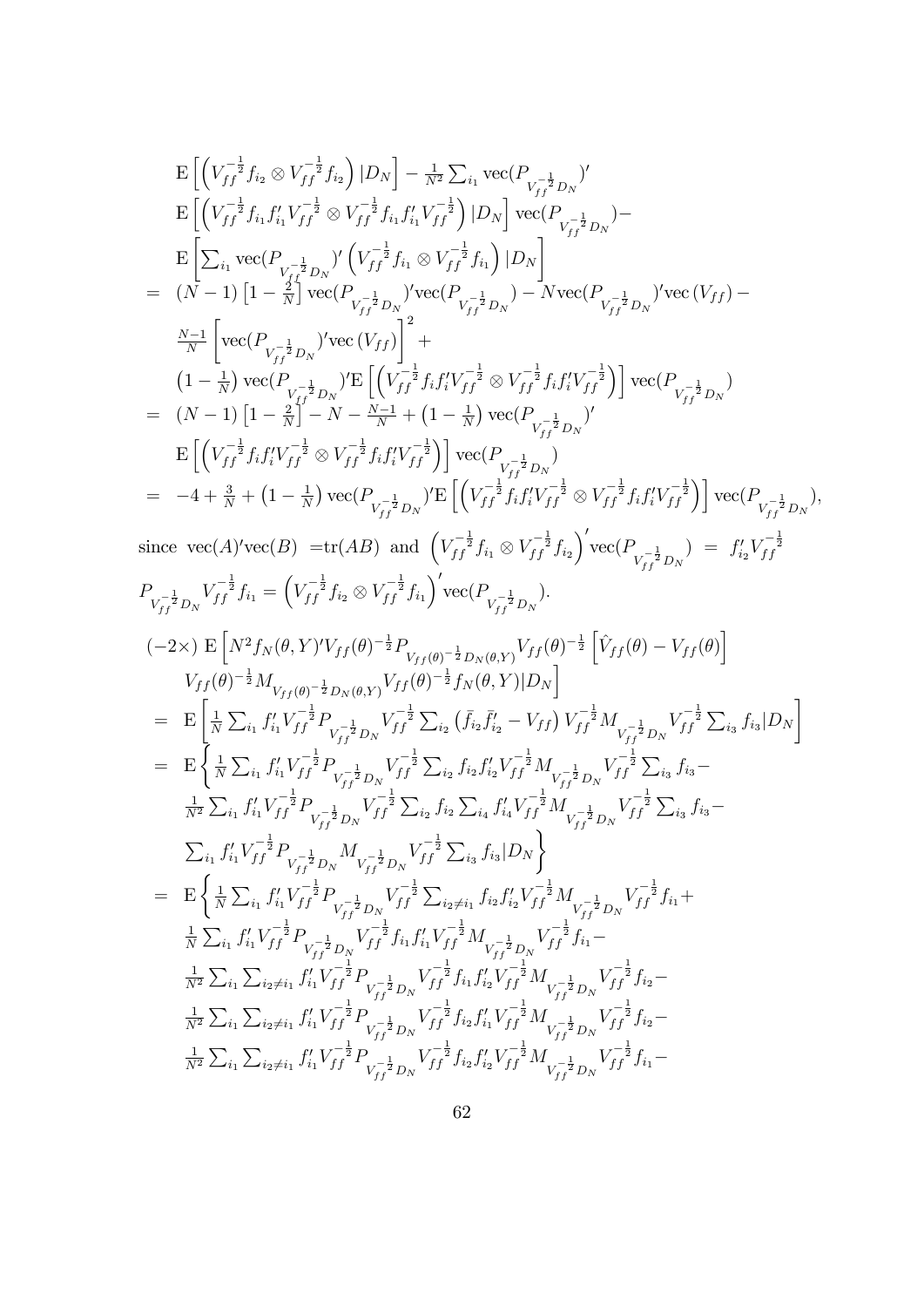$$
\begin{split} &\frac{1}{N^2}\sum_{i_1}f'_{i_1}V_{ff}^{-\frac{1}{2}}P_{V_{ff}^{-\frac{1}{2}}D_{N}}V_{ff}^{-\frac{1}{2}}f_{i_1}f'_{i_1}V_{ff}^{-\frac{1}{2}}M_{V_{ff}^{-\frac{1}{2}}D_{N}}V_{ff}^{-\frac{1}{2}}f_{i_1}|D_{N} \\ =&\mathbf{E}\left\{-\frac{1}{N^2}\sum_{i_1}\sum_{i_2\neq i_1}\text{tr}(V_{ff}^{-\frac{1}{2}}P_{V_{ff}^{-\frac{1}{2}}D_{N}}V_{ff}^{-\frac{1}{2}}f_{i_1}f'_{i_1})\text{tr}(V_{ff}^{-\frac{1}{2}}M_{V_{ff}^{-\frac{1}{2}}D_{N}}V_{ff}^{-\frac{1}{2}}f_{i_2}f'_{i_2})+\right.\\ &\frac{N-1}{N}\text{vec}(P_{V_{ff}^{-\frac{1}{2}}D_{N}})^{\prime}\text{E}(V_{ff}^{-\frac{1}{2}}f_{i_1}f'_{i_1}V_{ff}^{-\frac{1}{2}}\otimes V_{ff}^{-\frac{1}{2}}f_{i_1}f'_{i_1}V_{ff}^{-\frac{1}{2}})\text{vec}(M_{V_{ff}^{-\frac{1}{2}}D_{N}})|D_{N}\right\} \\ =&\frac{N-1}{N}\left[\text{vec}(P_{V_{ff}^{-\frac{1}{2}}D_{N}})^{\prime}\text{E}(V_{ff}^{-\frac{1}{2}}f_{i_1}f'_{i_1}V_{ff}^{-\frac{1}{2}}\otimes V_{ff}^{-\frac{1}{2}}f_{i_1}f'_{i_1}V_{ff}^{-\frac{1}{2}})\text{vec}(M_{V_{ff}^{-\frac{1}{2}}D_{N}})-(k-1)\right] \end{split}
$$

 $KLM_2: KLM_2$  consists of one component whose conditional expectation given  $D_N(\theta, Y)$  we construct using that  $E(\tilde{V}_{ff}(\theta_0)|D_N) = V_{ff}(\theta_0) + O(N^{-\frac{1}{2}})$ :

$$
(-2 \times) E\left[N^{2}f_{N}(\theta, Y)'V_{ff}(\theta)^{-\frac{1}{2}}M_{V_{ff}(\theta)^{-\frac{1}{2}}D_{N}(\theta,Y)}V_{ff}(\theta)^{-\frac{1}{2}}\hat{V}_{\theta f}(\theta)V_{ff}(\theta)^{-1} f_{N}(\theta, Y) [D_{N}(\theta, Y)'V_{ff}(\theta)^{-1}D_{N}(\theta,Y)]^{-1} D_{N}(\theta, Y)'V_{ff}(\theta)^{-1}f_{N}(\theta,Y)|D_{N}(\theta,Y)]\right] = E\left\{\frac{1}{N^{2}}\sum_{i_{1}}f'_{i_{1}}V_{fj}^{-\frac{1}{2}}M_{V_{fj}^{-\frac{1}{2}}D_{N}}V_{ff}^{-\frac{1}{2}}\sum_{i_{2}}\bar{d}_{i_{2}}\bar{f}'_{i_{2}}V_{ff}^{-1}\sum_{i_{3}}f_{i_{3}}\left[D'_{N}V_{ff}^{-1}D_{N}\right]^{-1} D'_{N}V_{ff}^{-1}\sum_{i_{4}}f'_{i_{4}}|D_{N}\right\} = E\left\{\frac{1}{N^{2}}\sum_{i_{1}}f'_{i_{1}}V_{fj}^{-\frac{1}{2}}M_{V_{fj}^{-\frac{1}{2}}D_{N}}V_{ff}^{-\frac{1}{2}}\sum_{i_{2}}d_{i_{2}}f'_{i_{2}}V_{ff}^{-1}\sum_{i_{3}}f_{i_{3}}\left[D'_{N}V_{ff}^{-1}D_{N}\right]^{-1} D'_{N}V_{ff}^{-1}\sum_{i_{4}}f_{i_{4}}-\frac{1}{N^{2}}\sum_{i_{1}}f'_{i_{1}}V_{fj}^{-\frac{1}{2}}D_{N}V_{ff}^{-\frac{1}{2}}\sum_{i_{3}}d_{i_{2}}= \sum_{i_{5}}f'_{i_{5}}V_{fj}^{-1}\sum_{i_{3}}f_{i_{3}}\left[D'_{N}V_{fj}^{-1}D_{N}\right]^{-1}D'_{N}V_{ff}^{-1}\sum_{i_{4}}f_{i_{4}}|D_{N}\right\} = E\left\{\frac{1}{N^{2}}\sum_{i_{1}}\sum_{i_{2}i_{1}}f'_{i_{1}}V_{ff}^{-\frac{1}{2}}M_{V_{fj}^{-\frac{1}{2}}D_{N}V_{ff}^{-\frac{1}{2}}\
$$

1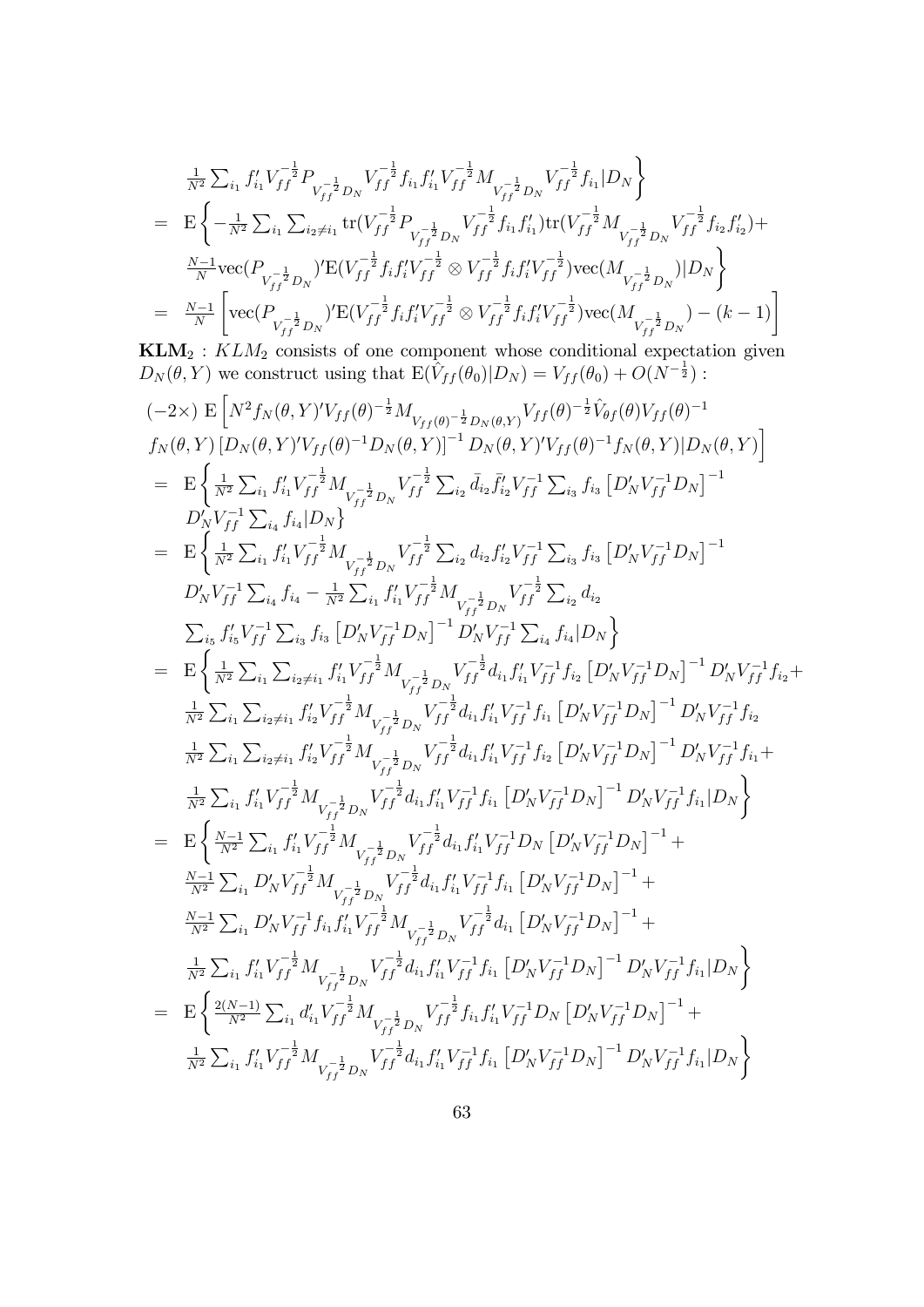$$
= \frac{2(N-1)}{N} \text{vec}(M_{V_{ff}^{-\frac{1}{2}}D_N})' \text{E}(\frac{1}{N} \sum_{i=1}^N V_{ff}^{-\frac{1}{2}} f_i f_i' V_{ff}^{-\frac{1}{2}} \otimes V_{ff}^{-\frac{1}{2}} d_i |D_N) V_{ff}^{-\frac{1}{2}} D_N \n\left[D'_N V_{ff}^{-1} D_N\right]^{-1} + \frac{1}{N} \text{vec}(M_{V_{ff}^{-\frac{1}{2}}D_N})' \text{E}(\frac{1}{N} \sum_{i=1}^N V_{ff}^{-\frac{1}{2}} f_i f_i' V_{ff}^{-1} f_i f_i' V_{ff}^{-\frac{1}{2}} \otimes V_{ff}^{-\frac{1}{2}} d_i |D_N) \n\text{vec}(V_{ff}^{-\frac{1}{2}} D_N \left[D'_N V_{ff}^{-1} D_N\right]^{-1}).
$$

Under Assumption 2,  $E\left(\frac{1}{N}\sum_{i=1}^{N}\text{vec}(f_i(\theta_0)f_i(\theta_0)')d_i(\theta_0)'|D_N(\theta_0,Y)\right) = \text{vec}(V_{ff}(\theta_0))$  $D_N(\theta_0, Y)'$  so

$$
E\left(\frac{1}{N}\sum_{i=1}^{N}V_{ff}^{-\frac{1}{2}}f_i f_i' V_{ff}^{-\frac{1}{2}} \otimes V_{ff}^{-\frac{1}{2}} d_i | D_N\right)
$$
  
=  $(V_{ff}^{-\frac{1}{2}} \otimes V_{ff}^{-\frac{1}{2}})E\left(\frac{1}{N}\sum_{i=1}^{N} f_i f_i' \otimes d_i | D_N\right)(V_{ff}^{-\frac{1}{2}} \otimes 1)$   
=  $(V_{ff}^{-\frac{1}{2}} \otimes V_{ff}^{-\frac{1}{2}})(V_{ff} \otimes D_N)(V_{ff}^{-\frac{1}{2}} \otimes 1)$ 

which implies that only the  $\frac{1}{N}$  term of  $KLM_2$  remains.

Given  $D_N(\theta_0, Y)$ , the conditional expectation of the different higher order elements of  $\text{KLM}(\theta_0)$  read

$$
E\left[KLM_{0}|D_{N}(\theta_{0},Y)\right] = 1
$$
\n
$$
-E\left[KLM_{1}|D_{N}(\theta_{0},Y)\right] = \frac{N-1}{N}\text{vec}(V_{ff}^{-\frac{1}{2}}P_{V_{ff}^{-\frac{1}{2}}D_{N}}V_{ff}^{-\frac{1}{2}})^{r}\text{E}(f_{i}f'_{i}\otimes f_{i}f'_{i})
$$
\n
$$
\text{vec}(V_{ff}^{-\frac{1}{2}}P_{V_{ff}^{-\frac{1}{2}}D_{N}}V_{ff}^{-\frac{1}{2}}) - 4 + \frac{3}{N} +
$$
\n
$$
2\frac{N-1}{N}\left[\text{vec}(V_{ff}^{-\frac{1}{2}}P_{V_{ff}^{-\frac{1}{2}}D_{N}}V_{ff}^{-\frac{1}{2}})^{r}\text{E}(f_{i}f'_{i}\otimes f_{i}f'_{i})\text{vec}(V_{ff}^{-\frac{1}{2}}M_{V_{ff}^{-\frac{1}{2}}D_{N}}V_{ff}^{-\frac{1}{2}}) - (k-1)\right]
$$
\n
$$
= \frac{N-1}{N}\text{vec}(V_{ff}^{-\frac{1}{2}}P_{V_{ff}^{-\frac{1}{2}}D_{N}}V_{ff}^{-\frac{1}{2}})^{r}\text{E}(f_{i}f'_{i}\otimes f_{i}f'_{i})\text{vec}(V_{ff}^{-1} + V_{ff}^{-\frac{1}{2}}M_{V_{ff}^{-\frac{1}{2}}D_{N}}V_{ff}^{-\frac{1}{2}}) -
$$
\n
$$
\frac{2(N-1)}{N}(k-1) - 4 + \frac{3}{N}
$$
\n
$$
E\left[KLM_{2}|D_{N}(\theta_{0},Y)\right] = -\frac{4(N-1)}{N}\text{vec}(M_{V_{ff}^{-\frac{1}{2}}D_{N}})^{r}\text{E}(\frac{1}{N}\sum_{i=1}^{N}V_{ff}^{-\frac{1}{2}}f_{i}f'_{i}V_{ff}^{-\frac{1}{2}}\otimes V_{ff}^{-\frac{1}{2}}d_{i}|D_{N})
$$
\n
$$
V_{ff}^{-\frac{1}{2}}D_{N}\left[D_{N}'V_{ff}^{-1}D_{N}\right]^{-1} - \frac{2}{N}\text{vec}(M_{V_{ff}
$$

and the conditional expectation of  $KLM_2$  under Assumption 2 is of order  $\frac{1}{N}$ . c. GMM-MLR statistic. To expand the expression of the GMM-MLR statistic, we use a Taylor approximation of GMM-AR $(\theta)$  around  $GMM$ -AR<sub>0</sub> and KLM $(\theta_0)$ around  $KLM_0$ :

GMM-MLR(
$$
\theta_0
$$
) =  
\n
$$
\frac{1}{2} \left[ GMM-AR_0 - r(\theta_0) + \sqrt{(GMM-AR_0 + r(\theta_0))^2 - 4[GMM-AR_0 - KLM_0]r(\theta_0))} \right] +
$$
\n
$$
\frac{1}{2N} \left[ 1 + \frac{GMM-AR_0 - r(\theta_0)}{\sqrt{(GMM-AR_0+r(\theta_0))^2 - 4[GMM-AR(\theta_0) - KLM(\theta_0)]r(\theta_0))}} \right] GMM-AR_1 +
$$
\n
$$
\frac{1}{N} \frac{r(\theta_0)}{\sqrt{(GMM-AR_0+r(\theta_0))^2 - 4[GMM-AR(\theta_0) - KLM(\theta_0)]r(\theta_0))}} (KLM_1 + \frac{1}{\sqrt{N}} KLM_2) + O_p(\frac{1}{N^2}).
$$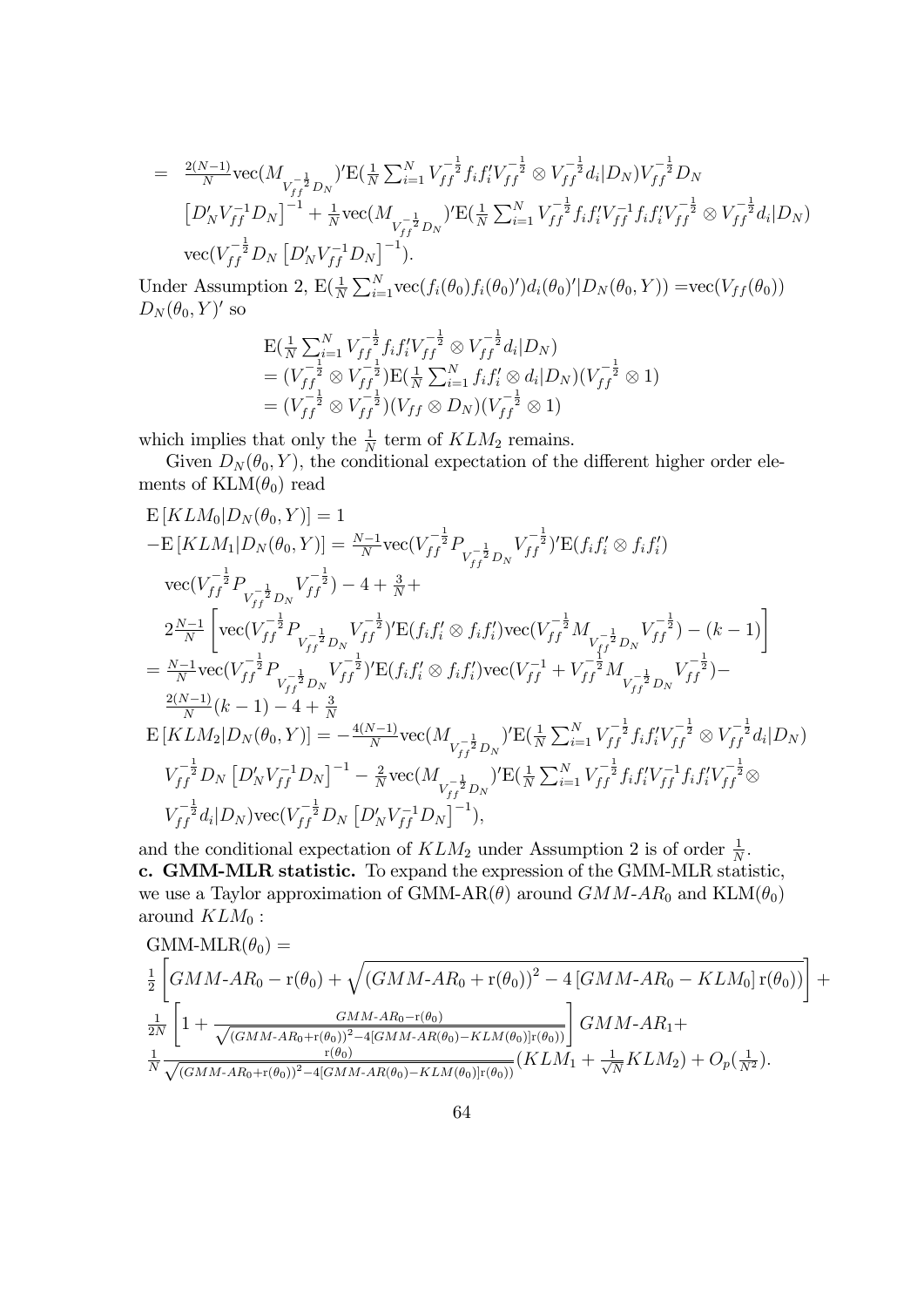**d.** LM statistic. We just show that the higher order components of  $LM(\theta)$ depend on  $D_N(\theta, Y)$ . We therefore only construct a higher order decomposition for which we uses just the  $(D_N(\theta, Y)'V_{ff}(\theta)^{-1}D_N(\theta, Y))^{-1}$ -element from the higher order specification of  $\left[ q_N(\theta, Y)' \hat{V}_{ff} (\theta)^{-1} q_N(\theta, Y) \right]^{-1}$  in Lemma 6.

$$
LM(\theta) = Nf_N(\theta, Y)' \hat{V}_{ff}(\theta)^{-\frac{1}{2}} P_{\hat{V}_{ff}(\theta)^{-\frac{1}{2}}q_N(\theta, Y)} \hat{V}_{ff}(\theta)^{-\frac{1}{2}}f_N(\theta, Y) \n\approx N[f_N(\theta, Y)' V_{ff}(\theta)^{-1} D_N(\theta, Y) + f_N(\theta, Y)' V_{ff}(\theta)^{-1} V_{qf}(\theta)^{1} V_{ff}(\theta)^{-1} f_N(\theta, Y) -\nf_N(\theta, Y)' V_{ff}(\theta)^{-1} \left[ \hat{V}_{ff}(\theta) - V_{ff}(\theta) \right] V_{ff}(\theta)^{-1} D_N(\theta, Y) \right] \n(D_N(\theta, Y)' V_{ff}(\theta)^{-1} D_N(\theta, Y))^{-1} [f_N(\theta, Y)' V_{ff}(\theta)^{-1} D_N(\theta, Y) +\nf_N(\theta, Y)' V_{ff}(\theta)^{-1} V_{qf}(\theta)^{1} f_N(\theta, Y) - f_N(\theta, Y)' V_{ff}(\theta)^{-1} \left[ \hat{V}_{ff}(\theta) - V_{ff}(\theta) \right] \nV_{ff}(\theta)^{-1} D_N(\theta, Y)' \right] \n= KLM_0 + 2Nf_N(\theta, Y)' V_{ff}(\theta)^{-1} V_{qf}(\theta) V_{ff}(\theta)^{-1} f_N(\theta, Y) \n(D_N(\theta, Y)' V_{ff}(\theta)^{-1} D_N(\theta, Y))^{-1} D_N(\theta, Y)' V_{ff}(\theta)^{-1} f_N(\theta, Y) +\nNf_N(\theta, Y)' V_{ff}(\theta)^{-1} V_{qf}(\theta) V_{ff}(\theta)^{-1} f_N(\theta, Y) (D_N(\theta, Y)' V_{ff}(\theta)^{-1} D_N(\theta, Y))^{-1} \nf_N(\theta, Y)' V_{ff}(\theta)^{-1} V_{qf}(\theta)^{1} f_N(\theta, Y) (D_N(\theta, Y)' V_{ff}(\theta)^{-1} D_N(\theta, Y))^{-1} \n[D_N(\theta, Y)' V_{ff}(\theta)^{-1} f_N(\theta, Y) + f_N(\theta, Y)' V_{ff}(\theta)^{-1} D_N(\theta, Y) V_{ff}(\theta)^{-1} f_N(\theta, Y) ] +\nNf_N(\theta, Y)' V_{ff}(\theta)^{-1} f_N(\theta, Y) + f_N(\theta, Y)' V_{ff}(\theta)^{-1} V_{
$$

We use the analog of Lemma 7 to obtain the conditional expectation of  $LM(\theta)$ given  $D_N(\theta, Y)$ . We therefore first construct the conditional expectation of the first five elements of the approximation of  $LM(\theta)$  given  $D_N$ .

1. 
$$
E [KLM_0|D_N] = 1
$$
.  
\n2.  $(2 \times) E [Nf_N(\theta, Y)'V_{ff}(\theta)^{-1}V_{qf}(\theta)V_{ff}(\theta)^{-1}f_N(\theta, Y)$   
\n $(D_N(\theta, Y)'V_{ff}(\theta)^{-1}D_N(\theta, Y))^{-1}D_N(\theta, Y)'V_{ff}(\theta)^{-1}f_N(\theta, Y)|D_N]$   
\n $= E \left[ \frac{1}{N^2} \sum_{i_1} f'_{i_1}V_{ff}^{-1}V_{qf}V_{ff}^{-1} \sum_{i_2} f_{i_2} [D'_N V_{ff}^{-1}D_N]^{-1} D'_N V_{ff}^{-1} \sum_{i_3} f_{i_3} |D_N \right]$   
\n $= E \left[ \frac{1}{N} \sum_{i_1} f'_{i_1}V_{ff}^{-1}V_{qf}V_{ff}^{-1}f_{i_1} [D'_N V_{ff}^{-1}D_N]^{-1} D'_N V_{ff}^{-1}f_{i_1} |D_N \right]$   
\n $= \frac{1}{N} tr \left\{ E \left[ f_{i_1} f'_{i_1}V_{ff}^{-1}V_{qf}V_{ff}^{-1}f_{i_1} [D'_N V_{ff}^{-1}D_N]^{-1} D'_N V_{ff}^{-1} |D_N \right] \right\},$   
\nre  $V_{\star f} = V_{\star f}(\theta)$ 

where  $V_{qf} = V_{qf}(\theta)$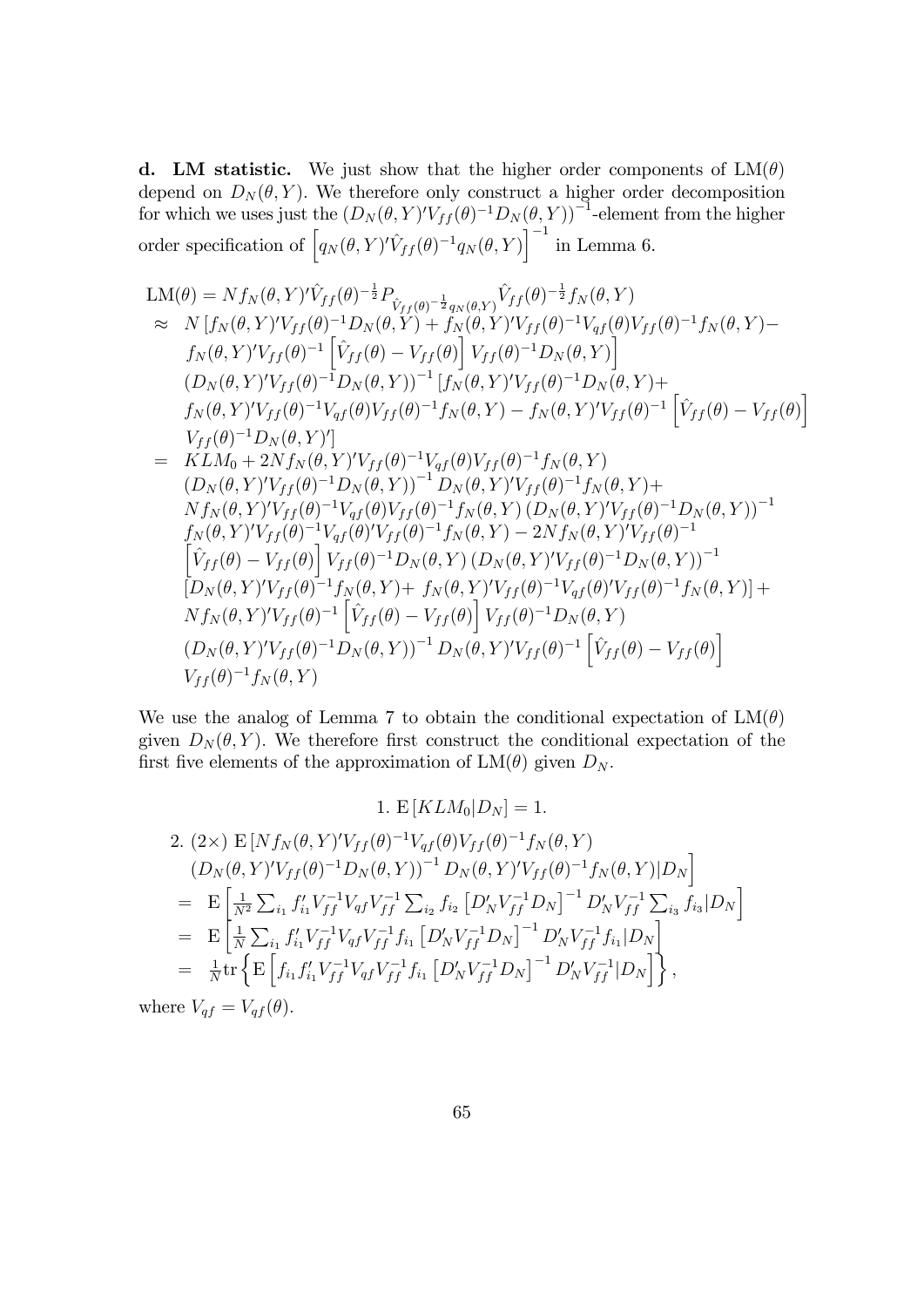3. E 
$$
\left[Nf_N(\theta, Y)'V_{ff}(\theta)^{-1}V_{qf}(\theta)V_{ff}(\theta)^{-1}f_N(\theta, Y)(D_N(\theta, Y)'V_{ff}(\theta)^{-1}D_N(\theta, Y))^{-1}\right]
$$
  
\n $f_N(\theta, Y)'V_{ff}(\theta)^{-1}V_{qf}(\theta)'V_{ff}(\theta)^{-1}f_N(\theta, Y)|D_N|$   
\n $=$  E  $\left[\frac{1}{N^3} \sum_{i_1} f'_{i_1}V_{ff}^{-1}V_{qf}V_{ff}^{-1} \sum_{i_2} f_{i_2} [D'_NV_{ff}^{-1}D_N]^{-1} \sum_{i_3} f'_{i_3}V_{ff}^{-1}V_{qf}V_{ff}^{-1} \sum_{i_4} f_{i_4}|D_N| \right]$   
\n $=$  E  $\left[\frac{1}{N^3} \sum_{i_1} f'_{i_1}V_{ff}^{-1}V_{qf}V_{ff}^{-1} f_{i_1} [D'_NV_{ff}^{-1}D_N]^{-1} \sum_{i_3 \neq i_1} f'_{i_3}V_{ff}^{-1}V_{qf}V_{ff}^{-1} f_{i_3}|D_N| \right]$   
\n $=$   $\left[\frac{1}{N^3} \sum_{i_1} f'_{i_1}V_{ff}^{-1}V_{qf}V_{ff}^{-1} \sum_{i_2 \neq i_1} f_{i_2} [D'_NV_{ff}^{-1}D_N]^{-1} f'_{i_3}V_{ff}^{-1}V_{qf}V_{ff}^{-1} f_{i_3}|D_N| \right]$   
\n $=$   $\left[\frac{1}{N^3} \sum_{i_1} f'_{i_1}V_{ff}^{-1}V_{qf}V_{ff}^{-1} \sum_{i_2 \neq i_1} f_{i_2} [D'_NV_{ff}^{-1}D_N]^{-1} f'_{i_1}V_{ff}^{-1}V_{qf}V_{ff}^{-1} f_{i_1}|D_N| \right]$   
\n $=$   $\frac{(N-1)}{N^2} \left\{ \left[ t(V_{ff}^{-1}V_{qf}) \right]^2 + \text{tr}(V_{ff}^{-1}V_{qf}^{-1}D_N) \right]^2 - 1 f'_{i_1}V_{ff}^{-1}V_{qf}V$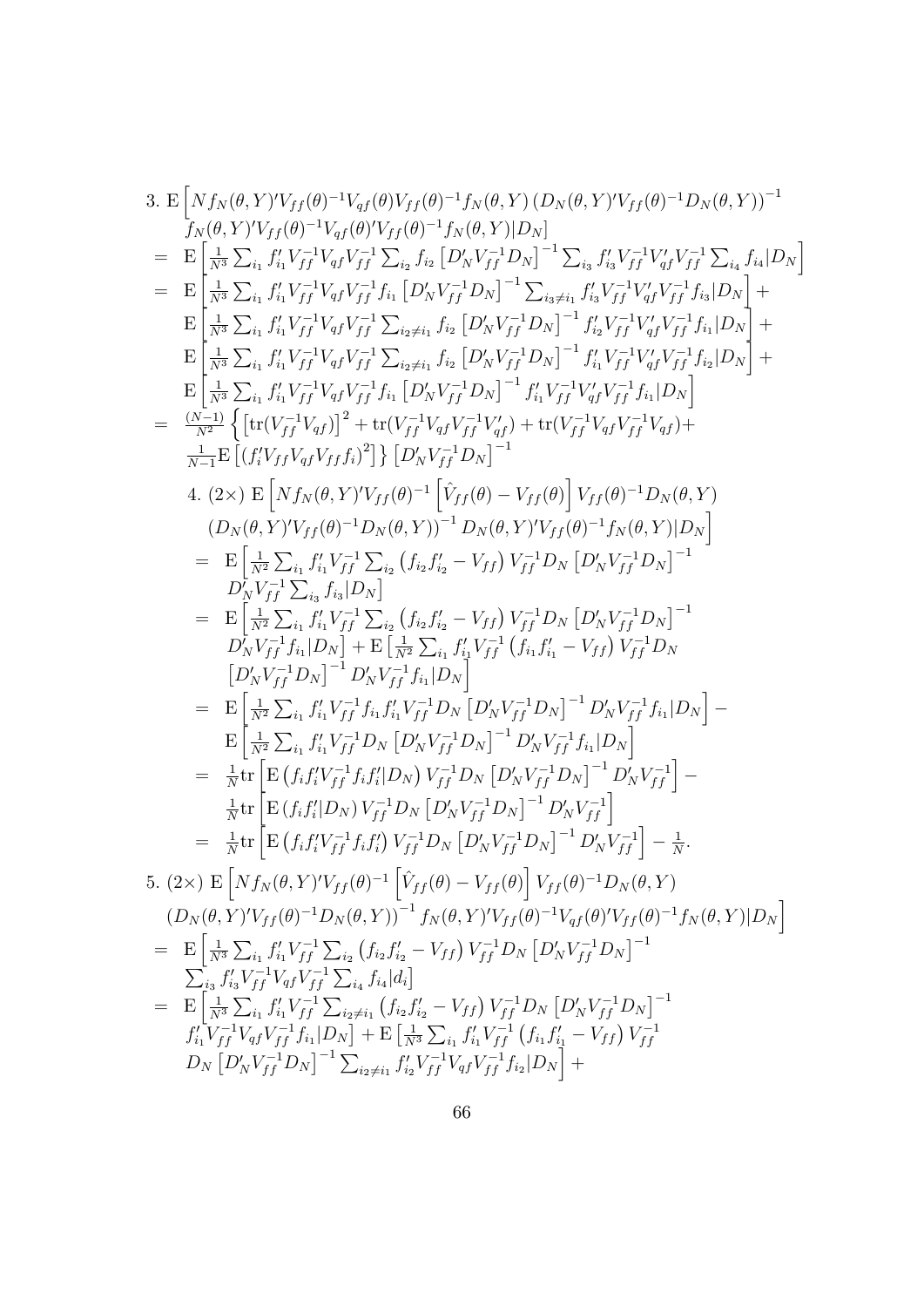$$
\begin{split} &\mathbf{E}\left[\frac{1}{N^{3}}\sum_{i_{1}}f'_{i_{1}}V_{ff}^{-1}\sum_{i_{2}\neq i_{1}}\left(f_{i_{2}}f'_{i_{2}}-V_{ff}\right)V_{ff}^{-1}D_{N}\left[D'_{N}V_{ff}^{-1}D_{N}\right]^{-1} \\ &f'_{i_{2}}V_{ff}^{-1}V_{qf}V_{ff}^{-1}f_{i_{1}}|D_{N}\right]+\mathbf{E}\left[\frac{1}{N^{3}}\sum_{i_{1}}f'_{i_{1}}V_{ff}^{-1}\sum_{i_{2}\neq i_{1}}\left(f_{i_{2}}f'_{i_{2}}-V_{ff}\right)V_{ff}^{-1} \\ &D_{N}\left[D'_{N}V_{ff}^{-1}D_{N}\right]^{-1}f'_{i_{1}}V_{ff}^{-1}V_{qf}V_{ff}^{-1}f_{i_{2}}|D_{N}\right]+\mathbf{E}\left[\frac{1}{N^{3}}\sum_{i_{1}}f'_{i_{1}}V_{ff}^{-1}\left(f_{i_{1}}f'_{i_{1}}-V_{ff}\right)V_{ff}^{-1}D_{N}\left[D'_{N}V_{ff}^{-1}D_{N}\right]^{-1} \\ &f'_{i_{1}}V_{ff}^{-1}V_{qf}V_{ff}^{-1}f_{i_{1}}|D_{N}\right] \\ &=\frac{N-1}{N^{2}}\left\{\mathbf{E}\left(f'_{i}V_{ff}^{-1}f_{i_{1}}f'_{i_{2}}|D_{N}\right)V_{ff}^{-1}D_{N}\left[D'_{N}V_{ff}^{-1}D_{N}\right]^{-1}\mathbf{E}(f'_{i}V_{ff}^{-1}V_{qf}V_{ff}^{-1}f_{i_{1}}|D_{N}\right)+ \\ &\text{tr}\left[V_{ff}^{-1}D_{N}\left[D'_{N}V_{ff}^{-1}D_{N}\right]^{-1}\mathbf{E}\left(f'_{i_{2}}V_{ff}^{-1}V_{qf}V_{ff}^{-1}f_{i_{2}}f'_{i_{2}}|D_{N}\right)\right]+\mathbf{E}\left[\frac{1}{N^{3}}\sum_{i_{1}}f'_{i_{1}}V_{ff}^{-1}D_{N}\right]^{-1}\mathbf{E}\left(f'_{i_{2}}V_{ff}^{-1}V_{qf}V_{ff}^{-1}f_{i_{2}}f'_{i_{2}}|D_{N}\right)\right]+\mathbf{E}\left[\frac{1}{N^{3
$$

The five elements of the approximation of  $LM(\theta)$  are then such that we can specify it as

$$
LM(\theta) = KL M_0 + \frac{1}{N}LM_1 + \frac{1}{N^2}LM_{D_2} (D_N(\theta, Y)'V_{ff}(\theta)^{-1}D_N(\theta, Y))^{-1} +
$$
  

$$
\text{tr} \left( \frac{1}{N}LM_{D_1} (D_N(\theta, Y)'V_{ff}(\theta)^{-1}D_N(\theta, Y))^{-1}D_N(\theta, Y)'V_{ff}(\theta)^{-1} \right),
$$

where

$$
E(KLM_0|D_N) = 1
$$
  
\n
$$
E(LM_1|D_N) = 2 - 2\text{tr}\left[E\left(f_i f'_i V_{ff}^{-1} f_i f'_i\right) V_{ff}^{-1} D_N \left[D'_N V_{ff}^{-1} D_N\right]^{-1} D'_N V_{ff}^{-1}\right]
$$
  
\n
$$
E(LM_{D_1}|D_N) = 2E\left[f_i f'_i V_{ff}^{-1} V_{qf} V_{ff}^{-1} f_i\right] - 2\frac{N-1}{N} \left\{\text{tr}(V_{ff}^{-1} V_{qf}) E\left(f'_i V_{ff}^{-1} f_i f'_i\right) + E\left(f'_i V_{ff}^{-1} V_{qf} V_{ff}^{-1} f_i f'_i\right)\right\} - \frac{2}{N} E\left[f'_i V_{ff}^{-1} V_{qf} V_{ff}^{-1} f_i f'_i\right] - \frac{2}{N} E\left[f'_i V_{ff}^{-1} V_{qf} V_{ff}^{-1} f_i f'_i\right] - \frac{2}{N} E\left[f'_i V_{ff}^{-1} V_{qf} V_{ff}^{-1} f_i f'_i\right]
$$
  
\n
$$
E(LM_{D_2}|D_N) = (N-1) \left\{\left[\text{tr}(V_{ff}^{-1} V_{qf})\right]^2 + \text{tr}(V_{ff}^{-1} V_{qf} V_{ff}^{-1} V_{qf}^{-1} V_{qf} V_{ff}^{-1} V_{qf} V_{ff}^{-1} V_{qf}^{-1} V_{qf}^{-1} V_{qf}^{-1} V_{qf}^{-1} V_{qf}\right] + \text{tr}(V_{ff}^{-1} V_{qf} V_{ff}^{-1} V_{qf} V_{ff}^{-1} V_{qf} V_{ff}^{-1} V_{qf}^{-1} V_{qf} V_{ff}^{-1} V_{qf}^{-1} V_{qf}^{-1} V_{qf}^{-1} V_{qf}^{-1} V_{qf}^{-1} V_{qf}^{-1} V_{qf}^{-1} V_{qf}^{-1} V_{qf}^{-1} V_{qf}^{-1} V_{qf}^{-1} V_{qf}^{-1} V_{qf}^{-1} V_{qf}^{-1} V_{qf}^{-1} V_{qf}^{-1} V_{qf}^{-1} V_{qf}^{-1} V_{qf}^{-1} V_{qf}^{-1} V
$$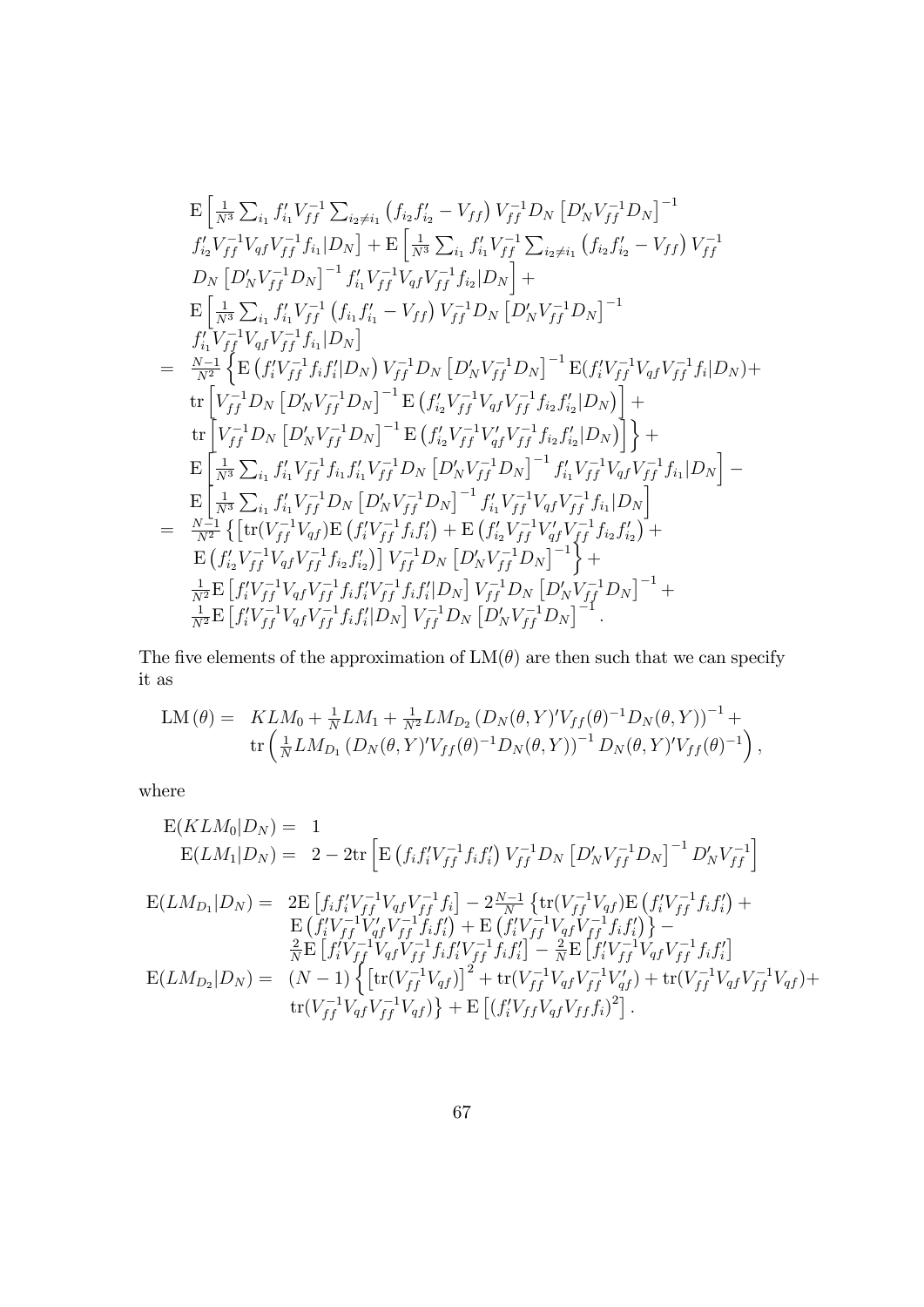## Proof of Theorem 2.

Using Lemmas 2 and 7, we obtain the higher order specification of  $r(\theta_0)$ :

$$
r(\theta_0) = N\hat{D}_N(\theta_0, Y) \left[ \hat{V}_{qq}(\theta_0) - \hat{V}_{qf}(\theta_0) \hat{V}_{ff}(\theta_0)^{-1} \hat{V}_{fq}(\theta_0) \right]^{-1} \hat{D}_N(\theta_0, Y) \n= N \left[ D_N(\theta_0, Y) - \hat{V}_{\theta f}(\theta_0) V_{ff}(\theta_0)^{-1} f_N(\theta_0, Y) \right]' \left[ V_{\theta\theta, f}(\theta_0)^{-1} - V_{\theta\theta, f}(\theta_0)^{-1} \right] \n\left[ \hat{V}_{dd}(\theta_0) - V_{\theta\theta, f}(\theta_0) \right] V_{\theta\theta, f}(\theta_0)^{-1} \right] \n= N D_N(\theta_0, Y) - \hat{V}_{\theta f}(\theta_0) V_{ff}(\theta_0)^{-1} f_N(\theta_0, Y) \right] + O_p(\frac{1}{N}) \n= N D_N(\theta_0, Y)' V_{dd}(\theta_0)^{-1} D_N(\theta_0, Y) - N \left\{ 2f_N(\theta_0, Y)' V_{ff}(\theta_0)^{-1} \hat{V}_{\theta f}(\theta_0)' \right. \nV_{\theta\theta, f}(\theta_0)^{-1} D_N(\theta_0, Y) + D_N(\theta_0, Y)' V_{\theta\theta, f}(\theta_0)^{-1} \left[ \hat{V}_{dd}(\theta_0) - V_{\theta\theta, f}(\theta_0) \right] + \nV_{\theta\theta, f}(\theta_0)^{-1} D_N(\theta_0, Y) \right\} + N f_N(\theta_0, Y)' V_{ff}(\theta_0)^{-1} \hat{V}_{\theta f}(\theta_0)' V_{\theta\theta, f}(\theta_0)^{-1} \n\hat{V}_{\theta f}(\theta_0) V_{ff}(\theta_0)^{-1} f_N(\theta_0, Y) + N f_N(\theta_0, Y)' V_{ff}(\theta_0)^{-1} \hat{V}_{\theta f}(\theta_0)' V_{\theta\theta, f}(\theta_0)^{-1} \n= \left[ \hat{V}_{dd}(\theta_0) - V_{\theta\theta, f}(\theta_0) \right] V_{\theta\theta, f}(\theta_0)^{-1} \hat{V}_{\theta f}(\theta_0) V_{ff}(\theta_0)^{-1} f_N(\theta_0, Y)
$$

with

$$
r_0 = N D_N(\theta_0, Y)' V_{\theta\theta.f}(\theta_0)^{-1} D_N(\theta_0, Y)
$$
  
\n
$$
r_1 = 2N^2 f_N(\theta_0, Y)' V_{ff}(\theta_0)^{-1} \hat{V}_{\theta f}(\theta_0)' V_{\theta\theta.f}(\theta_0)^{-1} D_N(\theta_0, Y)
$$
  
\n
$$
r_2 = N^2 D_N(\theta_0, Y)' V_{\theta\theta.f}(\theta_0)^{-1} \left[ \hat{V}_{dd}(\theta_0) - V_{dd}(\theta_0) \right] V_{\theta\theta.f}(\theta_0)^{-1} D_N(\theta_0, Y)
$$
  
\n
$$
r_3 = N^3 f_N(\theta_0, Y)' V_{ff}(\theta_0)^{-1} \hat{V}_{\theta f}(\theta_0)' V_{\theta\theta.f}(\theta_0)^{-1} \left[ \hat{V}_{dd}(\theta_0) - V_{\theta\theta.f}(\theta_0) \right]
$$
  
\n
$$
V_{\theta\theta.f}(\theta_0)^{-1} \hat{V}_{\theta f}(\theta_0) V_{ff}(\theta_0)^{-1} f_N(\theta_0, Y).
$$

The order of the different elements results from their expected values:  $r_0$ :

$$
\begin{split} \mathbf{E}\left[\mathbf{r}_{0}\right] &= \mathbf{E}\left[ND_{N}(\theta_{0},Y)^{\prime}V_{\theta\theta\cdot f}(\theta_{0})^{-1}D_{N}(\theta_{0},Y)\right] \\ &= \mathbf{E}\left[N\left(J(\theta_{0})+\frac{1}{N}\sum_{i=1}^{N}(d_{i}(\theta_{0})-J(\theta_{0}))\right)^{\prime}V_{\theta\theta\cdot f}(\theta_{0})^{-1} \\ &\left(J(\theta_{0})+\frac{1}{N}\sum_{i=1}^{N}(d_{i}(\theta_{0})-J(\theta_{0}))\right)\right] \\ &= NJ(\theta_{0})^{\prime}V_{\theta\theta\cdot f}(\theta_{0})^{-1}J(\theta_{0}) + \\ &\frac{1}{N}\text{tr}\left[V_{\theta\theta\cdot f}(\theta_{0})^{-1}\mathbf{E}\left(\sum_{i=1}^{N}\sum_{j=1}^{N}(d_{i}(\theta_{0})-J(\theta_{0}))(d_{j}(\theta_{0})-J(\theta_{0}))^{\prime}\right)\right] \\ &= NJ(\theta_{0})^{\prime}V_{\theta\theta\cdot f}(\theta_{0})^{-1}J(\theta_{0}) + k. \end{split}
$$

so  $O(r_0) = N$  when  $J(\theta_0) \neq 0$  and 1 otherwise.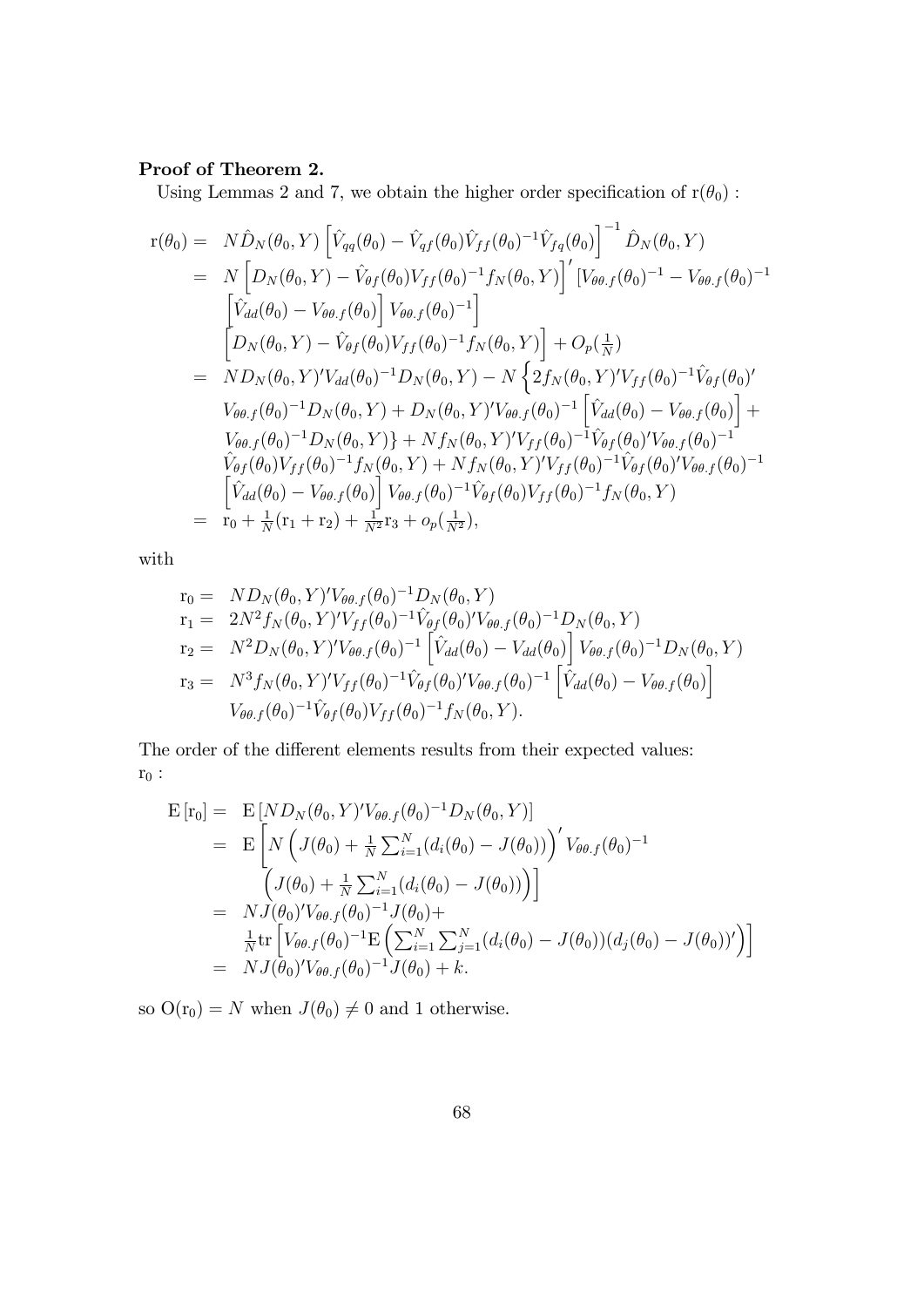$\mathbf{r}_1$  :

$$
E[r_1] = 2E\left[N^2f_N(\theta_0, Y)'V_{ff}(\theta_0)^{-1}\hat{V}_{\theta f}(\theta_0)'V_{\theta\theta,f}(\theta_0)^{-1}D_N(\theta_0, Y)\right]
$$
\n
$$
= 2E\left[\frac{1}{N}\sum_{i_1}\sum_{i_1}\sum_{i_3}f'_{i_1}V_{ff}^{-1}\hat{d}_{i_2}\bar{f}'_{i_2}V_{\theta\theta,f}^{-1}\hat{d}_{i_3}\right]
$$
\n
$$
= 2E\left[\frac{1}{N}\sum_{i_1}\sum_{i_1}\sum_{i_3}f'_{i_1}V_{ff}^{-1}\hat{d}_{i_2}f'_{i_2}V_{\theta\theta,f}^{-1}\hat{d}_{i_3}\right]
$$
\n
$$
= 2E\left[\frac{1}{N}\sum_{i_1}\sum_{i_2}\sum_{i_3}\sum_{i_3}f'_{i_1}V_{ff}^{-1}\hat{d}_{i_2}f'_{i_2}V_{\theta\theta,f}^{-1}\hat{d}_{i_4}\right]
$$
\n
$$
= 2E\left[\frac{1}{N}\sum_{i_1}\sum_{i_2}\sum_{i_3}\sum_{i_3}\sum_{i_4}f'_{i_1}V_{ff}^{-1}\hat{d}_{i_2}f'_{i_3}V_{\theta\theta,f}^{-1}\hat{d}_{i_4}\right]
$$
\n
$$
= 2E\left[\frac{1}{N}\sum_{i_1}\sum_{i_2}\sum_{i_3}f'_{i_1}V_{ff}^{-1}(J+d_{i_1}-J)f'_{i_2}V_{\theta\theta,f}^{-1}(\hat{d}_{i_1}-J)\right] +
$$
\n
$$
2E\left[\sum_{i_1}\sum_{i_2}\sum_{i_3}f'_{i_1}V_{ff}^{-1}(J+d_{i_2}-J)f'_{i_2}V_{\theta\theta,f}^{-1}(\hat{d}_{i_1}-J)\right] +
$$
\n
$$
2E\left[\sum_{i_1}\sum_{i_2}\sum_{i_3}f'_{i_1}V_{ff}^{-1}(J+d_{i_2}-J)f'_{i_2}V_{\theta\theta,f}^{-1}(\hat{d}_{i_1}-J)\right] +
$$
\n
$$
2E\left[\int_{t}^{2}V_{ff}^{-1}Jf'_{t}V
$$

with  $J = J(\theta_0) = E(d_i(\theta_0)).$  $\mathbf{r}_2$  :

$$
E[r_2] = E\left[N^2D_N(\theta_0, Y)'V_{\theta\theta,f}(\theta_0)^{-1}\left[\hat{V}_{dd}(\theta_0) - V_{dd}(\theta_0)\right]V_{\theta\theta,f}(\theta_0)^{-1}D_N(\theta_0, Y)\right]
$$
  
\n
$$
= E\left[\frac{1}{N}\sum_{i_1}\sum_{i_2}\sum_{i_3}(J + d_{i_1} - J)'V_{\theta\theta,f}^{-1}\left[\bar{d}_{i_2}\bar{d}'_{i_2} - V_{\theta\theta,f}\right]V_{\theta\theta,f}^{-1}(J + d_{i_3} - J)\right]
$$
  
\n
$$
= E\left[\frac{1}{N}\sum_{i_1}\sum_{i_2}\sum_{i_3}(J + d_{i_1} - J)'V_{\theta\theta,f}^{-1}(J + d_{i_2} - J)(J + d_{i_2} - J)' - V_{\theta\theta,f}(J + d_{i_3} - J)\right] - E\left[\frac{1}{N^2}\sum_{i_1}\sum_{i_2}\sum_{i_3}\sum_{i_3}\sum_{i_4}(J + d_{i_1} - J)'V_{\theta\theta,f}^{-1}(J + d_{i_2} - J)'\right]
$$
  
\n
$$
(J + d_{i_2} - J)(J + d_{i_3} - J)V_{\theta\theta,f}^{-1}(J + d_{i_4} - J)\right] - E\left[\frac{1}{N}\sum_{i_1}\sum_{i_2}\sum_{i_3}(J + d_{i_1} - J)'V_{\theta\theta,f}^{-1}(J + d_{i_3} - J)\right]
$$
  
\n
$$
= N^2J'V_{\theta\theta,f}^{-1}J(J'V_{\theta\theta,f}^{-1}J + 1) + N\{J'V_{\theta\theta,f}^{-1}J(4 + 2k) + \frac{N-1}{N}k + 2\frac{N-1}{N}E\left[J'V_{\theta\theta,f}^{-1}(d_i - J)(d_i - J)'V_{\theta\theta,f}^{-1}(d_i - J)\right] + E\left[(d_i - J)'V_{\theta\theta,f}^{-1}(d_i - J)(d_i - J)'V_{\theta\theta,f}^{-1}(d_i - J)\right] - N^2(J'V_{\theta\theta,f}^{-1}(d_i - J)(d_i - J)'V_{\theta\theta,f}^{-1}(d_i - J)\right] - \frac{1}{N}E\left[(d_i - J
$$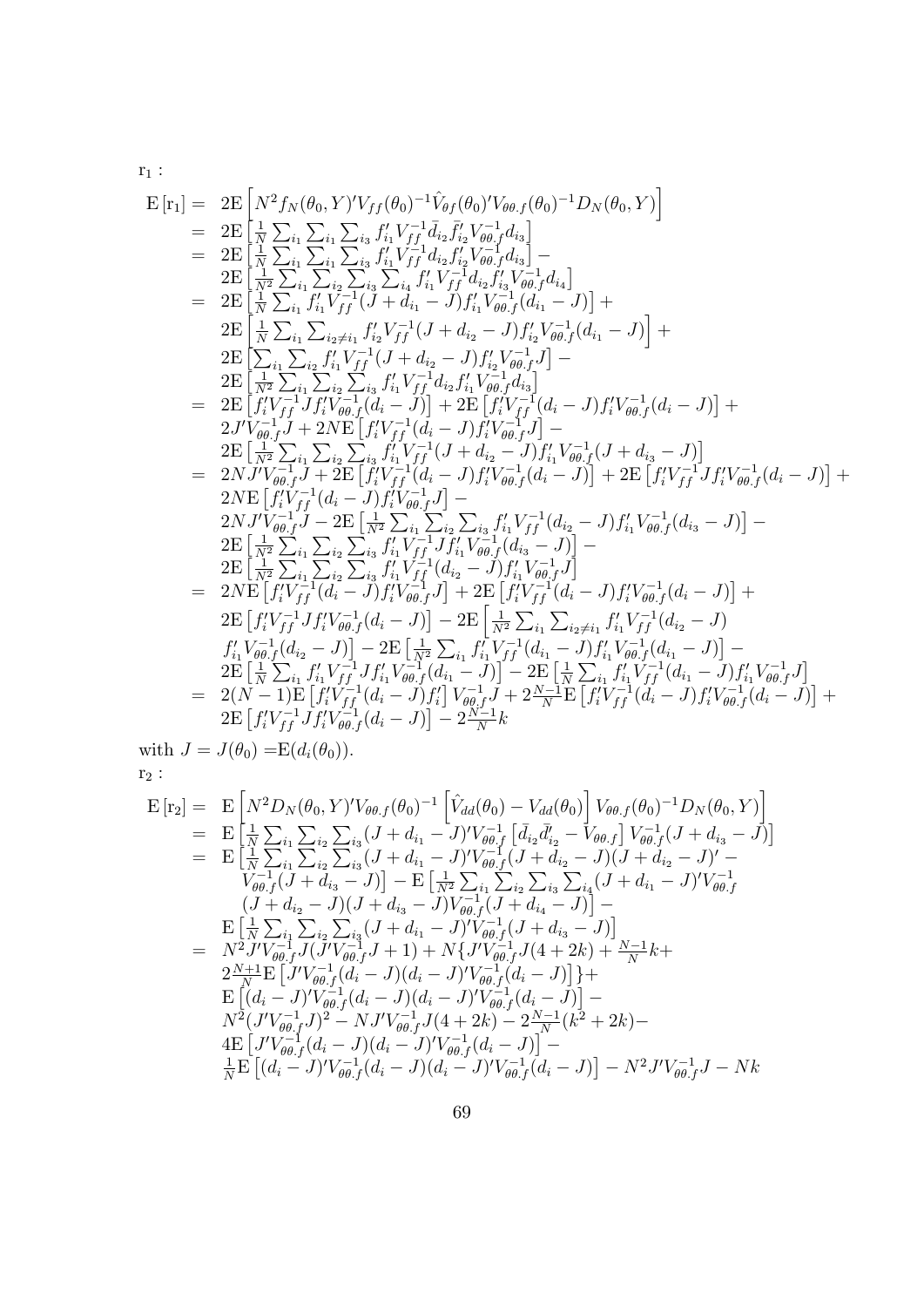$$
= 2(N-1)E \left[ J'V_{\theta\theta}^{-1}(d_i - J)(d_i - J)'V_{\theta\theta}^{-1}(d_i - J) \right] +
$$
  
\n
$$
\frac{(N-1)E}{N} \left[ (d_i - J)'V_{\theta\theta}^{-1}(d_i - J)(d_i - J)'V_{\theta\theta}^{-1}(d_i - J) \right] -
$$
  
\n
$$
k(k+3) + \frac{1}{N}(k^2 + 2k)
$$

where we used that

$$
\begin{split} &\mathbf{E}\left[\frac{1}{N}\sum_{i_1}\sum_{i_2}\sum_{j_3}(J+d_{i_1}-J)'V_{\theta}^{-1}(J+d_{i_2}-J)(J+d_{i_2}-J)'V_{\theta}^{-1}(J+d_{i_3}-J)\right] \\ &=\mathbf{E}\left[\sum_{i_2}\sum_{i_3}J'V_{\theta}^{-1}(J+d_{i_2}-J)(J+d_{i_2}-J)'V_{\theta}^{-1}(J+d_{i_3}-J)\right] + \\ &\mathbf{E}\left[\sum_{i_3}\sum_{i_2}\sum_{j_2}\sum_{j_4}(d_{i_1}-J)'V_{\theta}^{-1}(J+d_{i_2}-J)'V_{\theta}^{-1}(J+d_{i_3}-J)\\ &=N\mathbf{E}\left[\sum_{i_2}\sum_{j_3}\sum_{j_4}(d_{i_1}-J)'V_{\theta}^{-1}(J+d_{i_2}-J)'V_{\theta}^{-1}(J+d_{i_3}-J)\right] \\ &\mathbf{E}\left[\sum_{i_4}\sum_{j_4}\sum_{j_5}(J+d_{i_2}-J)(J+d_{i_2}-J)'V_{\theta}^{-1}(J+d_{i_3}-J)\\ &\mathbf{E}\left[\sum_{i_4}\sum_{j_4}\sum_{j_5}\sum_{j_6}(d_{i_1}-J)'V_{\theta}^{-1}(J+d_{i_2}-J)'V_{\theta}^{-1}(J+d_{i_3}-J)\\ &\mathbf{E}\left[\sum_{i_4}\sum_{j_4}\sum_{j_5}\sum_{j_4}(d_{i_1}-J)'V_{\theta}^{-1}(J+d_{i_2}-J)'V_{\theta}^{-1}(J+d_{i_3}-J)'V_{\theta}^{-1}(J+d_{i_3}-J)\right]\right] \\ &=\left(NJ'V_{\theta}^{-1}J'^2+N^2J'V_{\theta}^{-1}J+NJ'V_{\theta}^{-1}J\\ &\mathbf{E}\left[\sum_{i_4}\sum_{j_4}\sum_{j_5}\sum_{j_4}(d_{i_1}-J)'V_{\theta}^{-1}(J+d_{i_2}-J)'V_{\theta}^{-1}(J+d_{i_3}-J)'V_{\theta}^{-1}(J+d_{i_3}-J)\right]\right] \\ &=\left(NJ'V_{\theta}^{-1}J'^2+N^2J'V_{\theta}^{-1}J+NJ'V_{\theta}^{-1}J'V_{\theta}^{-1}(J+d_{i_2}-J)'V_{\theta}^{-1}(J+d
$$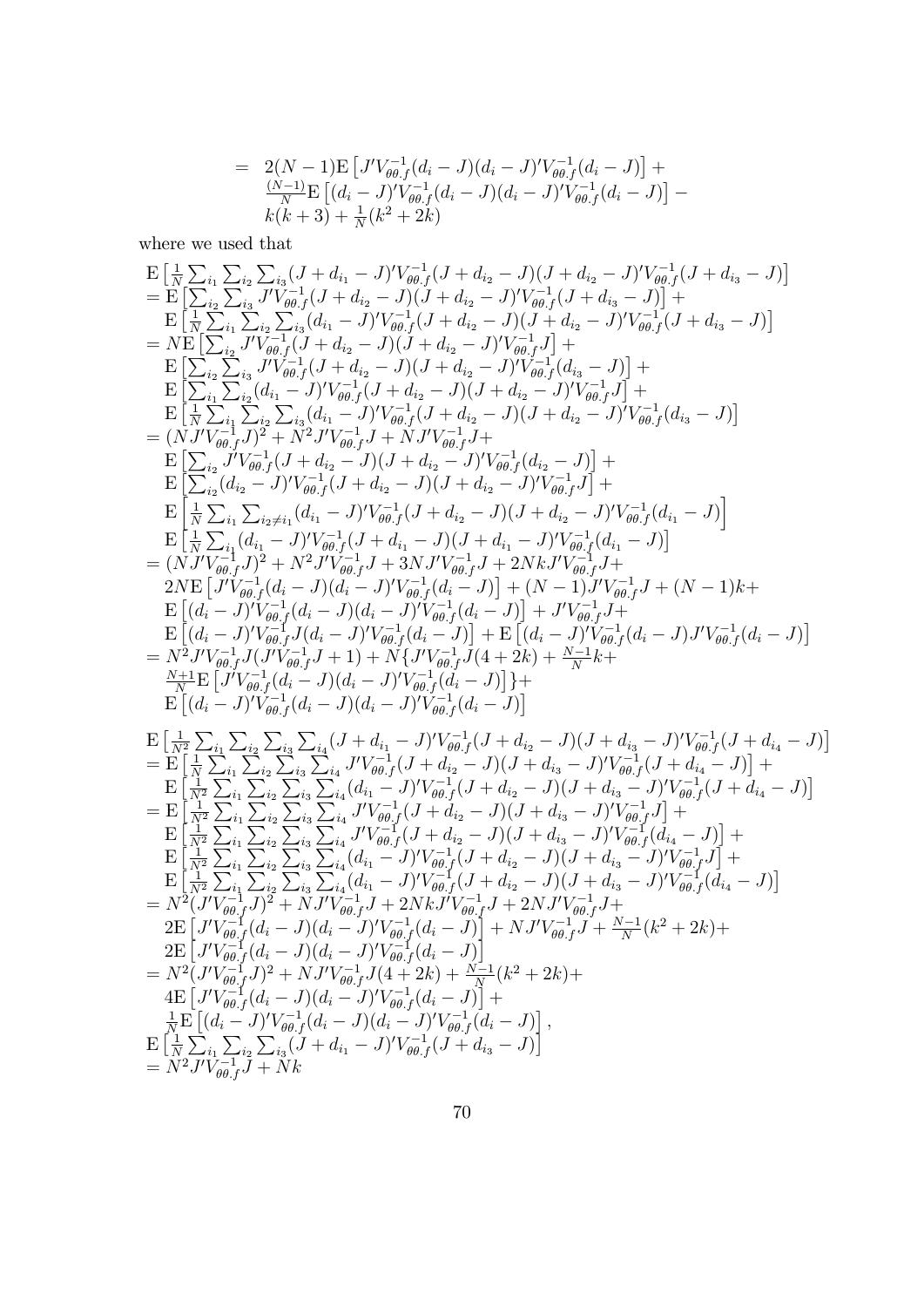$$
\begin{split} \mathcal{E}\left[\mathbf{r}_{3}\right] &= \mathcal{E}\left\{N^{3}f_{N}(\theta_{0},Y)'V_{ff}(\theta_{0})^{-1}\hat{V}_{\theta f}(\theta_{0})'V_{\theta\theta.f}(\theta_{0})^{-1}\left[\hat{V}_{dd}(\theta_{0})-V_{\theta\theta.f}(\theta_{0})\right]\right. \\ &\left. - V_{\theta\theta.f}(\theta_{0})^{-1}\hat{V}_{\theta f}(\theta_{0})V_{ff}(\theta_{0})^{-1}f_{N}(\theta_{0},Y)\right\} \\ &= \mathcal{E}\left\{\frac{1}{N^{2}}\sum_{i}\sum_{i_{1}}\sum_{i_{2}}\sum_{i_{3}}\sum_{i_{4}}\sum_{i_{5}}f'_{i_{1}}V_{ff}^{-1}\bar{d}_{i_{2}}\bar{f}_{i_{2}}V_{\theta\theta.f}^{-1}\left[\bar{d}_{i_{3}}\bar{d}_{i_{3}}-V_{\theta\theta.f}\right]\right. \\ &\left. V_{\theta\theta.f}^{-1}\bar{f}_{i_{4}}\bar{d}'_{i_{4}}V_{ff}^{-1}f_{i_{5}}\right\}, \end{split}
$$

which can be shown to be of order  $O(1)$ .

## Proof of Theorem 4.

a. GMM-AR<sup>\*</sup>-statistic: The higher order components of the bootstrapped GMM-AR statistic from Bootstrap Algorithm 1, GMM-AR<sup>\*</sup> $(\theta)$ , read:

GMM-AR<sup>\*</sup>(
$$
\theta
$$
) = B $f_B^*(\theta, Y)^{\prime} \hat{V}_{ff}(\theta)^{-1} f_B^*(\theta, Y)$ -  
B $f_B^*(\theta, Y)^{\prime} \hat{V}_{ff}(\theta)^{-1} \left[ V_{ff}^*(\theta) - \hat{V}_{ff}(\theta) \right] \hat{V}_{ff}(\theta)^{-1} f_B^*(\theta, Y) + O_p(\frac{1}{B^2}).$ 

The expectation of the first component with respect to the resampling distribution of  $f_i^*$ ,  $E^*$ , results from

$$
\begin{split} &\mathbf{E}^*\left[ Bf_B^*(\theta,Y)^{\prime}\hat{V}_{ff}(\theta)^{-1}f_B^*(\theta,Y) \right] = \mathbf{E}^*\left[ \tfrac{1}{B}\mathrm{tr}\left( \hat{V}_{ff}^{-1}\sum_{i_1}f_{i_1}^*\sum_{i_2}f_{i_2}^{*\prime} \right) \right] \\ &= \left[ \mathbf{E}^*\left[ \tfrac{1}{B}\mathrm{tr}\left( \hat{V}_{ff}^{-1}\sum_{i_1}f_{i_1}^*f_{i_1}^{*\prime} \right) \right] + \mathbf{E}^*\left[ \tfrac{1}{B}\mathrm{tr}\left( \hat{V}_{ff}^{-1}\sum_{i_1}\sum_{i_2\neq i_1}f_{i_1}^*f_{i_2}^{*\prime} \right) \right] \\ &= \left[ \tfrac{1}{B}\mathrm{tr}\left( \hat{V}_{ff}^{-1}\sum_{i_1} \mathbf{E}^*(f_{i_1}^*f_{i_1}^{*\prime}) \right) + \tfrac{1}{B}\mathrm{tr}\left( \hat{V}_{ff}^{-1}\sum_{i_1} \mathbf{E}^*(f_{i_1}^*)\sum_{i_2\neq i_1} \mathbf{E}^*(f_{i_2}^*)^{\prime} \right) \right] \\ &= \left[ \tfrac{1}{B}\mathrm{tr}\left( \hat{V}_{ff}^{-1}\sum_{i_1=1}^B \tfrac{1}{N}\sum_{i=1}^N \bar{f}_i \bar{f}_i^{\prime} \right) = k, \end{split}
$$

since  $E^*(f_{i_1}^*) = \frac{1}{N} \sum_i^N \bar{f}_i = 0$  and  $E^*(f_{i_1}^* f_{i_1}^*) = \frac{1}{N} \sum_{j_1=1}^N \bar{f}_i \bar{f}_i^* = \hat{V}_{ff}$ . The expectation of  $Bf_B^*(\theta, Y)'\hat{V}_{ff} (\theta)$ <sup>-1</sup> $\left[V_{ff}^*(\theta) - \hat{V}_{ff} (\theta)\right] \hat{V}_{ff} (\theta)$ <sup>-1</sup> $f_B^*(\theta, Y)$  results from

$$
\begin{split}\n& \mathbf{E}^* \left[ B f_B^*(\theta, Y)^{\prime} \hat{V}_{ff}(\theta)^{-1} \left[ V_{ff}^*(\theta) - \hat{V}_{ff}(\theta) \right] \hat{V}_{ff}(\theta)^{-1} f_B^*(\theta, Y) \right] \\
&= \mathbf{E}^* \left[ \frac{1}{B^2} \sum_{i_1} f_{i_1}^{* \prime} \hat{V}_{ff}^{-1} \sum_{i_2} \left( f_{i_2}^{*} f_{i_2}^{* \prime} - \hat{V}_{ff} \right) \hat{V}_{ff}^{-1} \sum_{i_3} f_{i_3}^{*} \right] - \\
& \mathbf{E}^* \left[ \frac{1}{B^3} \sum_{i_1} f_{i_1}^{* \prime} V_{ff}^{-1} \sum_{i_2} f_{i_2}^{*} \sum_{i_4} f_{i_4}^{* \prime} V_{ff}^{-1} \sum_{i_3} f_{i_3}^{*} \right] - \\
&= \mathbf{E}^* \left[ \frac{1}{B^2} \sum_{i_1} f_{i_1}^{* \prime} \hat{V}_{ff}^{-1} \sum_{i_2 \neq i_1} \left( f_{i_2}^{*} f_{i_2}^{* \prime} - \hat{V}_{ff} \right) \hat{V}_{ff}^{-1} f_{i_1}^{*} \right] + \\
& \mathbf{E}^* \left[ \frac{1}{B^2} \sum_{i_1} f_{i_1}^{* \prime} \hat{V}_{ff}^{-1} \left( f_{i_1}^{*} f_{i_1}^{* \prime} - \hat{V}_{ff} \right) \hat{V}_{ff}^{-1} f_{i_1}^{*} \right] - \\
& \mathbf{E}^* \left[ \frac{1}{B^3} \sum_{i_1} \sum_{i_2 \neq i_1} f_{i_1}^{* \prime} \hat{V}_{ff}^{-1} f_{i_1}^{*} f_{i_2}^{* \prime} \hat{V}_{ff}^{-1} f_{i_2}^{*} \right] - \mathbf{E}^* \left[ \frac{1}{B^3} \sum_{i_1} \sum_{i_2 \neq i_1} f_{i_1}^{* \prime} \hat{V}_{ff}^{-1} f_{i_2}^{*} \right] - \\
& \mathbf{E}^* \left[ \frac{1}{B^
$$

r<sup>3</sup> :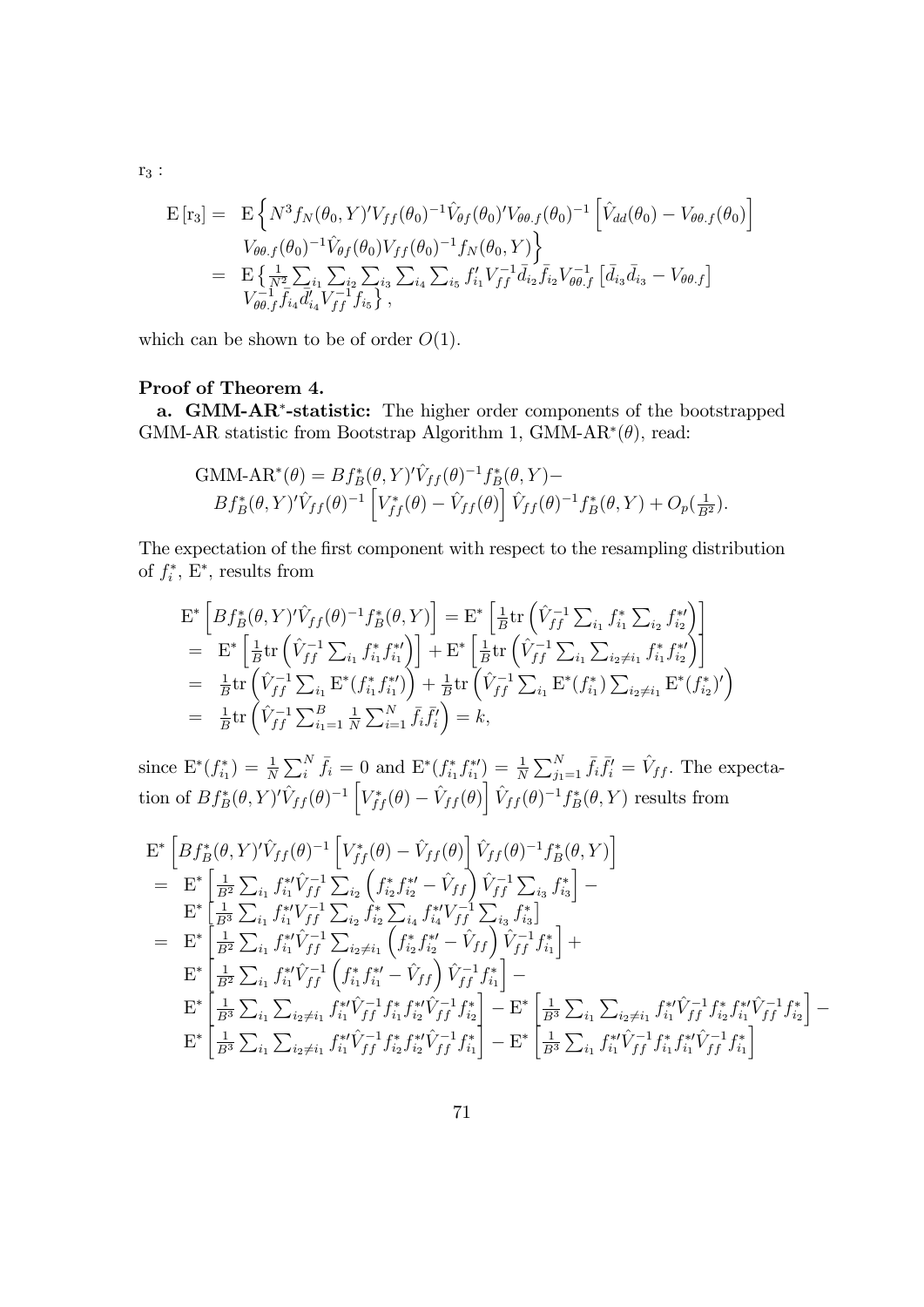$$
= \mathbf{E}^* \left[ \frac{1}{B^2} \sum_{i_1} \left( f_{i_1}^{*i} \hat{V}_{ff}^{-1} f_{i_1}^* \right)^2 \right] - \mathbf{E}^* \left[ \frac{1}{B^2} \sum_{i_1} f_{i_1}^{*i} \hat{V}_{ff}^{-1} f_{i_1}^* \right] - \frac{B-1}{B^2} \left[ k^2 + 2k \right] -
$$
  
\n
$$
\mathbf{E}^* \left[ \frac{1}{B^2} \left( f_i^{*i} \hat{V}_{ff}^{-1} f_i^* \right)^2 \right]
$$
  
\n
$$
= \frac{B-1}{B^2} \mathbf{E}^* \left[ \left( f_i^{*i} \hat{V}_{ff}^{-1} f_i^* \right)^2 \right] - \frac{k}{B} - \frac{B-1}{B^2} \left[ k^2 + 2k \right]
$$
  
\n
$$
= \frac{B-1}{B^2} \frac{1}{N} \sum_{i=1}^N \left( \bar{f}_i^i \hat{V}_{ff}^{-1} \bar{f}_i \right)^2 - \frac{k}{B} - \frac{B-1}{B^2} \left[ k^2 + 2k \right].
$$

Hence,

$$
GMM-AR^*(\theta) = GMM-AR_0^* + \frac{1}{B}GMM-AR_1^* + O_p(\frac{1}{B^2}),
$$

where  $GMM$ - $AR_0^* = Bf_B^*(\theta, Y)' \hat{V}_{ff} (\theta)^{-1} f_B^*(\theta, Y)$ ,  $E(GMM$ - $AR_0^*) = k$ , and  $GMM$ - $AR_1^* = -Bf_B^*(\theta, Y)'\hat{V}_{ff} (\theta)^{-1} [V_{ff}^*(\theta) - \hat{V}_{ff}(\theta)]\hat{V}_{ff} (\theta)^{-1}f_B^*(\theta, Y), E^*(GMM - AR_1) =$  $-\frac{B-1}{B}$ 1  $\frac{1}{N}\sum_{i=1}^{N}\left(\bar{f}_{i}^{i}\hat{V}_{ff}^{-1}\bar{f}_{i}\right)^{2} + k + \frac{B-1}{B}\left[k^{2} + 2k\right].$ 

**b. KLM<sup>\*</sup>-statistic:** The bootstrapped KLM statistic,  $KLM^*(\theta)$ , from Bootstrap Algorithm 1 has the following higher order components:

$$
KLM^*(\theta) = KLM_0^* + \frac{1}{B}KLM_1^* + O_p(\frac{1}{B^2}),
$$

where

$$
KLM_0^* = Bf_B^*(\theta, Y)^{\prime}\hat{V}_{ff}(\theta)^{-\frac{1}{2}}P_{\hat{V}_{ff}(\theta)^{-\frac{1}{2}}\hat{D}_N(\theta, Y)}\hat{V}_{ff}(\theta)^{-\frac{1}{2}}f_B^*(\theta, Y)
$$
  
\n
$$
KLM_1^* = -B^2f_B^*(\theta, Y)^{\prime}\hat{V}_{ff}(\theta)^{-\frac{1}{2}}P_{\hat{V}_{ff}(\theta)^{-\frac{1}{2}}\hat{D}_N(\theta, Y)}\hat{V}_{ff}(\theta)^{-\frac{1}{2}}\left[V_{ff}^*(\theta) - \hat{V}_{ff}(\theta)\right]
$$
  
\n
$$
\hat{V}_{ff}(\theta)^{-\frac{1}{2}}P_{\hat{V}_{ff}(\theta)^{-\frac{1}{2}}\hat{D}_N(\theta, Y)}\hat{V}_{ff}(\theta)^{-\frac{1}{2}}f_B^*(\theta, Y) - 2B^2f_B^*(\theta, Y)^{\prime}\hat{V}_{ff}(\theta)^{-\frac{1}{2}}
$$
  
\n
$$
P_{\hat{V}_{ff}(\theta)^{-\frac{1}{2}}\hat{D}_N(\theta, Y)}\hat{V}_{ff}(\theta)^{-\frac{1}{2}}\left[V_{ff}^*(\theta) - \hat{V}_{ff}(\theta)\right]\hat{V}_{ff}(\theta)^{-\frac{1}{2}}M_{\hat{V}_{ff}(\theta)^{-\frac{1}{2}}\hat{D}_N(\theta, Y)}\hat{V}_{ff}(\theta)^{-\frac{1}{2}}f_B^*(\theta, Y).
$$

We determine the order of the these components using their conditional expected values given  $\hat{D}_N (\theta_0, Y )$  with respect to the resampling distribution.

$$
E^*[KLM_0^*] = E^* \left[ Bf_B^*(\theta, Y)^{\prime} \hat{V}_{ff}(\theta)^{-\frac{1}{2}} P_{\hat{V}_{ff}(\theta)^{-\frac{1}{2}} \hat{D}_N(\theta, Y)} \hat{V}_{ff}(\theta)^{-\frac{1}{2}} f_B^*(\theta, Y) | \hat{D}_N \right]
$$
  
\n
$$
= E^* \left[ \frac{1}{B} \sum_{i_1} f_{i_1}^{*\prime} \hat{V}_{ff}^{-\frac{1}{2}} P_{\hat{V}_{ff}^{-\frac{1}{2}} \hat{D}_N} \hat{V}_{ff}^{-\frac{1}{2}} \sum_{i_2} f_{i_2}^* | \hat{D}_N \right]
$$
  
\n
$$
= tr \left\{ \hat{V}_{ff}^{-\frac{1}{2}} P_{\hat{V}_{ff}^{-\frac{1}{2}} \hat{D}_N} \hat{V}_{ff}^{-\frac{1}{2}} \frac{1}{B} \sum_{i_1} E^* \left( f_{i_1}^* f_{i_1}^{*\prime} | \hat{D}_N \right) \right\} + \text{tr} \left\{ \hat{V}_{ff}^{-\frac{1}{2}} P_{\hat{V}_{ff}^{-\frac{1}{2}} \hat{D}_N} \hat{V}_{ff}^{-\frac{1}{2}} \frac{1}{B} \sum_{i_1} \sum_{i_2 \neq i_1} E^* \left( f_{i_1}^* f_{i_2}^{*\prime} | \hat{D}_N \right) \right\} = 1.
$$

The conditional expected values of the two components of  $KLM_1^*$  given  $\hat{D}_N (\theta_0, Y)$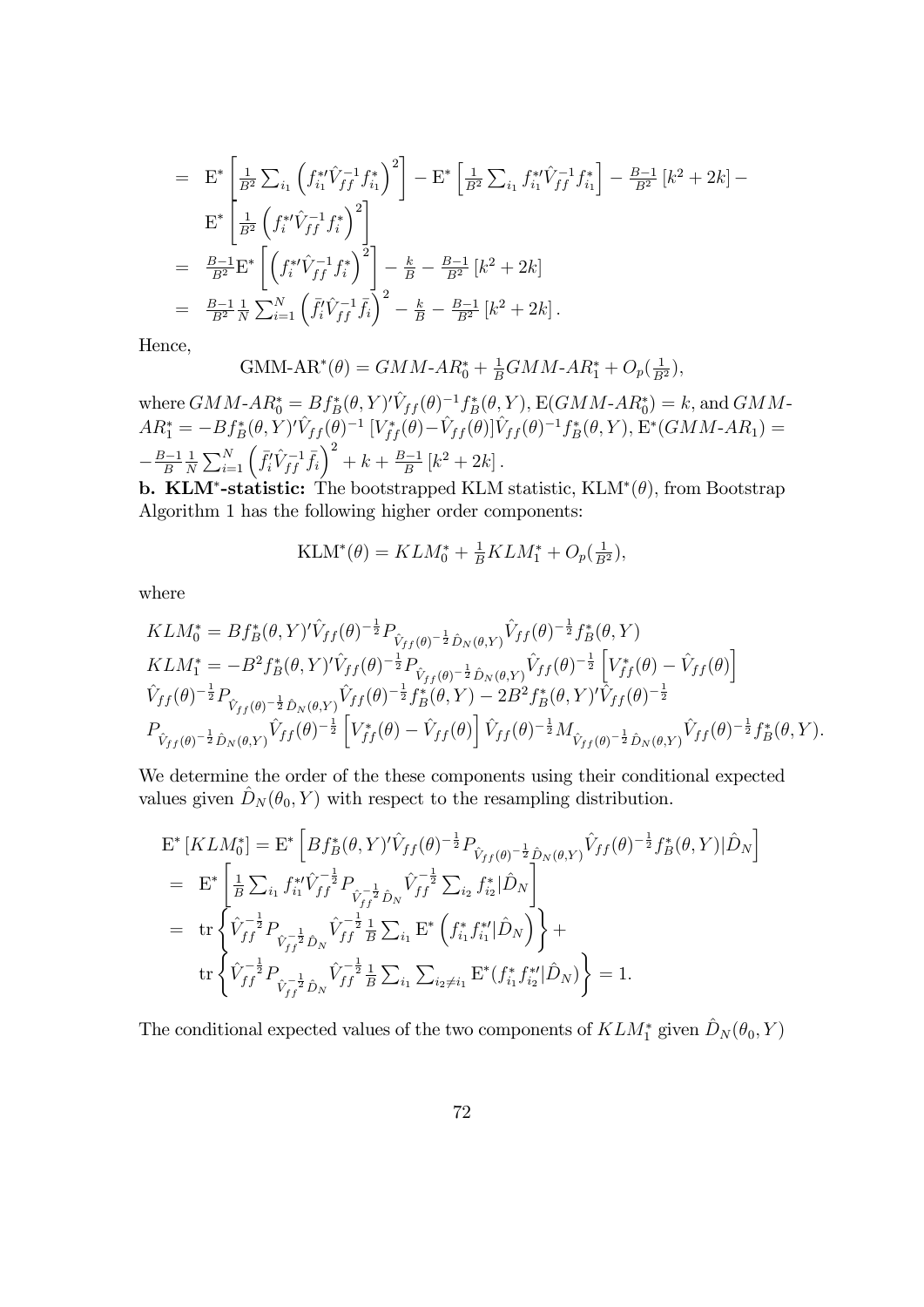are:

1. 
$$
\begin{array}{l} \Gamma_{1}^{*} \left[ B^{2} f_{R}^{*}(\theta, Y) \hat{V}_{ff}(\theta) ^{-\frac{1}{2}} P_{\hat{V}_{ff}(\theta)} - \frac{1}{2} \hat{V}_{\hat{W}(R)} \hat{V}_{ff}(\theta) ^{-\frac{1}{2}} P_{\hat{V}_{ff}(\theta)} - \frac{1}{2} \hat{V}_{\hat{W}(R)} \hat{V}_{ff}(\theta) \hat{V}_{R}^{*}(\theta, Y) \hat{V}_{R}^{*}(\theta, Y) \hat{V}_{R}^{*}(\theta, Y) \hat{V}_{R}^{*}(\theta, Y) \hat{V}_{R}^{*}(\theta, Y) \hat{V}_{R}^{*}(\theta, Y) \hat{V}_{R}^{*}(\theta) \hat{V}_{R}^{*}(\theta) \hat{V}_{R}^{*}(\theta) \hat{V}_{R}^{*}(\theta) \hat{V}_{R}^{*}(\theta) \hat{V}_{R}^{*}(\theta) \hat{V}_{R}^{*}(\theta) \hat{V}_{R}^{*}(\theta) \hat{V}_{R}^{*}(\theta) \hat{V}_{R}^{*}(\theta) \hat{V}_{R}^{*}(\theta) \hat{V}_{R}^{*}(\theta) \hat{V}_{R}^{*}(\theta) \hat{V}_{R}^{*}(\theta) \hat{V}_{R}^{*}(\theta) \hat{V}_{R}^{*}(\theta) \hat{V}_{R}^{*}(\theta) \hat{V}_{R}^{*}(\theta) \hat{V}_{R}^{*}(\theta) \hat{V}_{R}^{*}(\theta) \hat{V}_{R}^{*}(\theta) \hat{V}_{R}^{*}(\theta) \hat{V}_{R}^{*}(\theta) \hat{V}_{R}^{*}(\theta) \hat{V}_{R}^{*}(\theta) \hat{V}_{R}^{*}(\theta) \hat{V}_{R}^{*}(\theta) \hat{V}_{R}^{*}(\theta) \hat{V}_{R}^{*}(\theta) \hat{V}_{R}^{*}(\theta) \hat{V}_{R}^{*}(\theta) \hat{V}_{R}^{*}(\theta) \hat{V}_{R}^{*}(\theta) \hat{V}_{R}^{*}(\theta) \hat{V}_{R}^{*}(\theta) \hat{V}_{R}^{*}(\theta) \hat{V}_{R}^{*}(\theta) \hat{V}_{R}^{*}(\theta) \hat{V}_{R}^{*}(\theta) \hat{V}_{R}^{*}(\theta) \hat
$$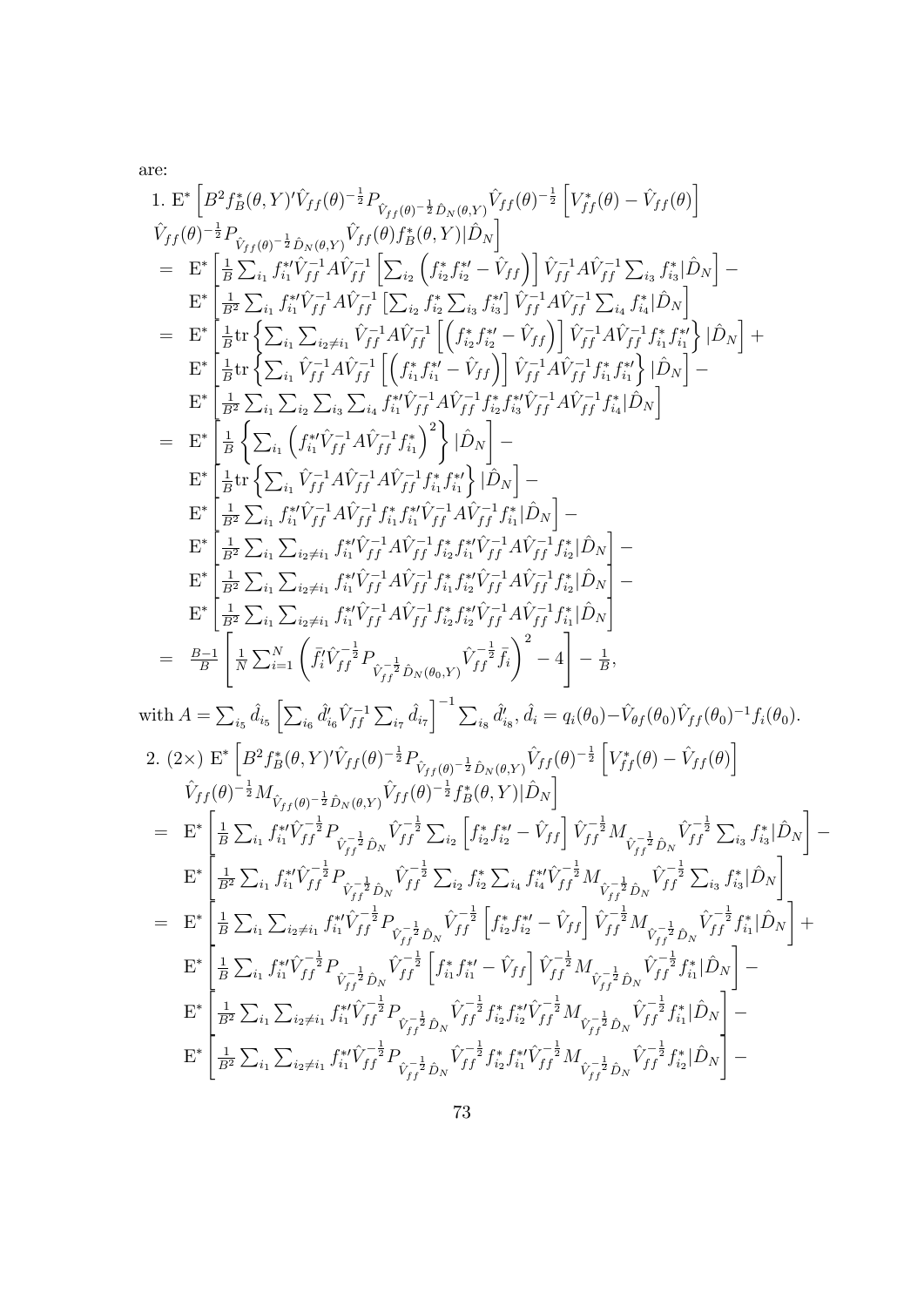$$
E^* \left[ \frac{1}{B^2} \sum_{i_1} \sum_{i_2 \neq i_1} f_{i_1}^{*'} \hat{V}_{ff}^{-\frac{1}{2}} P_{\hat{V}_{ff}^{-\frac{1}{2}} \hat{D}_N} \hat{V}_{ff}^{-\frac{1}{2}} f_{i_1}^{*} f_{i_2}^{*'} \hat{V}_{ff}^{-\frac{1}{2}} M_{\hat{V}_{ff}^{-\frac{1}{2}} \hat{D}_N} \hat{V}_{ff}^{-\frac{1}{2}} f_{i_2}^{*} |\hat{D}_N \right] -
$$
  
\n
$$
E^* \left[ \frac{1}{B^2} \sum_{i_1} f_{i_1}^{*'} \hat{V}_{ff}^{-\frac{1}{2}} P_{\hat{V}_{ff}^{-\frac{1}{2}} \hat{D}_N} \hat{V}_{ff}^{-\frac{1}{2}} f_{i_1}^{*} f_{i_1}^{*'} \hat{V}_{ff}^{-\frac{1}{2}} M_{\hat{V}_{ff}^{-\frac{1}{2}} \hat{D}_N} \hat{V}_{ff}^{-\frac{1}{2}} f_{i_1}^{*} |\hat{D}_N \right]
$$
  
\n
$$
= \frac{B-1}{B} \left[ \frac{1}{N} \sum_{i=1}^N \left( \bar{f}_i^{\prime} \hat{V}_{ff}^{-\frac{1}{2}} P_{\hat{V}_{ff}^{-\frac{1}{2}} \hat{D}_N} \hat{V}_{ff}^{-\frac{1}{2}} \bar{f}_i \bar{f}_i^{\prime} \hat{V}_{ff}^{-\frac{1}{2}} M_{\hat{V}_{ff}^{-\frac{1}{2}} \hat{D}_N} \hat{V}_{ff}^{-\frac{1}{2}} \bar{f}_i \right) - (k-1) \right]
$$
  
\n
$$
E^* [KL M^*] = 1 \text{ and}
$$

so  $E^*$  [ $KLM_0^*$ ] = 1 and

$$
\mathbf{E}^* \left[ KLM_1^* | \hat{D}_N \right] = -\frac{B-1}{B} \left\{ \frac{1}{N} \sum_{i=1}^N \left( \bar{f}_i^{\prime} \hat{V}_{ff}^{-\frac{1}{2}} P_{\hat{V}_{ff}^{-\frac{1}{2}} \hat{D}_N(\theta_0, Y)} \hat{V}_{ff}^{-\frac{1}{2}} \bar{f}_i \right)^2 + \frac{2}{N} \sum_{i=1}^N \left( \bar{f}_i^{\prime} \hat{V}_{ff}^{-\frac{1}{2}} P_{\hat{V}_{ff}^{-\frac{1}{2}} \hat{D}_N(\theta_0, Y)} \hat{V}_{ff}^{-\frac{1}{2}} \bar{f}_i \bar{f}_i^{\prime} \hat{V}_{ff}^{-\frac{1}{2}} M_{\hat{V}_{ff}^{-\frac{1}{2}} \hat{D}_N(\theta_0, Y)} \hat{V}_{ff}^{-\frac{1}{2}} \bar{f}_i \right) - 2(k+1) \right\} + \frac{1}{B}.
$$

KLM-statistic: The KLM statistic that results from Bootstrap Algorithm 2 has the following higher order components:

$$
KLM^{**}(\theta_0) = KL M_0^* + \frac{1}{B} (KLM_1^* + KL M_2^{**}) + O_p(\frac{1}{B^2}),
$$

with

$$
KLM_2^{**} = -2B^2 f_B^*(\theta_0, Y)^{\prime} \hat{V}_{ff}(\theta_0)^{-\frac{1}{2}} M_{\hat{V}_{ff}(\theta_0)^{-\frac{1}{2}} \hat{D}_N(\theta_0, Y)} \hat{V}_{ff}(\theta_0)^{-\frac{1}{2}} V_{\theta f}^*(\theta_0)
$$
  

$$
\hat{V}_{ff}(\theta_0)^{-1} f_B^*(\theta_0, Y) \left[ \hat{D}_N(\theta_0, Y)^{\prime} \hat{V}_{ff}(\theta_0)^{-1} \hat{D}_N(\theta_0, Y) \right]^{-1} \hat{D}_N(\theta_0, Y)^{\prime} \hat{V}_{ff}(\theta_0)^{-1} f_B^*(\theta_0, Y)
$$

 ${\rm with} \ \ V^*_{\theta f}(\theta_0) \ = \ \frac{1}{B} \sum_{i=1}^B \bar d^*_i(\theta_0)_i \bar f^*_i(\theta_0)', \ \ \bar d^*_i(\theta_0) \ = \ d^*_i(\theta_0) \ - \ D^*_B(\theta_0, Y), \ \ d^*_i(\theta_0) \ = \ 0$  $q_i^*(\theta_0) - \hat{V}_{qf} (\theta_0)^{-1} \hat{V}_{ff} (\theta_0)^{-1} f_i^*(\theta_0), D_B^*(\theta_0, Y) = \frac{1}{B} \sum_{i=1}^B d_i^*(\theta_0) = q_B^*(\theta_0, Y) - \hat{V}_{qf} (\theta_0)$  $\hat{V}_{ff} (\theta_0)^{-1} f_B^* (\theta_0, Y)$ . We construct the conditional expectation of  $KLM_2^{**}$  given  $\hat{D}_N (\theta_0, Y)$ .  $\mathbf{KLM}_{2}^{**}$  :

$$
-\frac{1}{2}E^*[KLM_2^{**}|\hat{D}_N(\theta,Y)] = E^* \left[B^2 f_B^*(\theta,Y)' \hat{V}_{ff}(\theta)^{-\frac{1}{2}} M_{\hat{V}_{ff}(\theta)^{-\frac{1}{2}} \hat{D}_N(\theta,Y)} \hat{V}_{ff}(\theta)^{-\frac{1}{2}} \right]
$$
  
\n
$$
V_{\theta f}^*(\theta) \hat{V}_{ff}(\theta)^{-1} f_B^*(\theta,Y) \left[\hat{D}_N(\theta,Y)' \hat{V}_{ff}(\theta)^{-1} \hat{D}_N(\theta,Y)\right]^{-1}
$$
  
\n
$$
\hat{D}_N(\theta,Y)' \hat{V}_{ff}(\theta)^{-1} f_B^*(\theta,Y) |\hat{D}_N(\theta,Y)|
$$
  
\n
$$
= E^* \left\{\frac{1}{B^2} \sum_{i_1} f_{i_1}^{**} \hat{V}_{ff}^{-\frac{1}{2}} M_{\hat{V}_{ff}^{-\frac{1}{2}} \hat{D}_N} V_{ff}^{-\frac{1}{2}} \sum_{i_2} \bar{d}_{i_2}^{*} \bar{f}_{i_2}^{**} \hat{V}_{ff}^{-1} \sum_{i_3} f_{i_3}^{*} \left[\hat{D}'_N \hat{V}_{ff}^{-1} \hat{D}_N\right]^{-1}
$$
  
\n
$$
\hat{D}'_N \hat{V}_{ff}^{-1} \sum_{i_4} f_{i_4}^{*} |\hat{D}_N \right\}
$$
  
\n
$$
= E^* \left\{\frac{1}{B^2} \sum_{i_1} f_{i_1}^{**} \hat{V}_{ff}^{-\frac{1}{2}} M_{\hat{V}_{ff}^{-\frac{1}{2}} \hat{D}_N} \hat{V}_{ff}^{-\frac{1}{2}} \sum_{i_2} d_{i_2}^{*} f_{i_2}^{**} \hat{V}_{ff}^{-1} \sum_{i_3} f_{i_3}^{*} \left[\hat{D}'_N \hat{V}_{ff}^{-1} \hat{D}_N\right]^{-1}
$$
  
\n
$$
\hat{D}'_N \hat{V}_{ff}^{-1} \sum_{i_4} f_{i_4}^{*} - \frac{1}{B^2} \sum_{i_1} f_{i_1}^{**} \hat{V}_{ff}^{-\frac{1}{2}} M_{\hat{V}_{ff
$$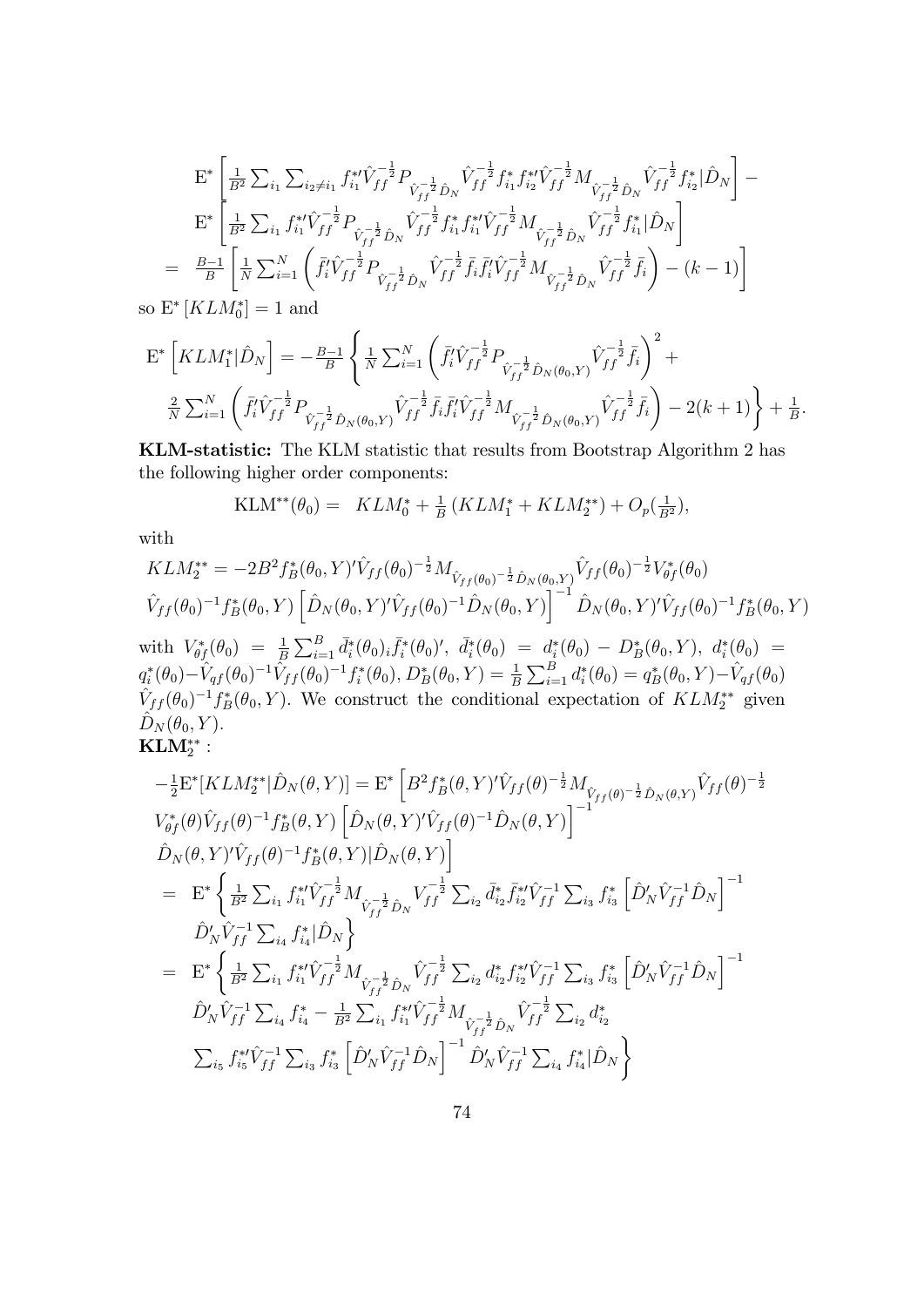$$
= \mathbf{E}^{*} \left\{ \frac{1}{B^{2}} \sum_{i_{1}} \sum_{i_{2} \neq i_{1}} f_{i_{1}}^{\ast} \hat{V}_{ff}^{-\frac{1}{2}} M_{\hat{V}_{ff}^{-\frac{1}{2}} \hat{V}_{ff}} \hat{V}_{ff}^{-\frac{1}{2}} \hat{V}_{ff}^{\ast} \hat{V}_{ff}^{-\frac{1}{2}} \hat{V}_{ff} \hat{V}_{ff}^{-\frac{1}{2}} \hat{V}_{ff} \hat{V}_{ff}^{-\frac{1}{2}} \hat{V}_{ff} \hat{V}_{ff}^{-\frac{1}{2}} \hat{V}_{ff} \hat{V}_{ff}^{-\frac{1}{2}} \hat{V}_{ff} \hat{V}_{ff}^{-\frac{1}{2}} \hat{V}_{ff} \hat{V}_{ff}^{-\frac{1}{2}} \hat{V}_{ff} \hat{V}_{ff}^{-\frac{1}{2}} \hat{V}_{ff} \hat{V}_{ff}^{-\frac{1}{2}} \hat{V}_{ff} \hat{V}_{ff}^{-\frac{1}{2}} \hat{V}_{ff} \hat{V}_{ff}^{-\frac{1}{2}} \hat{V}_{ff} \hat{V}_{ff}^{-\frac{1}{2}} \hat{V}_{ff} \hat{V}_{ff}^{-\frac{1}{2}} \hat{V}_{ff} \hat{V}_{ff}^{-\frac{1}{2}} \hat{V}_{ff} \hat{V}_{ff}^{-\frac{1}{2}} \hat{V}_{ff} \hat{V}_{ff}^{-\frac{1}{2}} \hat{V}_{ff} \hat{V}_{ff}^{-\frac{1}{2}} \hat{V}_{ff} \hat{V}_{ff}^{-\frac{1}{2}} \hat{V}_{ff} \hat{V}_{ff}^{-\frac{1}{2}} \hat{V}_{ff} \hat{V}_{ff}^{-\frac{1}{2}} \hat{V}_{ff} \hat{V}_{ff}^{-\frac{1}{2}} \hat{V}_{ff} \hat{V}_{ff}^{-\frac{1}{2}} \hat{V}_{ff} \hat{V}_{ff}^{-\frac{1}{2}} \hat{V}_{ff} \hat{V}_{ff}^{-\frac{1}{2}} \hat{V}_{ff} \hat{V}_{ff}^{-\frac{1}{2}} \hat{V}_{ff} \hat{V}_{ff}^{-\frac{1}{2}} \hat{V}_{ff} \hat{V}_{ff}^{-\frac
$$

$$
\begin{array}{l} \label{eq:3.16} {\rm E}\left[ K L M_{2}^{*}|\hat{D}_{N}(\theta_{0},Y) \right]=-\frac{4(B-1)}{B}{\rm vec}(M_{\stackrel{.}{V_{ff}^{-\frac{1}{2}}}\hat{D}_{N}})'\\ {\rm E}^{*}(\frac{1}{B}\sum_{i=1}^{B}\hat{V}_{ff}^{-\frac{1}{2}}f_{i}^{*}f_{i}^{*}\hat{V_{ff}^{-\frac{1}{2}}}\otimes\hat{V}_{ff}^{-\frac{1}{2}}\bar{d}_{i}^{*}|\hat{D}_{N})\hat{V}_{ff}^{-\frac{1}{2}}\hat{D}_{N}\left[\hat{D}_{N}'\hat{V}_{ff}^{-1}\hat{D}_{N}\right]^{-1}-\frac{2}{B}{\rm vec}(M_{\stackrel{.}{V_{ff}^{-\frac{1}{2}}}\hat{D}_{N}})'\\ {\rm E}^{*}(\frac{1}{B}\sum_{i=1}^{B}\hat{V}_{ff}^{-\frac{1}{2}}f_{i}^{*}f_{i}^{*}\hat{V}_{ff}^{-1}f_{i}^{*}f_{i}^{*}\hat{V}_{ff}^{-\frac{1}{2}}\otimes\hat{V}_{ff}^{-\frac{1}{2}}\bar{d}_{i}^{*}|\hat{D}_{N}){\rm vec}(\hat{V}_{ff}^{-\frac{1}{2}}\hat{D}_{N}\left[\hat{D}_{N}'\hat{V}_{ff}^{-1}\hat{D}_{N}\right]^{-1}). \end{array}
$$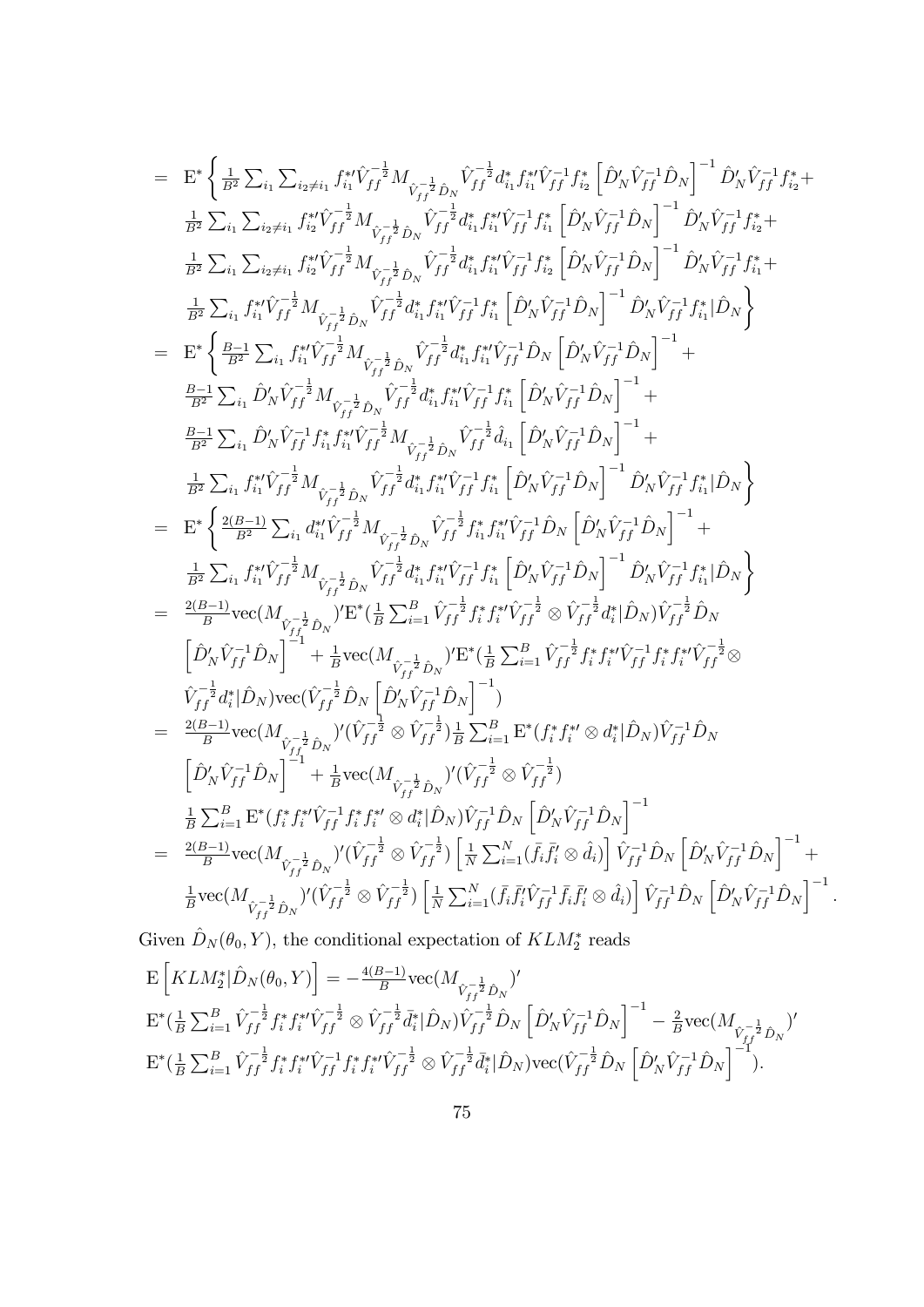and the expectation of  $KLM_2^*$  under Assumption 2 is such that the conditional expectation of  $KLM_2^*$  is of order  $\frac{1}{B}$ .

## Proof of Theorem 5.

A.1. For the Edgeworth approximation of the distribution of the GMM-AR statistic, we construct the characteristic function of GMM-AR $(\theta_0)$  for which we use the joint large sample density of its' two components,  $f_N(\theta_0, Y)$  and  $\hat{V}_{ff} (\theta_0)$ :

cf<sub>GMM-AR(θ)</sub>(t) = 
$$
\iint \exp\left(it\text{GMM-AR}(\theta)\right) p_{(f_N(\theta,Y), \hat{V}_{ff}(\theta))}(u, v) du dv
$$
  
= 
$$
\iint \exp\left(it\left[\text{GMM-AR}_{0} + \frac{1}{N}\text{GMM-AR}_{1} + \frac{1}{N^{2}}\text{GMM-AR}_{2}\right]\right)
$$
  

$$
p_{(f_N(\theta,Y), \hat{V}_{ff}(\theta))}(u, v) du dv + o(N^{-2})
$$
  
= 
$$
\iint \exp\left(it\text{GMM-AR}_{0}\right) \exp\left(\frac{it}{N}\text{GMM-AR}_{1} + \frac{it}{N^{2}}\text{GMM-AR}_{2}\right)
$$
  

$$
p_{(f_N(\theta,Y), \hat{V}_{ff}(\theta))}(u, v) du dv + o(N^{-2})
$$
  
= 
$$
\iint \left[1 + \frac{it}{N}\text{GMM-AR}_{1}\right] \exp\left(it\text{GMM-AR}_{0}\right)
$$
  

$$
p_{(f_N(\theta,Y), \hat{V}_{ff}(\theta))}(u, v) du dv + O(N^{-2})
$$
  
= 
$$
\int \left[1 + \frac{it}{N}\int\text{GMM-AR}_{1}p_{\hat{V}_{ff}(\theta)|\sqrt{N}f_N(\theta_0,Y)}(v|u) dv\right] \exp\left(it\text{GMM-AR}_{0}\right)
$$
  

$$
p_{\sqrt{N}f_N(\theta,Y)}(u) du + O(N^{-2})
$$

where we used that

$$
p_{(f_N(\theta,Y),\hat{V}_{ff}(\theta))}(u,v) = p_{\hat{V}_{ff}(\theta)|\sqrt{N}f_N(\theta,Y)}(v|u)p_{\sqrt{N}f_N(\theta,Y)}(u)
$$

is the joint density of  $f_N(\theta, Y)$  and  $\hat{V}_{ff} (\theta)$  for a sample of size N and  $p_{\hat{V}_{ff} (\theta)|\sqrt{N}f_N(\theta, Y)}(v|u)$ ,  $p_{\sqrt{N}f_N(\theta,Y)}(v|u)$  are the conditional density of  $\hat{V}_{ff}(\theta)$  given  $\sqrt{N}f_N(\theta,Y)$  and the marginal density of  $\sqrt{N} f_N(\theta, Y)$ . The second last equation results from a Taylor approximation of  $\exp\left(\frac{it}{N}GMM-AR_1+\frac{it}{N^2}GMM-AR_2\right)$ . The order of the error term results from the Mean Value Theorem and the convergence rates of  $\left(\frac{it}{N}GMM\text{-}AR_1\right)^2$  and  $\frac{it}{N^2}GMM\text{-}AR_2$ .

We use the limiting distribution of  $\sqrt{N} f_N(\theta, Y)$ , which is  $N(0, V_{ff}(\theta_0))$ , to construct the expression of the characteristic function. To account for  $\exp(itGMM AR_0$ ), we conduct a transformation of random variables from  $\sqrt{N}f_N(\theta, Y)$  to  $\sqrt{N(1-2it)}f_N(\theta, Y)$ . The Jacobian of this transformation equals  $(1-2it)^{-\frac{1}{2}k}$ :

cf<sub>GMM-AR(\theta)</sub>(t)  
\n
$$
= \int \left[1 + \frac{it}{N} \int GMM - AR_1 p_{\hat{V}_{ff}(\theta)|f_N(\theta_0, Y)}(v|u) dv\right] \exp (itGMM - AR_0)
$$
\n
$$
p_{f_N(\theta, Y)}(u) du + O(N^{-2})
$$
\n
$$
= (1 - 2it)^{-\frac{1}{2}k} \int \left[1 + \frac{it}{N} \int GMM - AR_1 p_{\hat{V}_{ff}(\theta)|\sqrt{N}f_N(\theta, Y)}(v|\frac{1}{\sqrt{1 - 2it}}u) dv\right]
$$
\n
$$
p_{\sqrt{N(1 - 2it)}f_N(\theta, Y)}(u) du + O(N^{-2}),
$$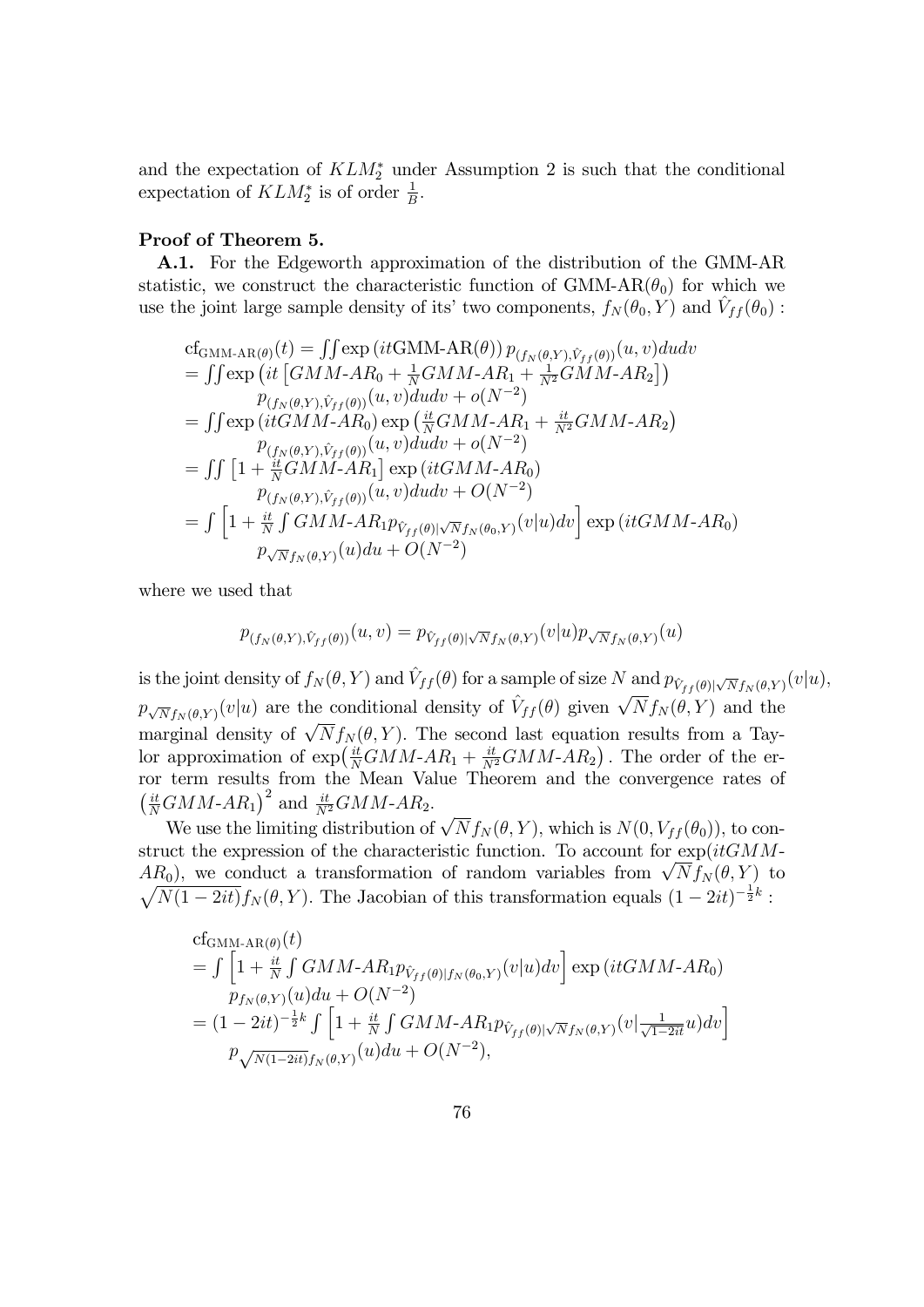where the density function of  $\sqrt{N(1-2it)}f_N(\theta, Y)$  is a normal one with mean zero and covariance matrix  $V_{ff}(\theta_0)$ . If we now specify

$$
GMM\text{-}AR_1 = -\frac{N}{1-2it} \left[ \sqrt{N(1-2it)} f_N(\theta, Y) \right]' V_{ff}(\theta)^{-1} \left[ \hat{V}_{ff}(\theta) - V_{ff}(\theta) \right]
$$
  

$$
V_{ff}(\theta)^{-1} \left[ \sqrt{N(1-2it)} f_N(\theta, Y) \right],
$$

we can use the elements of the expression for  $E(GMM-AR_1)$  in Theorem 1 to obtain the characteristic function since the transformation from  $\sqrt{N} f_N(\theta, Y)$  to  $\sqrt{N(1-2it)}f_N(\theta,Y)$  is such that

$$
- \int \left\{ \int \left[ \sqrt{N(1-2it)} f_N(\theta, Y) \right]' V_{ff}(\theta)^{-1} \left[ \hat{V}_{ff}(\theta) - V_{ff}(\theta) \right] V_{ff}(\theta)^{-1} \right\}= \left[ \sqrt{N(1-2it)} f_N(\theta, Y) \right] p_{\hat{V}_{ff}(\theta)|\sqrt{N}f_N(\theta, Y)}(v | \frac{1}{\sqrt{1-2it}} u) dv \right\} p_{\sqrt{N(1-2it)} f_N(\theta, Y)}(u) du= E(GMM-AR1).
$$

Hence,

cf<sub>GMM-AR(\theta)</sub>(t)  
\n= 
$$
(1 - 2it)^{-\frac{1}{2}k} \int \left[ 1 + \frac{it}{N} \int GMM - AR_1 p_{\hat{V}_{ff}(\theta)|\sqrt{N(1-2it)}f_N(\theta,Y)}(v|u)dv \right]
$$
  
\n
$$
p_{\sqrt{N(1-2it)}f_N(\theta,Y)}(u)du + O(N^{-2})
$$
\n=  $(1 - 2it)^{-\frac{1}{2}k} \left[ 1 + \frac{it}{N(1-2it)} E(GMM - AR_1) \right] + O(N^{-2}),$ 

which is such that  $\left(-i \times \frac{\partial c f_{\text{GMM-AR}(\theta)}(0)}{\partial t}\right) = k + \frac{1}{N}$  $\frac{1}{N}E(GMM-AR_1)$ . This characteristic function results from the density function:

$$
p_{\text{GMM-AR}(\theta)}(u) = p_{\chi^2(k)}(u) - \frac{E(GMM\text{-}AR_1)}{N} \left(\frac{\partial}{\partial u} p_{\chi^2(k+2)}(u)\right),
$$

where  $p_{\chi^2(k)}(u)$  is the density function of a  $\chi^2(k)$  distributed random variable, since  $cf_{\text{GMM-AR}(\theta)}(t) = \int \exp(itu)p_{\text{GMM-AR}(\theta)}(u)du$ , such that the Edgeworth approximation of the distribution function of the GMM-AR statistic reads

$$
Pr\left[\text{GMM-AR}\left(\theta_{0}\right) \leq x\right] = Pr_{\chi^{2}(k)}(x) - \frac{E(GMM-AR_{1})}{Nk} x p_{\chi^{2}(k)}(x) + O(N^{-2})
$$
  
= Pr\_{\chi^{2}(k)}\left(x\left(1 - \frac{E(GMM-AR\_{1})}{Nk}\right)\right) + O(N^{-2}),

which uses that  $p_{\chi^2(k+2)}(u) = p_{\chi^2(k)}(u) \frac{u}{k}$  $\frac{u}{k}$ . Thus the Edgeworth approximation amounts to multiplying a standard  $\chi^2(k)$  critical value x by  $1 + \frac{E(GMM-AR_1)}{Nk}$ .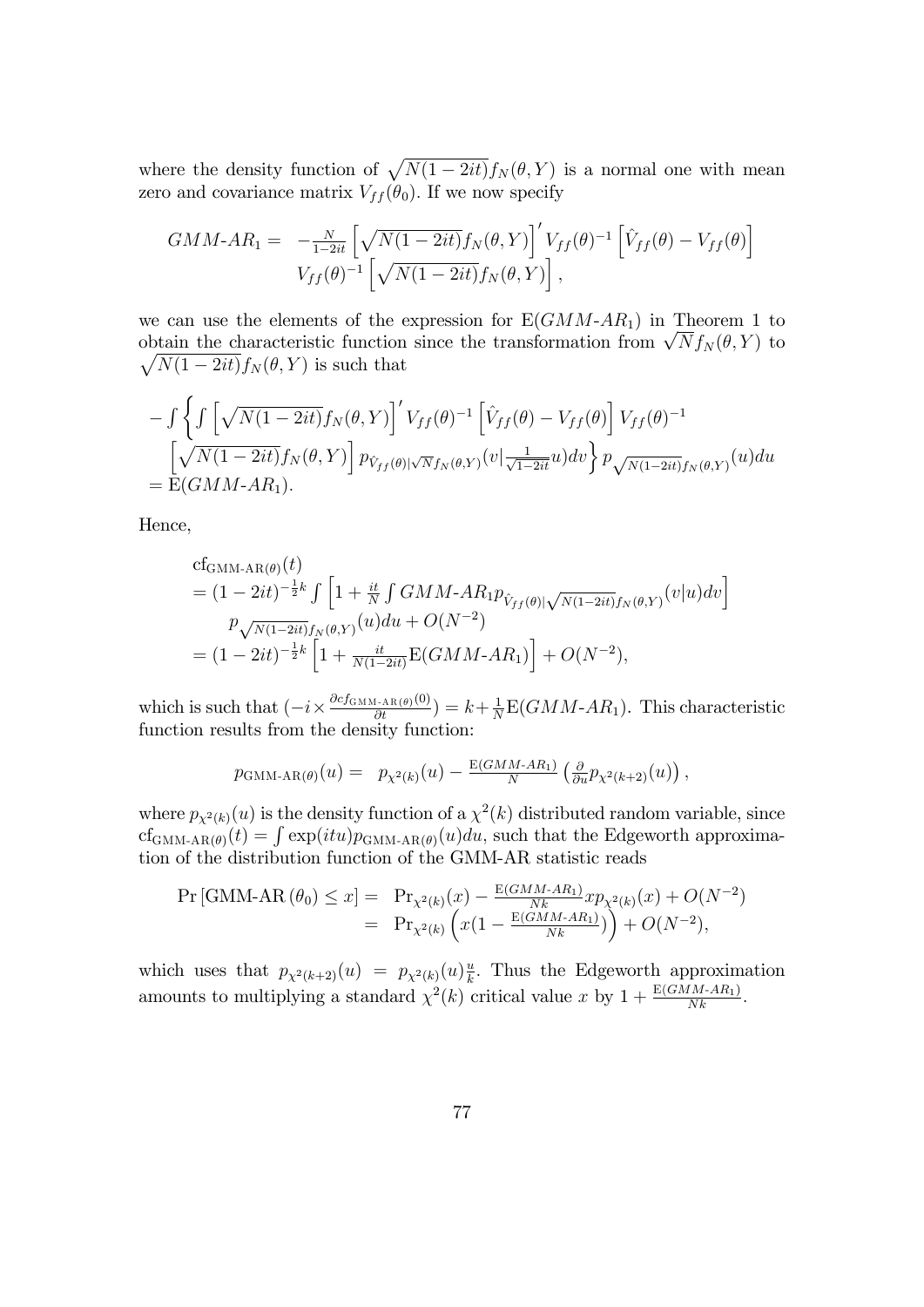**A.2.** For the Edgeworth approximation of the distribution of  $KLM(\theta)$ , we construct the conditional characteristic function of  $KLM(\theta)$  given  $D_N(\theta, Y)$ :

cf<sub>KLM(θ)</sub>(*t*|*D<sub>N</sub>*(*θ, Y*))  
\n
$$
= \iiint \exp\left(it\text{KLM}(\theta)\right) p_{(\sqrt{N}f_N(\theta,Y),\hat{V}_{f}(\theta),\hat{V}_{\theta f}(\theta)|D_N(\theta,Y))}(u,v,w|D_N(\theta,Y))dudvdw
$$
\n
$$
= \iiint \exp\left(it\left[KLM_0 + \frac{1}{N}\left(KLM_1 + KLM_2\right)\right]\right)
$$
\n
$$
= \iiint \exp\left(it\text{KLM}_0\right) \exp\left(\frac{it}{N}\left(KLM_1 + KLM_2\right)\right)
$$
\n
$$
= \iiint \exp\left(it\text{KLM}_0\right) \exp\left(\frac{it}{N}\left(KLM_1 + KLM_2\right)\right)
$$
\n
$$
= \iiint \exp\left(it\text{KLM}_0\right) \exp\left(\frac{it}{N}\left(KLM_1 + KLM_2\right)\right)
$$
\n
$$
= \iiint \left[1 + \frac{it}{N}\left(KLM_1 + KLM_2\right)\right] \exp\left(it\text{KLM}_0\right)
$$
\n
$$
p_{(\sqrt{N}f_N(\theta,Y),\hat{V}_{f}(\theta),\hat{V}_{\theta f}(\theta)|D_N(\theta,Y))}(u,v,w|D_N(\theta,Y))dudvdw + o(\frac{1}{N}),
$$
\n
$$
= \iint \left[1 + \frac{it}{N}\iint \left[KLM_1 + KLM_2\right] p_{\hat{V}_{f}(\theta),\hat{V}_{\theta f}(\theta)|\sqrt{N}f_N(\theta,Y),D_N(\theta,Y)}(v,w|u,D_N(\theta,Y))dvdw\right] \exp\left(it\text{KLM}_0\right) p_{\sqrt{N}f_N(\theta,Y)|D_N(\theta,Y)}(u|D_N(\theta,Y))du + o(\frac{1}{N}),
$$

where

$$
p_{(f_N(\theta,Y),\hat{V}_{ff}(\theta),\hat{V}_{\theta f}(\theta)|D_N(\theta,Y))}(u,v,w|D_N(\theta,Y)) = p_{\hat{V}_{ff}(\theta),\hat{V}_{\theta f}(\theta)|\sqrt{N}f_N(\theta,Y),D_N(\theta,Y))}(u,v,w|D_N(\theta,Y))p_{\sqrt{N}f_N(\theta,Y)|D_N(\theta,Y)}(u|D_N(\theta,Y))
$$

is the conditional density of  $(f_N(\theta, Y), \hat{V}_{ff}(\theta), \hat{V}_{\theta f}(\theta))$  given  $D_N(\theta, Y)$  and  $p_{\hat{V}_{ff} (\theta),\hat{V}_{\theta f} (\theta) | f_N (\theta,Y),D_N (\theta,Y))} (v,w|u,D_N (\theta,Y)) \text{ and } p_{\sqrt{N}f_N (\theta,Y) | D_N (\theta,Y)} (u|D_N (\theta,Y)) \text{ are}$ the conditional densities of  $(\hat{V}_{ff} (\theta), \hat{V}_{\theta f} (\theta))$  given  $(f_N (\theta, Y), D_N (\theta, Y))$  and of  $\sqrt{N} f_N (\theta, Y)$ given  $D_N(\theta, Y)$ .

We use the limiting distributions to construct the expectations. Because of the independence of  $f_N(\theta, Y)$  and  $D_N(\theta, Y)$  in large samples, the conditional limiting distribution of  $\sqrt{N} f_N(\theta, Y)$  given  $D_N(\theta, Y)$  is  $N(0, V_{ff}(\theta_0)$ . We combine the exponent term of the density function of this limiting distribution with  $\exp(itKLM_0)$ :

$$
\exp\left[itKLM_{0} - \frac{1}{2}Nf_{N}(\theta, Y)'V_{ff}(\theta)^{-1}f_{N}(\theta, Y)\right]
$$
\n
$$
= \exp\left[itNf_{N}(\theta, Y)'V_{ff}(\theta)^{-\frac{1}{2}}P_{V_{ff}(\theta)^{-\frac{1}{2}}D_{N}(\theta, Y)}V_{ff}(\theta)^{-\frac{1}{2}}f_{N}(\theta, Y) - \frac{1}{2}Nf_{N}(\theta, Y)'V_{ff}(\theta)^{-\frac{1}{2}}\left(P_{V_{ff}(\theta)^{-\frac{1}{2}}D_{N}(\theta, Y)} + M_{V_{ff}(\theta)^{-\frac{1}{2}}D_{N}(\theta, Y)}\right)V_{ff}(\theta)^{-\frac{1}{2}}f_{N}(\theta, Y)\right]
$$
\n
$$
= \exp\left[-\frac{1}{2}(1-2it)Nf_{N}(\theta, Y)'V_{ff}(\theta)^{-\frac{1}{2}}P_{V_{ff}(\theta)^{-\frac{1}{2}}D_{N}(\theta, Y)}V_{ff}(\theta)^{-\frac{1}{2}}f_{N}(\theta, Y) - \frac{1}{2}Nf_{N}(\theta, Y)'V_{ff}(\theta)^{-\frac{1}{2}}M_{V_{ff}(\theta)^{-\frac{1}{2}}D_{N}(\theta, Y)}V_{ff}(\theta)^{-\frac{1}{2}}f_{N}(\theta, Y)\right]
$$
\n
$$
= \exp\left[-\frac{1}{2}(1-2it)KLM_{0} - \frac{1}{2}Nf_{N}(\theta, Y)'V_{ff}(\theta)^{-\frac{1}{2}}M_{V_{ff}(\theta)^{-\frac{1}{2}}D_{N}(\theta, Y)}V_{ff}(\theta)^{-\frac{1}{2}}f_{N}(\theta, Y)\right].
$$

We now conduct a transformation of random variables from  $V_{ff}(\theta)^{-\frac{1}{2}}\sqrt{N}f_N(\theta,Y)$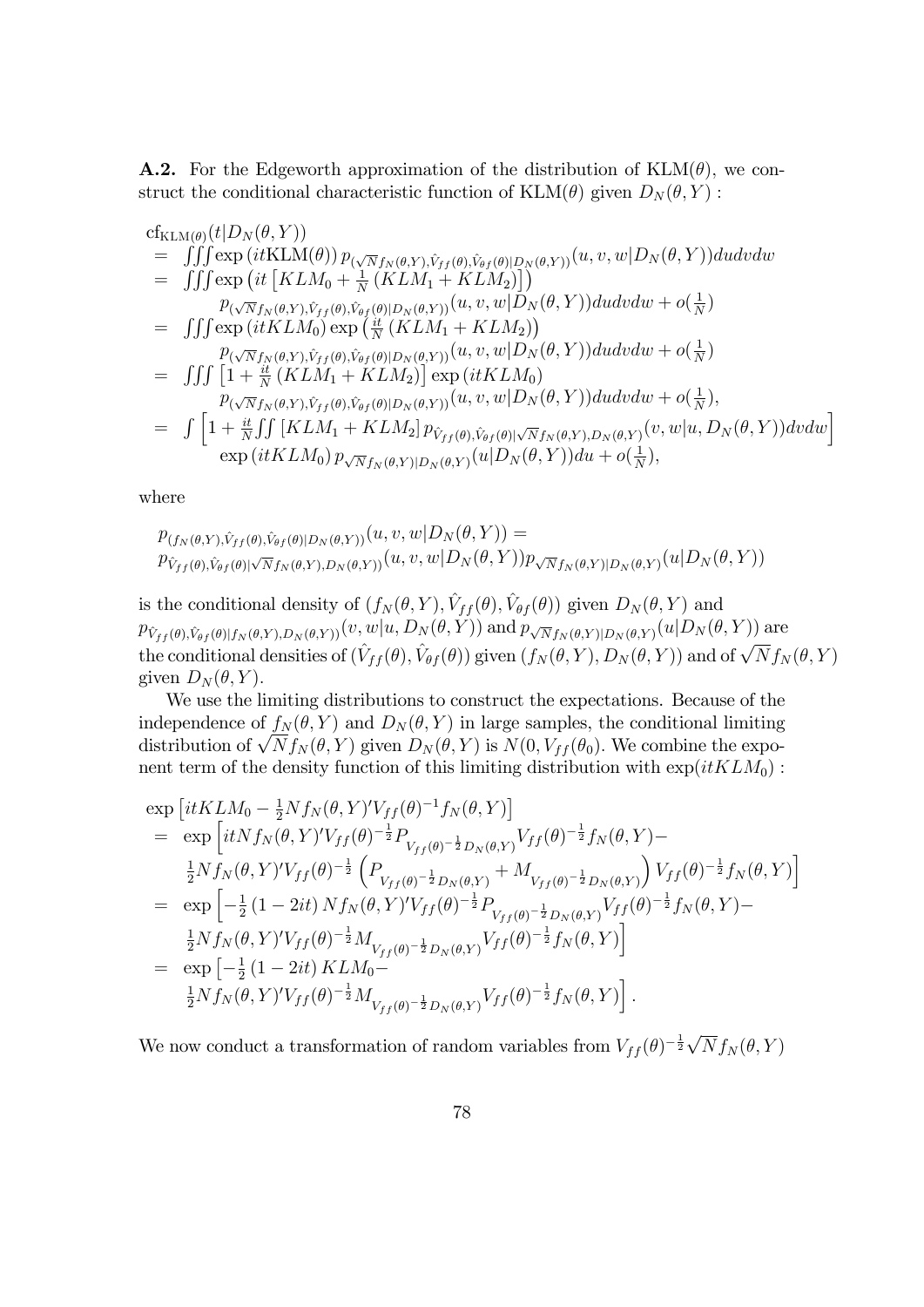$$
\begin{pmatrix}\n(1-2it)^{-1}D_N(\theta,Y)'V_{ff}(\theta)^{-1}D_N(\theta,Y) & 0 \\
0 & D_N(\theta,Y)'\_V_{ff}(\theta)D_N(\theta,Y)\_L\n\end{pmatrix}^{-\frac{1}{2}}\n\begin{pmatrix}\nD_N(\theta,Y)'V_{ff}(\theta)^{-\frac{1}{2}}V_{ff}(\theta)^{-\frac{1}{2}}\sqrt{N}f_N(\theta,Y),\n\end{pmatrix}
$$

with  $D_N(\theta, Y)_\perp$ :  $(k-1) \times k$ ,  $D_N(\theta, Y)'_\perp D_N(\theta, Y) \equiv 0$  and which uses that  $V_{ff}(\theta)^{-\frac{1}{2}} M_{V_{ff}(\theta)^{-\frac{1}{2}} D_N(\theta, Y)} V_{ff}(\theta)^{-\frac{1}{2}} = P_{V_{ff}(\theta)^{\frac{1}{2}} D_N(\theta, Y)_\perp}$ . The Jacobian of this transformation is equal to  $(1-2it)^{-\frac{1}{2}}$ . The  $KLM_1$  and  $KLM_2$  higher order components of  $KLM(\theta)$  contain both elements that result from the transformation and we therefore specify them as:

$$
KLM_{1} = -\frac{N}{1-2it} \left[ \sqrt{N(1-2it)} f_{N}(\theta, Y) \right]' V_{ff}(\theta)^{-\frac{1}{2}} P_{V_{ff}(\theta)^{-\frac{1}{2}} D_{N}(\theta, Y)} V_{ff}(\theta)^{-\frac{1}{2}} \n\left[ \hat{V}_{ff}(\theta) - V_{ff}(\theta) \right] V_{ff}(\theta)^{-\frac{1}{2}} P_{V_{ff}(\theta)^{-\frac{1}{2}} D_{N}(\theta, Y)} V_{ff}(\theta)^{-\frac{1}{2}} \left[ \sqrt{N(1-2it)} f_{N}(\theta, Y) \right] - 2 \frac{N}{\sqrt{(1-2it)}} \left[ \sqrt{N(1-2it)} f_{N}(\theta, Y) \right]' V_{ff}(\theta)^{-\frac{1}{2}} P_{V_{ff}(\theta)^{-\frac{1}{2}} D_{N}(\theta, Y)} V_{ff}(\theta)^{-\frac{1}{2}} \left[ \hat{V}_{ff}(\theta) - V_{ff}(\theta) \right] \nV_{ff}(\theta)^{-\frac{1}{2}} M_{V_{ff}(\theta)^{-\frac{1}{2}} D_{N}(\theta, Y)} V_{ff}(\theta)^{-\frac{1}{2}} \left[ \sqrt{N} f_{N}(\theta, Y) \right] \nKLM_{2} = -2 \frac{N}{\sqrt{(1-2it)}} \left[ \sqrt{N} f_{N}(\theta, Y) \right]' V_{ff}(\theta)^{-\frac{1}{2}} M_{V_{ff}(\theta)^{-\frac{1}{2}} D_{N}(\theta, Y)} V_{ff}(\theta)^{-\frac{1}{2}} \hat{V}_{\theta f}(\theta) V_{ff}(\theta)^{-1} \nf_{N}(\theta, Y) \left[ D_{N}(\theta, Y)' V_{ff}(\theta)^{-1} D_{N}(\theta, Y) \right]^{-1} D_{N}(\theta, Y)' V_{ff}(\theta)^{-1} \left[ \sqrt{N(1-2it)} f_{N}(\theta, Y) \right].
$$

We now use the results from Theorem 1 that:

$$
a = \mathbf{E} \left[ N^2 f_N(\theta, Y)' V_{ff}(\theta)^{-\frac{1}{2}} P_{V_{ff}(\theta)^{-\frac{1}{2}} D_N(\theta, Y)} V_{ff}(\theta)^{-\frac{1}{2}} \left[ \hat{V}_{ff}(\theta) - V_{ff}(\theta) \right] \right. \nV_{ff}(\theta)^{-\frac{1}{2}} P_{V_{ff}(\theta)^{-\frac{1}{2}} D_N(\theta, Y)} V_{ff}(\theta)^{-\frac{1}{2}} f_N(\theta, Y) |D_N \right] \n= \frac{N-1}{N} \left\{ \text{vec}(P_{V_{ff}^{-\frac{1}{2}} D_N})' \mathbf{E} \left( V_{ff}^{-\frac{1}{2}} f_i f'_i V_{ff}^{-\frac{1}{2}} \otimes V_{ff}^{-\frac{1}{2}} f_i f'_i V_{ff}^{-\frac{1}{2}} \right) \text{vec}(P_{V_{ff}^{-\frac{1}{2}} D_N}) - 4 \right\} - \frac{1}{N} \nb = \mathbf{E} \left[ N^2 f_N(\theta, Y)' V_{ff}(\theta)^{-\frac{1}{2}} P_{V_{ff}(\theta)^{-\frac{1}{2}} D_N(\theta, Y)} V_{ff}(\theta)^{-\frac{1}{2}} \left[ \hat{V}_{ff}(\theta) - V_{ff}(\theta) \right] \right. \nV_{ff}(\theta)^{-\frac{1}{2}} M_{V_{ff}(\theta)^{-\frac{1}{2}} D_N(\theta, Y)} V_{ff}(\theta)^{-\frac{1}{2}} f_N(\theta, Y) |D_N \right] \n= \frac{N-1}{N} \left\{ \text{vec}(M_{V_{ff}^{-\frac{1}{2}} D_N})' \mathbf{E} \left( V_{ff}^{-\frac{1}{2}} f_i f'_i V_{ff}^{-\frac{1}{2}} \otimes V_{ff}^{-\frac{1}{2}} f_i f'_i V_{ff}^{-\frac{1}{2}} \right) \text{vec}(P_{V_{ff}^{-\frac{1}{2}} D_N}) - (k-1) \right\} \nc = \mathbf{E} \left[ N^2 f_N(\theta, Y)' V_{ff}(\theta)^{-\frac{1}{2}} M_{V_{ff}(\theta)^{-\frac{1}{2}} D_N(\theta, Y)} V_{ff}(\theta)^{-\frac{1}{2}} \hat{V}_{\theta f}(\theta) V_{ff}(\theta)^{-1} f_N(\theta, Y) \right. \
$$

to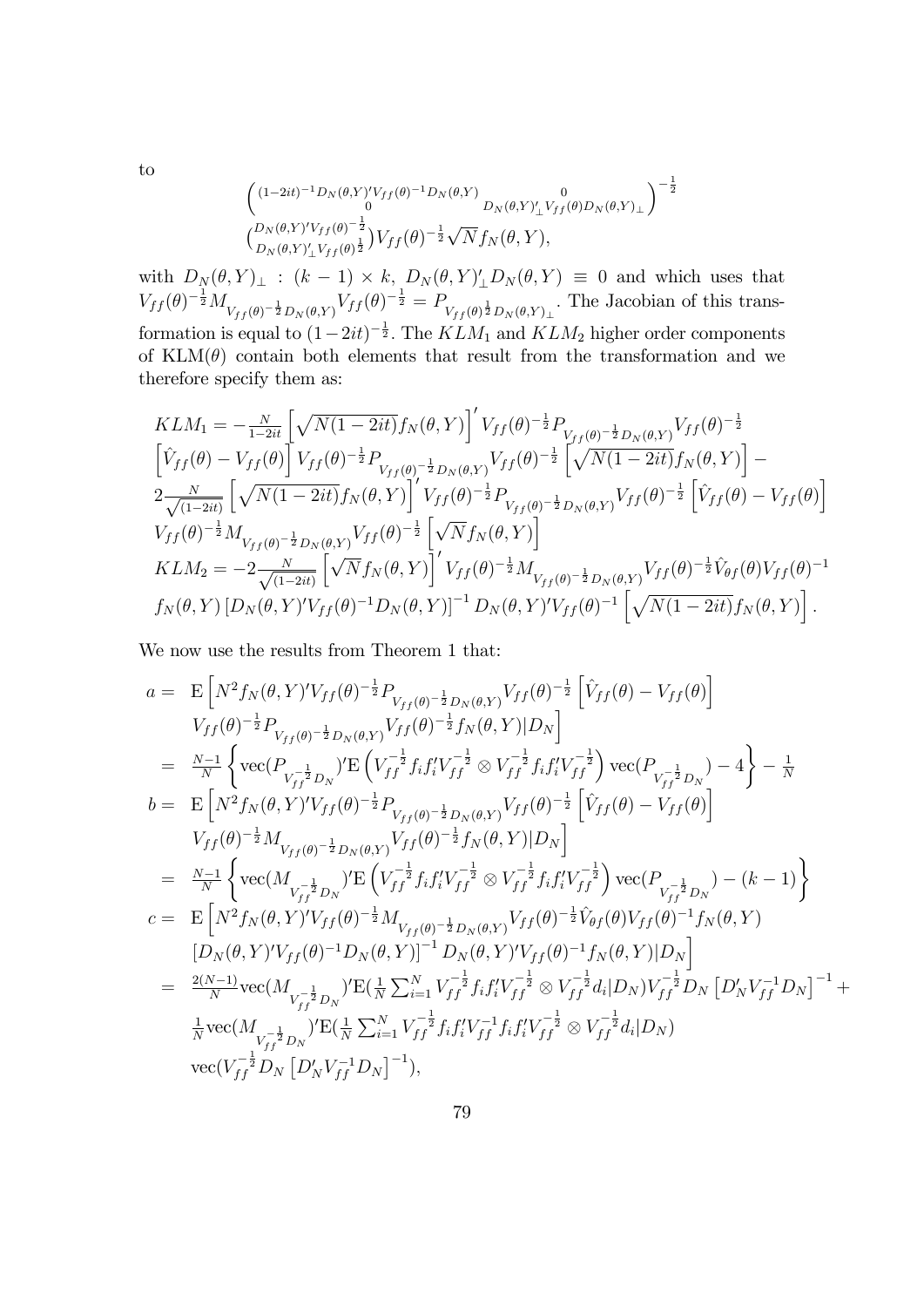to obtain the characteristic function:

$$
cf_{\text{KLM}(\theta)}(t|D_N(\theta_0, Y)) = \int \left[1 + \frac{it}{N}KLM_1 + \frac{it}{N}KLM_2\right] \exp\left(itKLM_0\right)
$$
  
\n
$$
p_{(f_N(\theta, Y), \hat{V}_{ff}(\theta), \hat{V}_{\theta f}(\theta))}(u, v, w|D_N(\theta, Y))dudvdw + o(\frac{1}{N})
$$
  
\n
$$
= (1 - 2it)^{-\frac{1}{2}} \left[1 - \frac{1}{N} \frac{it}{(1 - 2it)}a - \frac{2}{N} \frac{it}{\sqrt{1 - 2it}}(b + c) + o(\frac{1}{N})\right],
$$

where  $(1-2it)^{-\frac{1}{2}}$  results from the Jacobian of the transformation from  $KLM_0$ to  $(1 - 2it)KLM_0$ . The density function that leads to the above characteristic function reads

$$
p_{\text{KLM}(\theta)}(u) = p_{\chi^2(1)}(u) + \frac{1}{N} \left[ (b+c) \left( \frac{\partial}{\partial u} p_{\chi^2(2)}(u) \right) + a \left( \frac{\partial}{\partial u} p_{\chi^2(3)}(u) \right) \right] + o(\frac{1}{N}),
$$

so the resulting Edgeworth approximation reads:

$$
\Pr\left[\text{KLM}\left(\theta_{0}\right) \leq x | D_{N}(\theta_{0}, Y) \right] = \Pr_{\chi^{2}(1)}(x) +
$$
\n
$$
\frac{1}{N}\left( (b+c)p_{\chi^{2}(2)}(x) + ap_{\chi^{2}(3)}(x) \right) + o(N^{-1})
$$
\n
$$
= \Pr_{\chi^{2}(1)}(x) + \frac{1}{N}\left(ax + \sqrt{2\pi}(b+c)x^{\frac{1}{2}}\right)p_{\chi^{2}(1)}(x) + o(N^{-1})
$$
\n
$$
= \Pr_{\chi^{2}(1)}\left(x + \frac{1}{N}\left(ax + \sqrt{2\pi}(b+c)x^{\frac{1}{2}}\right)\right) + o(N^{-1}),
$$

which uses that  $p_{\chi^2(2)}(x) = \sqrt{2\pi}\sqrt{x}p_{\chi^2(1)}(x)$  and  $p_{\chi^2(3)}(x) = xp_{\chi^2(1)}(x)$ . Thus the Edgeworth approximation alters a  $\chi^2(1)$  critical value x towards  $x-\frac{1}{\Lambda}$  $\frac{1}{N}\left(ax + \sqrt{2\pi}(b+c)\sqrt{x}\right).$ **B.1.** For the Edgeworth approximation of the distribution of GMM-AR<sup>\*</sup> $(\theta)$ , we construct the characteristic function of GMM-AR<sup>\*</sup> $(\theta_0)$ :

cf<sub>GMM-AR\*(\theta)</sub>(t) = 
$$
\int \exp\left(it\text{GMM-AR}^*(\theta)\right) p_{(f_B^*(\theta,Y),V_{ff}^*(\theta))}(u,v) du dv
$$
  
\n=  $\int \exp\left(it\left[\text{GMM-AR}_0^* + \frac{1}{B}\text{GMM-AR}_1^*\right]\right) p_{(f_B^*(\theta,Y),V_{ff}^*(\theta))}(u,v) du dv + o(B^{-1})$   
\n=  $\int \left[1 + \frac{it}{B}\text{GMM-AR}_1^*\right] \exp\left(it\text{GMM-AR}_0^*\right) p_{(f_B^*(\theta,Y),V_{ff}^*(\theta))}(u,v) du dv + o(B^{-1}),$ 

where  $p_{(f_B^*(\theta,Y),V_{ff}^*(\theta))}(u,v)$  is the joint density of  $f_B^*(\theta,Y)$  and  $V_{ff}^*(\theta)$  for a bootstrap sample of size  $B$ . The order of the error term results from the Mean Value Theorem and the convergence rates of  $\left(\frac{it}{B}GMM-AR_1^*\right)^2$ . The addition of  $\exp(itGMM-AR_0^*)$ alters the variance of the limiting distribution of  $\sqrt{B} f_B^*(\theta, Y)$  so it becomes  $N(0, \frac{1}{1-2it}\hat{V}_{ff}(\theta)).$ The characteristic function then becomes

$$
cf_{\text{GMM-AR}^*(\theta)}(t) = (1-2it)^{-\frac{1}{2}k} \left[1 + \frac{1}{B} \frac{it}{(1-2it)} E(GMM - AR_1^*) + o(B^{-1})\right],
$$

where  $E(GMM-AR_1^*)$  results from the higher order specification of GMM-AR<sup>\*</sup>( $\theta$ ) in Theorem 2, such that the Edgeworth approximation reads:

$$
\Pr\left[GMM\text{-}AR^*(\theta_0)\leq x\right] = \Pr_{\chi^2(k)}\left(x - \frac{1}{B}\frac{E(GMM\text{-}AR_1^*)}{k}x\right) + o(B^{-1}).
$$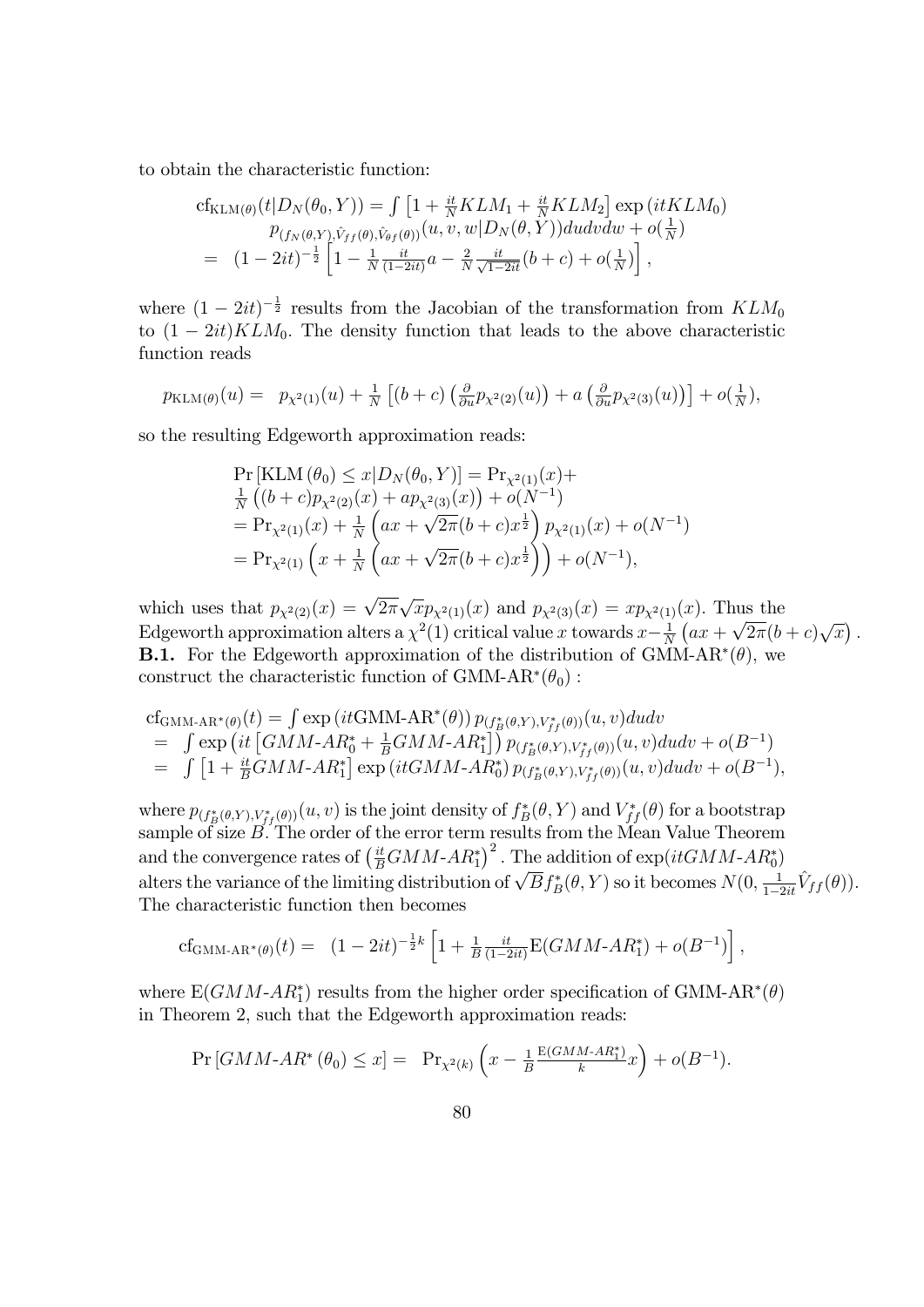**B.2.** For the Edgeworth approximation of the distribution of  $KLM^*(\theta)$ , we construct the characteristic function of  $\text{KLM}^*(\theta_0)$  given  $\hat{D}_N (\theta_0, Y)$ :

$$
cf_{KLM^*(\theta)}(t|\hat{D}_N(\theta_0, Y))
$$
  
=  $\int \exp\left(itKLM^*(\theta)\right) p_{(f^*_B(\theta, Y), V^*_f(\theta))}(u, v) du dv$   
=  $\int \exp\left(it\left[KLM_0^* + \frac{1}{B}KLM_1^*\right]\right) p_{(f^*_B(\theta, Y), V^*_f(\theta))}(u, v) du dv + o(B^{-1})$   
=  $\int \left[1 + \frac{it}{B}KLM_1^*\right] \exp\left(itKLM_0^*\right) p_{(f^*_B(\theta, Y), V^*_f(\theta))}(u, v) du dv + o(B^{-1}).$ 

Identical to  $\text{KLM}(\theta)$ , the exponent term  $\exp(itKLM_0^*)$  alters the exponent term of the density function of the limiting distribution such that the characteristic function of  $KLM^*(\theta)$  reads

$$
cf_{KLM^*(\theta)}(t|\hat{D}_N(\theta_0, Y))
$$
  
=  $\int [1 + \frac{it}{B}KLM_1^*] \exp(itKLM_0^*) p_{(f_B^*(\theta, Y), V_{ff}^*(\theta))}(u, v) du dv + o(B^{-1})$   
=  $(1 - 2it)^{-\frac{1}{2}} \left[1 - \frac{1}{B} \frac{it}{(1 - 2it)} E(a^*) - \frac{2}{B} \frac{it}{\sqrt{1 - 2it}} E(b^*) + o(B^{-1})\right],$ 

where

$$
a^* = \frac{B-1}{B} \left\{ \frac{1}{N} \sum_{i=1}^N \left[ \bar{f}(\theta_0)'_i \hat{V}_{ff}(\theta_0)^{-\frac{1}{2}} P_{\hat{V}_{ff}(\theta_0)^{-\frac{1}{2}} \hat{D}_N(\theta_0, Y)} \hat{V}_{ff}(\theta_0)^{-\frac{1}{2}} \bar{f}(\theta_0) \right]^2 - 4 \right\} - \frac{1}{B},
$$
  
\n
$$
b^* = \frac{B-1}{B} \left\{ \frac{1}{N} \sum_{i=1}^N \left[ \bar{f}(\theta_0)'_i \hat{V}_{ff}(\theta_0)^{-\frac{1}{2}} P_{\hat{V}_{ff}(\theta_0)^{-\frac{1}{2}} \hat{D}_N(\theta_0, Y)} \hat{V}_{ff}(\theta_0)^{-\frac{1}{2}} \bar{f}(\theta_0) \right. \right.
$$
  
\n
$$
\bar{f}(\theta_0)'_i \hat{V}_{ff}(\theta_0)^{-\frac{1}{2}} M_{\hat{V}_{ff}(\theta_0)^{-\frac{1}{2}} \hat{D}_N(\theta_0, Y)} \hat{V}_{ff}(\theta_0)^{-\frac{1}{2}} \bar{f}(\theta_0) \right] - (k - 1) \Big\}.
$$

The Edgeworth approximation of  $KLM^*(\theta_0)$  then reads

$$
\Pr\left[\text{KLM}^*(\theta_0) \le x|\hat{D}_N(\theta_0, Y)\right] = \Pr_{\chi^2(1)}(x) + \frac{1}{B}\left(a^*x + \sqrt{2\pi}b^*x^{\frac{1}{2}}\right)p_{\chi^2(1)}(x) + o(B^{-1}) \n= \Pr_{\chi^2(1)}\left(x + \frac{1}{B}\left(a^*x + \sqrt{2\pi}b^*x^{\frac{1}{2}}\right)\right) + o(B^{-1}).
$$

**B.3.** For the Edgeworth approximation of the distribution of  $KLM^{**}(\theta)$ , we construct the characteristic function of KLM<sup>\*\*</sup>( $\theta_0$ ) given  $\hat{D}_N (\theta_0, Y)$  :

$$
cf_{KLM^{**}(\theta)}(t|\hat{D}_N(\theta, Y))
$$
\n
$$
= \iiint \exp\left(itKLM^{**}(\theta)\right) p_{(\sqrt{B}f_B^*(\theta, Y), V_{ff}^*(\theta), V_{\theta f}^*(\theta)|\hat{D}_N(\theta, Y))}(u, v, w|\hat{D}_N(\theta, Y))dudvdw
$$
\n
$$
= \iiint \exp\left(it\left[KLM_0^* + \frac{1}{B}\left(KLM_1^* + KLM_2^{**}\right)\right]\right)
$$
\n
$$
p_{(\sqrt{B}f_N(\theta, Y), V_{ff}^*(\theta), V_{\theta f}^*(\theta)|\hat{D}_N(\theta, Y))}(u, v, w|\hat{D}_N(\theta, Y))dudvdw + o(\frac{1}{B})
$$
\n
$$
= \iint \left[1 + \frac{it}{B}\iint \left[KLM_1^* + KLM_2^{**}\right] p_{V_{ff}^*(\theta), V_{\theta f}^*(\theta)|\sqrt{B}f_B^*(\theta, Y), \hat{D}_N(\theta, Y)}(v, w|u, \hat{D}_N(\theta, Y))dvdw\right] \exp\left(itKLM_0\right) p_{\sqrt{B}f_B^*(\theta, Y)|\hat{D}_N(\theta, Y)}(u|D_N(\theta, Y))du + o(\frac{1}{B}),
$$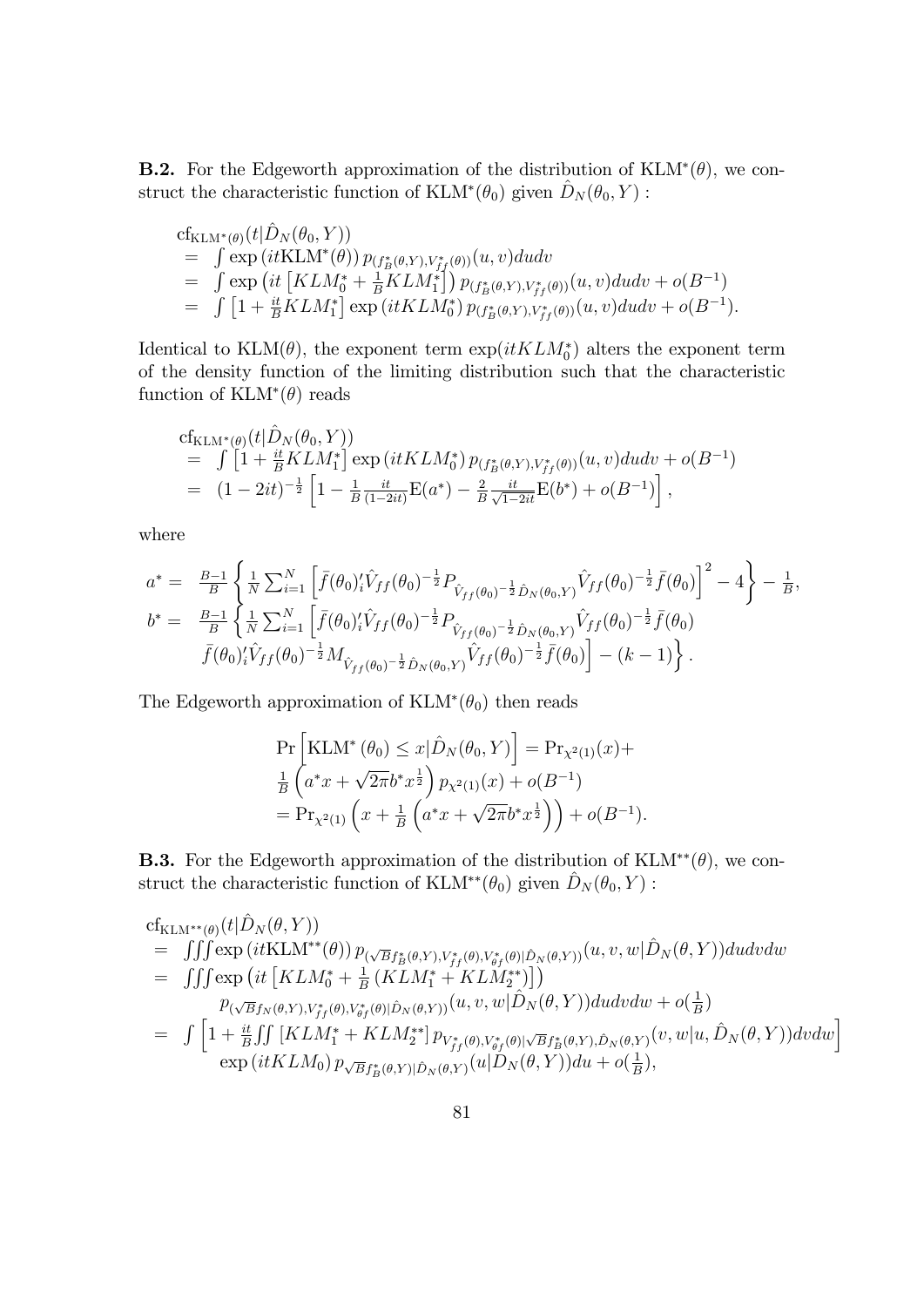The characteristic function of  $KLM^{**}(\theta)$  reads

$$
cf_{KLM^{**}(\theta)}(t|\hat{D}_N(\theta_0, Y))
$$
  
=  $\int [1 + \frac{it}{B}KLM_1^*] \exp(itKLM_0^*) p_{(f_B^*(\theta, Y), V_{ff}^*(\theta))}(u, v) du dv + o(B^{-1})$   
=  $(1 - 2it)^{-\frac{1}{2}} \left[1 - \frac{1}{B} \frac{it}{(1 - 2it)} E(a^*) - \frac{2}{B} \frac{it}{\sqrt{1 - 2it}} (E(b^*) + E(c^*)) + o(B^{-1})\right],$ 

where  $a^*$  and  $b^*$  are defined in B.2 and  $c^* = E\left[KLM_2^{**}|\hat{D}_N(\theta_0, Y)\right]$  which is stated in (45). The Edgeworth approximation of  $KLM^{**}(\theta_0)$  then reads

$$
\Pr\left[\text{KLM}^{**}(\theta_0) \le x|\hat{D}_N(\theta_0, Y)\right] = \Pr_{\chi^2(1)}(x) + \frac{1}{B}\left(a^*x + \sqrt{2\pi}b^*x^{\frac{1}{2}}\right)p_{\chi^2(1)}(x) + o(B^{-1})
$$
  
=  $\Pr_{\chi^2(1)}\left(x + \frac{1}{B}\left(a^*x + \sqrt{2\pi}(b^* + c^*)x^{\frac{1}{2}}\right)\right) + o(B^{-1}).$ 

## References

- [1] Anderson, T.W. and C. Hsiao. Estimation of Dynamic Models with Error Components. Journal of the American Statistical Association, **76**:598–606, 1981.
- [2] Anderson, T.W. and H. Rubin. Estimation of the Parameters of a Single Equation in a Complete Set of Stochastic Equations. The Annals of Mathematical Statistics,  $21:570-582$ , 1949.
- [3] Arellano, M. and B. Honoré. Panel Data Models: Some Recent Developments. In J.L. Heckman and E. Leamer, editors, Handbook of Econometrics, volume 5, chapter 53. Elsevier North-Holland, 2001.
- [4] Arellano, M. and S. Bond. Some Tests of Specification for Panel Data: Monte Carlo Evidence and an Application to Employment Equations. Review of Economic Studies, **58**:277-297, 1991.
- [5] Bhattacharya, R.N. and J.K. Ghosh. On the Validity of the Formal Edgeworth Expansion. Annals of Statistics,  $6:434-451$ , 1978.
- [6] Eicker, F. Limit Theorems for Regressions with Unequal and Dependent Errors. In L.M. LeCam and J. Neyman, editor, *Proceedings of the fifth Berke*ley Symposium on Mathematical Statistics. Berkeley: University of California Press, 1967.
- [7] Hansen, L.P. Large Sample Properties of Generalized Method Moments Estimators. *Econometrica*, **50**:1029–1054, 1982.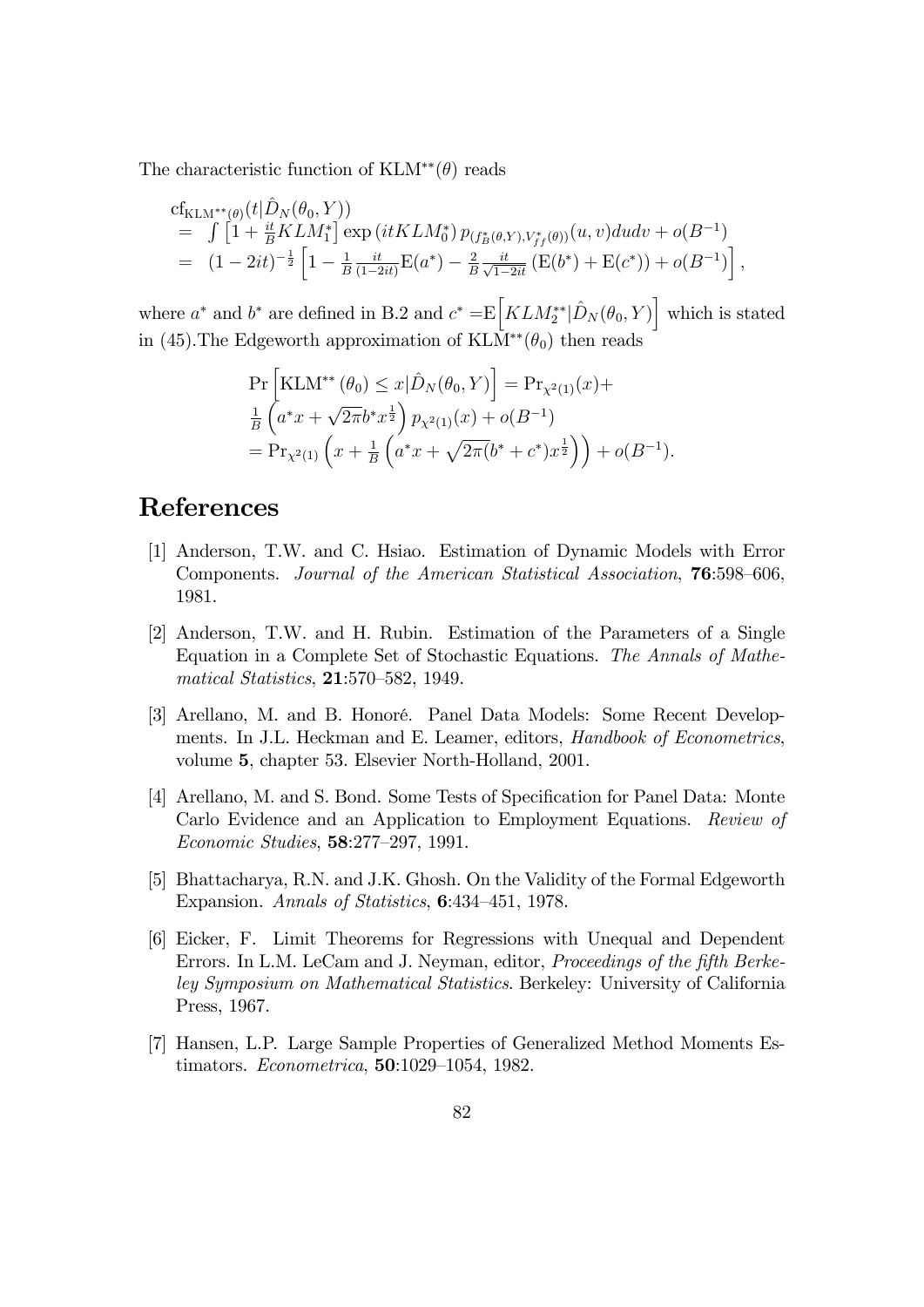- [8] Hansen, L.P., J. Heaton and A. Yaron. Finite Sample Properties of Some Alternative GMM Estimators. Journal of Business and Economic Statistics, 14:262-280, 1996.
- [9] Horowitz, J.L. The Bootstrap. In J.L. Heckman and E. Leamer, editors, Handbook of Econometrics, volume 5, chapter 52, pages 3159–3228. Elsevier Science B.V., 2002.
- [10] Kleibergen, F. Testing Parameters in GMM without assuming that they are identified.  $Econometrica$ , **73**:1103-1124, 2005.
- [11] Kleibergen, F. Generalizing weak instrument robust IV statistics towards multiple parameters, unrestricted covariance matrices and identification statistics. Journal of Econometrics,  $139:181-216$ , 2007.
- [12] Kleibergen, F. and S. Mavroeidis. Weak instrument robust tests in GMM and the new Keynesian Phillips curve. Journal of Business and Economic Statistics, 27:293-311, 2009.
- [13] Kleibergen, F. and S. Mavroeidis. Inference on subsets of parameters in linear IV without assuming identification. 2010. Working Paper, Brown University.
- [14] Mammen, E. When Does the Bootstrap Work? Asymptotic Results and Simulations. Springer, New York, 1992.
- [15] Moreira, M.J.,. A Conditional Likelihood Ratio Test for Structural Models.  $Econometrica$ , **71**:1027-1048, 2003.
- [16] Moreira, M.J., J.R. Porter and G. Suarez. Bootstrap validity of the score test when instruments may be weak. Journal of Econometrics, 149:52–64, 2009.
- [17] Newey, W.K. and K.D. West. Hypothesis Testing with Efficient Method of Moments Estimation. International Economic Review, 28:777-787, 1987.
- [18] Nickell, S.J. Biases in dynamic models with fixed effects. *Econometrica*, 49:1417-1426, 1981.
- [19] Phillips, P.C.B. and J.Y. Park. On the Formulation of Wald Tests of Nonlinear Restrictions. *Econometrica*, **56**:1065–1083, 1988.
- [20] Rothenberg, T.J. Approximating the Distributions of Econometric Estimators and Test Statistics. In Z. Griliches and M.D. Intrilligator, editor, Handbook of Econometrics, Volume 2, chapter 15, pages  $881-935$ . Elsevier Science B.V., 1984.